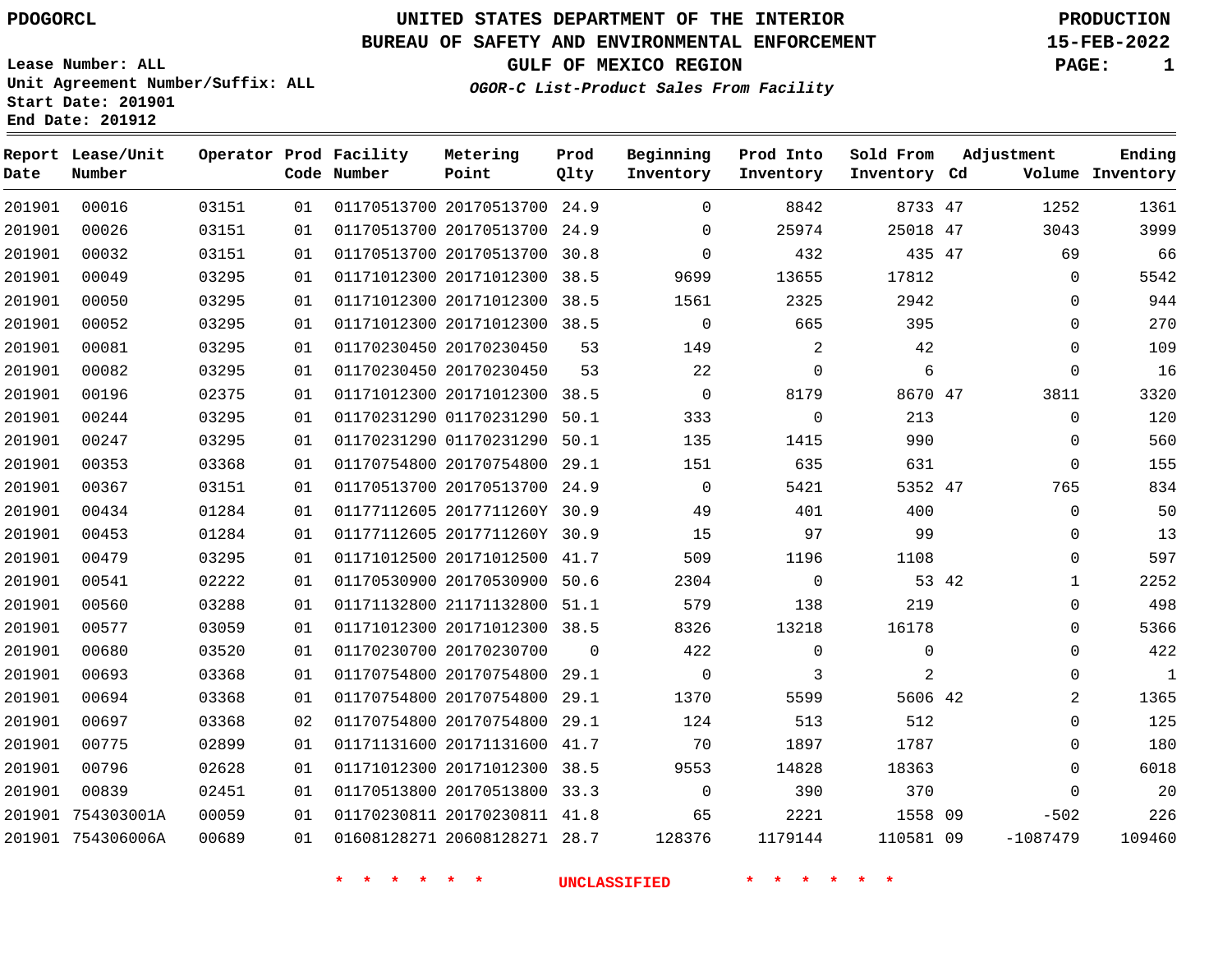**Date**

 8910116790 8910116800    

# **UNITED STATES DEPARTMENT OF THE INTERIOR PDOGORCL PRODUCTION**

#### **BUREAU OF SAFETY AND ENVIRONMENTAL ENFORCEMENT 15-FEB-2022**

**OGOR-C List-Product Sales From Facility**

**Beginning**

**Prod Into**

**Sold From**

**Adjustment**

**Prod**

**Metering**

**GULF OF MEXICO REGION PAGE: 2**

**Ending**

 

**Lease Number: ALL Unit Agreement Number/Suffix: ALL Start Date: 201901 End Date: 201912**

| Date | Report Lease/Unit<br>Number |       |    | Operator Prod Facility<br>Code Number | Metering<br>Point            | Prod<br>Qlty | Beginning<br>Inventory | Prod Into<br>Inventory | Sold From<br>Inventory Cd |                 | Adjustment   | Ending<br>Volume Inventory |
|------|-----------------------------|-------|----|---------------------------------------|------------------------------|--------------|------------------------|------------------------|---------------------------|-----------------|--------------|----------------------------|
|      | 201901 754306012A           | 01207 | 01 |                                       | 01608128270 20608128270      | 26.8         | 23111                  | 70173                  |                           | 0.09            | $-66295$     | 26989                      |
|      | 201901 754306013A           | 01207 | 01 |                                       | 01608128270 20608128270 26.8 |              | 249554                 | 548909                 |                           | 0 <sub>09</sub> | $-493155$    | 305308                     |
|      | 201901 754307005A           | 03481 | 01 |                                       | 01170573601 20170573601 28.5 |              | 125                    | 1477                   | 1480                      |                 | $\mathbf 0$  | 122                        |
|      | 201901 754307017A           | 02970 | 02 |                                       | 01171132800 20170230811 41.8 |              | 720                    | 17087                  | 16071                     |                 | $\Omega$     | 1736                       |
|      | 201901 754315006A           | 03368 | 01 |                                       | 01170754800 20170754800 29.1 |              | 189                    | 787                    | 784                       |                 | $\Omega$     | 192                        |
|      | 201901 7543880060           | 03295 | 01 |                                       | 01170230450 20170230450      | 53           | 205                    | 1                      | 57                        |                 | $\Omega$     | 149                        |
|      | 201901 7543930100           | 03026 | 02 |                                       | 01170230450 20170230450 53.1 |              | 78                     | $\Omega$               | 22                        |                 | $\Omega$     | 56                         |
|      | 201901 7543940080           | 03295 | 01 |                                       | 01170230811 20170230811 41.7 |              | 96                     | 3496                   | 3237                      |                 | $\mathbf{0}$ | 355                        |
|      | 201901 754396015A           | 01284 | 01 |                                       | 01608103650 20608103650 36.7 |              | 51                     | 9683                   | 9682                      |                 | $\Omega$     | 52                         |
|      | 201901 8910020210           | 02451 | 01 |                                       | 01170513800 20170513800 33.3 |              | 8319                   | 79465                  | 83759                     |                 | $\Omega$     | 4025                       |
|      | 201901 8910024540           | 02451 | 01 |                                       | 01170513800 20170513800 33.3 |              | 4001                   | 50524                  | 51966                     |                 | $\mathbf{0}$ | 2559                       |
|      | 201901 8910029320           | 02375 | 01 |                                       | 01170513700 20170513700 30.8 |              | $\Omega$               | 855                    | 873 47                    |                 | 150          | 132                        |
|      |                             | 03151 | 01 |                                       | 01170513700 20170513700 30.8 |              | 0                      | 22469                  | 21784 47                  |                 | 2770         | 3455                       |
|      |                             |       |    |                                       |                              |              | 0                      | 23324                  | 22657                     |                 | 2920         | 3587                       |
|      | 201901 8910034440           | 03151 | 01 |                                       | 01170513700 20170513700 21.4 |              | $\Omega$               | 53517                  | 51425 47                  |                 | 6143         | 8235                       |
|      | 201901 8910039150           | 03481 | 01 |                                       | 01170573601 20170573601      | 27           | $\Omega$               | 13840                  | 13840                     |                 | $\mathbf{0}$ | $\mathsf 0$                |
|      | 201901 8910086400           | 03520 | 02 |                                       | 01171012400 20171012400      | 67           | 76                     | 49                     | 25                        |                 | $\Omega$     | 100                        |
|      | 201901 8910088130           | 02628 | 01 |                                       | 01171132800 21171132800 51.1 |              | 14                     | 4                      | 8                         |                 | $\mathbf 0$  | 10                         |
|      |                             |       | 01 |                                       | 01171012400 20171012400      | 67           | 513                    | 170                    | 262                       |                 | $\Omega$     | 421                        |
|      |                             |       |    |                                       |                              |              | 527                    | 174                    | 270                       |                 | 0            | 431                        |
|      | 201901 8910089160           | 03151 | 01 |                                       | 01170513700 20170513700      | 22.8         | $\mathbf 0$            | 4249                   | 4113 47                   |                 | 518          | 654                        |
|      | 201901 891008927Y           | 03151 | 01 |                                       | 01170230400 20170230400      | 50.9         | 16                     | 102                    | 88                        |                 | $\mathbf 0$  | 30                         |
|      | 201901 8910116580           | 03151 | 01 |                                       | 01170513700 20170513700 25.4 |              | $\Omega$               | 3962                   | 3858 47                   |                 | 506          | 610                        |
|      | 201901 8910116740           | 03151 | 01 |                                       | 01170513700 20170513700      | 25           | $\Omega$               | 17493                  | 16585 47                  |                 | 1783         | 2691                       |
|      | 201901 8910116770           | 03151 | 01 |                                       | 01170513700 20170513700 25.4 |              | 0                      | 2879                   | 2709 47                   |                 | 273          | 443                        |
|      |                             |       |    |                                       |                              |              |                        |                        |                           |                 |              |                            |

 20170513700 23.1 20170513700 24.4  

 

47 47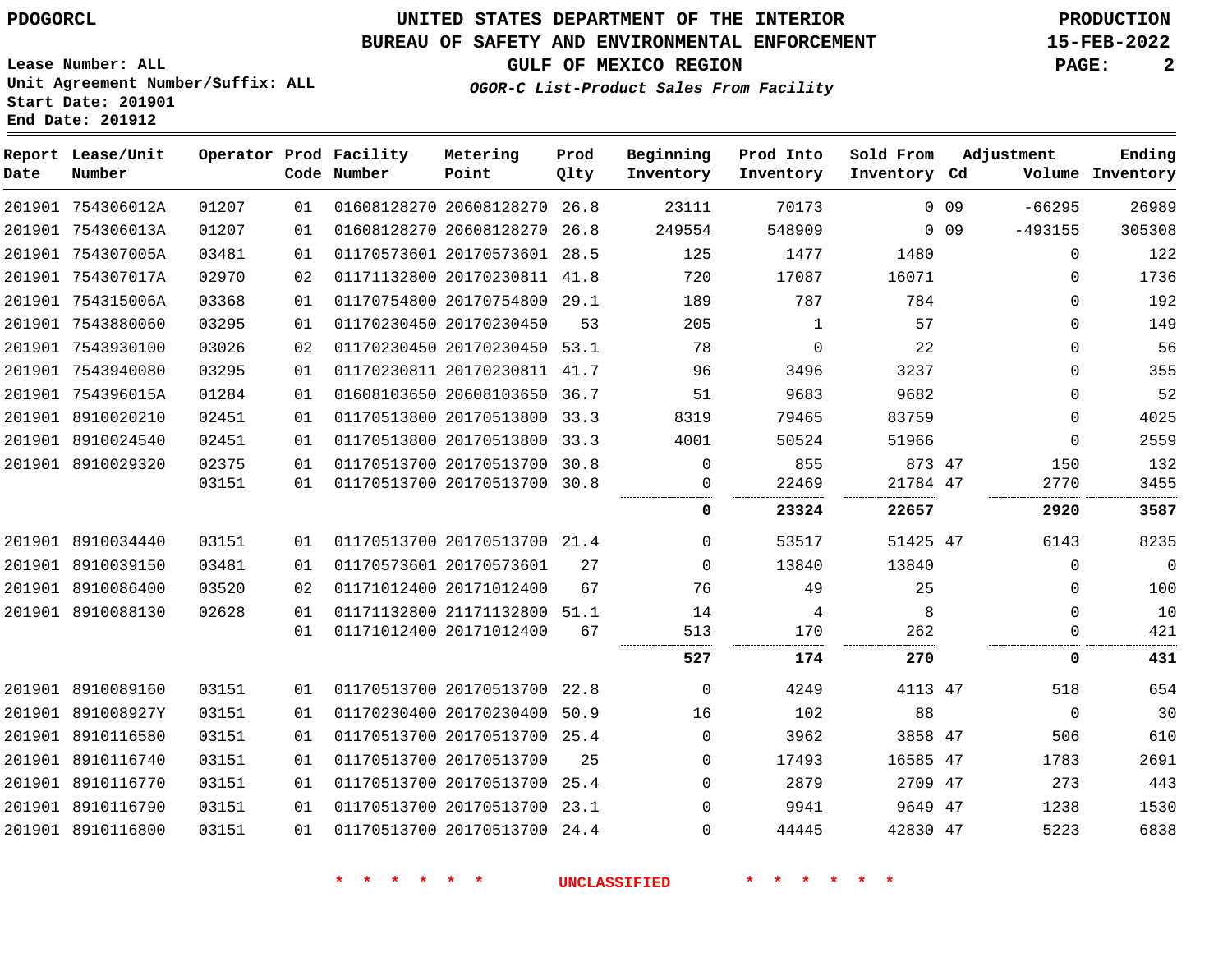### **BUREAU OF SAFETY AND ENVIRONMENTAL ENFORCEMENT 15-FEB-2022**

**Lease Number: ALL Unit Agreement Number/Suffix: ALL Start Date: 201901 End Date: 201912**

**OGOR-C List-Product Sales From Facility**

**GULF OF MEXICO REGION PAGE: 3**

| Date | Report Lease/Unit<br>Number |       |    | Operator Prod Facility<br>Code Number | Metering<br>Point            | Prod<br>Qlty | Beginning<br>Inventory | Prod Into<br>Inventory | Sold From<br>Inventory Cd | Adjustment  | Ending<br>Volume Inventory |
|------|-----------------------------|-------|----|---------------------------------------|------------------------------|--------------|------------------------|------------------------|---------------------------|-------------|----------------------------|
|      | 201901 891011687A           | 03368 | 01 |                                       | 01170754800 20170754800 29.1 |              | 42                     | 68                     | 93                        | $\mathbf 0$ | 17                         |
|      | 201901 891011687C           | 03368 | 01 |                                       | 01170754800 20170754800      | 29.1         | 370                    | 1570                   | 1557                      | $\Omega$    | 383                        |
|      | 201901 891011687D           | 03368 | 01 |                                       | 01170754800 20170754800 29.1 |              | 83                     | 353                    | 350                       | $\mathbf 0$ | 86                         |
|      | 201901 891011687E           | 03368 | 01 |                                       | 01170754800 20170754800 29.1 |              | 1                      | 22                     | 18                        | $\Omega$    | 5                          |
|      | 201901 8910117330           | 03368 | 01 |                                       | 01170754800 20170754800 29.1 |              | 0                      | 7                      | 5                         | $\mathbf 0$ | 2                          |
|      | 201901 8910123270           | 03295 | 01 |                                       | 01177215100 20177215102 30.7 |              | 38                     | 3870                   | 3863                      | $\Omega$    | 45                         |
|      | 201901 8910123320           | 03295 | 01 |                                       | 01177215100 20177215102 30.7 |              | 63                     | 5741                   | 5737                      | $\mathbf 0$ | 67                         |
|      | 201901 8910123330           | 03295 | 01 |                                       | 01177215100 20177215102 30.7 |              | 138                    | 11030                  | 11040                     | 0           | 128                        |
|      | 201901 8910202560           | 03151 | 01 |                                       | 01170513700 20170513700 24.6 |              | $\mathbf 0$            | 2702                   | 2470 47                   | 184         | 416                        |
|      | 201901 G00981               | 02628 | 01 |                                       | 01171132800 20171132000 41.4 |              | 131                    | 2943                   | 3024                      | 0           | 50                         |
|      | 201901 G00982               | 02628 | 01 |                                       | 01171132800 20171132000      | 67           | 3                      | 131                    | 131                       | $\mathbf 0$ | 3                          |
|      | 201901 G00983               | 02628 | 01 |                                       | 01171132800 20171132000 41.4 |              | 987                    | 23621                  | 24201                     | $\Omega$    | 407                        |
|      | 201901 G00985               | 02375 | 01 |                                       | 0117709260A 2017709260A 32.8 |              | 376                    | 5179                   | 5179                      | $\mathbf 0$ | 376                        |
|      | 201901 G00989               | 02628 | 01 |                                       | 01171132800 20171132000 41.4 |              | 2943                   | 59494                  | 61412                     | $\Omega$    | 1025                       |
|      | 201901 G01036               | 03209 | 02 |                                       | 01171092651 20171092650 59.5 |              | 1997                   | 5570                   | 3594                      | $\Omega$    | 3973                       |
|      | 201901 G01083               | 03151 | 01 |                                       | 01170513700 20170513700 24.8 |              | $\Omega$               | 26638                  | 25470 47                  | 2930        | 4098                       |
|      | 201901 G01084               | 03151 | 01 |                                       | 01170513700 20170513700 22.8 |              | $\Omega$               | 2462                   | 2442 47                   | 359         | 379                        |
|      | 201901 G01090               | 03151 | 01 |                                       | 01170513700 20170513700 25.4 |              | $\Omega$               | 4777                   | 4609 47                   | 567         | 735                        |
|      | 201901 G01091               | 03151 | 01 |                                       | 01170513700 20170513700 24.8 |              | $\Omega$               | 14639                  | 14068 47                  | 1680        | 2251                       |
|      | 201901 G01092               | 03151 | 01 |                                       | 01170513700 20170513700 25.4 |              | $\Omega$               | 4447                   | 4313 47                   | 550         | 684                        |
|      | 201901 G01208               | 03295 | 01 |                                       | 01171092651 20171092650 60.7 |              | 24                     | 73                     | 45                        | $\Omega$    | 52                         |
|      | 201901 G01220               | 03295 | 01 |                                       | 01177092600 20177092600 43.6 |              | 142                    | 2869                   | 2938                      | $\mathbf 0$ | 73                         |
|      | 201901 G01351               | 03151 | 01 |                                       | 01170230400 20170230400 50.9 |              | 77                     | 372                    | 339                       | $\Omega$    | 110                        |
|      | 201901 G01447               | 03151 | 02 |                                       | 01170513700 20170513700 24.9 |              | $\mathbf 0$            | 230                    | 224 47                    | 29          | 35                         |
|      | 201901 G01497               | 02451 | 01 |                                       | 01170513800 20170513800 33.3 |              | 2859                   | 28466                  | 29883                     | $\Omega$    | 1442                       |
|      | 201901 G01498               | 02451 | 01 |                                       | 01170513800 20170513800 33.3 |              | 354                    | 3836                   | 3996                      | 0           | 194                        |
|      | 201901 G01610               | 03295 | 01 |                                       | 01177215100 20177215102 30.7 |              | 16                     | 1206                   | 1208                      | $\Omega$    | 14                         |
|      | 201901 G01619               | 03151 | 01 |                                       | 01170513700 20170513700 30.1 |              | $\Omega$               | 7465                   | 7327 47                   | 1011        | 1149                       |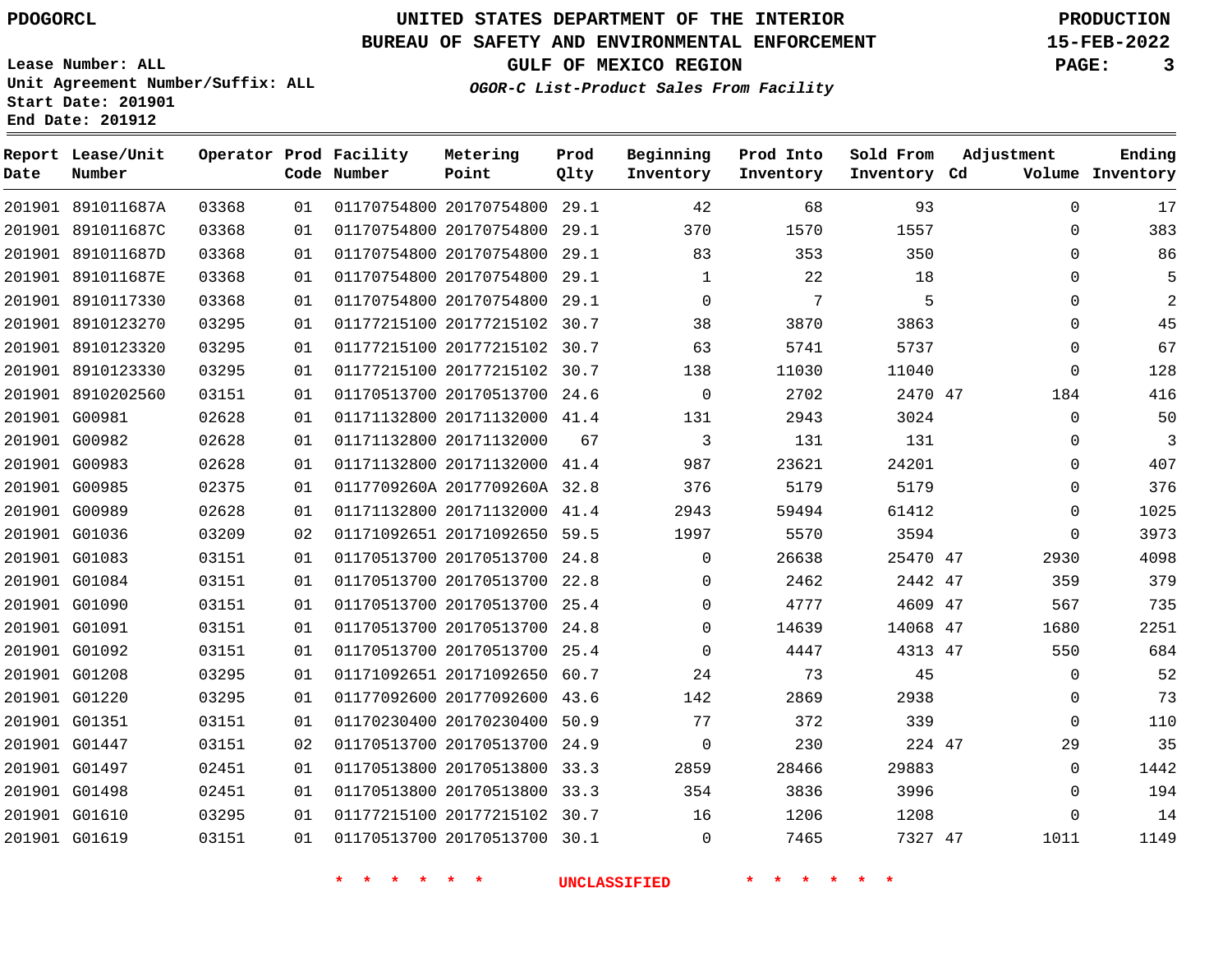**Date**

**Report Lease/Unit**

**Number**

### **UNITED STATES DEPARTMENT OF THE INTERIOR PDOGORCL PRODUCTION**

**Prod Qlty**

### **BUREAU OF SAFETY AND ENVIRONMENTAL ENFORCEMENT 15-FEB-2022**

**OGOR-C List-Product Sales From Facility**

**Beginning Inventory**

**Prod Into Inventory**

**Sold From Inventory**

**Adjustment**

**GULF OF MEXICO REGION PAGE: 4**

 

**Ending**

**Lease Number: ALL Unit Agreement Number/Suffix: ALL Start Date: 201901 End Date: 201912**

**Operator Prod Facility**

| Date | Number        |       |    | Code Number | Point                        | Qlty     | Inventory | Inventory | Inventory Cd |     |              | Volume Inventory |
|------|---------------|-------|----|-------------|------------------------------|----------|-----------|-----------|--------------|-----|--------------|------------------|
|      | 201901 G01620 | 03151 | 01 |             | 01170513700 20170513700 30.1 |          | $\Omega$  | 2574      | 2500 47      |     | 322          | 396              |
|      | 201901 G01757 | 03295 | 01 |             | 01423210051 20423210050 76.8 |          | 187       | 809       | 823          |     | 0            | 173              |
|      | 201901 G01848 | 01284 | 02 |             | 01423210051 20170230500 45.5 |          | 38        | 81        | 80           |     | $\Omega$     | 39               |
|      |               | 01978 | 02 |             | 01170230500 20170230500 45.5 |          | 1446      | 1985      | 2467         |     | 0<br>        | 964              |
|      |               |       |    |             |                              |          | 1484      | 2066      | 2547         |     | 0            | 1003             |
|      | 201901 G01860 | 03295 | 01 |             | 01170231110 20170231110 41.3 |          | 5627      | 2735      | 6420         |     | 0            | 1942             |
|      | 201901 G01865 | 03151 | 01 |             | 01171012500 20171012500 41.7 |          | 782       | 2246      | 1908 42      |     | $\mathbf 1$  | 1121             |
|      | 201901 G01901 | 03295 | 01 |             | 01177215100 20177215102 30.7 |          | 4         | 605       | 602          |     | $\Omega$     | 7                |
|      | 201901 G01966 | 03295 | 01 |             | 01177215100 20177215102 30.7 |          | 49        | 3342      | 3352         |     | $\Omega$     | 39               |
|      | 201901 G01967 | 03295 | 01 |             | 01177215100 20177215102 30.7 |          | 204       | 18213     | 18206        |     | $\Omega$     | 211              |
|      | 201901 G02111 | 02628 | 01 |             | 01171132000 20171132000 41.1 |          | 4623      | 35660     | 39669        |     | 0            | 614              |
|      | 201901 G02317 | 03295 | 01 |             | 01171132000 20171132000 41.4 |          | 3         | 41        | 43           |     | $\mathbf 0$  | $\mathbf{1}$     |
|      | 201901 G02429 | 03151 | 01 |             | 01170230811 20170230810      | $\Omega$ | $\Omega$  | $\Omega$  |              | 047 | 74           | 74               |
|      | 201901 G02433 | 03151 | 01 |             | 01170230811 20170230810      | $\Omega$ | $\Omega$  | 0         |              | 047 | 51           | 51               |
|      | 201901 G02601 | 02628 | 02 |             | 01171092651 20171092650 60.7 |          | 347       | 1465      | 767          |     | 0            | 1045             |
|      | 201901 G02613 | 02628 | 01 |             | 01171132000 20171132000 41.4 |          | $\Omega$  | $\Omega$  | $\Omega$     |     | $\Omega$     | $\mathbf 0$      |
|      | 201901 G02665 | 02451 | 01 |             | 01423210051 20423210050 76.8 |          | 122       | 930       | 853          |     | $\Omega$     | 199              |
|      | 201901 G02705 | 02628 | 02 |             | 01170230810 20170230810 44.9 |          | $\Omega$  | $\Omega$  | 0            |     | 0            | $\mathbf 0$      |
|      | 201901 G02825 | 03295 | 01 |             | 01170230812 20170230810      | $\Omega$ | 482       | 87        | $\Omega$     |     | 0            | 569              |
|      | 201901 G02826 | 03295 | 01 |             | 01170231110 20170231110 41.3 |          | 665       | 215       | 727          |     | $\Omega$     | 153              |
|      | 201901 G02895 | 02628 | 02 |             | 01171092651 20171092650      | 60.7     | 73        | 363       | 177          |     | 0            | 259              |
|      | 201901 G03061 | 03026 | 01 |             | 01423210051 20423210050 76.9 |          | 162       | 797       | 789 42       |     | $\mathbf{1}$ | 171              |
|      | 201901 G03152 | 03295 | 01 |             | 01177092600 20177092600 43.6 |          | 219       | 3968      | 4086         |     | $\Omega$     | 101              |
|      | 201901 G03331 | 02628 | 01 |             | 01171132800 20171132000 41.4 |          | 647       | 7303      | 7824         |     | $\Omega$     | 126              |
|      | 201901 G04081 | 03295 | 01 |             | 01170230812 20170230810      | $\Omega$ | 3889      | 551       | $\mathbf{0}$ |     | $\Omega$     | 4440             |
|      | 201901 G04232 | 00730 | 01 |             | 01171012500 20171012500 41.7 |          | 444       | 1089      | 990          |     | $\mathbf 0$  | 543              |
|      | 201901 G04421 | 03295 | 01 |             | 01171131600 20171131600 41.4 |          | 1969      | 14510     | 15101        |     | $\Omega$     | 1378             |
|      | 201901 G04452 | 02628 | 01 |             | 01171132000 20171132000 41.4 |          | 3637      | 46635     | 49469        |     | $\Omega$     | 803              |

**Metering Point**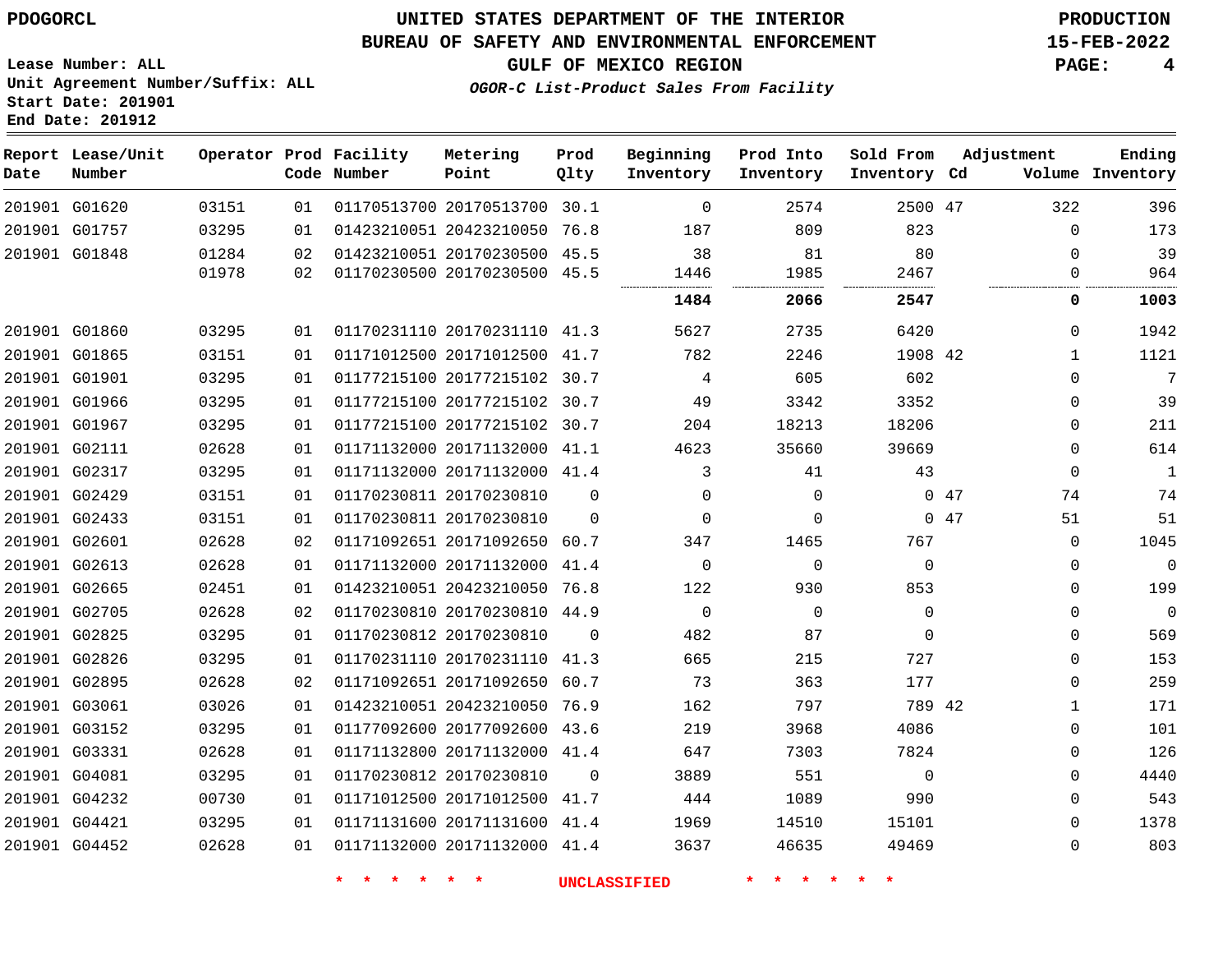**Lease Number: ALL**

### **UNITED STATES DEPARTMENT OF THE INTERIOR PDOGORCL PRODUCTION**

### **BUREAU OF SAFETY AND ENVIRONMENTAL ENFORCEMENT 15-FEB-2022**

**GULF OF MEXICO REGION PAGE: 5**

**Unit Agreement Number/Suffix: ALL Start Date: 201901 End Date: 201912**

**OGOR-C List-Product Sales From Facility**

| Date | Report Lease/Unit<br>Number |       |    | Operator Prod Facility<br>Code Number | Metering<br>Point            | Prod<br>Qlty | Beginning<br>Inventory | Prod Into<br>Inventory | Sold From<br>Inventory Cd | Adjustment  | Ending<br>Volume Inventory |
|------|-----------------------------|-------|----|---------------------------------------|------------------------------|--------------|------------------------|------------------------|---------------------------|-------------|----------------------------|
|      | 201901 G04800               | 02970 | 02 |                                       | 01177062608 2017706260A 36.5 |              | $\Omega$               | 24                     | 24                        | $\Omega$    | 0                          |
|      | 201901 G05006               | 01284 | 02 |                                       | 01423210051 20170230510 45.8 |              | 434                    | $\Omega$               | 311                       | $\Omega$    | 123                        |
|      | 201901 G05431               | 02970 | 02 |                                       | 01177062608 2017706260A 36.5 |              | 82                     | 8404                   | 8407                      | $\Omega$    | 79                         |
|      | 201901 G05504               | 02970 | 02 |                                       | 01171132800 21171132800 51.1 |              | 4257                   | 630                    | 1492                      | 0           | 3395                       |
|      |                             | 03295 | 01 |                                       | 01171132800 21171132800 51.1 |              | 1921                   | 433                    | 719                       | $\Omega$    | 1635                       |
|      |                             |       |    |                                       |                              |              | 6178                   | 1063                   | 2211                      | 0           | 5030                       |
|      | 201901 G05505               | 02628 | 01 |                                       | 01171132800 21171132800 51.1 |              | 12                     | 18                     | 7                         | $\Omega$    | 23                         |
|      |                             |       | 01 |                                       | 01171012400 20171012400      | 67           | 505                    | 302                    | 258                       | $\Omega$    | 549                        |
|      |                             |       |    |                                       |                              |              | 517                    | 320                    | 265                       | 0           | 572                        |
|      | 201901 G05602               | 03247 | 01 |                                       | 01171012500 20171012500 40.3 |              | 176                    | 433                    | 393                       | $\Omega$    | 216                        |
|      | 201901 G05612               | 03295 | 01 |                                       | 01171012500 20171012500 41.7 |              | 2768                   | 2881                   | 4211                      | $\Omega$    | 1438                       |
|      | 201901 G06069               | 03295 | 01 |                                       | 01423210051 20423210050 76.8 |              | 16                     | 62                     | 65                        | $\mathbf 0$ | 13                         |
|      | 201901 G06168               | 02801 | 02 |                                       | 01170230450 20170230450      | $\Omega$     | 6                      | $\Omega$               | $\Omega$                  | $\Omega$    | 6                          |
|      | 201901 G06668               | 03151 | 01 |                                       | 01171132000 20171132000 41.4 |              | $\Omega$               | 3273                   | 3537 47                   | 321         | 57                         |
|      | 201901 G07736               | 02628 | 01 |                                       | 01171132800 20171132000 40.6 |              | 1                      | $\mathbf 0$            | $\Omega$                  | $\mathbf 0$ | 1                          |
|      | 201901 G07760               | 01284 | 01 |                                       | 01177122950 20177122950 29.9 |              | 161                    | 38437                  | 38432                     | 0           | 166                        |
|      | 201901 G07917               | 03247 | 01 |                                       | 01170573602 20170573602      | 33           | 22867                  | 57521                  | 53721                     | $\Omega$    | 26667                      |
|      | 201901 G09631               | 01284 | 01 |                                       | 01177122950 20177122950      | 30           | $\mathbf{1}$           | 546                    | 546                       | 0           | $\mathbf{1}$               |
|      | 201901 G10741               | 02628 | 01 |                                       | 01171132800 20171132000 41.4 |              | 156                    | 4252                   | 4335                      | $\Omega$    | 73                         |
|      | 201901 G10794               | 03295 | 01 |                                       | 01177122950 20177122950 29.8 |              | 7                      | 11                     | 18                        | $\mathbf 0$ | 0                          |
|      | 201901 G10910               | 03026 | 01 |                                       | 01177245110 2017724511G 45.6 |              | 0                      | 4858                   | 4858                      | $\mathbf 0$ | $\Omega$                   |
|      | 201901 G11870               | 03151 | 01 |                                       | 01171132000 20171132000 41.4 |              | $\Omega$               | 1244                   | 1331 47                   | 108         | 21                         |
|      | 201901 G11984               | 02801 | 02 |                                       | 01171092651 20171092650      | $\Omega$     | $\Omega$               | $\mathbf 0$            | 0                         | $\mathbf 0$ | 0                          |
|      | 201901 G12355               | 03209 | 01 |                                       | 01171012300 20171012300 38.5 |              | 25113                  | 51254                  | 55554                     | 0           | 20813                      |
|      | 201901 G12358               | 03209 | 01 |                                       | 01171012300 20171012300 38.5 |              | $\Omega$               | 26                     | 26                        | $\Omega$    | 0                          |
|      | 201901 G12802               | 02628 | 01 |                                       | 01170230811 20170230811 41.8 |              | 2                      | $\Omega$               | 2                         | $\Omega$    | $\Omega$                   |
|      | 201901 G13081               | 01284 | 01 |                                       | 01608103650 20608103650 36.7 |              | 116                    | 19595                  | 19596                     | $\Omega$    | 115                        |
|      |                             |       |    |                                       |                              |              |                        |                        |                           |             |                            |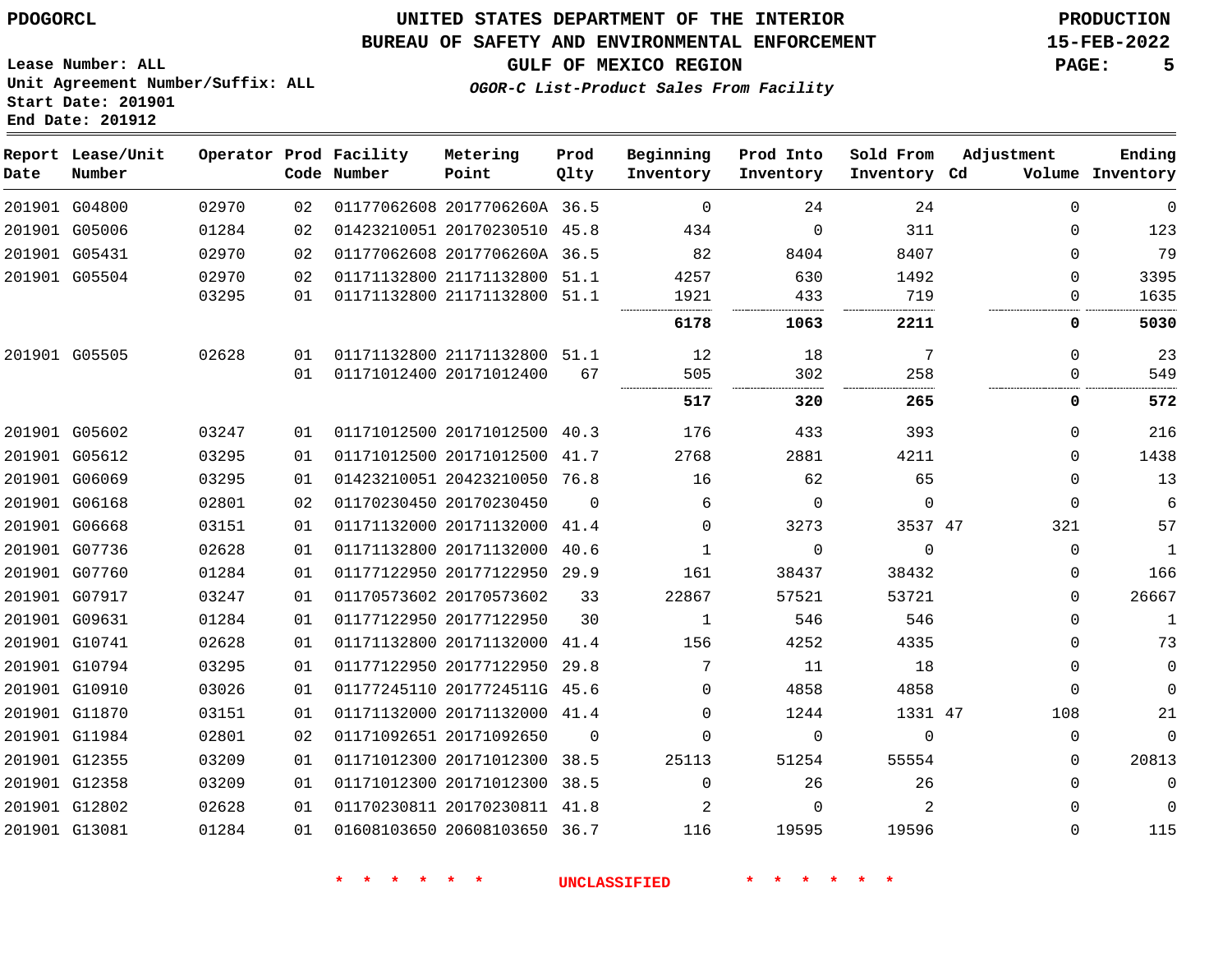**Date**

# **UNITED STATES DEPARTMENT OF THE INTERIOR PDOGORCL PRODUCTION**

### **BUREAU OF SAFETY AND ENVIRONMENTAL ENFORCEMENT 15-FEB-2022**

**OGOR-C List-Product Sales From Facility**

**GULF OF MEXICO REGION PAGE: 6**

**Ending**

**Lease Number: ALL Unit Agreement Number/Suffix: ALL Start Date: 201901 End Date: 201912**

| Date | Report Lease/Unit<br>Number |       |                  | Operator Prod Facility<br>Code Number | Metering<br>Point            | Prod<br>Qlty | Beginning<br>Inventory | Prod Into<br>Inventory | Sold From<br>Inventory Cd | Adjustment  | Ending<br>Volume Inventory |
|------|-----------------------------|-------|------------------|---------------------------------------|------------------------------|--------------|------------------------|------------------------|---------------------------|-------------|----------------------------|
|      | 201901 G13563               | 03520 | 01               |                                       | 01170230811 20170230811 41.8 |              | 5                      | 6906                   | 6209                      | $\Omega$    | 702                        |
|      | 201901 G13938               | 01284 | 01               |                                       | 01171012500 20171012500 41.7 |              | 4799                   | 28                     | 4812                      | 0           | 15                         |
|      | 201901 G14342               | 02628 | 01               |                                       | 01170230811 20170230811 41.8 |              | 3012                   | $\Omega$               | 3012                      | $\mathbf 0$ | 0                          |
|      | 201901 G15050               | 03295 | 01               |                                       | 01170231110 20170231110 41.3 |              | 7085                   | 2258                   | 7740                      | $\mathbf 0$ | 1603                       |
|      | 201901 G15239               | 02375 | 02               |                                       | 01171012500 20171012500 41.7 |              | $\Omega$               | 200                    | 194 47                    | 94          | 100                        |
|      | 201901 G15263               | 03295 | 01               |                                       | 01171132000 20171132000 41.4 |              | 60                     | 774                    | 821                       | $\mathbf 0$ | 13                         |
|      | 201901 G15312               | 03295 | 01               |                                       | 01171092651 20171092650 60.6 |              | 2744                   | 9738                   | 5536                      | $\mathbf 0$ | 6946                       |
|      | 201901 G16515               | 03026 | 01               |                                       | 01177245110 2017724511G 45.6 |              | $\Omega$               | 6401                   | 6401                      | $\mathbf 0$ | - 0                        |
|      | 201901 G17858               | 03295 | 01               |                                       | 01170530900 20170530900 50.6 |              | 504                    | $\Omega$               | 12                        | $\Omega$    | 492                        |
|      | 201901 G17912               | 02970 | 0.2 <sub>1</sub> |                                       | 01177062608 2017706260A 36.5 |              | 11                     | 1483                   | 1480                      | $\Omega$    | 14                         |
|      | 201901 G17921               | 03026 | 01               |                                       | 01171012500 20177062959 25.1 |              | $\Omega$               | 24882                  | 24882                     | $\Omega$    | 0                          |

| 201901 G13938 | 01284 | 01 | 01171012500 20171012500 41.7 |          | 4799           | 28          | 4812        | $\Omega$     | 15             |
|---------------|-------|----|------------------------------|----------|----------------|-------------|-------------|--------------|----------------|
| 201901 G14342 | 02628 | 01 | 01170230811 20170230811 41.8 |          | 3012           | $\Omega$    | 3012        | $\Omega$     | $\overline{0}$ |
| 201901 G15050 | 03295 | 01 | 01170231110 20170231110 41.3 |          | 7085           | 2258        | 7740        | 0            | 1603           |
| 201901 G15239 | 02375 | 02 | 01171012500 20171012500      | 41.7     | $\mathbf 0$    | 200         | 194 47      | 94           | 100            |
| 201901 G15263 | 03295 | 01 | 01171132000 20171132000      | 41.4     | 60             | 774         | 821         | $\Omega$     | 13             |
| 201901 G15312 | 03295 | 01 | 01171092651 20171092650 60.6 |          | 2744           | 9738        | 5536        | $\Omega$     | 6946           |
| 201901 G16515 | 03026 | 01 | 01177245110 2017724511G 45.6 |          | $\mathbf 0$    | 6401        | 6401        | $\Omega$     | $\overline{0}$ |
| 201901 G17858 | 03295 | 01 | 01170530900 20170530900 50.6 |          | 504            | $\mathbf 0$ | 12          | $\Omega$     | 492            |
| 201901 G17912 | 02970 | 02 | 01177062608 2017706260A 36.5 |          | 11             | 1483        | 1480        | $\Omega$     | 14             |
| 201901 G17921 | 03026 | 01 | 01171012500 20177062959 25.1 |          | $\overline{0}$ | 24882       | 24882       | $\Omega$     | $\overline{0}$ |
| 201901 G20605 | 03026 | 01 | 01423550141 20423550140 29.6 |          | 229            | $\mathbf 0$ | $\mathbf 0$ | $\mathbf{0}$ | 229            |
| 201901 G20660 | 03295 | 01 | 01170230450 20170230450      | 53.1     | 372            | 2           | 104         | $\Omega$     | 270            |
| 201901 G21096 | 03295 | 01 | 01170230811 20170230811 41.8 |          | 3              | 55          | 52          | $\mathbf 0$  | 6              |
| 201901 G21532 | 03520 | 01 | 01170230811 20170230811 41.8 |          | 310            | 8499        | 7946 42     | $\mathbf{1}$ | 864            |
| 201901 G21534 | 03520 | 01 | 01170230811 20170230811 41.8 |          | 88             | 4642        | 4259 42     | $\mathbf{1}$ | 472            |
| 201901 G21592 | 02628 | 02 | 01171132000 20171132000 41.4 |          | 11             | 172         | 180         | $\Omega$     | 3              |
| 201901 G21655 | 03247 | 02 | 01171132800 21171132800      | 52       | 1751           | 473         | 679         | $\Omega$     | 1545           |
| 201901 G22268 | 02777 | 02 | 01170230810 2042709015I 52.8 |          | $\mathbf 0$    | $\Omega$    | $\mathbf 0$ | $\Omega$     | $\overline{0}$ |
| 201901 G22501 | 03151 | 01 | 01170230400 20170230400 50.9 |          | 507            | 3795        | 3182 42     | $-1$         | 1119           |
| 201901 G22505 | 02375 | 02 | 01170230811 20170230811 41.8 |          | 0              | 1145        | 1056 47     | 27           | 116            |
| 201901 G22513 | 02579 | 02 | 01170230500 20170230500 44.9 |          | 3              | $\mathbf 0$ | $\mathbf 0$ | $\mathbf 0$  | $\overline{3}$ |
| 201901 G22621 | 03247 | 01 | 01171132800 21171132800 48.4 |          | 4445           | 877         | 1625        | $\mathbf{0}$ | 3697           |
| 201901 G23730 | 03520 | 01 | 01170230810 20170230811 41.8 |          | 12             | 109         | 110         | $\Omega$     | 11             |
| 201901 G23735 | 03295 | 01 | 01170230812 20170230810      | $\Omega$ | 671            | 65          | $\Omega$    | $\Omega$     | 736            |
| 201901 G23736 | 00730 | 01 | 01170230810 20170230810      | $\Omega$ | 284            | $\mathbf 0$ | $\Omega$    | $\Omega$     | 284            |
| 201901 G23851 | 02503 | 02 | 01171012300 20171012300 53.9 |          | 3398           | 6472        | 7243        | $\Omega$     | 2627           |
| 201901 G24730 | 03295 | 01 | 01170230500 20170230500 45.4 |          | 360            | 344         | 537         | $\Omega$     | 167            |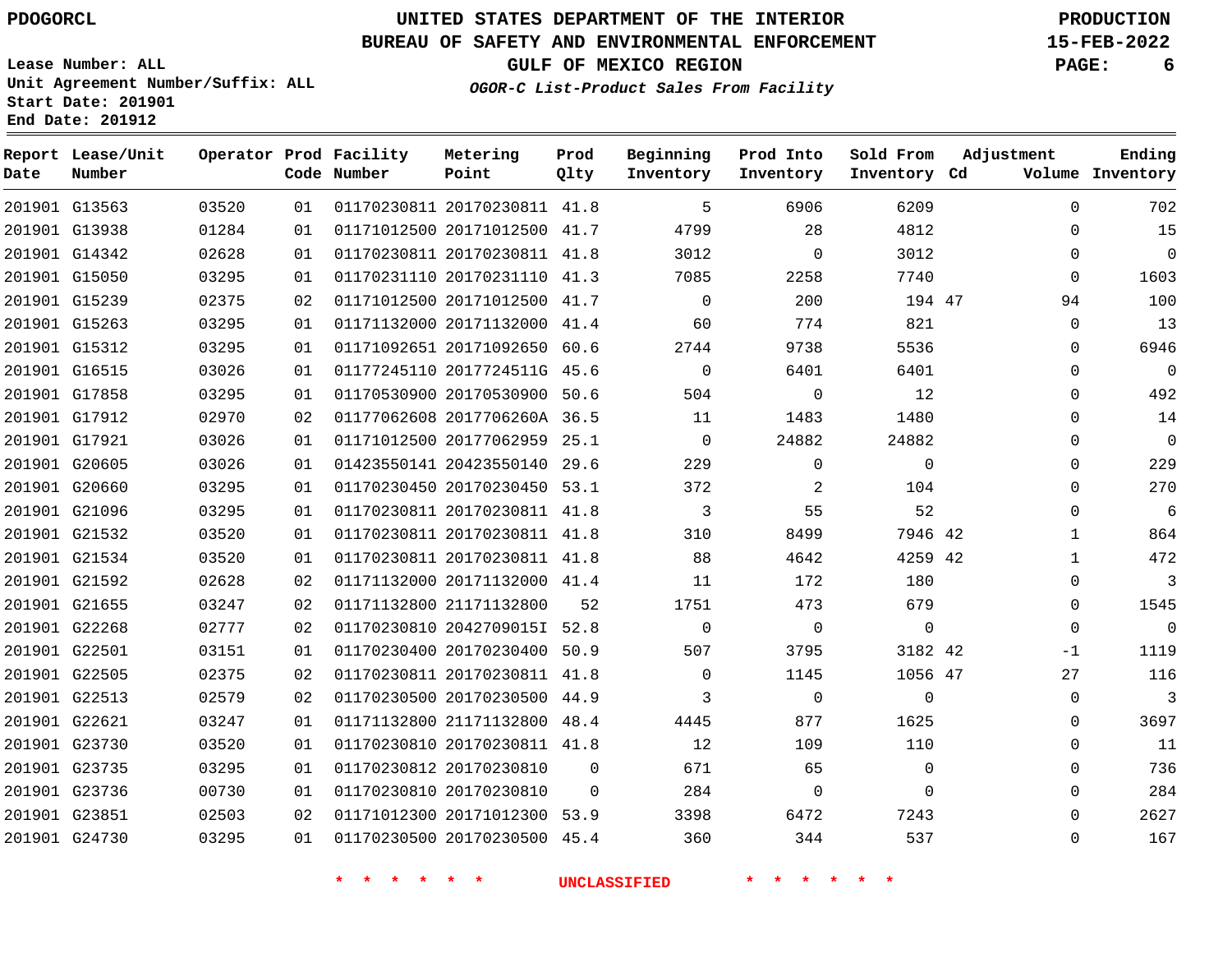### **BUREAU OF SAFETY AND ENVIRONMENTAL ENFORCEMENT 15-FEB-2022**

**OGOR-C List-Product Sales From Facility**

**GULF OF MEXICO REGION PAGE: 7**

**Lease Number: ALL Unit Agreement Number/Suffix: ALL Start Date: 201901 End Date: 201912**

| Date   | Report Lease/Unit<br>Number |       |    | Operator Prod Facility<br>Code Number | Metering<br>Point            | Prod<br>Qlty | Beginning<br>Inventory | Prod Into<br>Inventory | Sold From<br>Inventory Cd | Adjustment                  | Ending<br>Volume Inventory |
|--------|-----------------------------|-------|----|---------------------------------------|------------------------------|--------------|------------------------|------------------------|---------------------------|-----------------------------|----------------------------|
|        | 201901 G24870               | 02970 | 02 |                                       | 01177062608 2017706260A 36.5 |              | $\overline{0}$         | 5                      | 5                         | $\Omega$                    | $\mathbf 0$                |
|        | 201901 G24883               | 02628 | 02 |                                       | 01171092651 20171092650 60.7 |              | 226                    | 1294                   | 597                       | $\Omega$                    | 923                        |
|        | 201901 G24910               | 02628 | 01 |                                       | 01171132800 20171132000 41.4 |              | 394                    | 10561                  | 10773                     | $\Omega$                    | 182                        |
|        | 201901 G24924               | 03247 | 01 |                                       | 01171132800 21171132800 51.1 |              | 432                    | 126                    | 238                       | $\Omega$                    | 320                        |
|        | 201901 G24926               | 03247 | 02 |                                       | 01171132800 21171132800      | 0            | 44                     | 0                      | $\overline{0}$            | $\mathbf 0$                 | 44                         |
|        | 201901 G24990               | 01284 | 01 |                                       | 01608103650 20608103650 36.7 |              | 100                    | 16941                  | 16941                     | $\mathbf 0$                 | 100                        |
|        | 201901 G25524               | 03295 | 01 |                                       | 01170230450 20170230450 53.1 |              | 762                    | 3                      | 213                       | $\mathbf 0$                 | 552                        |
|        | 201901 G25937               | 03520 | 02 |                                       | 01170230810 20170230810 50.7 |              | 553                    | 105                    |                           | $0\quad 42$<br>$\mathbf{1}$ | 659                        |
|        | 201901 G26032               | 03059 | 01 |                                       | 01171012300 20171012300 38.5 |              | 30                     | 34                     | 47                        | $\mathbf 0$                 | 17                         |
|        | 201901 G26074               | 01284 | 01 |                                       | 01177122950 20177122950 29.9 |              | 2                      | 604                    | 603                       | $\mathbf 0$                 | 3                          |
|        | 201901 G27070               | 03295 | 01 |                                       | 01171132800 21171132800 51.1 |              | 17023                  | 3981                   | 6414                      | $\Omega$                    | 14590                      |
|        | 201901 G27083               | 03026 | 01 |                                       | 01171092651 20171092650 60.7 |              | 150                    | 582                    | 317                       | $\Omega$                    | 415                        |
|        | 201901 G27169               | 01284 | 01 |                                       | 01171012500 20171012500 41.7 |              | 1394                   | 9                      | 1399                      | $\Omega$                    | 4                          |
|        | 201901 G27509               | 02970 | 02 |                                       | 01170230450 20170230450 53.1 |              | 1099                   | 31                     | 315 42                    | 1                           | 816                        |
|        | 201901 G27851               | 02628 | 02 |                                       | 01171132000 20171132000 41.4 |              | 0                      | $\Omega$               | $\Omega$                  | $\Omega$                    | $\mathbf 0$                |
|        | 201901 G27988               | 00730 | 01 |                                       | 01608103650 20608103650 36.7 |              | 102                    | 17481                  | 17479                     | 0                           | 104                        |
|        | 201901 G31369               | 02628 | 01 |                                       | 01171012300 20171012300 38.5 |              | 2671                   | 4058                   | 5082                      | $\Omega$                    | 1647                       |
|        | 201901 G32113               | 03026 | 01 |                                       | 01170230811 20170230811 41.8 |              | 443                    | 19814                  | 18244                     | $\mathbf 0$                 | 2013                       |
|        | 201901 G32197               | 01284 | 02 |                                       | 01171012500 20171012500 41.7 |              | $\overline{0}$         | 36                     | 18                        | $\Omega$                    | 18                         |
|        | 201901 G32231               | 01284 | 01 |                                       | 01171012500 20171012500 41.7 |              | 171                    | 1                      | 171                       | $\mathbf 0$                 | $\mathbf{1}$               |
|        | 201901 G32268               | 03295 | 01 |                                       | 01177295110 01177295110      | $\Omega$     | 55                     | 33                     | $\Omega$                  | $\Omega$                    | 88                         |
|        | 201901 G32744               | 01284 | 02 |                                       | 01423210051 20170230510 45.8 |              | 51                     | $\mathbf 0$            | 35                        | $\mathbf 0$                 | 16                         |
|        | 201901 G33088               | 03026 | 01 |                                       | 01171012500 20177062959 25.1 |              | $\Omega$               | 28                     | 28                        | $\mathbf 0$                 | $\mathbf 0$                |
|        | 201901 G33596               | 02503 | 02 |                                       | 01171132000 20171132000 41.4 |              | 42                     | 266                    | 304                       | $\mathbf 0$                 | $\overline{4}$             |
|        | 201901 G33636               | 02628 | 01 |                                       | 01171132000 20171132000 41.4 |              | 4848                   | 59785                  | 63604                     | $\Omega$                    | 1029                       |
|        | 201901 G34033               | 02628 | 01 |                                       | 01170230811 20170230811 41.8 |              | 380                    | $\Omega$               | 380                       | $\Omega$                    | $\Omega$                   |
|        | 201901 G34671               | 02579 | 02 |                                       | 01423210051 20423210050 49.4 |              | 0                      | $\mathbf 0$            | $\Omega$                  | $\mathbf 0$                 | $\Omega$                   |
| 201902 | 00016                       | 03151 | 01 |                                       | 01170513700 20170513700 24.9 |              | 1361                   | 8445                   | 8638                      | $\Omega$                    | 1168                       |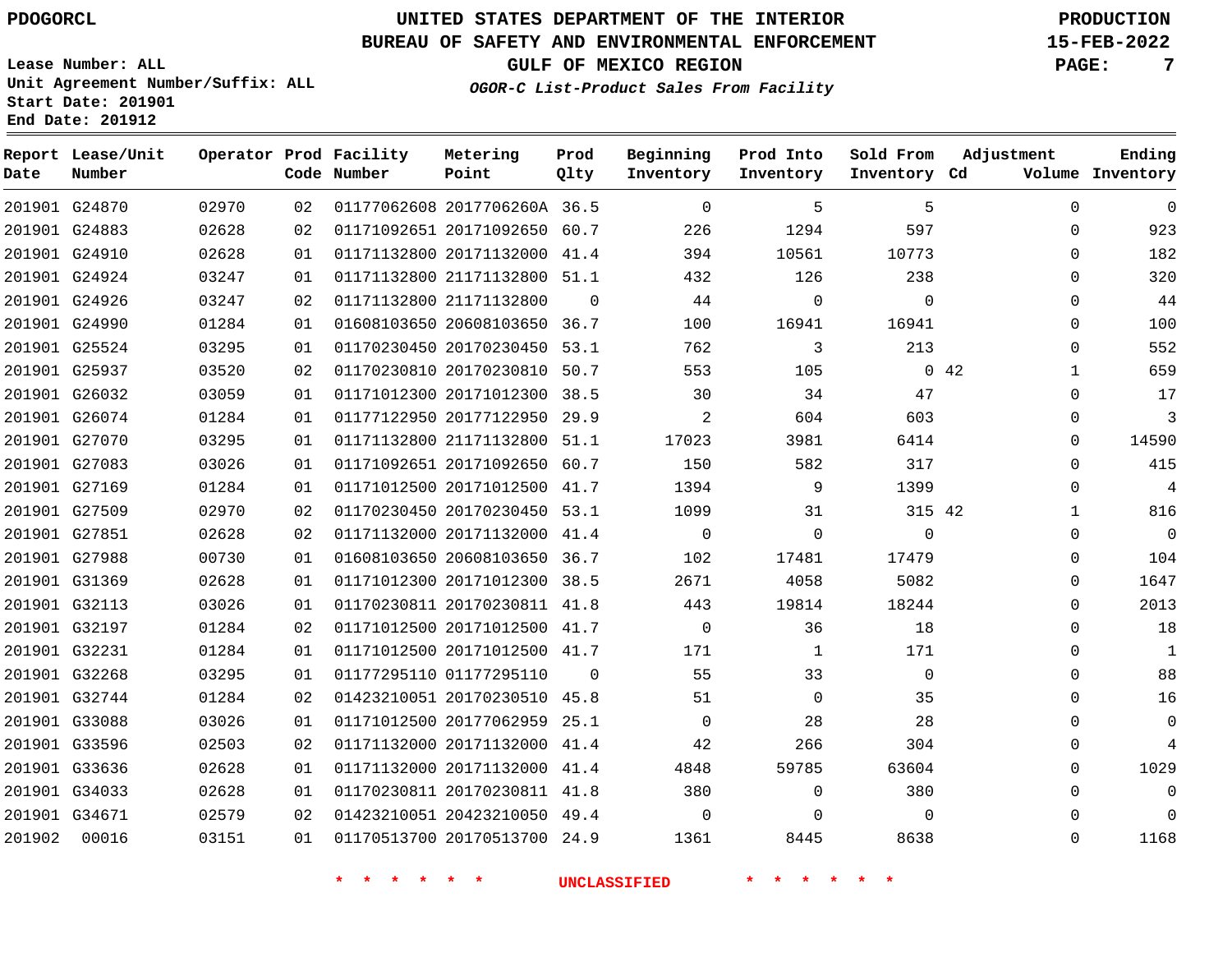**Date**

# **UNITED STATES DEPARTMENT OF THE INTERIOR PDOGORCL PRODUCTION**

**Prod Qlty**

#### **BUREAU OF SAFETY AND ENVIRONMENTAL ENFORCEMENT 15-FEB-2022**

**Lease Number: ALL Unit Agreement Number/Suffix: ALL**

**Operator Prod Facility**

**Code Number**

**Metering Point**

**Start Date: 201901 End Date: 201912**

**Number**

**Report Lease/Unit**

**OGOR-C List-Product Sales From Facility**

**Beginning Inventory** **Prod Into Inventory** **Sold From Inventory**

**GULF OF MEXICO REGION PAGE: 8**

**Inventory Cd Volume**

**Adjustment**

**Ending**

| 201902 | 00026             | 03151 | 01 | 01170513700 20170513700 24.9 |          | 3999           | 19439          | 20747       | 0                  | 2691           |
|--------|-------------------|-------|----|------------------------------|----------|----------------|----------------|-------------|--------------------|----------------|
| 201902 | 00032             | 03151 | 01 | 01170513700 20170513700 31.1 |          | 66             | 534            | 526         | 0                  | 74             |
| 201902 | 00049             | 03295 | 01 | 01171012300 20171012300 38.9 |          | 5542           | 9954           | 3241        | 0                  | 12255          |
| 201902 | 00050             | 03295 | 01 | 01171012300 20171012300 38.9 |          | 944            | 1938           | 552         | $\Omega$           | 2330           |
| 201902 | 00052             | 03295 | 01 | 01171012300 20171012300      | 38.9     | 270            | 1720           | 158         | 0                  | 1832           |
| 201902 | 00081             | 03295 | 01 | 01170230450 20170230450 51.5 |          | 109            | 396            | 34          | $\Omega$           | 471            |
| 201902 | 00082             | 03295 | 01 | 01170230450 20170230450 51.6 |          | 16             | $\overline{0}$ | 6           | $\mathbf{0}$       | 10             |
| 201902 | 00196             | 02375 | 01 | 01171012300 20171012300 38.9 |          | 3320           | 9570           | 1347 42     | $-1$               | 11542          |
| 201902 | 00244             | 03295 | 01 | 01170231290 01170231290      | 49       | 120            | $\overline{0}$ | 86          | 0                  | 34             |
| 201902 | 00247             | 03295 | 01 | 01170231290 01170231290      | 49       | 560            | 542            | 792         | $\Omega$           | 310            |
| 201902 | 00353             | 03368 | 01 | 01170754800 20170754800      | 29.2     | 155            | 599            | 593         | 0                  | 161            |
| 201902 | 00367             | 03151 | 01 | 01170513700 20170513700 24.9 |          | 834            | 3625           | 3957 42     | $-1$               | 501            |
| 201902 | 00434             | 01284 | 01 | 01177112605 2017711260Y      | $\Omega$ | 50             | $\mathbf 0$    | $\mathbf 0$ | 0                  | 50             |
| 201902 | 00453             | 01284 | 01 | 01177112605 2017711260Y      | $\Omega$ | 13             | $\mathbf 0$    | $\Omega$    | 0                  | 13             |
| 201902 | 00479             | 03295 | 01 | 01171012500 20171012500 40.5 |          | 597            | 278            | 730         | 0                  | 145            |
| 201902 | 00541             | 02222 | 01 | 01170530900 20170530900      | $\Omega$ | 2252           | $\overline{0}$ | $\Omega$    | $\Omega$           | 2252           |
| 201902 | 00560             | 03288 | 01 | 01171132800 21171132800      | 54.5     | 498            | 253            | 241         | 0                  | 510            |
| 201902 | 00577             | 03059 | 01 | 01171012300 20171012300 38.9 |          | 5366           | 11485          | 3004        | $\Omega$           | 13847          |
| 201902 | 00680             | 03520 | 01 | 01170230700 20170230700      | $\Omega$ | 422            | $\mathbf 0$    | $\mathbf 0$ | $\Omega$           | 422            |
| 201902 | 00693             | 03368 | 01 | 01170754800 20170754800      | 29.2     | $\overline{1}$ | $\mathbf 0$    | 1           | 0                  | $\overline{0}$ |
| 201902 | 00694             | 03368 | 01 | 01170754800 20170754800 29.2 |          | 1365           | 5189           | 5162        | $\Omega$           | 1392           |
| 201902 | 00697             | 03368 | 02 | 01170754800 20170754800      | 29.2     | 125            | 467            | 467         | 0                  | 125            |
| 201902 | 00775             | 02899 | 01 | 01171131600 20171131600 41.7 |          | 180            | 2729           | 2525        | 0                  | 384            |
| 201902 | 00796             | 02628 | 01 | 01171012300 20171012300 38.9 |          | 6018           | 6816           | 4138        | $\Omega$           | 8696           |
| 201902 | 00839             | 02451 | 01 | 01170513800 20170513800 32.8 |          | 20             | 6017           | 5779        | $\Omega$           | 258            |
| 201902 | 754303001A        | 00059 | 01 | 01170230811 20170230811 38.9 |          | 226            | $\overline{0}$ | 19 09       | -6                 | 201            |
|        | 201902 754306006A | 00689 | 01 | 01608128271 20608128271 29.3 |          | 109460         | 274409         | 28524 09    | $-280513$          | 74832          |
|        | 201902 754306012A | 01207 | 01 | 01608128270 20608128270 26.8 |          | 26989          | 78001          |             | $-98242$<br>$0$ 09 | 6748           |
|        |                   |       |    |                              |          |                |                |             |                    |                |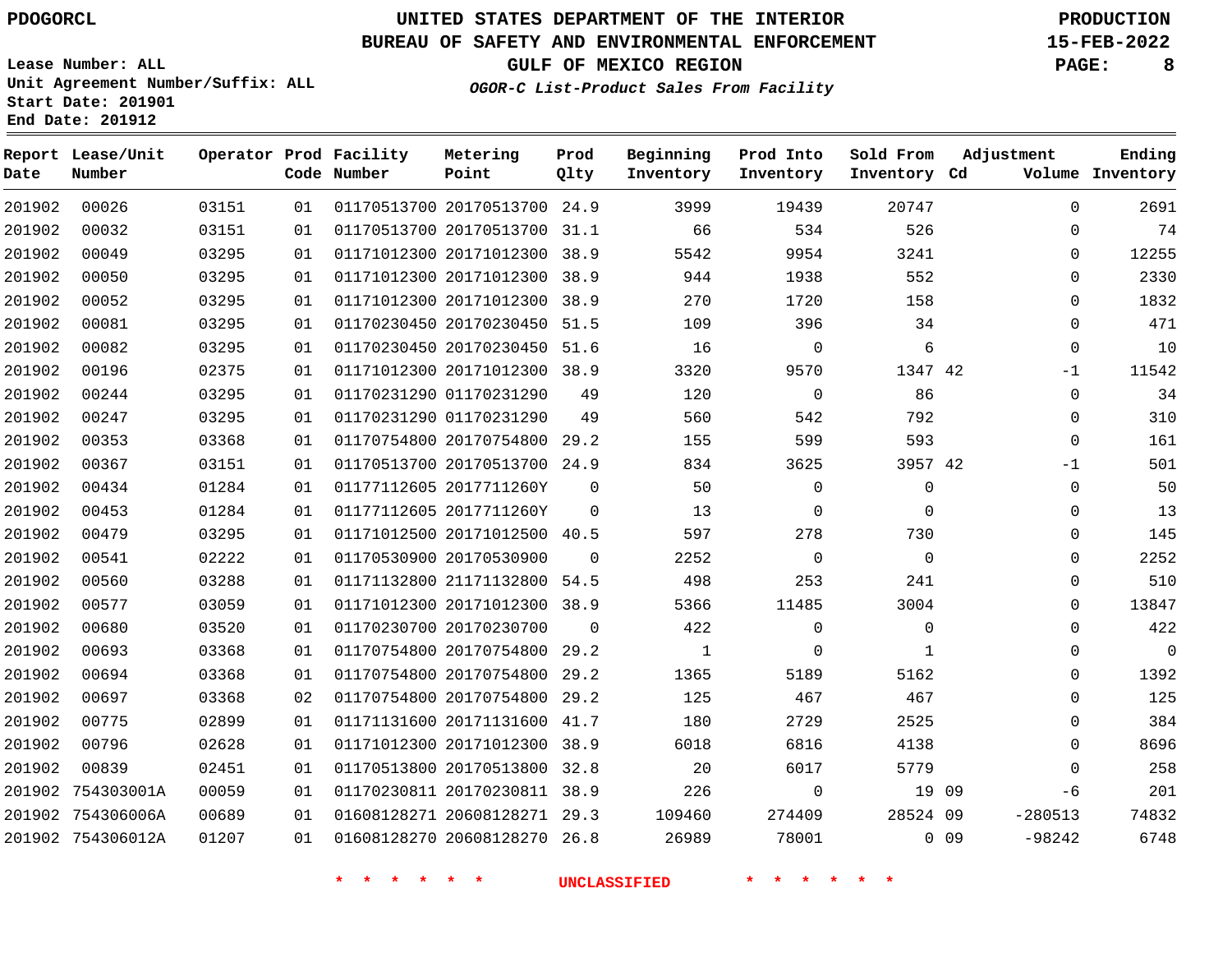# **UNITED STATES DEPARTMENT OF THE INTERIOR PDOGORCL PRODUCTION**

### **BUREAU OF SAFETY AND ENVIRONMENTAL ENFORCEMENT 15-FEB-2022**

**GULF OF MEXICO REGION PAGE: 9**

**Lease Number: ALL Unit Agreement Number/Suffix: ALL Start Date: 201901 End Date: 201912**

**OGOR-C List-Product Sales From Facility**

| Date | Report Lease/Unit<br>Number |       |    | Operator Prod Facility<br>Code Number | Metering<br>Point            | Prod<br>Qlty | Beginning<br>Inventory | Prod Into<br>Inventory | Sold From<br>Inventory Cd |            | Adjustment   | Ending<br>Volume Inventory |
|------|-----------------------------|-------|----|---------------------------------------|------------------------------|--------------|------------------------|------------------------|---------------------------|------------|--------------|----------------------------|
|      | 201902 754306013A           | 01207 | 01 |                                       | 01608128270 20608128270 26.8 |              | 305308                 | 478588                 |                           | $0\quad09$ | $-724982$    | 58914                      |
|      | 201902 754307005A           | 03481 | 01 |                                       | 01170573601 20170573601      | $\Omega$     | 122                    | $\Omega$               | $\Omega$                  |            | $\Omega$     | 122                        |
|      | 201902 754307017A           | 02970 | 02 |                                       | 01171132800 20170230811 38.9 |              | 1736                   | 11                     | 194                       |            | $\Omega$     | 1553                       |
|      | 201902 754315006A           | 03368 | 01 |                                       | 01170754800 20170754800 29.2 |              | 192                    | 715                    | 715                       |            | $\Omega$     | 192                        |
|      | 201902 7543880060           | 03295 | 01 |                                       | 01170230450 20170230450 51.6 |              | 149                    | 996                    | 86                        |            | 0            | 1059                       |
|      | 201902 7543930100           | 03026 | 02 |                                       | 01170230450 20170230450 53.1 |              | 56                     | $\Omega$               | 4                         |            | 0            | 52                         |
|      | 201902 7543940080           | 03295 | 01 |                                       | 01170230811 20170230811 38.8 |              | 355                    | 3                      | 40                        |            | $\Omega$     | 318                        |
|      | 201902 754396015A           | 01284 | 01 |                                       | 01608103650 20608103650 36.3 |              | 52                     | 9187                   | 9208                      |            | $\Omega$     | 31                         |
|      | 201902 8910020210           | 02451 | 01 |                                       | 01170513800 20170513800 32.8 |              | 4025                   | 74965                  | 75771                     |            | $\mathbf 0$  | 3219                       |
|      | 201902 8910024540           | 02451 | 01 |                                       | 01170513800 20170513800 32.8 |              | 2559                   | 54787                  | 54994                     |            | 0            | 2352                       |
|      | 201902 8910029320           | 02375 | 01 |                                       | 01170513700 20170513700 30.8 |              | 132                    | 604                    | 652                       |            | $\Omega$     | 84                         |
|      |                             | 03151 | 01 |                                       | 01170513700 20170513700 31.1 |              | 3455                   | 14424                  | 15882 42                  |            | 2            | 1999                       |
|      |                             |       |    |                                       |                              |              | 3587                   | 15028                  | 16534                     |            | $\mathbf{2}$ | 2083                       |
|      | 201902 8910034440           | 03151 | 01 |                                       | 01170513700 20170513700 24.6 |              | 8235                   | 47707                  | 49339 42                  |            | $\mathbf{1}$ | 6604                       |
|      | 201902 8910086400           | 03520 | 02 |                                       | 01171012400 20171012400 66.5 |              | 100                    | 53                     | 44                        |            | $\Omega$     | 109                        |
|      | 201902 8910088130           | 02628 | 01 |                                       | 01171012400 20171012400 66.5 |              | 421                    | 83                     | 146                       |            | $\Omega$     | 358                        |
|      |                             |       | 01 |                                       | 01171132800 21171132800 54.5 |              | 11                     | $\overline{c}$         | 4                         |            | 0            | 9                          |
|      |                             |       |    |                                       |                              |              | 432                    | 85                     | 150                       |            | 0            | 367                        |
|      | 201902 8910089160           | 03151 | 01 |                                       | 01170513700 20170513700 27.6 |              | 654                    | 4265                   | 4328 42                   |            | $-1$         | 590                        |
|      | 201902 891008927Y           | 03151 | 01 |                                       | 01170230400 20170230400 51.4 |              | 30                     | 84                     | 86 42                     |            | $\mathbf{1}$ | 29                         |
|      | 201902 8910116580           | 03151 | 01 |                                       | 01170513700 20170513700 27.6 |              | 610                    | 2862                   | 3076                      |            | $\Omega$     | 396                        |
|      | 201902 8910116740           | 03151 | 01 |                                       | 01170513700 20170513700 27.6 |              | 2691                   | 15765                  | 16275                     |            | $\mathbf 0$  | 2181                       |
|      | 201902 8910116770           | 03151 | 01 |                                       | 01170513700 20170513700 27.6 |              | 443                    | 2735                   | 2800 42                   |            | $\mathbf{1}$ | 379                        |
|      | 201902 8910116790           | 03151 | 01 |                                       | 01170513700 20170513700 27.6 |              | 1530                   | 9846                   | 10013 42                  |            | $-1$         | 1362                       |
|      | 201902 8910116800           | 03151 | 01 |                                       | 01170513700 20170513700 27.6 |              | 6838                   | 41909                  | 42945 42                  |            | $-2$         | 5800                       |
|      | 201902 891011687A           | 03368 | 01 |                                       | 01170754800 20170754800 29.2 |              | 17                     | 51                     | 54                        |            | $\mathbf 0$  | 14                         |
|      | 201902 891011687C           | 03368 | 01 |                                       | 01170754800 20170754800 29.2 |              | 383                    | 1452                   | 1446 42                   |            | $\mathbf{1}$ | 390                        |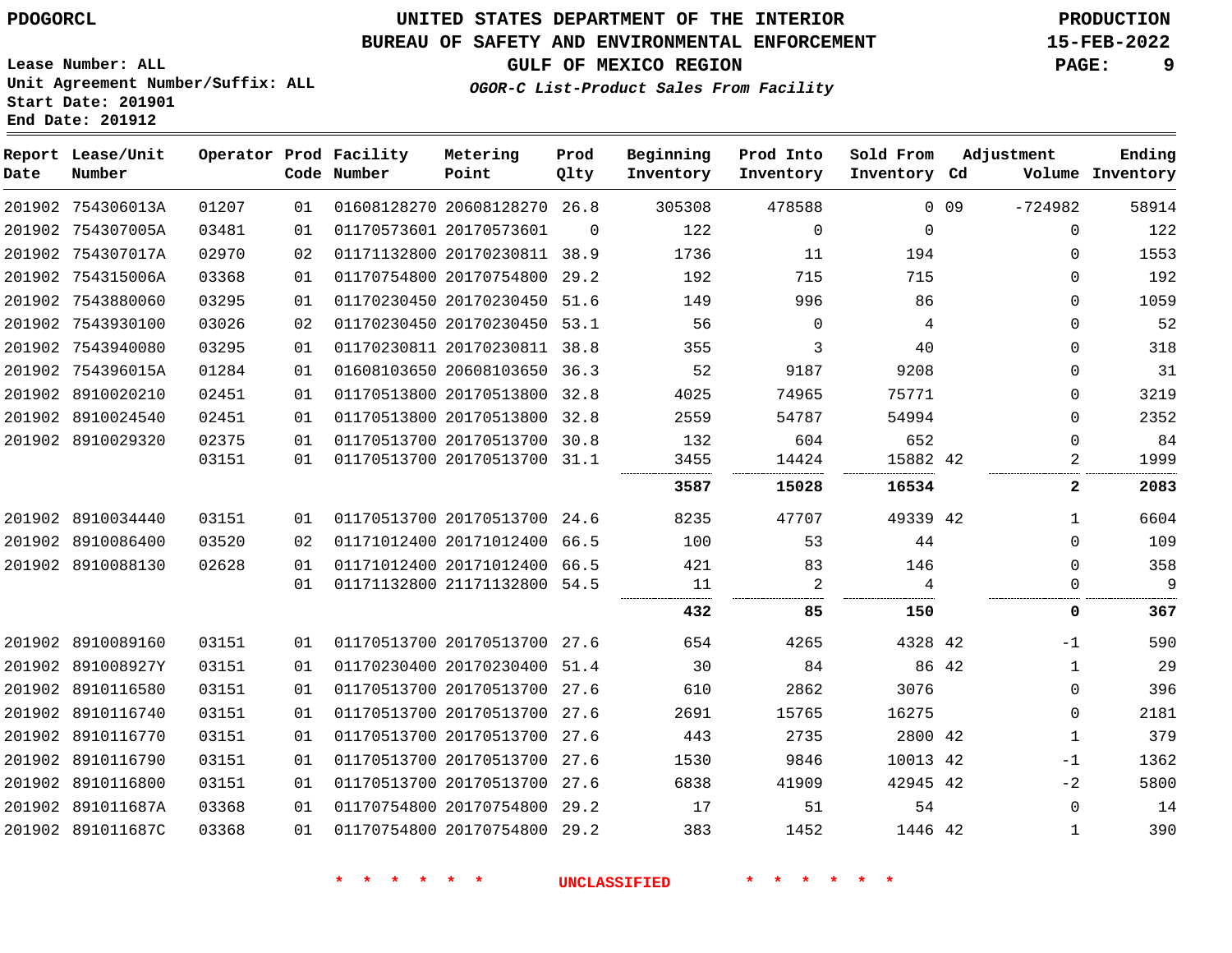**Date**

**Report Lease/Unit**

**Number**

# **UNITED STATES DEPARTMENT OF THE INTERIOR PDOGORCL PRODUCTION**

**Prod Qlty**

### **BUREAU OF SAFETY AND ENVIRONMENTAL ENFORCEMENT 15-FEB-2022**

**Lease Number: ALL Unit Agreement Number/Suffix: ALL Start Date: 201901 End Date: 201912**

**Operator Prod Facility**

**Code Number**

**OGOR-C List-Product Sales From Facility**

**Beginning Inventory** **Prod Into Inventory** **Sold From Inventory**

**GULF OF MEXICO REGION PAGE: 10**

**Inventory Cd Volume**

**Adjustment**

**Ending**

**Metering Point**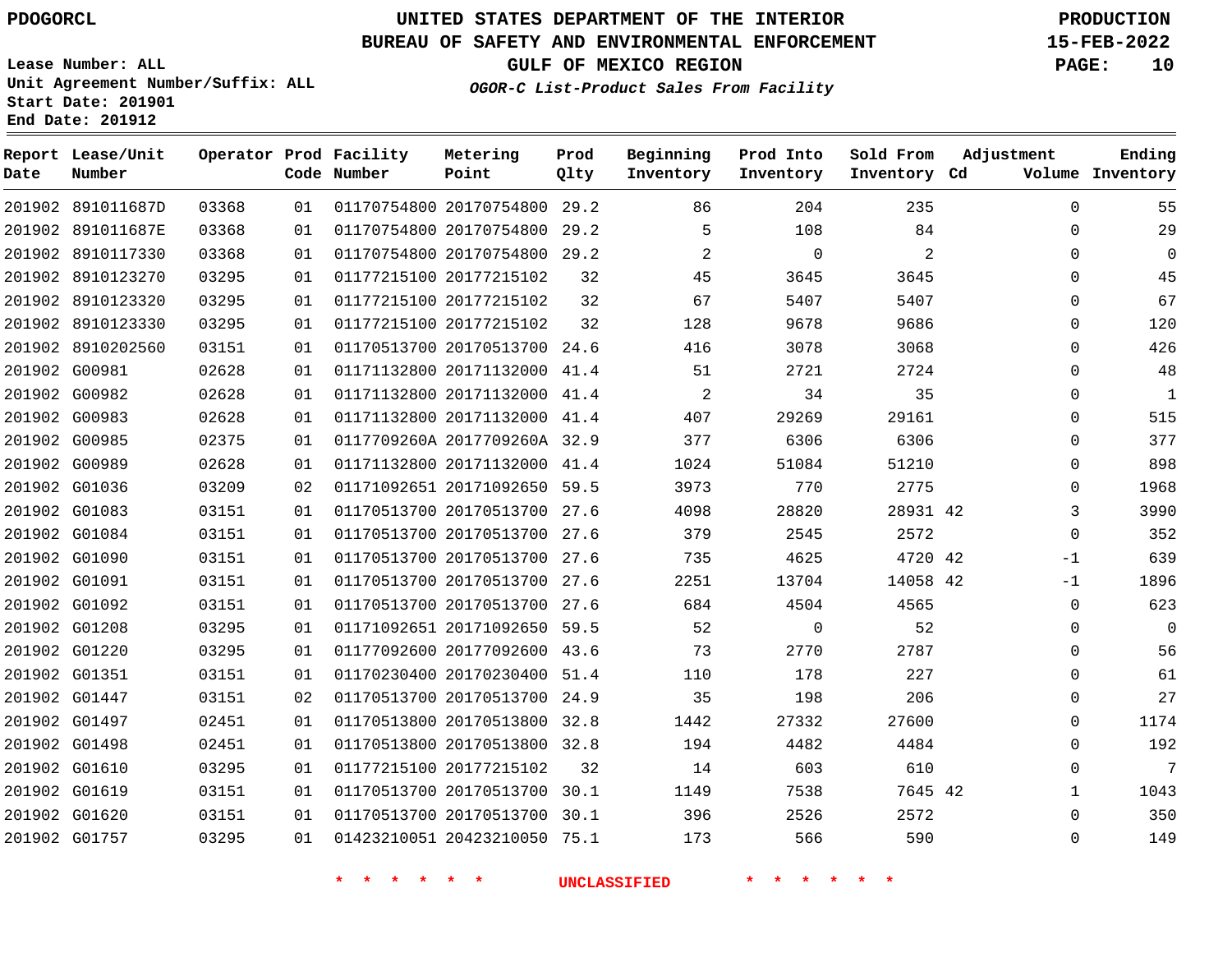**End Date: 201912**

### **UNITED STATES DEPARTMENT OF THE INTERIOR PDOGORCL PRODUCTION**

#### **BUREAU OF SAFETY AND ENVIRONMENTAL ENFORCEMENT 15-FEB-2022**

**Lease Number: ALL Unit Agreement Number/Suffix: ALL Start Date: 201901**

**OGOR-C List-Product Sales From Facility**

**GULF OF MEXICO REGION PAGE: 11**

| Date          | Report Lease/Unit<br>Number |       |    | Operator Prod Facility<br>Code Number | Metering<br>Point            | Prod<br>Qlty | Beginning<br>Inventory | Prod Into<br>Inventory | Sold From<br>Inventory Cd | Adjustment  | Ending<br>Volume Inventory |
|---------------|-----------------------------|-------|----|---------------------------------------|------------------------------|--------------|------------------------|------------------------|---------------------------|-------------|----------------------------|
|               | 201902 G01848               | 01284 | 02 |                                       | 01423210051 20170230500 45.2 |              | 39                     | 35                     | 32                        | $\mathbf 0$ | 42                         |
|               |                             | 01978 | 02 |                                       | 01170230500 20170230500      | 45.3         | 964                    | 717<br>                | 777<br>.<br>              | ∩           | 904                        |
|               |                             |       |    |                                       |                              |              | 1003                   | 752                    | 809                       | 0           | 946                        |
|               | 201902 G01860               | 03295 | 01 |                                       | 01170231110 20170231110      | $\Omega$     | 1942                   | 2667                   | $\mathbf 0$               | 0           | 4609                       |
|               | 201902 G01865               | 03151 | 01 |                                       | 01171012500 20171012500 40.5 |              | 1121                   | 1368                   | 1775                      | $\Omega$    | 714                        |
|               | 201902 G01901               | 03295 | 01 |                                       | 01177215100 20177215102      | 32           | 7                      | 553                    | 553                       | $\Omega$    | $7\phantom{.0}$            |
| 201902 G01966 |                             | 03295 | 01 |                                       | 01177215100 20177215102      | 32           | 39                     | 3605                   | 3599                      | $\Omega$    | 45                         |
|               | 201902 G01967               | 03295 | 01 |                                       | 01177215100 20177215102      | 32           | 211                    | 17666                  | 17658                     | 0           | 219                        |
| 201902 G02111 |                             | 02628 | 01 |                                       | 01171132000 20171132000      | 41           | 614                    | 43548                  | 43396                     | 0           | 766                        |
| 201902 G02317 |                             | 03295 | 01 |                                       | 01171132000 20171132000      | 41           | 1                      | 47                     | 47                        | 0           | 1                          |
|               | 201902 G02429               | 03151 | 01 |                                       | 01170230811 20170230810      | $\Omega$     | 74                     | 0                      | 0                         | 0           | 74                         |
| 201902 G02433 |                             | 03151 | 01 |                                       | 01170230811 20170230810      | $\Omega$     | 51                     | $\Omega$               | $\Omega$                  | 0           | 51                         |
| 201902 G02601 |                             | 02628 | 02 |                                       | 01171092651 20171092650 59.5 |              | 1045                   | 92                     | 871                       | 0           | 266                        |
| 201902 G02613 |                             | 02628 | 01 |                                       | 01171132000 20171132000      | 41           | $\Omega$               | $\Omega$               | $\Omega$                  | 0           | $\mathbf 0$                |
|               | 201902 G02665               | 02451 | 01 |                                       | 01423210051 20423210050      | 75.1         | 199                    | 606                    | 645                       | 0           | 160                        |
| 201902 G02705 |                             | 02628 | 02 |                                       | 01170230810 20170230810 44.9 |              | $\Omega$               | $\Omega$               | $\Omega$                  | $\Omega$    | $\mathbf 0$                |
| 201902 G02825 |                             | 03295 | 01 |                                       | 01170230812 20170230810      | $\Omega$     | 569                    | $\Omega$               | $\Omega$                  | $\Omega$    | 569                        |
| 201902 G02826 |                             | 03295 | 01 |                                       | 01170231110 20170231110      | $\Omega$     | 153                    | 389                    | $\Omega$                  | 0           | 542                        |
| 201902 G02895 |                             | 02628 | 02 |                                       | 01171092651 20171092650      | 59.5         | 259                    | 36                     | 216                       | 0           | 79                         |
| 201902 G03061 |                             | 03026 | 01 |                                       | 01423210051 20423210050      | 75.2         | 171                    | 580                    | 598                       | 0           | 153                        |
|               | 201902 G03152               | 03295 | 01 |                                       | 01177092600 20177092600 43.6 |              | 101                    | 3501                   | 3532                      | 0           | 70                         |
|               | 201902 G03331               | 02628 | 01 |                                       | 01171132800 20171132000 41.4 |              | 126                    | 4647                   | 4691                      | 0           | 82                         |
|               | 201902 G04081               | 03295 | 01 |                                       | 01170230812 20170230810      | $\Omega$     | 4440                   | $\Omega$               | $\Omega$                  | $\Omega$    | 4440                       |
| 201902 G04232 |                             | 00730 | 01 |                                       | 01171012500 20171012500      | 40.5         | 543                    | 424                    | 746                       | 0           | 221                        |
| 201902 G04421 |                             | 03295 | 01 |                                       | 01171131600 20171131600      | 41.4         | 1378                   | 15524                  | 14717                     | 0           | 2185                       |
|               | 201902 G04452               | 02628 | 01 |                                       | 01171132000 20171132000      | 41           | 803                    | 41853                  | 41920                     | $\Omega$    | 736                        |
|               | 201902 G04800               | 02970 | 02 |                                       | 01177062608 2017706260A 36.5 |              | $\Omega$               | 4                      | 4                         | 0           | $\mathbf 0$                |
|               | 201902 G05006               | 01284 | 02 |                                       | 01423210051 20170230510 45.6 |              | 123                    | 166                    | 38                        | 0           | 251                        |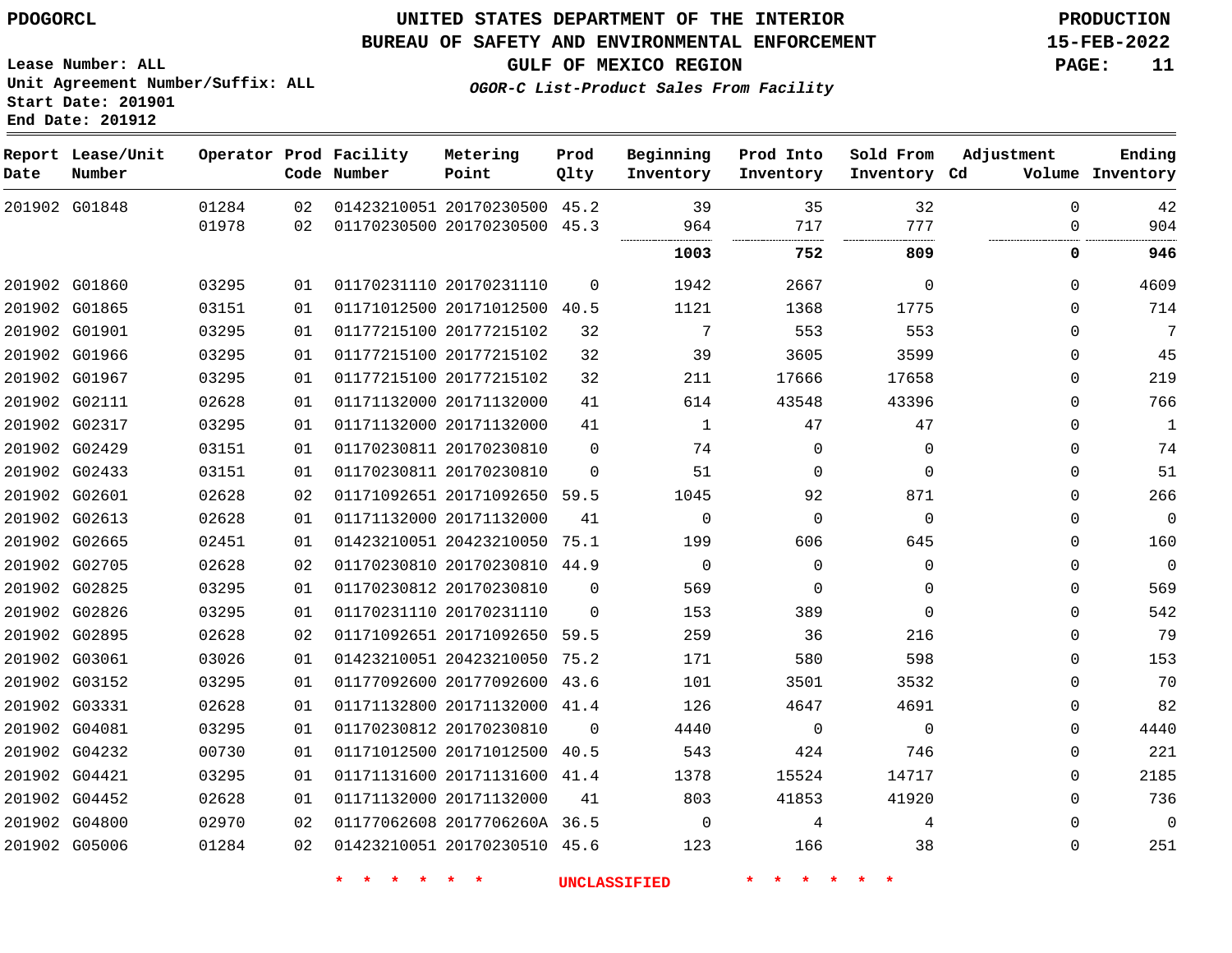**Prod**

#### **BUREAU OF SAFETY AND ENVIRONMENTAL ENFORCEMENT 15-FEB-2022**

**Lease Number: ALL Unit Agreement Number/Suffix: ALL Start Date: 201901 End Date: 201912**

**OGOR-C List-Product Sales From Facility**

**GULF OF MEXICO REGION PAGE: 12**

**Adjustment**

**Ending**

| Date | Report Lease/Unit<br>Number |       |    | Operator Prod Facility<br>Code Number | Metering<br>Point            | Prod<br>Qlty | Beginning<br>Inventory | Prod Into<br>Inventory | Sold From<br>Inventory Cd | Adjustment    | Ending<br>Volume Inventory |
|------|-----------------------------|-------|----|---------------------------------------|------------------------------|--------------|------------------------|------------------------|---------------------------|---------------|----------------------------|
|      | 201902 G05431               | 02970 | 02 |                                       | 01177062608 2017706260A 36.5 |              | 79                     | 2492                   | 2490                      | $\mathbf 0$   | 81                         |
|      | 201902 G05504               | 02970 | 02 |                                       | 01171132800 21171132800 51.1 |              | 3395                   | 1182                   | 1466 42                   | $-1$          | 3110                       |
|      |                             | 03295 | 01 |                                       | 01171132800 21171132800 54.5 |              | 1635                   | 836                    | 792                       | $\Omega$      | 1679                       |
|      |                             |       |    |                                       |                              |              | 5030                   | 2018                   | 2258                      | $-1$          | 4789                       |
|      | 201902 G05505               | 02628 | 01 |                                       | 01171012400 20171012400 66.5 |              | 549                    | 116                    | 191                       | $\mathbf 0$   | 474                        |
|      |                             |       | 01 |                                       | 01171132800 21171132800 54.5 |              | 23                     | $\overline{a}$         | 8                         | $\Omega$      | 17                         |
|      |                             |       |    |                                       |                              |              | 572                    | 118                    | 199                       | 0             | 491                        |
|      | 201902 G05602               | 03247 | 01 |                                       | 01171012500 20171012500 37.5 |              | 216                    | 269                    | 345                       | $\Omega$      | 140                        |
|      | 201902 G05612               | 03295 | 01 |                                       | 01171012500 20171012500 40.5 |              | 1438                   | 1383                   | 2099                      | $\Omega$      | 722                        |
|      | 201902 G06069               | 03295 | 01 |                                       | 01423210051 20423210050 75.1 |              | 13                     | 43                     | 45                        | $\mathbf 0$   | 11                         |
|      | 201902 G06168               | 02801 | 02 |                                       | 01170230450 20170230450      | $\Omega$     | 6                      | $\mathbf 0$            | $\Omega$                  | $\mathbf 0$   | 6                          |
|      | 201902 G06668               | 03151 | 01 |                                       | 01171132000 20171132000      | 41           | 57                     | 2922                   | 2927                      | $\Omega$      | 52                         |
|      | 201902 G07736               | 02628 | 01 |                                       | 01171132800 20171132000      | 40.6         | $\mathbf{1}$           | $\Omega$               | $\Omega$                  | $\Omega$      | $\mathbf{1}$               |
|      | 201902 G07760               | 01284 | 01 |                                       | 01177122950 20177122950 29.9 |              | 166                    | 33932                  | 33932                     | 0             | 166                        |
|      | 201902 G07917               | 03247 | 01 |                                       | 01170573602 20170573602 33.7 |              | 26667                  | 39439                  | 41518                     | $\Omega$      | 24588                      |
|      | 201902 G09631               | 01284 | 01 |                                       | 01177122950 20177122950 29.9 |              | $\mathbf{1}$           | 389                    | 389                       | $\Omega$      | $\mathbf{1}$               |
|      | 201902 G10741               | 02628 | 01 |                                       | 01171132800 20171132000 41.4 |              | 73                     | 3998                   | 4001                      | $\mathbf 0$   | 70                         |
|      | 201902 G10794               | 03295 | 01 |                                       | 01177122950 20177122950 29.9 |              | $\Omega$               | $\mathbf 0$            | $\Omega$                  | $\Omega$      | $\mathbf 0$                |
|      | 201902 G10910               | 03026 | 01 |                                       | 01177245110 2017724511G 45.6 |              | $\Omega$               | 2515                   | 2515                      | $\Omega$      | $\Omega$                   |
|      | 201902 G11870               | 03151 | 01 |                                       | 01171132000 20171132000      | 41           | 21                     | 1208                   | 1208 42                   | $\mathbf{1}$  | 22                         |
|      | 201902 G11984               | 02801 | 02 |                                       | 01171092651 20171092650      | $\Omega$     | $\mathbf 0$            | 0                      | $\mathbf{0}$              | 0             | $\mathbf 0$                |
|      | 201902 G12355               | 03209 | 01 |                                       | 01171012300 20171012300 38.9 |              | 20813                  | 46972                  | 11089                     | $\Omega$      | 56696                      |
|      | 201902 G12358               | 03209 | 01 |                                       | 01171012300 20171012300 38.9 |              | $\Omega$               | 35                     | 35                        | $\mathbf 0$   | $\Omega$                   |
|      | 201902 G12802               | 02628 | 01 |                                       | 01170230811 20170230811 41.8 |              | $\mathbf 0$            | $\mathbf 0$            | $\Omega$                  | $\Omega$      | $\mathbf 0$                |
|      | 201902 G13081               | 01284 | 01 |                                       | 01608103650 20608103650 36.3 |              | 115                    | 17161                  | 17205                     | $\mathbf 0$   | 71                         |
|      | 201902 G13563               | 03520 | 01 |                                       | 01170230811 20170230811 38.9 |              | 702                    | 3                      |                           | 78 42<br>$-1$ | 626                        |
|      | 201902 G13938               | 01284 | 01 |                                       | 01171012500 20171012500 40.5 |              | 15                     | 179                    | 100                       | $\Omega$      | 94                         |
|      |                             |       |    |                                       |                              |              |                        |                        |                           |               |                            |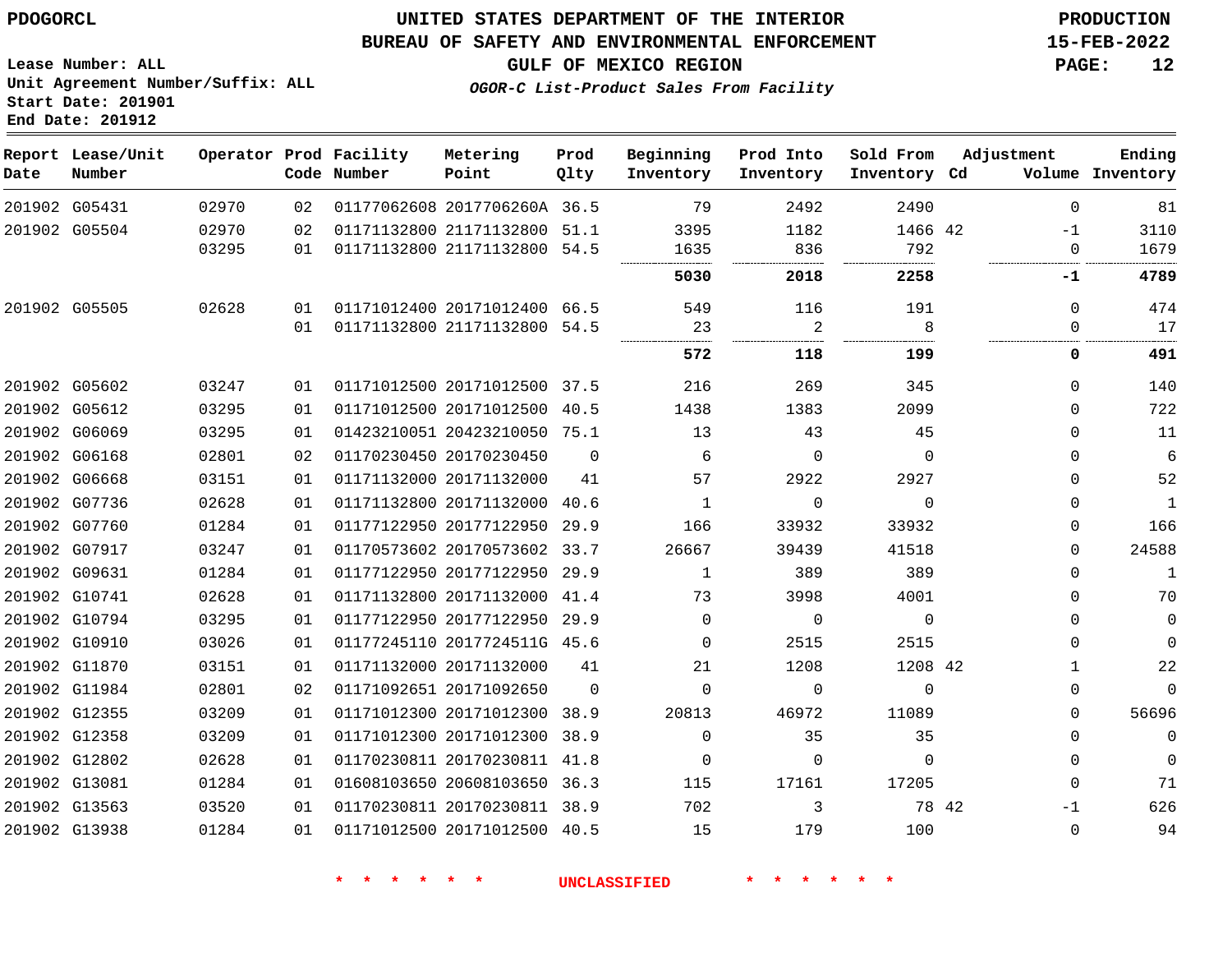### **BUREAU OF SAFETY AND ENVIRONMENTAL ENFORCEMENT 15-FEB-2022**

**Lease Number: ALL Unit Agreement Number/Suffix: ALL Start Date: 201901 End Date: 201912**

**GULF OF MEXICO REGION PAGE: 13**

**OGOR-C List-Product Sales From Facility**

| Date | Report Lease/Unit<br>Number |       |    | Operator Prod Facility<br>Code Number | Metering<br>Point            | Prod<br>Qlty | Beginning<br>Inventory | Prod Into<br>Inventory | Sold From<br>Inventory Cd | Adjustment   | Ending<br>Volume Inventory |
|------|-----------------------------|-------|----|---------------------------------------|------------------------------|--------------|------------------------|------------------------|---------------------------|--------------|----------------------------|
|      | 201902 G14342               | 02628 | 01 |                                       | 01170230811 20170230811 41.8 |              | $\Omega$               | $\mathbf 0$            | $\Omega$                  | $\Omega$     | $\mathbf 0$                |
|      | 201902 G15050               | 03295 | 01 |                                       | 01170231110 20170231110      | $\Omega$     | 1603                   | 2622                   | $\Omega$                  | $\Omega$     | 4225                       |
|      | 201902 G15239               | 02375 | 02 |                                       | 01171012500 20171012500 40.5 |              | 100                    | 128                    | 161                       | $\Omega$     | 67                         |
|      | 201902 G15263               | 03295 | 01 |                                       | 01171132000 20171132000      | 41           | 13                     | 389                    | 395                       | 0            | 7                          |
|      | 201902 G15312               | 03295 | 01 |                                       | 01171092651 20171092650 59.5 |              | 6946                   | 1067                   | 5287                      | $\Omega$     | 2726                       |
|      | 201902 G16515               | 03026 | 01 |                                       | 01177245110 2017724511G 45.6 |              | $\overline{0}$         | 1840                   | 1840                      | $\mathbf 0$  | $\Omega$                   |
|      | 201902 G17858               | 03295 | 01 |                                       | 01170530900 20170530900      | $\Omega$     | 492                    | $\mathbf 0$            | $\mathbf 0$               | $\mathbf 0$  | 492                        |
|      | 201902 G17912               | 02970 | 02 |                                       | 01177062608 2017706260A 36.5 |              | 15                     | 394                    | 395 42                    | $-1$         | 13                         |
|      | 201902 G17921               | 03026 | 01 |                                       | 01171012500 20177062959 25.1 |              | $\mathbf{0}$           | 22361                  | 22361                     | $\mathbf 0$  | $\mathbf 0$                |
|      | 201902 G20605               | 03026 | 01 |                                       | 01423550141 20423550140 29.6 |              | 229                    | $\mathbf 0$            | $\Omega$                  | $\mathbf 0$  | 229                        |
|      | 201902 G20660               | 03295 | 01 |                                       | 01170230450 20170230450 51.6 |              | 270                    | 521                    | 59                        | $\mathbf 0$  | 732                        |
|      | 201902 G21096               | 03295 | 01 |                                       | 01170230811 20170230811 38.9 |              | 6                      | $\mathbf 0$            | 1                         | $\mathbf 0$  | 5                          |
|      | 201902 G21532               | 03520 | 01 |                                       | 01170230811 20170230811 38.9 |              | 864                    | 7                      | 97                        | $\mathbf 0$  | 774                        |
|      | 201902 G21534               | 03520 | 01 |                                       | 01170230811 20170230811 38.9 |              | 472                    | $\mathbf{1}$           | 53                        | $\mathbf 0$  | 420                        |
|      | 201902 G21592               | 02628 | 02 |                                       | 01171132000 20171132000      | 41           | 3                      | 47                     | 49                        | $\Omega$     | $\mathbf{1}$               |
|      | 201902 G21655               | 03247 | 02 |                                       | 01171132800 21171132800 54.5 |              | 1545                   | 789                    | 748                       | $\Omega$     | 1586                       |
|      | 201902 G22268               | 02777 | 02 |                                       | 01170230810 2042709015I 52.8 |              | $\Omega$               | $\mathbf 0$            | $\Omega$                  | $\Omega$     | $\mathbf 0$                |
|      | 201902 G22501               | 03151 | 01 |                                       | 01170230400 20170230400 51.4 |              | 1119                   | 3433                   | 3381 42                   | $\mathbf{1}$ | 1172                       |
|      | 201902 G22505               | 02375 | 02 |                                       | 01170230811 20170230811 38.9 |              | 116                    | $\mathbf{1}$           | 13                        | $\Omega$     | 104                        |
|      | 201902 G22513               | 02579 | 02 |                                       | 01170230500 20170230500 44.9 |              | 3                      | $\mathbf 0$            | $\Omega$                  | $\mathbf 0$  | 3                          |
|      | 201902 G22621               | 03247 | 01 |                                       | 01171132800 21171132800 54.5 |              | 3697                   | 957                    | 1492                      | $\Omega$     | 3162                       |
|      | 201902 G23730               | 03520 | 01 |                                       | 01170230810 20170230811 38.9 |              | 11                     | $\mathbf 0$            | $\mathbf{1}$              | $\Omega$     | 10                         |
|      | 201902 G23735               | 03295 | 01 |                                       | 01170230812 20170230810      | $\Omega$     | 736                    | $\Omega$               | $\Omega$                  | $\mathbf 0$  | 736                        |
|      | 201902 G23736               | 00730 | 01 |                                       | 01170230810 20170230810      | $\Omega$     | 284                    | $\Omega$               | $\Omega$                  | $\mathbf 0$  | 284                        |
|      | 201902 G23851               | 02503 | 02 |                                       | 01171012300 20171012300 53.6 |              | 2627                   | 5777                   | 1435                      | $\mathbf 0$  | 6969                       |
|      | 201902 G24730               | 03295 | 01 |                                       | 01170230500 20170230500 45.2 |              | 167                    | 191                    | 135                       | $\Omega$     | 223                        |
|      | 201902 G24870               | 02970 | 02 |                                       | 01177062608 2017706260A 36.5 |              | $\mathsf{O}$           | 4                      | 4                         | $\mathbf 0$  | $\mathbf 0$                |
|      | 201902 G24883               | 02628 | 02 |                                       | 01171092651 20171092650 59.5 |              | 923                    | 110                    | 769                       | $\mathbf 0$  | 264                        |
|      |                             |       |    |                                       |                              |              |                        |                        |                           |              |                            |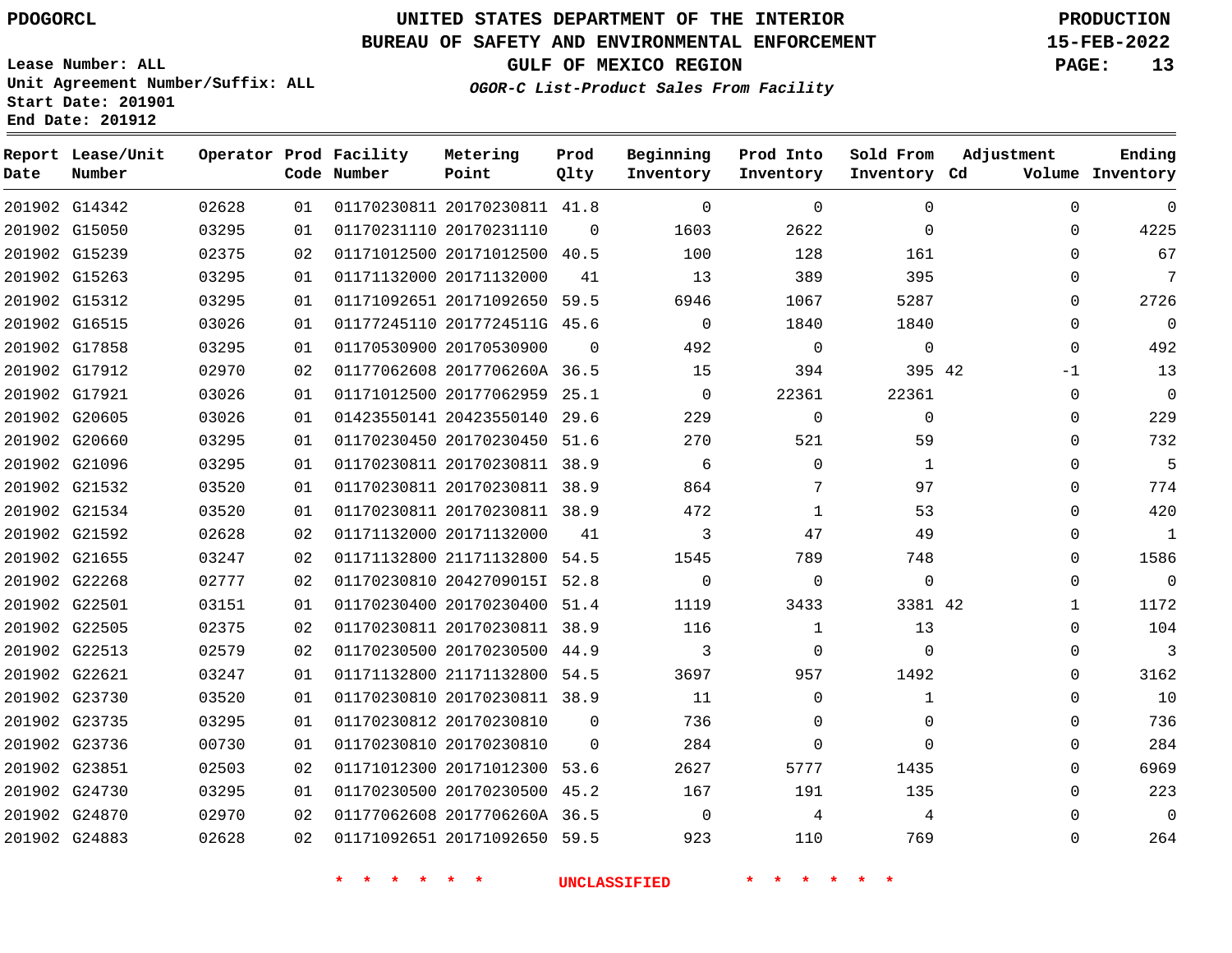**Report Lease/Unit**

# **UNITED STATES DEPARTMENT OF THE INTERIOR PDOGORCL PRODUCTION**

#### **BUREAU OF SAFETY AND ENVIRONMENTAL ENFORCEMENT 15-FEB-2022**

**Lease Number: ALL Unit Agreement Number/Suffix: ALL Start Date: 201901 End Date: 201912**

**Operator Prod Facility**

**GULF OF MEXICO REGION PAGE: 14**

**Prod**

**Metering**

**Ending**

**OGOR-C List-Product Sales From Facility**

| Date   | Number        |       |    | Code Number | Point                        | Qlty        | Inventory    | Inventory   | Inventory Cd   |              | Volume Inventory |
|--------|---------------|-------|----|-------------|------------------------------|-------------|--------------|-------------|----------------|--------------|------------------|
|        | 201902 G24910 | 02628 | 01 |             | 01171132800 20171132000 41.4 |             | 182          | 12647       | 12607          | 0            | 222              |
|        | 201902 G24924 | 03247 | 01 |             | 01171132800 21171132800 54.5 |             | 320          | 196         | 236            | $\Omega$     | 280              |
|        | 201902 G24926 | 03247 | 02 |             | 01171132800 21171132800      | $\mathbf 0$ | 44           | $\mathbf 0$ | $\mathbf 0$    | $\mathbf{0}$ | 44               |
|        | 201902 G24990 | 01284 | 01 |             | 01608103650 20608103650 36.3 |             | 100          | 13457       | 13501          | $\Omega$     | 56               |
|        | 201902 G25524 | 03295 | 01 |             | 01170230450 20170230450 51.6 |             | 552          | 2173        | 205            | 0            | 2520             |
|        | 201902 G25937 | 03520 | 02 |             | 01170230810 20170230810      | $\Omega$    | 659          | $\Omega$    | $\Omega$       | $\Omega$     | 659              |
|        | 201902 G26032 | 03059 | 01 |             | 01171012300 20171012300 38.9 |             | 17           | $\mathbf 0$ | 8              | $\mathbf{0}$ | 9                |
|        | 201902 G26074 | 01284 | 01 |             | 01177122950 20177122950 29.9 |             | 3            | 430         | 430            | $\Omega$     | 3                |
|        | 201902 G27070 | 03295 | 01 |             | 01171132800 21171132800 54.5 |             | 14590        | 6035        | 6608           | 0            | 14017            |
|        | 201902 G27083 | 03026 | 01 |             | 01171092651 20171092650 59.5 |             | 415          | 58          | 325            | 0            | 148              |
|        | 201902 G27169 | 01284 | 01 |             | 01171012500 20171012500 40.5 |             | 4            | 46          | 27             | $\Omega$     | 23               |
|        | 201902 G27509 | 02970 | 02 |             | 01170230450 20170230450 51.6 |             | 816          | 1091        | 143            | 0            | 1764             |
|        | 201902 G27851 | 02628 | 02 |             | 01171132000 20171132000      | 41          | $\Omega$     | $\Omega$    | $\Omega$       | $\Omega$     | $\Omega$         |
|        | 201902 G27988 | 00730 | 01 |             | 01608103650 20608103650      | 36.3        | 104          | 15770       | 15808          | 0            | 66               |
|        | 201902 G31369 | 02628 | 01 |             | 01171012300 20171012300 38.9 |             | 1647         | 2610        | 1584           | $\Omega$     | 2673             |
|        | 201902 G32113 | 03026 | 01 |             | 01170230811 20170230811 38.9 |             | 2013         | 10          | 225            | $\Omega$     | 1798             |
|        | 201902 G32197 | 01284 | 02 |             | 01171012500 20171012500 40.5 |             | 18           | 52          | 43             | 0            | 27               |
|        | 201902 G32231 | 01284 | 01 |             | 01171012500 20171012500 40.5 |             | $\mathbf{1}$ | 8           | 4              | $\mathbf{0}$ | 5                |
|        | 201902 G32268 | 03295 | 01 |             | 01177295110 01177295110      | 45          | 88           | 29          | 26             | 0            | 91               |
|        | 201902 G32744 | 01284 | 02 |             | 01423210051 20170230510 45.6 |             | 16           | 128         | $\overline{4}$ | $\mathbf{0}$ | 140              |
|        | 201902 G33088 | 03026 | 01 |             | 01171012500 20177062959 25.1 |             | $\mathbf 0$  | 25          | 25             | $\mathbf{0}$ | $\mathbf 0$      |
|        | 201902 G33596 | 02503 | 02 |             | 01171132000 20171132000      | 41          | 5            | 285         | 284            | 0            | 6                |
|        | 201902 G33636 | 02628 | 01 |             | 01171132000 20171132000      | 41          | 1029         | 62424       | 62356          | 0            | 1097             |
|        | 201902 G34033 | 02628 | 01 |             | 01170230811 20170230811 41.8 |             | $\mathbf 0$  | $\Omega$    | $\Omega$       | 0            | $\mathbf 0$      |
|        | 201902 G34671 | 02579 | 02 |             | 01423210051 20423210050 49.4 |             | $\mathbf 0$  | $\Omega$    | $\Omega$       | 0            | $\mathbf 0$      |
| 201903 | 00016         | 03151 | 01 |             | 01170513700 20170513700 22.6 |             | 1168         | 10506       | 9112 42        | 3            | 2565             |
| 201903 | 00026         | 03151 | 01 |             | 01170513700 20170513700 22.6 |             | 2691         | 21141       | 18672 42       | $\mathbf{1}$ | 5161             |
| 201903 | 00032         | 03151 | 01 |             | 01170513700 20170513700 31.6 |             | 74           | 101         | 150            | $\mathbf 0$  | 25               |

**\* \* \* \* \* \* UNCLASSIFIED \* \* \* \* \* \***

**Beginning Prod Into Sold From Adjustment**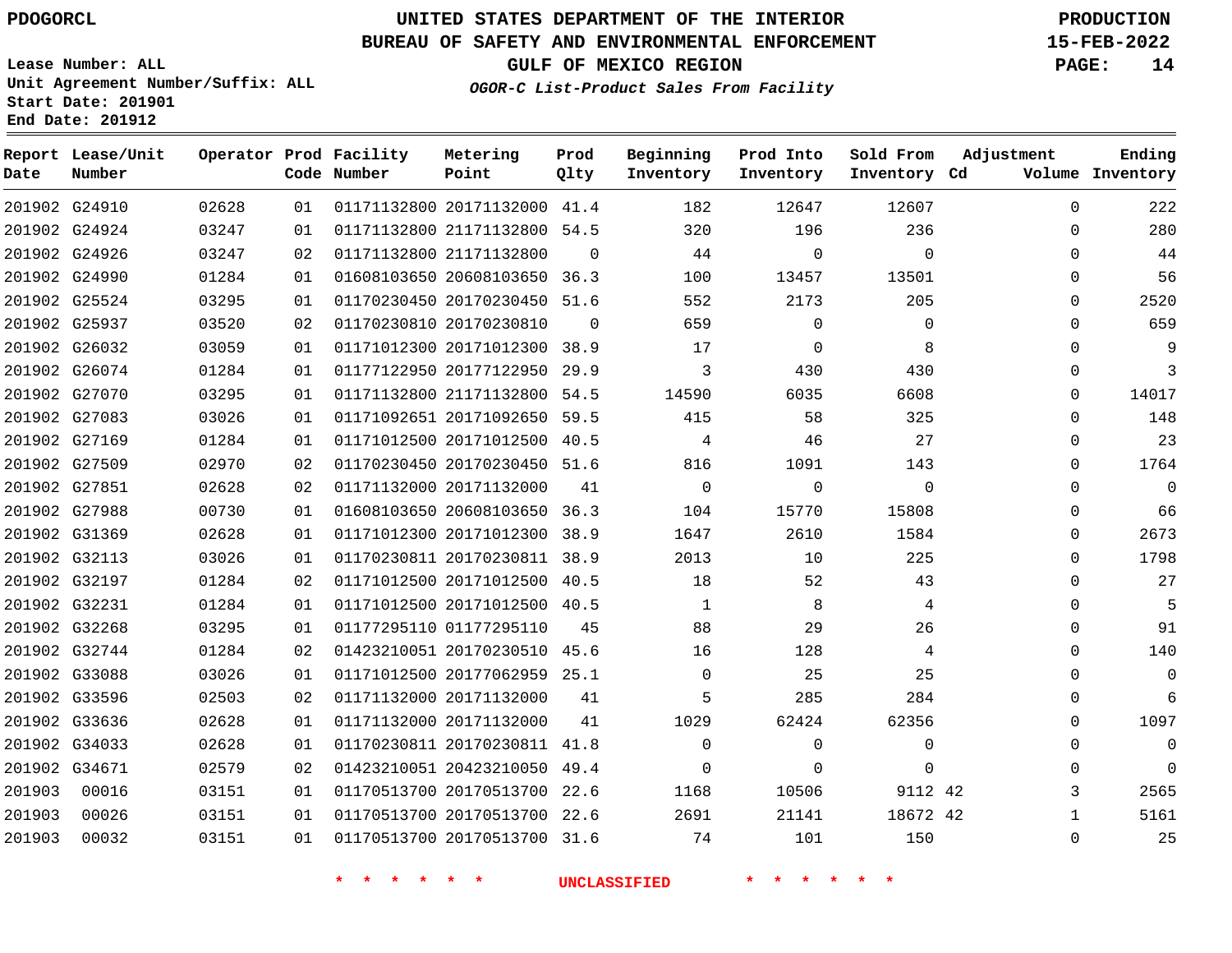**Report Lease/Unit**

**Number**

**Date**

# **UNITED STATES DEPARTMENT OF THE INTERIOR PDOGORCL PRODUCTION**

#### **BUREAU OF SAFETY AND ENVIRONMENTAL ENFORCEMENT 15-FEB-2022**

**Lease Number: ALL Unit Agreement Number/Suffix: ALL Start Date: 201901 End Date: 201912**

**Operator Prod Facility**

**Code Number**

 20171012300 38.8 20171012300 38.8 20171012300 38.8 20170230450 51.4 20170230450 51.5 20171012300 38.4 01170231290 47.6

**Metering Point**

**Prod Qlty**

**Ending**

**GULF OF MEXICO REGION PAGE: 15**

**Inventory Cd Volume**

**Adjustment**

-11694

 $\Omega$ 

  $\Omega$  $\Omega$  $\Omega$  $\Omega$ 

**OGOR-C List-Product Sales From Facility**

**Prod Into Inventory**

**Beginning Inventory**

| 201903 | 00247             | 03295 | 01 | 01170231290 01170231290 | 47.6 | 310            | 534          | 335      |                              | 509<br>0                |
|--------|-------------------|-------|----|-------------------------|------|----------------|--------------|----------|------------------------------|-------------------------|
| 201903 | 00353             | 03368 | 01 | 01170754800 20170754800 | 29.6 | 161            | 671          | 667      |                              | 165<br>0                |
| 201903 | 00367             | 03151 | 01 | 01170513700 20170513700 | 22.6 | 501            | 3977         | 3508 42  |                              | 971                     |
| 201903 | 00434             | 01284 | 01 | 01177112605 2017711260Y |      | $\Omega$<br>50 | $\mathbf 0$  | $\Omega$ |                              | 50<br>0                 |
| 201903 | 00453             | 01284 | 01 | 01177112605 2017711260Y |      | 13<br>$\Omega$ | 0            | $\Omega$ |                              | 0<br>13                 |
| 201903 | 00479             | 03295 | 01 | 01171012500 20171012500 | 41   | 145            | 1664         | 1411     |                              | 398<br>$\Omega$         |
| 201903 | 00541             | 02222 | 01 | 01170530900 20170530900 | 50.6 | 2252           | 0            | 53       |                              | 2199<br>0               |
| 201903 | 00560             | 03288 | 01 | 01171132800 21171132800 | 57.1 | 510            | 324          | 224      |                              | 610<br>0                |
| 201903 | 00577             | 03059 | 01 | 01171012300 20171012300 | 38.8 | 13847          | 11375        | 14267    |                              | 10955<br>0              |
| 201903 | 00680             | 03520 | 01 | 01170230700 20170230700 |      | 422<br>0       | $\mathbf{0}$ | $\Omega$ |                              | 422<br>0                |
| 201903 | 00693             | 03368 | 01 | 01170754800 20170754800 | 29.6 | $\mathbf 0$    |              |          |                              | $\Omega$<br>$\mathbf 0$ |
| 201903 | 00694             | 03368 | 01 | 01170754800 20170754800 | 29.6 | 1392           | 6119         | 6013 42  |                              | 2<br>1500               |
| 201903 | 00697             | 03368 | 02 | 01170754800 20170754800 | 29.6 | 125            | 575          | 559      |                              | 141<br>0                |
| 201903 | 00775             | 02899 | 01 | 01171131600 20171131600 | 41.7 | 384            | 2954         | 3107     |                              | 231<br>$\Omega$         |
| 201903 | 00796             | 02628 | 01 | 01171012300 20171012300 | 38.8 | 8696           | 7209         | 8964     |                              | 6941<br>0               |
| 201903 | 00839             | 02451 | 01 | 01170513800 20170513800 | 33.4 | 258            | 4033         | 4058     |                              | 233<br>$\Omega$         |
| 201903 | 754303001A        | 00059 | 01 | 01170230811 20170230811 | 39.8 | 201            | $\mathbf 0$  | 12       | 09                           | 185<br>$-4$             |
| 201903 | 754306006A        | 00689 | 01 | 01608128271 20608128271 | 29.3 | 74832          | 846254       | 53961 09 | $-530664$                    | 336461                  |
| 201903 | 754306012A        | 01207 | 01 | 01608128270 20608128270 | 26.8 | 6748           | 74432        |          | 0 <sub>09</sub><br>$-69711$  | 11469                   |
| 201903 | 754306013A        | 01207 | 01 | 01608128270 20608128270 | 26.8 | 58914          | 518725       |          | 0 <sub>09</sub><br>$-471586$ | 106053                  |
|        | 201903 754307017A | 02970 | 02 | 01171132800 20170230811 | 39.8 | 1553           | $\mathbf{0}$ | 123 42   |                              | 1429<br>$-1$            |

**\* \* \* \* \* \* UNCLASSIFIED \* \* \* \* \* \***

45

**Sold From Inventory**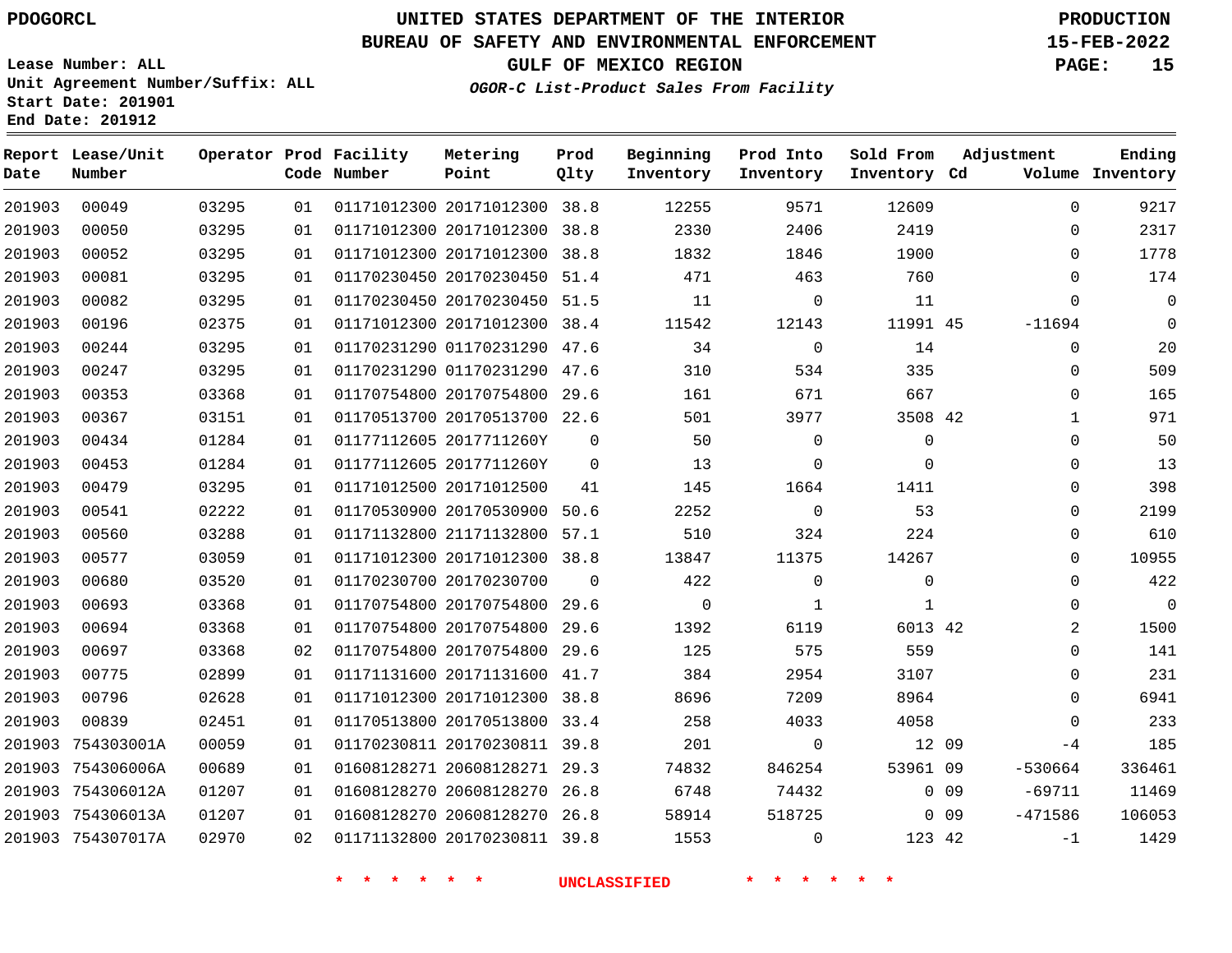**Start Date: 201901 End Date: 201912**

# **UNITED STATES DEPARTMENT OF THE INTERIOR PDOGORCL PRODUCTION**

### **BUREAU OF SAFETY AND ENVIRONMENTAL ENFORCEMENT 15-FEB-2022**

**Lease Number: ALL Unit Agreement Number/Suffix: ALL**

**GULF OF MEXICO REGION PAGE: 16**

**OGOR-C List-Product Sales From Facility**

| Date | Report Lease/Unit<br>Number |       |    | Operator Prod Facility<br>Code Number | Metering<br>Point            | Prod<br>Qlty | Beginning<br>Inventory | Prod Into<br>Inventory | Sold From<br>Inventory Cd | Adjustment     | Ending<br>Volume Inventory |
|------|-----------------------------|-------|----|---------------------------------------|------------------------------|--------------|------------------------|------------------------|---------------------------|----------------|----------------------------|
|      | 201903 754315006A           | 03368 | 01 |                                       | 01170754800 20170754800 29.6 |              | 192                    | 814                    | 807 42                    | 1              | 200                        |
|      | 201903 7543880060           | 03295 | 01 |                                       | 01170230450 20170230450      | 51.4         | 1059                   | 982                    | 1672                      | 0              | 369                        |
|      | 201903 7543930100           | 03026 | 02 |                                       | 01170230450 20170230450      | 51.5         | 52                     | $\mathbf 0$            | 52                        | 0              | 0                          |
|      | 201903 7543940080           | 03295 | 01 |                                       | 01170230811 20170230811 39.7 |              | 318                    | $\mathbf 0$            | 26                        | 0              | 292                        |
|      | 201903 754396015A           | 01284 | 01 |                                       | 01608103650 20608103650      | 36           | 31                     | 9739                   | 9731                      | 0              | 39                         |
|      | 201903 8910020210           | 02451 | 01 |                                       | 01170513800 20170513800 33.4 |              | 3219                   | 81217                  | 79750                     | 0              | 4686                       |
|      | 201903 8910024540           | 02451 | 01 |                                       | 01170513800 20170513800      | 33.4         | 2352                   | 54429                  | 53641                     | $\mathbf 0$    | 3140                       |
|      | 201903 8910029320           | 02375 | 01 |                                       | 01170513700 20170513700 31.6 |              | 84                     | 45                     | 117 42                    | -1             | 11                         |
|      |                             | 03151 | 01 |                                       | 01170513700 20170513700 31.6 |              | 1999                   | 21654                  | 18364 42                  | $-5$           | 5284                       |
|      |                             |       |    |                                       |                              |              | 2083                   | 21699                  | 18481                     | -6             | 5295                       |
|      | 201903 8910034440           | 03151 | 01 |                                       | 01170513700 20170513700      | 24.9         | 6604                   | 50460                  | 44747 42                  | $\mathbf{1}$   | 12318                      |
|      | 201903 8910086400           | 03520 | 02 |                                       | 01171012400 20171012400 66.9 |              | 109                    | 47                     | 57                        | $\Omega$       | 99                         |
|      | 201903 8910088130           | 02628 | 01 |                                       | 01171132800 21171132800 57.1 |              | 9                      | 2                      | 3                         | 0              | 8                          |
|      |                             |       | 01 |                                       | 01171012400 20171012400 66.9 |              | 358                    | 61                     | 170                       | 0              | 249                        |
|      |                             |       |    |                                       |                              |              | 367                    | 63                     | 173                       | 0              | 257                        |
|      | 201903 8910089160           | 03151 | 01 |                                       | 01170513700 20170513700 25.6 |              | 590                    | 1279                   | 1557                      | $\Omega$       | 312                        |
|      | 201903 891008927Y           | 03151 | 01 |                                       | 01170230400 20170230400 51.5 |              | 29                     | 56                     | 71 42                     | $-1$           | 13                         |
|      | 201903 8910116580           | 03151 | 01 |                                       | 01170513700 20170513700 27.2 |              | 396                    | 476                    | 756                       | $\mathbf 0$    | 116                        |
|      | 201903 8910116740           | 03151 | 01 |                                       | 01170513700 20170513700      | 26.9         | 2181                   | 7665                   | 7977 42                   | $\overline{2}$ | 1871                       |
|      | 201903 8910116770           | 03151 | 01 |                                       | 01170513700 20170513700 27.2 |              | 379                    | 1109                   | 1217                      | $\Omega$       | 271                        |
|      | 201903 8910116790           | 03151 | 01 |                                       | 01170513700 20170513700 25.7 |              | 1362                   | 3886                   | 4301 42                   | $\overline{2}$ | 949                        |
|      | 201903 8910116800           | 03151 | 01 |                                       | 01170513700 20170513700      | 26.5         | 5800                   | 17882                  | 19316 42                  | $-2$           | 4364                       |
|      | 201903 891011687A           | 03368 | 01 |                                       | 01170754800 20170754800      | 29.6         | 14                     | 26                     | 33 42                     | $-1$           | 6                          |
|      | 201903 891011687C           | 03368 | 01 |                                       | 01170754800 20170754800      | 29.6         | 390                    | 1655                   | 1639                      | $\mathbf 0$    | 406                        |
|      | 201903 891011687D           | 03368 | 01 |                                       | 01170754800 20170754800      | 29.6         | 55                     | 156                    | 172 42                    | $-1$           | 38                         |
|      | 201903 891011687E           | 03368 | 01 |                                       | 01170754800 20170754800      | 29.6         | 29                     | 37                     | 57                        | $\Omega$       | 9                          |
|      | 201903 8910117330           | 03368 | 01 |                                       | 01170754800 20170754800      | 29.6         | $\Omega$               | 7                      | 5                         | $\Omega$       | $\overline{2}$             |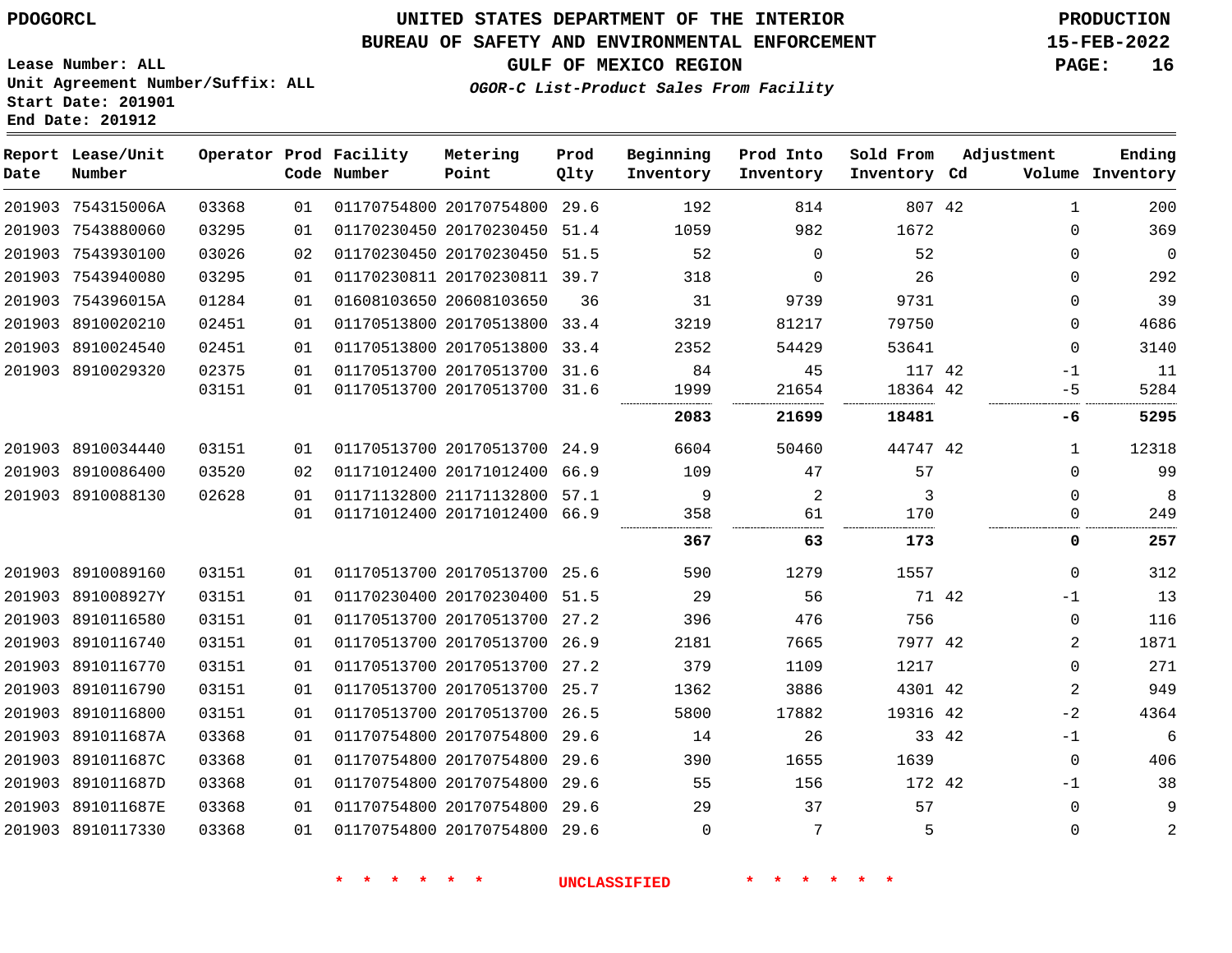**Date**

 8910123270 8910123320 8910123330 8910202560 G00981 G00982 G00983 G00985 G00989 G01036 G01083 G01084 G01090 G01091 G01092 G01220 G01351 G01447 G01497 G01498 G01610 G01619 G01620 G01757 G01848

**Report Lease/Unit**

**Number**

G01860

# **UNITED STATES DEPARTMENT OF THE INTERIOR PDOGORCL PRODUCTION**

**Prod Qlty**

#### **BUREAU OF SAFETY AND ENVIRONMENTAL ENFORCEMENT 15-FEB-2022**

**Lease Number: ALL Unit Agreement Number/Suffix: ALL Start Date: 201901 End Date: 201912**

**Operator Prod Facility**

**Code Number**

 20177215102 31.1 20177215102 31.1 20177215102 31.1 20170513700 29.1 20171132000 41.9 20171132000 41.9 20171132000 41.9 0117709260A 2017709260A 32.8 20171132000 41.9 20171092650 51.6

**Metering Point**

**OGOR-C List-Product Sales From Facility**

**Prod Into Inventory**

**Beginning Inventory**

**GULF OF MEXICO REGION PAGE: 17**

**Inventory Cd Volume**

**Adjustment**

  $\Omega$  $\Omega$  $\Omega$  $\Omega$  $\Omega$  $\Omega$   $\Omega$ -1  $-1$  $\Omega$  $\overline{0}$   $-1$  $\overline{0}$  $-1$  $\Omega$  $\Omega$  $\Omega$  -1  $\Omega$   $\Omega$  $\Omega$ 

**Ending**

42

**Sold From Inventory**

9467 42

| 01170513700 20170513700 25.6<br>216<br>03151<br>352<br>885<br>1021<br>$\Omega$<br>01<br>185<br>01170513700 20170513700 27.2<br>639<br>760<br>1214<br>$\Omega$<br>03151<br>01<br>01170513700 20170513700<br>03151<br>6585 42<br>1515<br>26.9<br>1896<br>6203<br>01<br>1<br>179<br>01170513700 20170513700<br>623<br>738<br>1181 42<br>03151<br>27.2<br>01<br>$-1$<br>53<br>01177092600 20177092600<br>03295<br>56<br>3208<br>3211<br>0<br>01<br>43.6<br>39<br>03151<br>01170230400 20170230400 51.5<br>162<br>183 42<br>61<br>01<br>$-1$<br>226<br>03151<br>01170513700 20170513700<br>27<br>263<br>$\mathbf{0}$<br>64<br>02<br>22.6<br>01170513800 20170513800 33.4<br>02451<br>1174<br>25087<br>24814<br>1447<br>01<br>0<br>244<br>01170513800 20170513800 33.4<br>4229<br>02451<br>192<br>4177<br>01<br>$\Omega$<br>7<br>01177215100 20177215102 31.1<br>03295<br>7<br>596<br>596<br>$\Omega$<br>01<br>757<br>01170513700 20170513700 30.3<br>03151<br>1043<br>3101<br>3386 42<br>01<br>$-1$<br>03151<br>01170513700 20170513700 30.3<br>289<br>350<br>1183<br>1244<br>01<br>$\Omega$<br>78<br>03295<br>01423210051 20423210050<br>770<br>74<br>149<br>841<br>01<br>$\Omega$<br>73<br>01423210051 20170230500 45.3<br>01284<br>02<br>42<br>80<br>111<br>$\Omega$<br>01170230500 20170230500 45.4<br>01978<br>1672<br>1512<br>02<br>904<br>2280<br>0<br>1752<br>1585<br>946<br>2391<br>0<br>03295<br>01170231110 20170231110 41.1<br>2466<br>4609<br>3284<br>5427<br>$\Omega$<br>01<br><b>UNCLASSIFIED</b> | 03151 | 01 | 01170513700 20170513700 | 27 | 3990 | 13758 | 14388 42 | $-1$ | 3359 |
|-------------------------------------------------------------------------------------------------------------------------------------------------------------------------------------------------------------------------------------------------------------------------------------------------------------------------------------------------------------------------------------------------------------------------------------------------------------------------------------------------------------------------------------------------------------------------------------------------------------------------------------------------------------------------------------------------------------------------------------------------------------------------------------------------------------------------------------------------------------------------------------------------------------------------------------------------------------------------------------------------------------------------------------------------------------------------------------------------------------------------------------------------------------------------------------------------------------------------------------------------------------------------------------------------------------------------------------------------------------------------------------------------------------------------------------------------------------------------------------------------------------|-------|----|-------------------------|----|------|-------|----------|------|------|
|                                                                                                                                                                                                                                                                                                                                                                                                                                                                                                                                                                                                                                                                                                                                                                                                                                                                                                                                                                                                                                                                                                                                                                                                                                                                                                                                                                                                                                                                                                             |       |    |                         |    |      |       |          |      |      |
|                                                                                                                                                                                                                                                                                                                                                                                                                                                                                                                                                                                                                                                                                                                                                                                                                                                                                                                                                                                                                                                                                                                                                                                                                                                                                                                                                                                                                                                                                                             |       |    |                         |    |      |       |          |      |      |
|                                                                                                                                                                                                                                                                                                                                                                                                                                                                                                                                                                                                                                                                                                                                                                                                                                                                                                                                                                                                                                                                                                                                                                                                                                                                                                                                                                                                                                                                                                             |       |    |                         |    |      |       |          |      |      |
|                                                                                                                                                                                                                                                                                                                                                                                                                                                                                                                                                                                                                                                                                                                                                                                                                                                                                                                                                                                                                                                                                                                                                                                                                                                                                                                                                                                                                                                                                                             |       |    |                         |    |      |       |          |      |      |
|                                                                                                                                                                                                                                                                                                                                                                                                                                                                                                                                                                                                                                                                                                                                                                                                                                                                                                                                                                                                                                                                                                                                                                                                                                                                                                                                                                                                                                                                                                             |       |    |                         |    |      |       |          |      |      |
|                                                                                                                                                                                                                                                                                                                                                                                                                                                                                                                                                                                                                                                                                                                                                                                                                                                                                                                                                                                                                                                                                                                                                                                                                                                                                                                                                                                                                                                                                                             |       |    |                         |    |      |       |          |      |      |
|                                                                                                                                                                                                                                                                                                                                                                                                                                                                                                                                                                                                                                                                                                                                                                                                                                                                                                                                                                                                                                                                                                                                                                                                                                                                                                                                                                                                                                                                                                             |       |    |                         |    |      |       |          |      |      |
|                                                                                                                                                                                                                                                                                                                                                                                                                                                                                                                                                                                                                                                                                                                                                                                                                                                                                                                                                                                                                                                                                                                                                                                                                                                                                                                                                                                                                                                                                                             |       |    |                         |    |      |       |          |      |      |
|                                                                                                                                                                                                                                                                                                                                                                                                                                                                                                                                                                                                                                                                                                                                                                                                                                                                                                                                                                                                                                                                                                                                                                                                                                                                                                                                                                                                                                                                                                             |       |    |                         |    |      |       |          |      |      |
|                                                                                                                                                                                                                                                                                                                                                                                                                                                                                                                                                                                                                                                                                                                                                                                                                                                                                                                                                                                                                                                                                                                                                                                                                                                                                                                                                                                                                                                                                                             |       |    |                         |    |      |       |          |      |      |
|                                                                                                                                                                                                                                                                                                                                                                                                                                                                                                                                                                                                                                                                                                                                                                                                                                                                                                                                                                                                                                                                                                                                                                                                                                                                                                                                                                                                                                                                                                             |       |    |                         |    |      |       |          |      |      |
|                                                                                                                                                                                                                                                                                                                                                                                                                                                                                                                                                                                                                                                                                                                                                                                                                                                                                                                                                                                                                                                                                                                                                                                                                                                                                                                                                                                                                                                                                                             |       |    |                         |    |      |       |          |      |      |
|                                                                                                                                                                                                                                                                                                                                                                                                                                                                                                                                                                                                                                                                                                                                                                                                                                                                                                                                                                                                                                                                                                                                                                                                                                                                                                                                                                                                                                                                                                             |       |    |                         |    |      |       |          |      |      |
|                                                                                                                                                                                                                                                                                                                                                                                                                                                                                                                                                                                                                                                                                                                                                                                                                                                                                                                                                                                                                                                                                                                                                                                                                                                                                                                                                                                                                                                                                                             |       |    |                         |    |      |       |          |      |      |
|                                                                                                                                                                                                                                                                                                                                                                                                                                                                                                                                                                                                                                                                                                                                                                                                                                                                                                                                                                                                                                                                                                                                                                                                                                                                                                                                                                                                                                                                                                             |       |    |                         |    |      |       |          |      |      |
|                                                                                                                                                                                                                                                                                                                                                                                                                                                                                                                                                                                                                                                                                                                                                                                                                                                                                                                                                                                                                                                                                                                                                                                                                                                                                                                                                                                                                                                                                                             |       |    |                         |    |      |       |          |      |      |
|                                                                                                                                                                                                                                                                                                                                                                                                                                                                                                                                                                                                                                                                                                                                                                                                                                                                                                                                                                                                                                                                                                                                                                                                                                                                                                                                                                                                                                                                                                             |       |    |                         |    |      |       |          |      |      |
|                                                                                                                                                                                                                                                                                                                                                                                                                                                                                                                                                                                                                                                                                                                                                                                                                                                                                                                                                                                                                                                                                                                                                                                                                                                                                                                                                                                                                                                                                                             |       |    |                         |    |      |       |          |      |      |
|                                                                                                                                                                                                                                                                                                                                                                                                                                                                                                                                                                                                                                                                                                                                                                                                                                                                                                                                                                                                                                                                                                                                                                                                                                                                                                                                                                                                                                                                                                             |       |    |                         |    |      |       |          |      |      |
|                                                                                                                                                                                                                                                                                                                                                                                                                                                                                                                                                                                                                                                                                                                                                                                                                                                                                                                                                                                                                                                                                                                                                                                                                                                                                                                                                                                                                                                                                                             |       |    |                         |    |      |       |          |      |      |
|                                                                                                                                                                                                                                                                                                                                                                                                                                                                                                                                                                                                                                                                                                                                                                                                                                                                                                                                                                                                                                                                                                                                                                                                                                                                                                                                                                                                                                                                                                             |       |    |                         |    |      |       |          |      |      |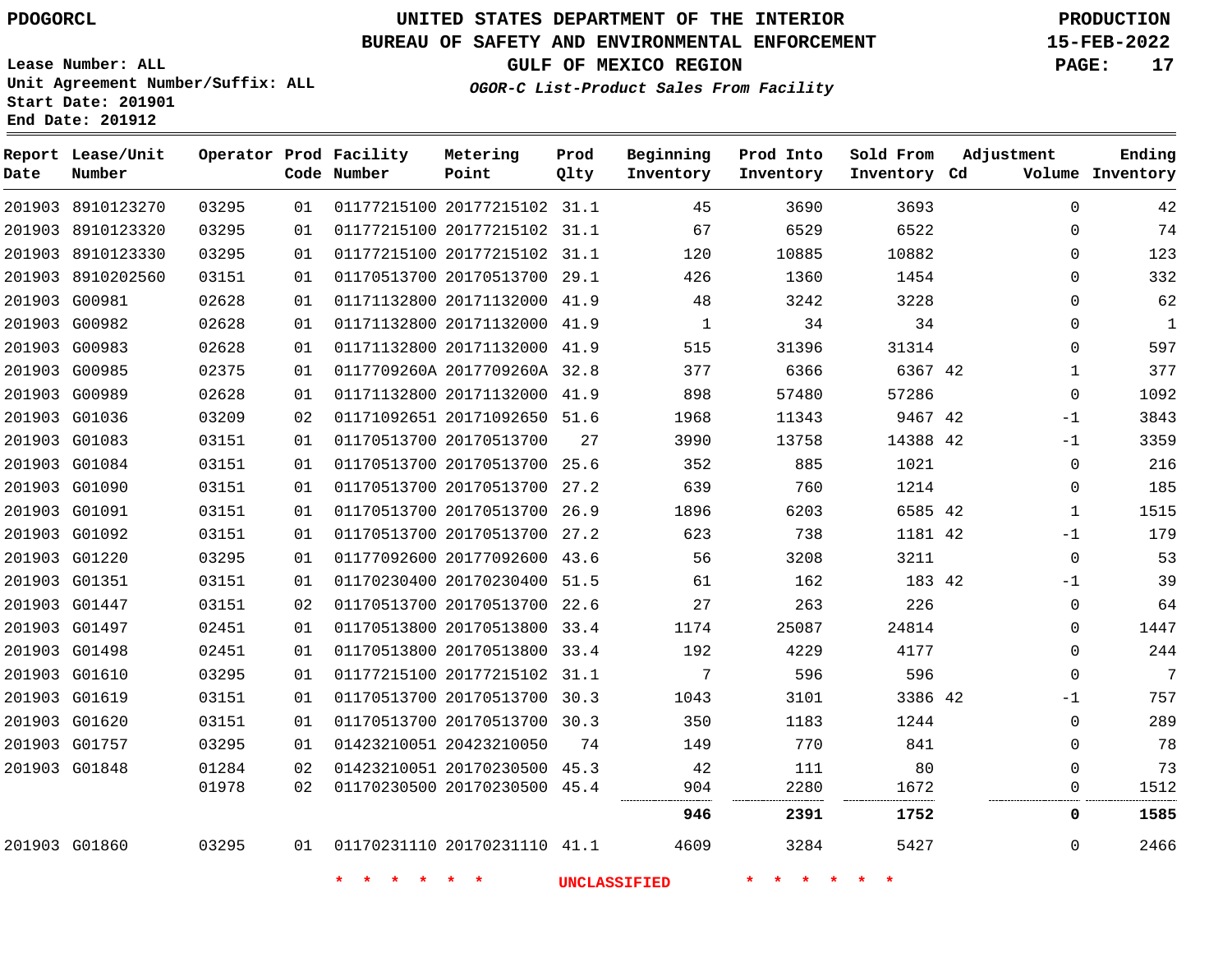# **UNITED STATES DEPARTMENT OF THE INTERIOR PDOGORCL PRODUCTION**

#### **BUREAU OF SAFETY AND ENVIRONMENTAL ENFORCEMENT 15-FEB-2022**

**Lease Number: ALL Unit Agreement Number/Suffix: ALL Start Date: 201901 End Date: 201912**

**GULF OF MEXICO REGION PAGE: 18**

**OGOR-C List-Product Sales From Facility**

| Date | Report Lease/Unit<br>Number |       |    | Operator Prod Facility<br>Code Number | Metering<br>Point            | Prod<br>Qlty | Beginning<br>Inventory | Prod Into<br>Inventory | Sold From<br>Inventory Cd | Adjustment   | Ending<br>Volume Inventory |
|------|-----------------------------|-------|----|---------------------------------------|------------------------------|--------------|------------------------|------------------------|---------------------------|--------------|----------------------------|
|      | 201903 G01865               | 03151 | 01 |                                       | 01171012500 20171012500      | 41           | 714                    | 2981                   | 2983 42                   | 1            | 713                        |
|      | 201903 G01901               | 03295 | 01 |                                       | 01177215100 20177215102 31.1 |              | 7                      | 560                    | 561                       | $\Omega$     | 6                          |
|      | 201903 G01966               | 03295 | 01 |                                       | 01177215100 20177215102 31.1 |              | 45                     | 3638                   | 3642                      | 0            | 41                         |
|      | 201903 G01967               | 03295 | 01 |                                       | 01177215100 20177215102 31.1 |              | 219                    | 19361                  | 19361                     | $\Omega$     | 219                        |
|      | 201903 G02111               | 02628 | 01 |                                       | 01171132000 20171132000 41.9 |              | 766                    | 58725                  | 58375                     | 0            | 1116                       |
|      | 201903 G02317               | 03295 | 01 |                                       | 01171132000 20171132000 41.9 |              | 1                      | 59                     | 59                        | $\Omega$     | 1                          |
|      | 201903 G02429               | 03151 | 01 |                                       | 01170230811 20170230810      | $\Omega$     | 74                     | 0                      | 0                         | $\Omega$     | 74                         |
|      | 201903 G02433               | 03151 | 01 |                                       | 01170230811 20170230810      | $\Omega$     | 51                     | 0                      | $\Omega$                  | $\Omega$     | 51                         |
|      | 201903 G02601               | 02628 | 02 |                                       | 01171092651 20171092650      | 51.6         | 266                    | 946                    | 892                       | $\Omega$     | 320                        |
|      | 201903 G02613               | 02628 | 01 |                                       | 01171132000 20171132000 41.9 |              | $\Omega$               | $\Omega$               | $\Omega$                  | $\Omega$     | $\mathbf 0$                |
|      | 201903 G02665               | 02451 | 01 |                                       | 01423210051 20423210050      | 74           | 160                    | 874                    | 945                       | $\Omega$     | 89                         |
|      | 201903 G02705               | 02628 | 02 |                                       | 01170230810 20170230810 45.7 |              | $\mathbf 0$            | $\mathbf 0$            | $\mathbf 0$               | $\Omega$     | $\mathbf 0$                |
|      | 201903 G02825               | 03295 | 01 |                                       | 01170230812 20170230810      | $\Omega$     | 569                    | 339                    | 0                         | 0            | 908                        |
|      | 201903 G02826               | 03295 | 01 |                                       | 01170230812 20170230810      | $\Omega$     | $\Omega$               | 8742                   | $\Omega$                  | $\Omega$     | 8742                       |
|      |                             |       | 01 |                                       | 01170231110 20170231110 41.1 |              | 542                    | 433                    | 650                       | 0            | 325                        |
|      |                             |       |    |                                       |                              |              | 542                    | 9175                   | 650                       | 0            | 9067                       |
|      | 201903 G02895               | 02628 | 02 |                                       | 01171092651 20171092650 51.6 |              | 79                     | 428                    | 362                       | $\Omega$     | 145                        |
|      | 201903 G03061               | 03026 | 01 |                                       | 01423210051 20423210050 74.1 |              | 153                    | 793                    | 865                       | $\Omega$     | 81                         |
|      | 201903 G03152               | 03295 | 01 |                                       | 01177092600 20177092600 43.6 |              | 70                     | 4557                   | 4551                      | $\Omega$     | 76                         |
|      | 201903 G03331               | 02628 | 01 |                                       | 01171132800 20171132000 41.9 |              | 82                     | 4727                   | 4719                      | 0            | 90                         |
|      | 201903 G04081               | 03295 | 01 |                                       | 01170230812 20170230810      | $\Omega$     | 4440                   | 1244                   | $\Omega$                  | $\Omega$     | 5684                       |
|      | 201903 G04232               | 00730 | 01 |                                       | 01171012500 20171012500 40.5 |              | 221                    | 14820                  | 11498                     | $\Omega$     | 3543                       |
|      | 201903 G04421               | 03295 | 01 |                                       | 01171131600 20171131600 42.8 |              | 2185                   | 15395                  | 16375                     | $\Omega$     | 1205                       |
|      | 201903 G04452               | 02628 | 01 |                                       | 01171132000 20171132000 41.9 |              | 736                    | 47300                  | 47138                     | $\Omega$     | 898                        |
|      | 201903 G04800               | 02970 | 02 |                                       | 01177062608 2017706260A 36.5 |              | $\mathbf 0$            | 12                     | 12                        | $\mathbf{0}$ | $\mathbf 0$                |
|      | 201903 G05006               | 01284 | 02 |                                       | 01423210051 20170230510      | 46           | 251                    | $\Omega$               | 17                        | $\Omega$     | 234                        |
|      | 201903 G05431               | 02970 | 02 |                                       | 01177062608 2017706260A 36.5 |              | 81                     | 6290                   | 6290                      | 0            | 81                         |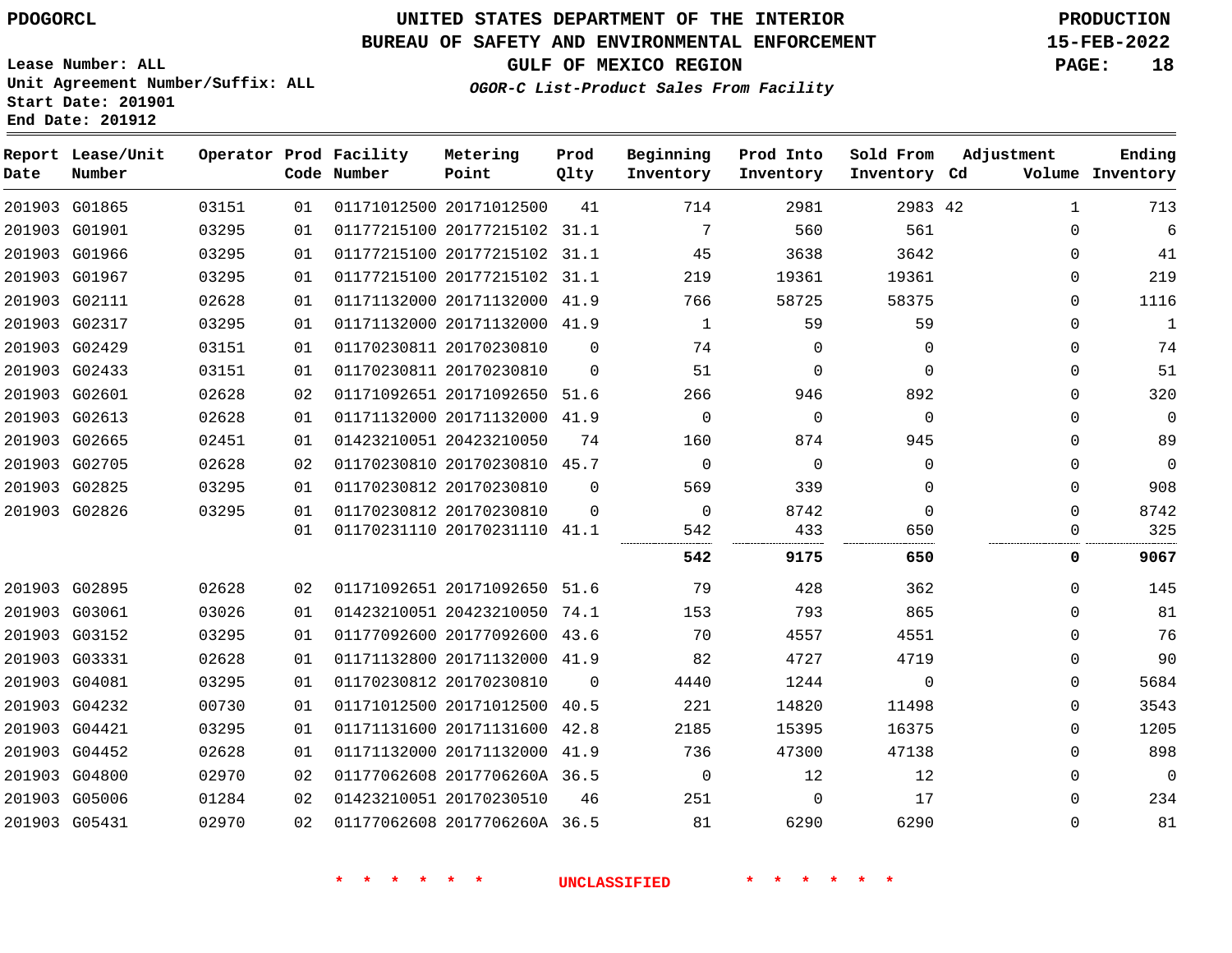#### **BUREAU OF SAFETY AND ENVIRONMENTAL ENFORCEMENT 15-FEB-2022**

**Lease Number: ALL Unit Agreement Number/Suffix: ALL Start Date: 201901 End Date: 201912**

**GULF OF MEXICO REGION PAGE: 19**

**OGOR-C List-Product Sales From Facility**

| Date | Report Lease/Unit<br>Number |       |    | Operator Prod Facility<br>Code Number | Metering<br>Point            | Prod<br>Qlty | Beginning<br>Inventory | Prod Into<br>Inventory | Sold From<br>Inventory Cd | Adjustment   | Ending<br>Volume Inventory |
|------|-----------------------------|-------|----|---------------------------------------|------------------------------|--------------|------------------------|------------------------|---------------------------|--------------|----------------------------|
|      | 201903 G05504               | 00730 | 01 |                                       | 01171132800 21171132800      | 27.1         | $\mathbf 0$            | 3                      | 1                         | $\mathbf 0$  | $\overline{a}$             |
|      |                             | 02970 | 02 |                                       | 01171132800 21171132800 57.1 |              | 3110                   | 1860                   | 1335                      | $\mathbf{0}$ | 3635                       |
|      |                             | 03295 | 01 |                                       | 01171132800 21171132800 57.1 |              | 1679                   | 1053                   | 734                       | 0            | 1998                       |
|      |                             |       |    |                                       |                              |              | 4789                   | 2916                   | 2070                      | 0            | 5635                       |
|      | 201903 G05505               | 02628 | 01 |                                       | 01171012400 20171012400 66.9 |              | 474                    | 186                    | 225                       | $\Omega$     | 435                        |
|      |                             |       | 01 |                                       | 01171132800 21171132800 57.1 |              | 17                     | 8                      | 6                         | $\Omega$     | 19                         |
|      |                             |       |    |                                       |                              |              | 491                    | 194                    | 231                       | 0            | 454                        |
|      | 201903 G05602               | 03247 | 01 |                                       | 01171012500 20171012500      | 41           | 140                    | 537                    | 549                       | $\Omega$     | 128                        |
|      | 201903 G05612               | 03295 | 01 |                                       | 01171012500 20171012500      | 41           | 722                    | $\Omega$               | 722                       | $\Omega$     | $\mathbf 0$                |
|      | 201903 G06069               | 03295 | 01 |                                       | 01423210051 20423210050      | 74           | 11                     | 24                     | 33                        | 0            | 2                          |
|      | 201903 G06168               | 02801 | 02 |                                       | 01170230450 20170230450      | $\Omega$     | 6                      | $\Omega$               | $\Omega$                  | $\Omega$     | 6                          |
|      | 201903 G06668               | 03151 | 01 |                                       | 01171132000 20171132000      | 41.9         | 52                     | 2491                   | 2496 42                   | 1            | 48                         |
|      | 201903 G07736               | 02628 | 01 |                                       | 01171132800 20171132000      | 40.6         | $\mathbf{1}$           | $\mathbf 0$            | $\mathbf 0$               | $\mathbf{0}$ | $\mathbf{1}$               |
|      | 201903 G07760               | 01284 | 01 |                                       | 01177122950 20177122950 29.6 |              | 166                    | 36028                  | 36025                     | $\Omega$     | 169                        |
|      | 201903 G07917               | 03247 | 01 |                                       | 01170573602 20170573602      | 33           | 24588                  | 38197                  | 38613                     | $\Omega$     | 24172                      |
|      | 201903 G09631               | 01284 | 01 |                                       | 01177122950 20177122950      | 29.6         | 1                      | 99                     | 100                       | $\Omega$     | $\mathbf 0$                |
|      | 201903 G10741               | 02628 | 01 |                                       | 01171132800 20171132000 41.9 |              | 70                     | 4736                   | 4716                      | $\mathbf 0$  | 90                         |
|      | 201903 G10910               | 03026 | 01 |                                       | 01177245110 2017724511G      | 45           | $\mathbf 0$            | 6171                   | 6171                      | $\Omega$     | $\mathbf 0$                |
|      | 201903 G11870               | 03151 | 01 |                                       | 01171132000 20171132000 41.9 |              | 22                     | 1297                   | 1294 42                   | $-1$         | 24                         |
|      | 201903 G11984               | 02801 | 02 |                                       | 01171092651 20171092650      | $\Omega$     | $\Omega$               | $\Omega$               | $\Omega$                  | $\mathbf 0$  | $\Omega$                   |
|      | 201903 G12355               | 03209 | 01 |                                       | 01171012300 20171012300      | 38.8         | 56696                  | 47880                  | 58408                     | $\Omega$     | 46168                      |
|      | 201903 G12358               | 03209 | 01 |                                       | 01171012300 20171012300 38.8 |              | 0                      | 62                     | 62                        | $\mathbf 0$  | $\mathsf{O}$               |
|      | 201903 G12802               | 02628 | 01 |                                       | 01170230811 20170230811 41.8 |              | 0                      | $\Omega$               | $\Omega$                  | $\Omega$     | $\mathbf 0$                |
|      | 201903 G13081               | 01284 | 01 |                                       | 01608103650 20608103650      | 36           | 71                     | 17508                  | 17496                     | $\mathbf{0}$ | 83                         |
|      | 201903 G13563               | 03520 | 01 |                                       | 01170230811 20170230811 39.8 |              | 626                    | $\mathbf 0$            |                           | 50 42<br>1   | 577                        |
|      | 201903 G13938               | 01284 | 01 |                                       | 01171012500 20171012500      | 41           | 94                     | 251                    | 284                       | $\mathbf{0}$ | 61                         |
|      | 201903 G14342               | 02628 | 01 |                                       | 01170230811 20170230811 41.8 |              | $\Omega$               | $\mathbf 0$            | $\Omega$                  | $\mathbf 0$  | 0                          |
|      | 201903 G15050               | 03295 | 01 |                                       | 01170231110 20170231110 41.1 |              | 4225                   | 2079                   | 4743                      | 0            | 1561                       |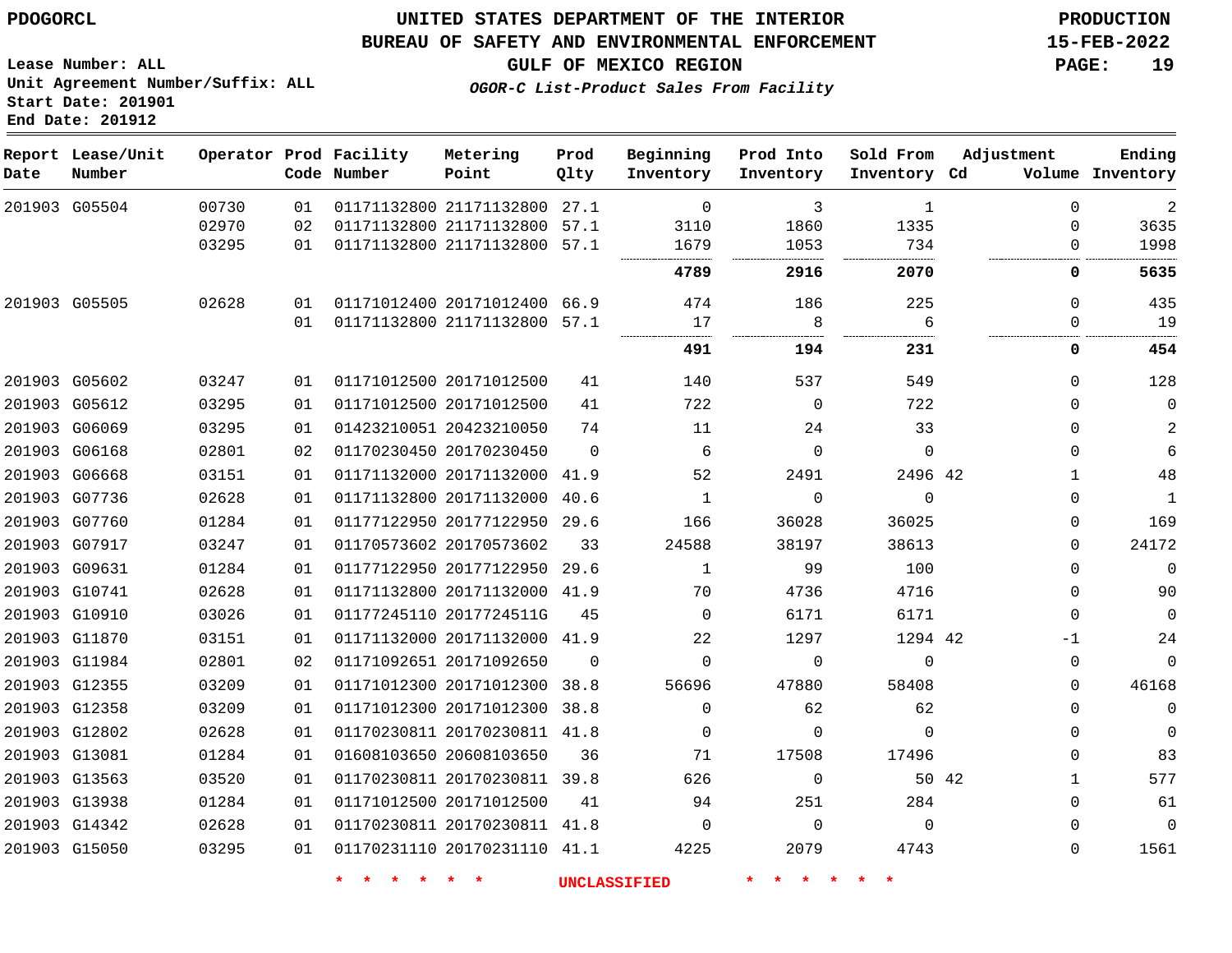### **BUREAU OF SAFETY AND ENVIRONMENTAL ENFORCEMENT 15-FEB-2022**

**Lease Number: ALL Unit Agreement Number/Suffix: ALL Start Date: 201901 End Date: 201912**

**OGOR-C List-Product Sales From Facility**

**GULF OF MEXICO REGION PAGE: 20**

| Date          | Report Lease/Unit<br>Number |       |    | Operator Prod Facility<br>Code Number | Metering<br>Point            | Prod<br>Qlty | Beginning<br>Inventory | Prod Into<br>Inventory | Sold From<br>Inventory Cd | Adjustment   | Ending<br>Volume Inventory |
|---------------|-----------------------------|-------|----|---------------------------------------|------------------------------|--------------|------------------------|------------------------|---------------------------|--------------|----------------------------|
|               | 201903 G15239               | 02375 | 02 |                                       | 01171012500 20171012500      | 41           | 67                     | 582                    | 510                       | $\mathbf 0$  | 139                        |
|               | 201903 G15263               | 03295 | 01 |                                       | 01171132000 20171132000      | 41.9         | 7                      | 936                    | 925                       | $\mathbf 0$  | 18                         |
|               | 201903 G15312               | 03295 | 01 |                                       | 01171092651 20171092650 51.6 |              | 2726                   | 15958                  | 13276                     | $\Omega$     | 5408                       |
|               | 201903 G16515               | 03026 | 01 |                                       | 01177245110 2017724511G      | 45           | $\Omega$               | 7485                   | 7485                      | $\Omega$     | $\Omega$                   |
|               | 201903 G17858               | 03295 | 01 |                                       | 01170530900 20170530900 50.6 |              | 492                    | 1                      | 12                        | $\Omega$     | 481                        |
|               | 201903 G17912               | 02970 | 02 |                                       | 01177062608 2017706260A 36.5 |              | 13                     | 997                    | 997                       | $\Omega$     | 13                         |
|               | 201903 G17921               | 03026 | 01 |                                       | 01171012500 20177062959 25.4 |              | $\mathbf 0$            | 23437                  | 23437                     | $\mathbf 0$  | $\overline{0}$             |
|               | 201903 G20605               | 03026 | 01 |                                       | 01423550141 20423550140 29.6 |              | 229                    | $\mathbf 0$            | $\mathbf 0$               | $\mathbf 0$  | 229                        |
|               | 201903 G20660               | 03295 | 01 |                                       | 01170230450 20170230450 51.5 |              | 732                    | 846                    | 1260                      | $\mathbf 0$  | 318                        |
|               | 201903 G21096               | 03295 | 01 |                                       | 01170230811 20170230811 39.9 |              | 5                      | 32                     | 32                        | $\mathbf 0$  | 5                          |
|               | 201903 G21532               | 03520 | 01 |                                       | 01170230811 20170230811 39.8 |              | 774                    | $\Omega$               | 61                        | $\mathbf 0$  | 713                        |
|               | 201903 G21534               | 03520 | 01 |                                       | 01170230811 20170230811 39.8 |              | 420                    | $\mathbf 0$            | 33                        | $\Omega$     | 387                        |
|               | 201903 G21592               | 02628 | 02 |                                       | 01171132000 20171132000 41.9 |              | 1                      | 165                    | 163                       | $\mathbf 0$  | 3                          |
|               | 201903 G21655               | 03247 | 02 |                                       | 01171132800 21171132800 57.1 |              | 1586                   | 1193                   | 747                       | $\Omega$     | 2032                       |
|               | 201903 G22501               | 03151 | 01 |                                       | 01170230400 20170230400 51.5 |              | 1172                   | 4130                   | 4302 42                   | $\mathbf{1}$ | 1001                       |
|               | 201903 G22505               | 02375 | 02 |                                       | 01170230811 20170230811 39.8 |              | 104                    | $\Omega$               | 8                         | $\Omega$     | 96                         |
|               | 201903 G22513               | 02579 | 02 |                                       | 01170230500 20170230500 44.9 |              | 3                      | $\Omega$               | $\Omega$                  | $\mathbf 0$  | 3                          |
|               | 201903 G22621               | 03247 | 01 |                                       | 01171132800 21171132800 57.1 |              | 3162                   | $\Omega$               | 850                       | $\Omega$     | 2312                       |
|               | 201903 G23730               | 03520 | 01 |                                       | 01170230810 20170230811 39.8 |              | 10                     | 0                      | 1                         | $\mathbf 0$  | 9                          |
|               | 201903 G23735               | 03295 | 01 |                                       | 01170230812 20170230810      | $\Omega$     | 736                    | 527                    | $\Omega$                  | $\mathbf 0$  | 1263                       |
|               | 201903 G23736               | 00730 | 01 |                                       | 01170230810 20170230810      | 0            | 284                    | 0                      | $\mathbf 0$               | $\mathbf 0$  | 284                        |
| 201903 G23851 |                             | 02503 | 02 |                                       | 01171012300 20171012300 53.6 |              | 6969                   | 6140                   | 7196                      | $\Omega$     | 5913                       |
|               | 201903 G24730               | 03295 | 01 |                                       | 01170230500 20170230500 45.3 |              | 223                    | 311                    | 328                       | $\mathbf 0$  | 206                        |
|               | 201903 G24870               | 02970 | 02 |                                       | 01177062608 2017706260A 36.5 |              | $\Omega$               | 12                     | 12                        | $\Omega$     | $\Omega$                   |
|               | 201903 G24883               | 02628 | 02 |                                       | 01171092651 20171092650 51.6 |              | 264                    | 950                    | 892                       | 0            | 322                        |
|               | 201903 G24910               | 02628 | 01 |                                       | 01171132800 20171132000 41.9 |              | 222                    | 8408                   | 8470                      | $\Omega$     | 160                        |
|               | 201903 G24924               | 03247 | 01 |                                       | 01171132800 21171132800 57.1 |              | 280                    | 260                    | 205 42                    | 4            | 339                        |
|               | 201903 G24990               | 01284 | 01 |                                       | 01608103650 20608103650      | 36           | 56                     | 13866                  | 13857                     | $\mathbf 0$  | 65                         |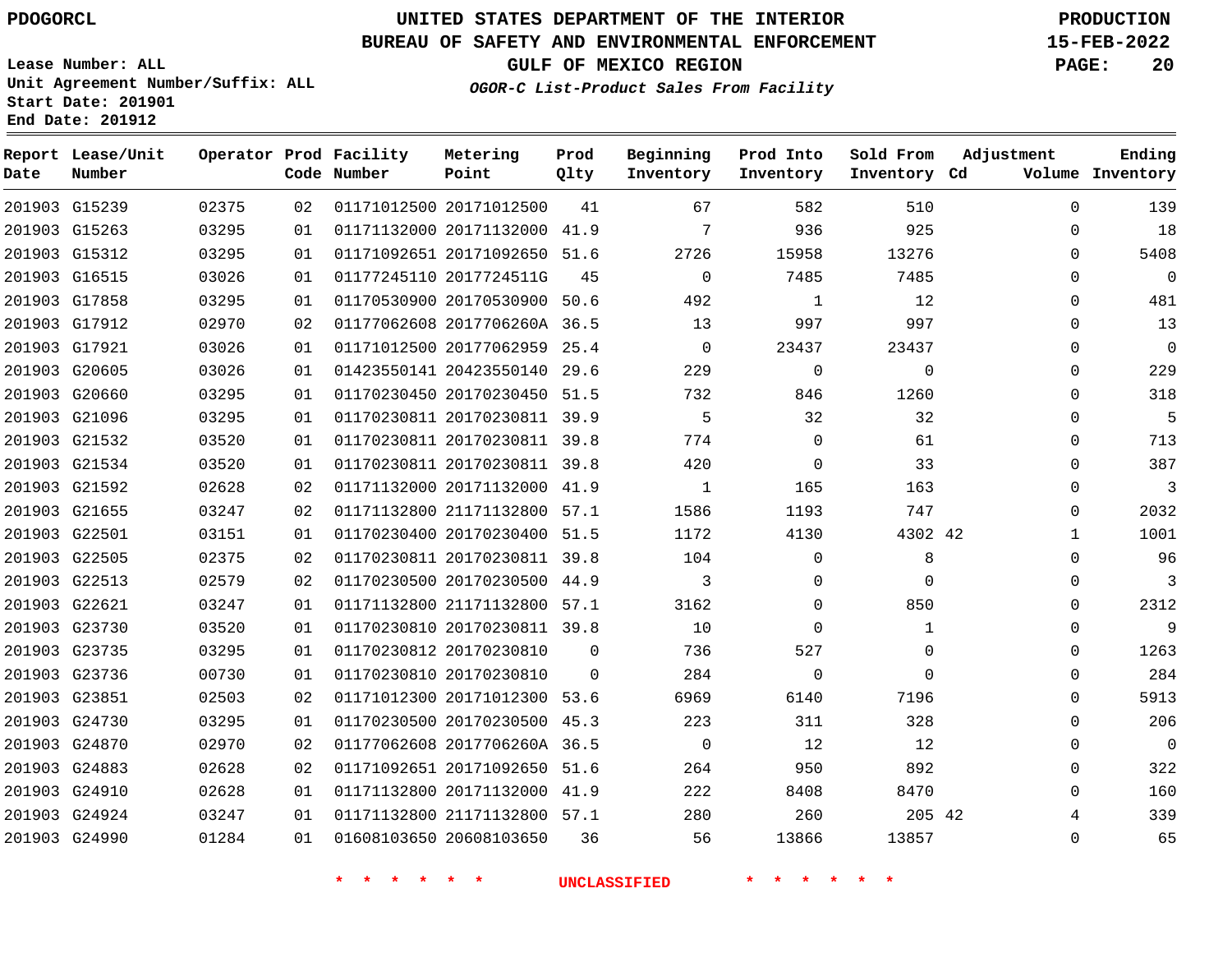G25524 G25937 G26032 G26074 G27070 G27083 G27169 G27509 G27851 G27988 G31369 G32113 G32197 G32231 G32268 G32744 G33088 G33596 G33636 G34033 G34671

**Date**

**Report Lease/Unit**

**Number**

# **UNITED STATES DEPARTMENT OF THE INTERIOR PDOGORCL PRODUCTION**

#### **BUREAU OF SAFETY AND ENVIRONMENTAL ENFORCEMENT 15-FEB-2022**

**Lease Number: ALL Unit Agreement Number/Suffix: ALL Start Date: 201901 End Date: 201912**

**Operator Prod Facility**

**Code Number**

20170230450 51.5

**Metering Point**

20171012300 38.8

20170230810

20177062959

 20171132000 41.9 20171132000 41.9 20170230811 41.8 20423210050 49.4 20170513700 19.7 20170513700 19.7 20170513700 32.4 20171012300 38.4 20171012300 38.4 20171012300 38.4 20170230450 50.9

**GULF OF MEXICO REGION PAGE: 21**

**Inventory Cd Volume**

**Adjustment**

 -1  $\Omega$  $\Omega$  $\Omega$  $\Omega$  $\Omega$ -1  $\Omega$  $\Omega$  $\Omega$  $\Omega$  $\Omega$   $\Omega$  $\Omega$  $\Omega$  $\cap$  $\Omega$  $\Omega$  -1 -1  $\Omega$   $\Omega$  $\Omega$ 

**Ending**

**OGOR-C List-Product Sales From Facility**

**Beginning Inventory**

**Prod Into Inventory**

| 111     | 109      | 3     |    | 01177122950 20177122950 29.6<br>01 | 01284 |
|---------|----------|-------|----|------------------------------------|-------|
| 6494    | 10153    | 14017 |    | 01171132800 21171132800 57.1<br>01 | 03295 |
| 813     | 1006     | 148   |    | 01171092651 20171092650 51.6<br>01 | 03026 |
| 74      | 66       | 23    | 41 | 01171012500 20171012500<br>01      | 01284 |
| 5740 42 | 6368     | 1764  |    | 01170230450 20170230450 51.5<br>02 | 02970 |
| 24      | 24       | 0     |    | 02<br>01171132000 20171132000 41.9 | 02628 |
| 18175   | 18196    | 66    | 36 | 01<br>01608103650 20608103650      | 00730 |
| 2812    | 3760     | 2673  |    | 01171012300 20171012300 38.8<br>01 | 02628 |
| 142     | $\Omega$ | 1798  |    | 01<br>01170230811 20170230811 39.8 | 03026 |
| 91      | 84       | 27    | 41 | 02<br>01171012500 20171012500      | 01284 |
| 14      | 12       | 5     | 41 | 01<br>01171012500 20171012500      | 01284 |
| 24      | 26       | 91    | 45 | 01<br>01177295110 01177295110      | 03295 |
| 9       | $\Omega$ | 140   | 46 | 02<br>01423210051 20170230510      | 01284 |

25.4

 $\Omega$ 

**Prod Qlty**

**\* \* \* \* \* \* UNCLASSIFIED \* \* \* \* \* \***

42 42

42

 

**Sold From Inventory**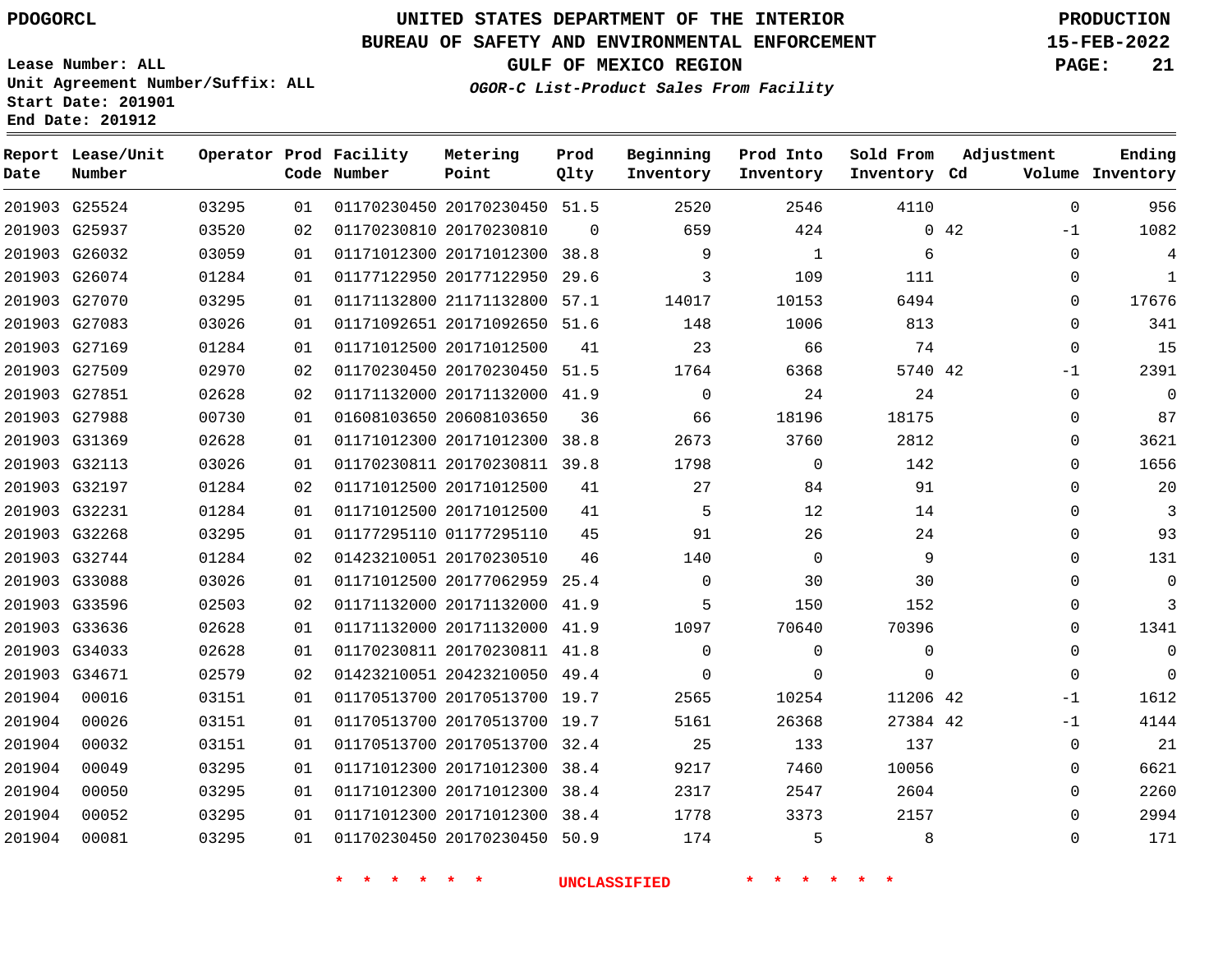**End Date: 201912**

### **UNITED STATES DEPARTMENT OF THE INTERIOR PDOGORCL PRODUCTION**

### **BUREAU OF SAFETY AND ENVIRONMENTAL ENFORCEMENT 15-FEB-2022**

**Lease Number: ALL Unit Agreement Number/Suffix: ALL Start Date: 201901**

**OGOR-C List-Product Sales From Facility**

**GULF OF MEXICO REGION PAGE: 22**

| OGOR-C LIST-Product Sales From Facility |  |  |
|-----------------------------------------|--|--|
|                                         |  |  |

| Date   | Report Lease/Unit<br>Number |       |    | Operator Prod Facility<br>Code Number | Metering<br>Point            | Prod<br>Qlty | Beginning<br>Inventory | Prod Into<br>Inventory | Sold From<br>Inventory Cd | Adjustment |              | Ending<br>Volume Inventory |
|--------|-----------------------------|-------|----|---------------------------------------|------------------------------|--------------|------------------------|------------------------|---------------------------|------------|--------------|----------------------------|
| 201904 | 00196                       | 03151 | 01 |                                       | 01171012300 20171012300 38.4 |              | $\Omega$               | 9328                   | 12744 47                  |            | 11694        | 8278                       |
| 201904 | 00244                       | 03295 | 01 |                                       | 01170231290 01170231290 46.5 |              | 20                     | $\Omega$               | 8                         |            | $\Omega$     | 12                         |
| 201904 | 00247                       | 03295 | 01 |                                       | 01170231290 01170231290      | 46.5         | 509                    | 333                    | 352                       |            | 0            | 490                        |
| 201904 | 00353                       | 03368 | 01 |                                       | 01170754800 20170754800 29.3 |              | 165                    | 652                    | 646                       |            | $\mathbf{0}$ | 171                        |
| 201904 | 00367                       | 03151 | 01 |                                       | 01170513700 20170513700 19.7 |              | 971                    | 4622                   | 4866                      |            | $\Omega$     | 727                        |
| 201904 | 00434                       | 01284 | 01 |                                       | 01177112605 2017711260Y      | $\Omega$     | 50                     | $\Omega$               | $\Omega$                  |            | $\Omega$     | 50                         |
| 201904 | 00453                       | 01284 | 01 |                                       | 01177112605 2017711260Y      | $\Omega$     | 13                     | $\mathbf 0$            | $\Omega$                  |            | $\mathbf{0}$ | 13                         |
| 201904 | 00479                       | 03295 | 01 |                                       | 01171012500 20171012500 42.4 |              | 398                    | 717                    | 688                       |            | $\Omega$     | 427                        |
| 201904 | 00541                       | 02222 | 01 |                                       | 01170530900 20170530900      | 50.6         | 2199                   | $\overline{0}$         | $\Omega$                  |            | $\Omega$     | 2199                       |
| 201904 | 00560                       | 03288 | 01 |                                       | 01171132800 21171132800      | 53.5         | 610                    | 309                    | 238 42                    |            | 1            | 682                        |
| 201904 | 00577                       | 03059 | 01 |                                       | 01171012300 20171012300      | 38.4         | 10955                  | 6774                   | 11717                     |            | $\mathbf 0$  | 6012                       |
| 201904 | 00593                       | 03209 | 01 |                                       | 01171012300 20171012300      | 37.7         | $\Omega$               | 645                    | 645                       |            | $\Omega$     | $\overline{0}$             |
| 201904 | 00680                       | 03520 | 01 |                                       | 01170230700 20170230700      | $\Omega$     | 422                    | $\overline{0}$         | $\mathbf 0$               |            | $\Omega$     | 422                        |
| 201904 | 00694                       | 03368 | 01 |                                       | 01170754800 20170754800      | 29.3         | 1500                   | 5568                   | 5608 42                   |            | $-1$         | 1459                       |
| 201904 | 00697                       | 03368 | 02 |                                       | 01170754800 20170754800 29.3 |              | 141                    | 523                    | 527                       |            | $\Omega$     | 137                        |
| 201904 | 00775                       | 02899 | 01 |                                       | 01171131600 20171131600      | 43           | 231                    | 2060                   | 2036                      |            | 0            | 255                        |
| 201904 | 00796                       | 02628 | 01 |                                       | 01171012300 20171012300 38.4 |              | 6942                   | 6211                   | 7641                      |            | $\mathbf{0}$ | 5512                       |
| 201904 | 00839                       | 02451 | 01 |                                       | 01170513800 20170513800      | 33           | 233                    | $\Omega$               | 233                       |            | $\Omega$     | $\Omega$                   |
|        | 201904 754303001A           | 00059 | 01 |                                       | 01170230811 20170230811      | 30           | 185                    | $\Omega$               |                           | 27 09      | -9           | 149                        |
|        | 201904 754306006A           | 00689 | 01 |                                       | 01608128271 20608128271      | 28.7         | 336461                 | 1191374                | 135309 09                 |            | $-1330664$   | 61862                      |
|        | 201904 754306012A           | 02647 | 01 |                                       | 01608128270 20608128270      | 26.8         | $\Omega$               | 68907                  |                           | 0.09       | $-56914$     | 11993                      |
|        | 201904 754306013A           | 02647 | 01 |                                       | 01608128270 20608128270      | 26.8         | $\mathbf 0$            | 476228                 |                           | $0\quad09$ | $-368069$    | 108159                     |
|        | 201904 754307017A           | 02970 | 02 | 01171132800 20170230811               |                              | 30           | 1430                   | $\mathbf 0$            | 282                       |            | 0            | 1148                       |
|        | 201904 754315006A           | 03368 | 01 |                                       | 01170754800 20170754800      | 29.3         | 200                    | 790                    | 783                       |            | $\Omega$     | 207                        |
|        | 201904 7543880060           | 03295 | 01 |                                       | 01170230450 20170230450      | 50.9         | 369                    | 16                     | 17                        |            | $\Omega$     | 368                        |
|        | 201904 7543940080           | 03295 | 01 | 01170230811 20170230811               |                              | 30           | 292                    | 1                      | 58                        |            | $\Omega$     | 235                        |
|        | 201904 754396015A           | 01284 | 01 |                                       | 01608103650 20608103650 35.6 |              | 39                     | 9129                   | 9139                      |            | 0            | 29                         |
|        | 201904 8910020210           | 02451 | 01 |                                       | 01170513800 20170513800      | 33           | 4686                   | 84597                  | 76959                     |            | $\Omega$     | 12324                      |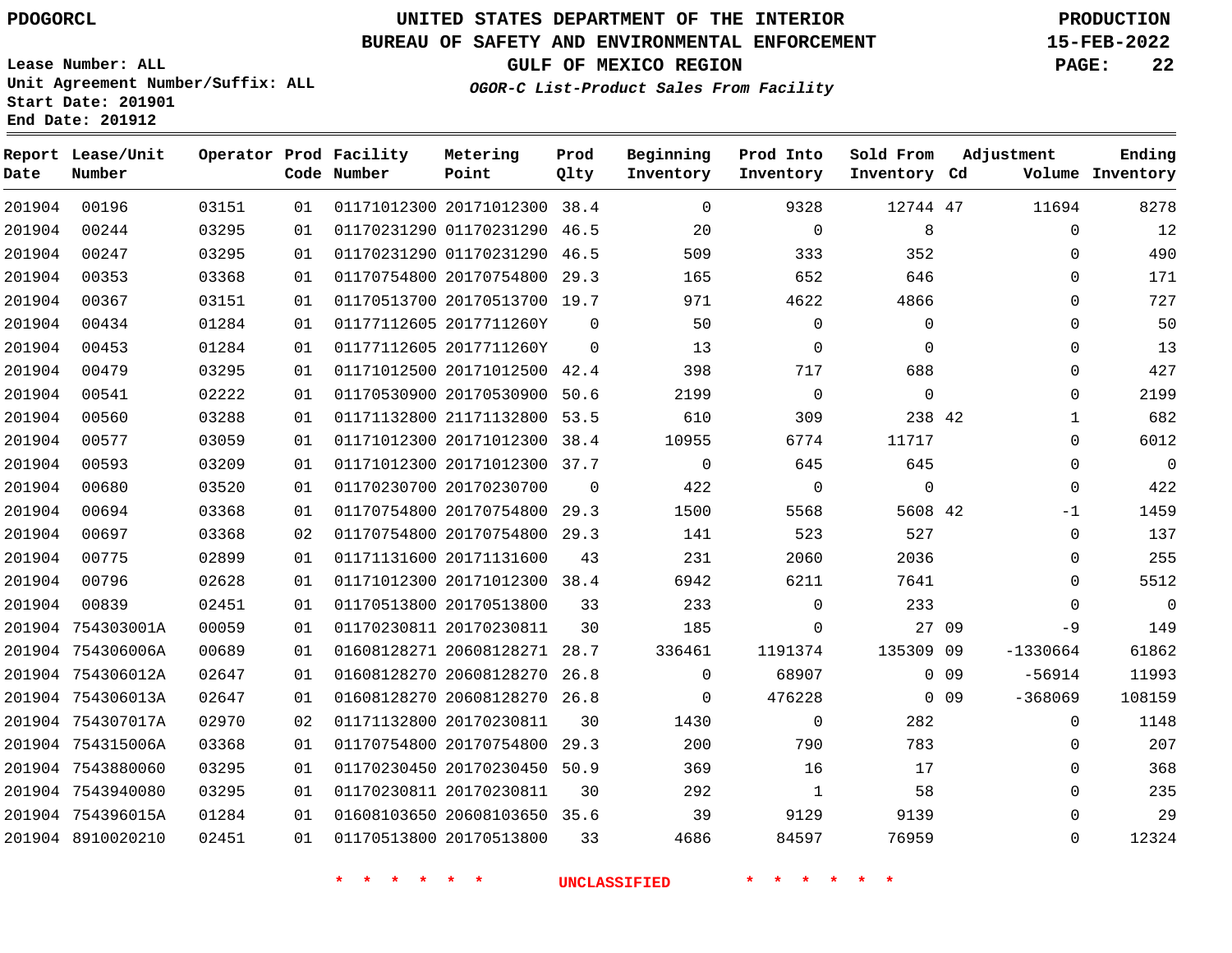#### **BUREAU OF SAFETY AND ENVIRONMENTAL ENFORCEMENT 15-FEB-2022**

**Lease Number: ALL Unit Agreement Number/Suffix: ALL Start Date: 201901**

**OGOR-C List-Product Sales From Facility**

**GULF OF MEXICO REGION PAGE: 23**

**End Date: 201912**

| Date | Report Lease/Unit<br>Number |       |    | Operator Prod Facility<br>Code Number | Metering<br>Point            | Prod<br>Qlty | Beginning<br>Inventory | Prod Into<br>Inventory | Sold From<br>Inventory Cd | Adjustment |              | Ending<br>Volume Inventory |
|------|-----------------------------|-------|----|---------------------------------------|------------------------------|--------------|------------------------|------------------------|---------------------------|------------|--------------|----------------------------|
|      | 201904 8910024540           | 02451 | 01 |                                       | 01170513800 20170513800      | 33           | 3140                   | 17387                  | 17994                     |            | $\Omega$     | 2533                       |
|      | 201904 8910029320           | 02375 | 01 |                                       | 01170513700 20170513700 32.4 |              | 11                     | 179                    | 162                       |            | $\Omega$     | 28                         |
|      |                             | 03151 | 01 |                                       | 01170513700 20170513700 32.4 |              | 5284                   | 17311                  | 19875 42                  |            | $-1$         | 2719                       |
|      |                             |       |    |                                       |                              |              | 5295                   | 17490                  | 20037                     |            | -1           | 2747                       |
|      | 201904 8910034440           | 03151 | 01 |                                       | 01170513700 20170513700 24.9 |              | 12318                  | 52315                  | 56409 42                  |            | $-1$         | 8223                       |
|      | 201904 8910086400           | 03520 | 02 |                                       | 01171012400 20171012400      | 66.5         | 99                     | 5                      | 13                        |            | $\mathbf 0$  | 91                         |
|      | 201904 8910088130           | 02628 | 01 |                                       | 01171132800 21171132800 53.5 |              | 8                      | 90                     | 23                        |            | $\mathbf 0$  | 75                         |
|      |                             |       | 01 |                                       | 01171012400 20171012400 66.6 |              | 249                    | 19                     | 37                        |            | 0            | 231                        |
|      |                             |       |    |                                       |                              |              | 257                    | 109                    | 60                        |            | 0            | 306                        |
|      | 201904 8910089160           | 03151 | 01 |                                       | 01170513700 20170513700 25.6 |              | 312                    | 4003                   | 3686                      |            | $\Omega$     | 629                        |
|      | 201904 891008927Y           | 03151 | 01 |                                       | 01170230400 20170230400 50.8 |              | 13                     | 62                     |                           | 60 42      | $\mathbf{1}$ | 16                         |
|      | 201904 8910116580           | 03151 | 01 |                                       | 01170513700 20170513700 27.2 |              | 116                    | 191                    | 277                       |            | $\mathbf 0$  | 30                         |
|      | 201904 8910116740           | 03151 | 01 |                                       | 01170513700 20170513700 26.9 |              | 1871                   | 15330                  | 14791 42                  |            | -1           | 2409                       |
|      | 201904 8910116770           | 03151 | 01 |                                       | 01170513700 20170513700 27.2 |              | 271                    | 1672                   | 1680                      |            | $\mathbf 0$  | 263                        |
|      | 201904 8910116790           | 03151 | 01 |                                       | 01170513700 20170513700 25.7 |              | 949                    | 9787                   | 9197                      |            | 0            | 1539                       |
|      | 201904 8910116800           | 03151 | 01 |                                       | 01170513700 20170513700 26.4 |              | 4364                   | 34969                  | 33837 42                  |            | $\mathbf{1}$ | 5497                       |
|      | 201904 891011687A           | 03368 | 01 |                                       | 01170754800 20170754800 29.3 |              | 6                      | 8                      | 12                        |            | $\mathbf 0$  | $\overline{a}$             |
|      | 201904 891011687C           | 03368 | 01 |                                       | 01170754800 20170754800 29.3 |              | 406                    | 1559                   | 1556 42                   |            | $-1$         | 408                        |
|      | 201904 891011687D           | 03368 | 01 |                                       | 01170754800 20170754800 29.3 |              | 38                     | 272                    | 239                       |            | $\mathbf 0$  | 71                         |
|      | 201904 891011687E           | 03368 | 01 |                                       | 01170754800 20170754800 29.3 |              | 9                      | 137                    | 110                       |            | $\mathbf 0$  | 36                         |
|      | 201904 8910117330           | 03368 | 01 |                                       | 01170754800 20170754800 29.3 |              | $\overline{c}$         | $\Omega$               | 2                         |            | $\Omega$     | $\mathbf{0}$               |
|      | 201904 8910123270           | 03295 | 01 |                                       | 01177215100 20177215102 31.1 |              | 42                     | 1584                   | 1587                      |            | $\Omega$     | 39                         |
|      | 201904 8910123320           | 03295 | 01 |                                       | 01177215100 20177215102 31.1 |              | 74                     | 2535                   | 2547                      |            | $\Omega$     | 62                         |
|      | 201904 8910123330           | 03295 | 01 |                                       | 01177215100 20177215102 31.1 |              | 123                    | 4909                   | 4912                      |            | $\Omega$     | 120                        |
|      | 201904 8910202560           | 03151 | 01 |                                       | 01170513700 20170513700 29.1 |              | 332                    | 1453                   | 1557                      |            | $\Omega$     | 228                        |
|      | 201904 G00981               | 02628 | 01 |                                       | 01171132800 20171132000 41.5 |              | 62                     | $\Omega$               | 62                        |            | $\Omega$     | $\Omega$                   |
|      | 201904 G00982               | 02628 | 01 |                                       | 01171132800 20171132000 41.5 |              | $\mathbf{1}$           | $\Omega$               | $\mathbf{1}$              |            | $\Omega$     | $\mathbf{0}$               |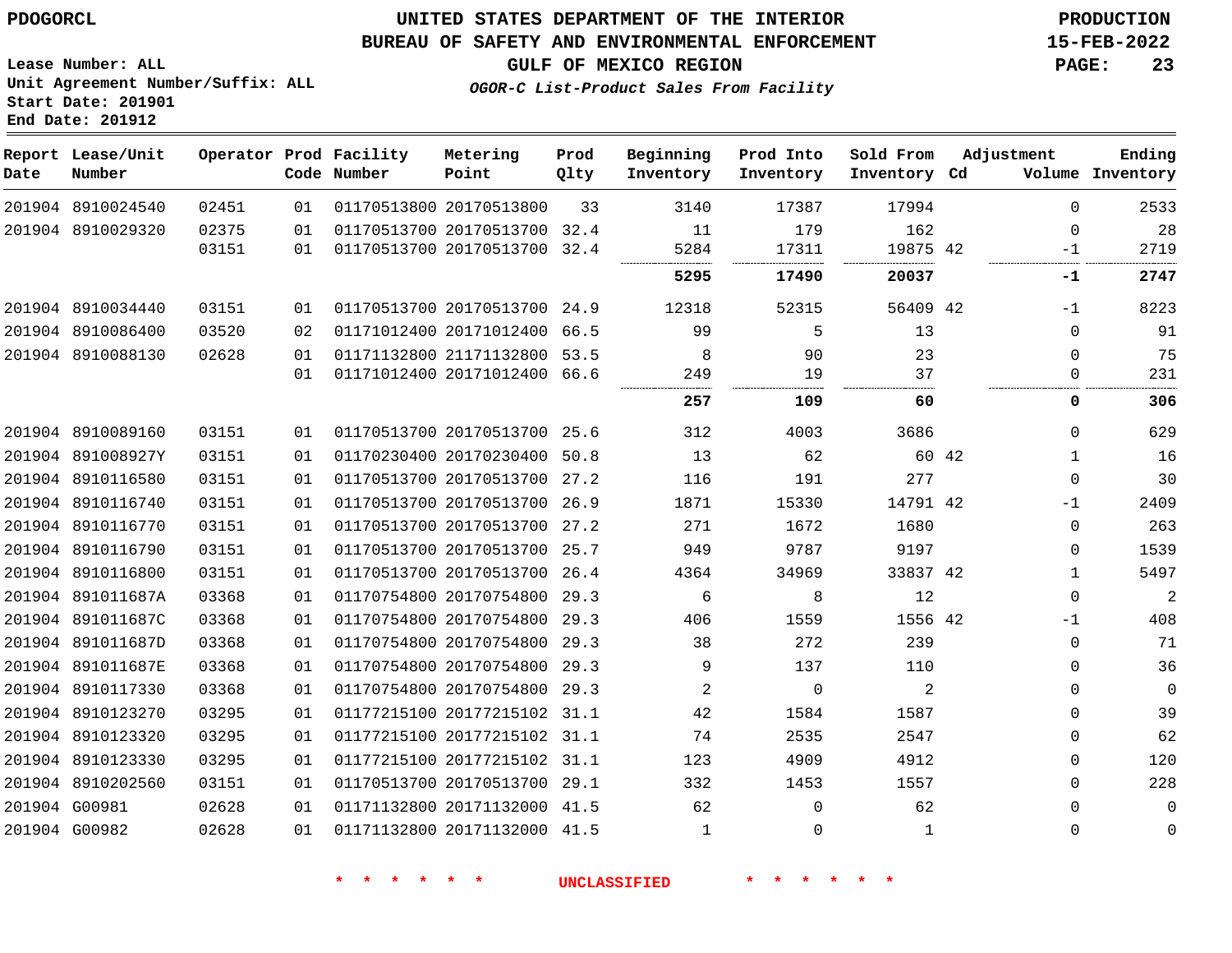# **UNITED STATES DEPARTMENT OF THE INTERIOR PDOGORCL PRODUCTION**

#### **BUREAU OF SAFETY AND ENVIRONMENTAL ENFORCEMENT 15-FEB-2022**

**Lease Number: ALL Unit Agreement Number/Suffix: ALL Start Date: 201901 End Date: 201912**

**GULF OF MEXICO REGION PAGE: 24**

**OGOR-C List-Product Sales From Facility**

| Date | Report Lease/Unit<br>Number |       |    | Operator Prod Facility<br>Code Number | Metering<br>Point            | Prod<br>Qlty | Beginning<br>Inventory | Prod Into<br>Inventory | Sold From<br>Inventory Cd | Adjustment | Ending<br>Volume Inventory |
|------|-----------------------------|-------|----|---------------------------------------|------------------------------|--------------|------------------------|------------------------|---------------------------|------------|----------------------------|
|      | 201904 G00983               | 02628 | 01 |                                       | 01171132800 20171132000 41.5 |              | 597                    | $\Omega$               | 597                       |            | $\mathbf 0$<br>$\Omega$    |
|      | 201904 G00985               | 02375 | 01 |                                       | 0117709260A 2017709260A 31.8 |              | 377                    | 6709                   | 6709                      |            | 377<br>$\Omega$            |
|      | 201904 G00989               | 02628 | 01 |                                       | 01171132800 20171132000      | 41.5         | 1092                   | $\Omega$               | 1092                      |            | $\mathbf 0$<br>$\Omega$    |
|      | 201904 G01036               | 03209 | 02 |                                       | 01171092651 20171092650 47.6 |              | 3843                   | 2587                   | 3250 42                   |            | 3181<br>$\mathbf{1}$       |
|      | 201904 G01083               | 03151 | 01 |                                       | 01170513700 20170513700      | 26.9         | 3359                   | 30583                  | 29134 42                  | $-1$       | 4807                       |
|      | 201904 G01084               | 03151 | 01 |                                       | 01170513700 20170513700      | 25.6         | 216                    | 2637                   | 2439                      | 42         | 415<br>$\mathbf{1}$        |
|      | 201904 G01090               | 03151 | 01 |                                       | 01170513700 20170513700      | 27.2         | 185                    | 55                     | 232 42                    |            | 9<br>$\mathbf{1}$          |
|      | 201904 G01091               | 03151 | 01 |                                       | 01170513700 20170513700      | 26.7         | 1515                   | 13289                  | 12713 42                  | $-2$       | 2089                       |
|      | 201904 G01092               | 03151 | 01 |                                       | 01170513700 20170513700      | 27.2         | 179                    | 591                    | 678 42                    |            | 93<br>$\mathbf{1}$         |
|      | 201904 G01220               | 03295 | 01 |                                       | 01177092600 20177092600      | 43.9         | 53                     | 2999                   | 2931                      |            | 121<br>$\Omega$            |
|      | 201904 G01351               | 03151 | 01 |                                       | 01170230400 20170230400 50.8 |              | 39                     | 132                    | 138                       |            | 33<br>$\Omega$             |
|      | 201904 G01447               | 03151 | 02 |                                       | 01170513700 20170513700      | 19.7         | 64                     | 313                    | 328                       |            | 49<br>$\Omega$             |
|      | 201904 G01497               | 02451 | 01 |                                       | 01170513800 20170513800      | 33           | 1447                   | $\Omega$               | 1447                      |            | $\Omega$<br>$\mathbf 0$    |
|      | 201904 G01498               | 02451 | 01 |                                       | 01170513800 20170513800      | 33           | 244                    | $\Omega$               | 244                       |            | $\Omega$<br>$\mathbf 0$    |
|      | 201904 G01610               | 03295 | 01 |                                       | 01177215100 20177215102      | 31.1         | 7                      | 250                    | 251                       |            | 6<br>$\mathbf 0$           |
|      | 201904 G01619               | 03151 | 01 |                                       | 01170513700 20170513700 31.7 |              | 757                    | 644                    | 1301 42                   |            | 2<br>102                   |
|      | 201904 G01620               | 03151 | 01 |                                       | 01170513700 20170513700      | 31.7         | 289                    | 241                    | 492                       |            | 38<br>$\Omega$             |
|      | 201904 G01754               | 03295 | 01 |                                       | 01423210051 20423210050      | 76.1         | $\Omega$               | -1                     |                           |            | $\mathbf 0$<br>0           |
|      | 201904 G01757               | 03295 | 01 |                                       | 01423210051 20423210050      | 76.1         | 78                     | 357                    | 365                       |            | 70<br>0                    |
|      | 201904 G01848               | 01284 | 02 |                                       | 01423210051 20170230500 43.8 |              | 73                     | 90                     | 57                        |            | 106<br>0                   |
|      |                             | 01978 | 02 |                                       | 01170230500 20170230500      | 43.9         | 1512                   | 1076                   | 1173                      |            | 1415<br>$\Omega$           |
|      |                             |       |    |                                       |                              |              | 1585                   | 1166                   | 1230                      |            | 1521<br>0                  |

| 201904 G01860 | 03295 | 01 | 01170231110 20170231110      |      | 2466 | 2095  |         | $\cup$   | 4561 |
|---------------|-------|----|------------------------------|------|------|-------|---------|----------|------|
| 201904 G01865 | 03151 | 01 | 01171012500 20171012500      | 42.4 | 713  | 1153  | 1179 42 | -1       | 686  |
| 201904 G01901 | 03295 | 01 | 01177215100 20177215102 31.1 |      |      | 283   | 282     | $\Omega$ | 7    |
| 201904 G01966 | 03295 | 01 | 01177215100 20177215102 31.1 |      | 41   | 1699  | 1698    | 0        | 42   |
| 201904 G01967 | 03295 | 01 | 01177215100 20177215102 31.1 |      | 219  | 9618  | 9602    | $\Omega$ | 235  |
| 201904 G02111 | 02628 |    | 01171132000 20171132000      | 41.5 | 1116 | 62673 | 60785   | 0        | 3004 |
|               |       |    |                              |      |      |       |         |          |      |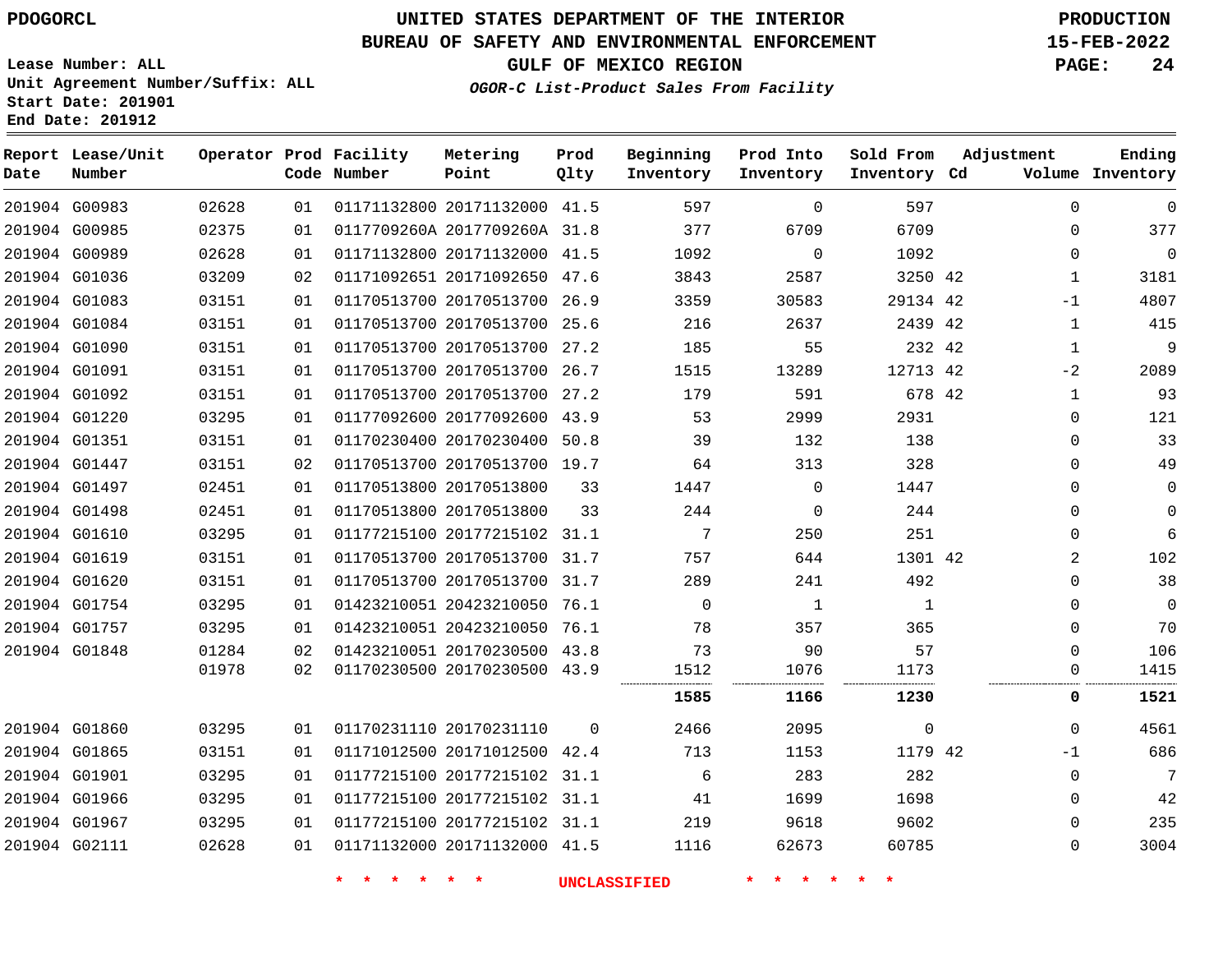### **BUREAU OF SAFETY AND ENVIRONMENTAL ENFORCEMENT 15-FEB-2022**

**Lease Number: ALL Unit Agreement Number/Suffix: ALL Start Date: 201901 End Date: 201912**

**GULF OF MEXICO REGION PAGE: 25**

**OGOR-C List-Product Sales From Facility**

| Date | Report Lease/Unit<br>Number |       |    | Operator Prod Facility<br>Code Number | Metering<br>Point            | Prod<br>Qlty | Beginning<br>Inventory | Prod Into<br>Inventory | Sold From<br>Inventory Cd | Adjustment           | Ending<br>Volume Inventory |
|------|-----------------------------|-------|----|---------------------------------------|------------------------------|--------------|------------------------|------------------------|---------------------------|----------------------|----------------------------|
|      | 201904 G02317               | 03295 | 01 |                                       | 01171132000 20171132000 41.5 |              | 1                      | 76                     | 73                        | $\Omega$             | 4                          |
|      | 201904 G02429               | 03151 | 01 |                                       | 01170230811 20170230810      | 46.5         | 74                     | $\Omega$               | 23                        | 0                    | 51                         |
|      | 201904 G02433               | 03151 | 01 |                                       | 01170230811 20170230810 46.5 |              | 51                     | $\Omega$               | 16                        | $\Omega$             | 35                         |
|      | 201904 G02601               | 02628 | 01 |                                       | 01171092651 20171092650 47.6 |              | 320                    | $\Omega$               | 292                       | $\Omega$             | 28                         |
|      | 201904 G02613               | 02628 | 01 |                                       | 01171132000 20171132000      | 41.5         | $\Omega$               | 0                      | $\Omega$                  | $\Omega$             | $\mathbf 0$                |
|      | 201904 G02665               | 02451 | 01 |                                       | 01423210051 20423210050 76.1 |              | 89                     | 387                    | 400                       | 0                    | 76                         |
|      | 201904 G02705               | 02628 | 02 |                                       | 01170230810 20170230810 45.7 |              | $\Omega$               | $\Omega$               | $\Omega$                  | $\Omega$             | $\mathbf 0$                |
|      | 201904 G02825               | 03295 | 01 |                                       | 01170230812 20170230810      | 46.4         | 908                    | 2                      | 279                       | 0                    | 631                        |
|      | 201904 G02826               | 03295 | 01 |                                       | 01170230812 20170230810 46.4 |              | 8742                   | $\overline{2}$         | 2689                      | $\Omega$             | 6055                       |
|      |                             |       | 01 |                                       | 01170231110 20170231110      | $\Omega$     | 325                    | 261                    | $\Omega$                  | 0                    | 586                        |
|      |                             |       |    |                                       |                              |              | 9067                   | 263                    | 2689                      | 0                    | 6641                       |
|      | 201904 G02895               | 02628 | 01 |                                       | 01171092651 20171092650 47.6 |              | 145                    | 70                     | 132                       | $\Omega$             | 83                         |
|      | 201904 G03061               | 03026 | 01 |                                       | 01423210051 20423210050 76.2 |              | 81                     | 335                    | 350                       | 0                    | 66                         |
|      | 201904 G03152               | 03295 | 01 |                                       | 01177092600 20177092600 43.9 |              | 76                     | 5638                   | 5486                      | $\Omega$             | 228                        |
|      | 201904 G03331               | 02628 | 01 |                                       | 01171132800 20171132000 41.5 |              | 90                     | $\Omega$               | 90                        | 0                    | $\mathbf 0$                |
|      | 201904 G04081               | 03295 | 01 |                                       | 01170230812 20170230810      | 46.5         | 5684                   | 17                     | 1753                      | 0                    | 3948                       |
|      | 201904 G04232               | 00730 | 01 |                                       | 01171012500 20171012500 40.5 |              | 3543                   | 7381                   | 6530                      | 0                    | 4394                       |
|      | 201904 G04421               | 03295 | 01 |                                       | 01171131600 20171131600      | 43           | 1205                   | 13842                  | 13334                     | $\Omega$             | 1713                       |
|      | 201904 G04452               | 02628 | 01 |                                       | 01171132000 20171132000      | 41.5         | 898                    | 0                      | 898                       | 0                    | $\mathbf 0$                |
|      | 201904 G04800               | 02970 | 02 |                                       | 01177062608 2017706260A 36.5 |              | $\Omega$               | $\mathbf{1}$           |                           | 1 42<br>$\mathbf{1}$ | 1                          |
|      | 201904 G05006               | 01284 | 02 |                                       | 01423210051 20170230510 45.8 |              | 234                    | $\Omega$               | 15                        | 0                    | 219                        |
|      | 201904 G05431               | 02970 | 02 |                                       | 01177062608 2017706260A 36.5 |              | 81                     | 754                    | 743                       | 0                    | 92                         |
|      | 201904 G05504               | 00730 | 01 |                                       | 01171132800 21171132800 53.5 |              | 2                      | 1512                   | 392 42                    | 1                    | 1123                       |
|      |                             | 02970 | 02 |                                       | 01171132800 21171132800      | 53.5         | 3635                   | 422                    | 1049                      | $\Omega$             | 3008                       |
|      |                             | 03295 | 01 |                                       | 01171132800 21171132800 53.5 |              | 1998                   | 1478                   | 899                       | 0                    | 2577                       |
|      |                             |       |    |                                       |                              |              | 5635                   | 3412                   | 2340                      | 1                    | 6708                       |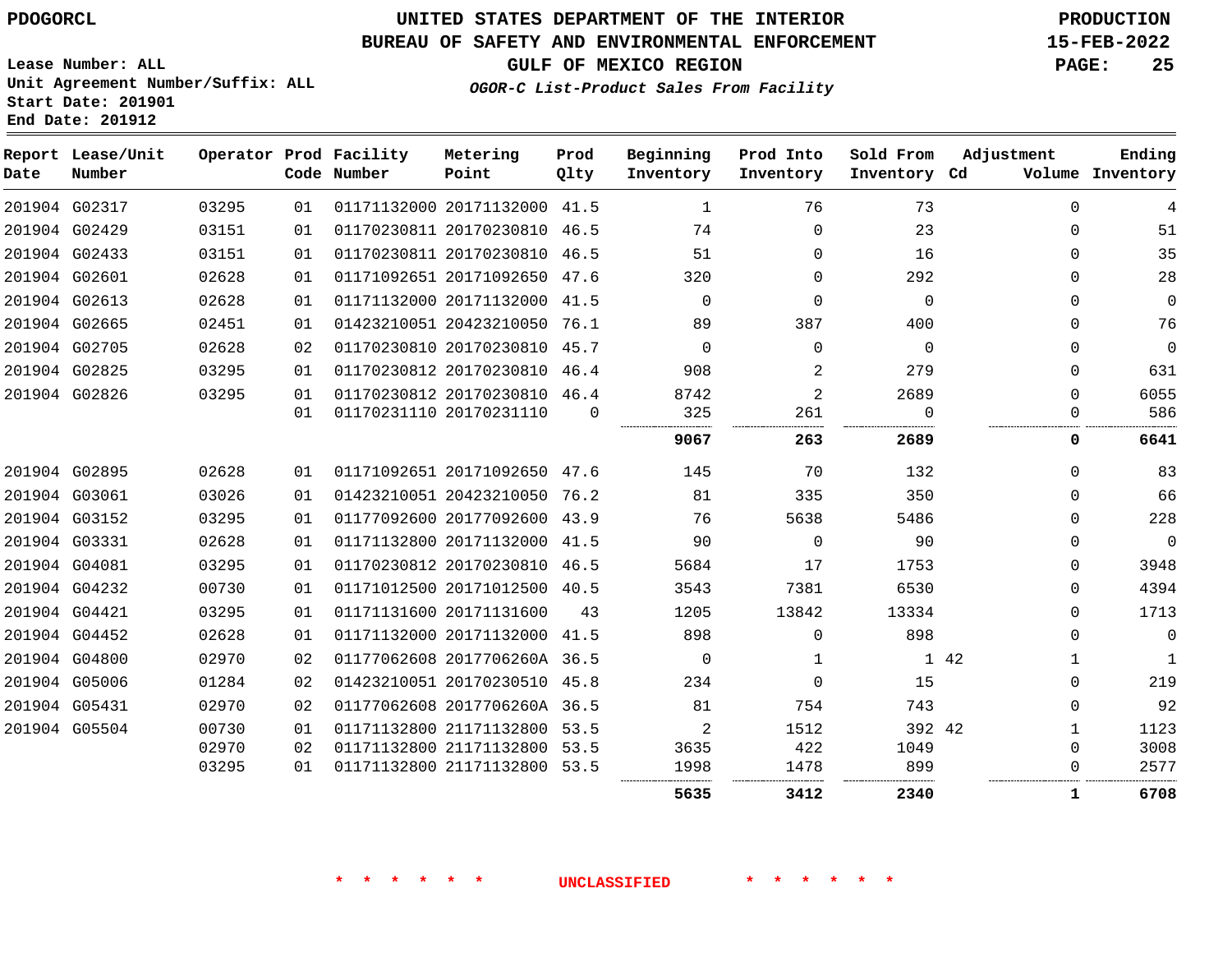### **UNITED STATES DEPARTMENT OF THE INTERIOR PDOGORCL PRODUCTION**

**Prod**

**Metering**

#### **BUREAU OF SAFETY AND ENVIRONMENTAL ENFORCEMENT 15-FEB-2022**

**Lease Number: ALL Unit Agreement Number/Suffix: ALL Start Date: 201901 End Date: 201912**

**GULF OF MEXICO REGION PAGE: 26**

**Adjustment**

**Ending**

**OGOR-C List-Product Sales From Facility**

| Date | Report Lease/Unit<br>Number |       |    | Operator Prod Facility<br>Code Number | Metering<br>Point            | Prod<br>Qlty | Beginning<br>Inventory | Prod Into<br>Inventory | Sold From<br>Inventory Cd | Adjustment    | Ending<br>Volume Inventory |
|------|-----------------------------|-------|----|---------------------------------------|------------------------------|--------------|------------------------|------------------------|---------------------------|---------------|----------------------------|
|      | 201904 G05505               | 02628 | 01 |                                       | 01171132800 21171132800 53.5 |              | 19                     | 155                    | 47                        | 0             | 127                        |
|      |                             |       | 01 |                                       | 01171012400 20171012400 66.5 |              | 435<br>                | 79<br>                 | 64<br>                    | $\Omega$      | 450                        |
|      |                             |       |    |                                       |                              |              | 454                    | 234                    | 111                       | 0             | 577                        |
|      | 201904 G05602               | 03247 | 01 |                                       | 01171012500 20171012500 42.4 |              | 128                    | 202                    | 210                       | $\Omega$      | 120                        |
|      | 201904 G06069               | 03295 | 01 |                                       | 01423210051 20423210050 76.1 |              | 2                      | $\Omega$               | 2                         | $\Omega$      | $\mathbf 0$                |
|      | 201904 G06168               | 02801 | 02 |                                       | 01170230450 20170230450      | $\Omega$     | 6                      | $\mathbf 0$            | $\Omega$                  | 0             | 6                          |
|      | 201904 G06668               | 03151 | 01 |                                       | 01171132000 20171132000 41.5 |              | 48                     | 28                     |                           | 74 42<br>$-1$ | $\mathbf{1}$               |
|      | 201904 G07760               | 01284 | 01 |                                       | 01177122950 20177122950      | 29.7         | 169                    | 32476                  | 32475                     | 0             | 170                        |
|      | 201904 G07917               | 03247 | 01 |                                       | 01170573602 20170573602 31.7 |              | 24172                  | 37161                  | 34314                     | $\Omega$      | 27019                      |
|      | 201904 G09631               | 01284 | 01 |                                       | 01177122950 20177122950 29.7 |              | $\mathbf 0$            | 101                    | 101                       | $\Omega$      | $\mathbf 0$                |
|      | 201904 G10741               | 02628 | 01 |                                       | 01171132800 20171132000 41.5 |              | 90                     | $\Omega$               | 90                        | $\Omega$      | $\mathbf 0$                |
|      | 201904 G10910               | 03026 | 01 |                                       | 01177245110 2017724511G 44.5 |              | $\Omega$               | 4894                   | 4894                      | $\Omega$      | $\mathbf 0$                |
|      | 201904 G11870               | 03151 | 01 |                                       | 01171132000 20171132000 41.5 |              | 24                     | 1802                   | 1740                      | 0             | 86                         |
|      | 201904 G11984               | 02801 | 02 |                                       | 01171092651 20171092650      | $\Omega$     | $\mathbf 0$            | $\Omega$               | $\mathbf 0$               | 0             | $\Omega$                   |
|      | 201904 G12355               | 03209 | 01 |                                       | 01171012300 20171012300 38.4 |              | 46168                  | 48316                  | 51025 42                  | $-5$          | 43454                      |
|      | 201904 G12358               | 03209 | 01 |                                       | 01171012300 20171012300      | 38.4         | $\Omega$               | 1                      | 1                         | 0             | $\mathbf 0$                |
|      | 201904 G12802               | 02628 | 01 |                                       | 01170230811 20170230811 41.8 |              | 0                      | $\Omega$               | $\Omega$                  | $\Omega$      | $\mathbf 0$                |
|      | 201904 G13081               | 01284 | 01 |                                       | 01608103650 20608103650 35.6 |              | 83                     | 16058                  | 16082                     | $\Omega$      | 59                         |
|      | 201904 G13563               | 03520 | 01 |                                       | 01170230811 20170230811      | 30           | 577                    | $\mathbf 0$            | 114                       | 0             | 463                        |
|      | 201904 G13938               | 01284 | 01 |                                       | 01171012500 20171012500 42.4 |              | 61                     | 230                    | 154                       | 0             | 137                        |
|      | 201904 G14342               | 02628 | 01 |                                       | 01170230811 20170230811 41.8 |              | $\mathbf 0$            | $\mathbf 0$            | $\mathbf 0$               | 0             | $\mathbf 0$                |
|      | 201904 G15050               | 03295 | 01 |                                       | 01170231110 20170231110      | $\Omega$     | 1561                   | 0                      | $\Omega$                  | 0             | 1561                       |
|      | 201904 G15239               | 02375 | 02 |                                       | 01171012500 20171012500 42.4 |              | 139                    | 123                    | 189                       | 0             | 73                         |
|      | 201904 G15263               | 03295 | 01 |                                       | 01171132000 20171132000 41.5 |              | 18                     | 965                    | 937                       | $\Omega$      | 46                         |
|      | 201904 G15312               | 03295 | 01 |                                       | 01171092651 20171092650 47.6 |              | 5408                   | 4071                   | 4473                      | $\Omega$      | 5006                       |
|      | 201904 G16515               | 03026 | 01 |                                       | 01177245110 2017724511G 44.5 |              | 0                      | 8543                   | 8543                      | $\Omega$      | $\mathbf 0$                |
|      | 201904 G17858               | 03295 | 01 |                                       | 01170530900 20170530900      | $\Omega$     | 481                    | $\Omega$               | $\Omega$                  | 0             | 481                        |
|      | 201904 G17912               | 02970 | 02 |                                       | 01177062608 2017706260A 36.5 |              | 13                     | 10                     |                           | 21 42<br>$-1$ | 1                          |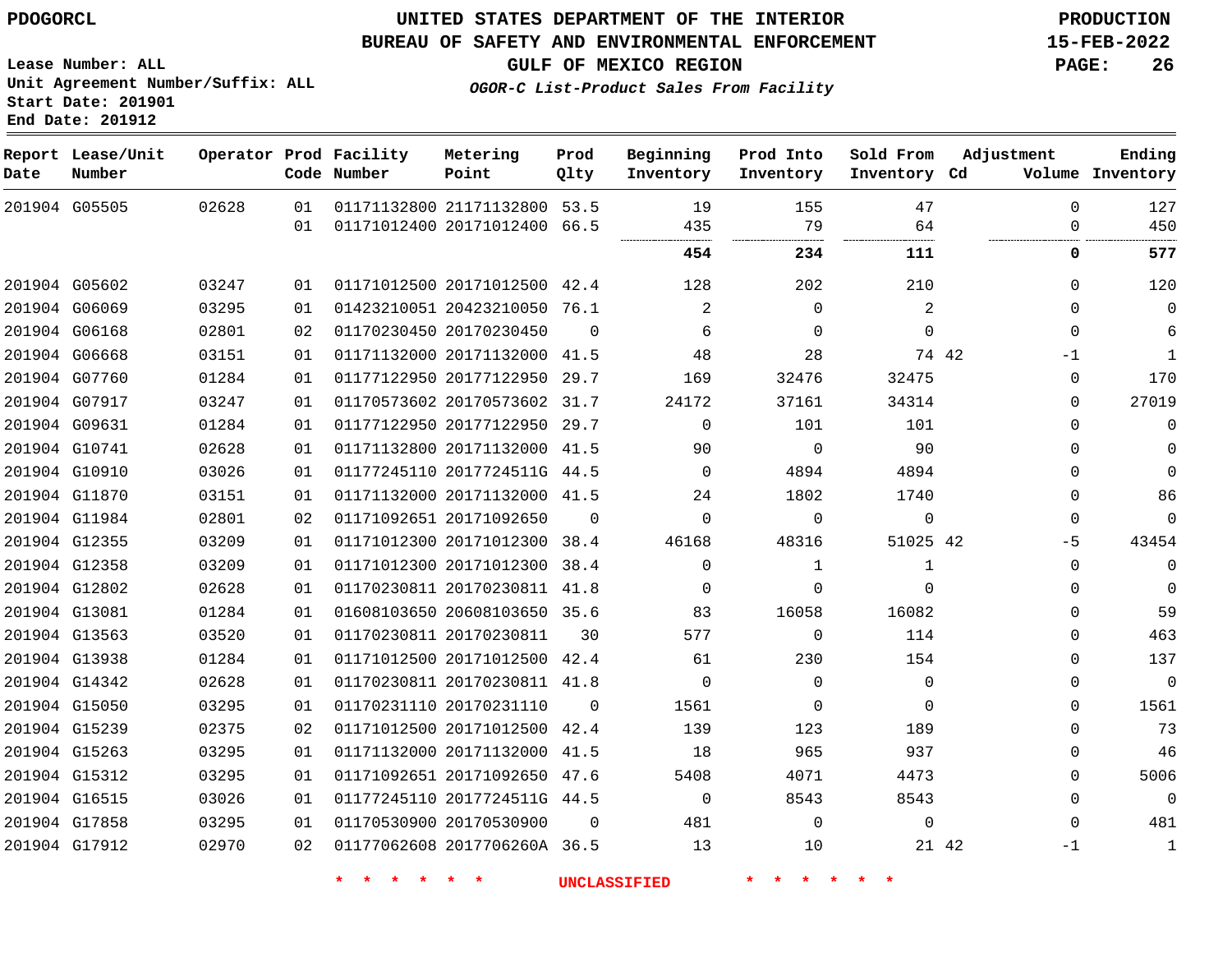**Report Lease/Unit**

# **UNITED STATES DEPARTMENT OF THE INTERIOR PDOGORCL PRODUCTION**

#### **BUREAU OF SAFETY AND ENVIRONMENTAL ENFORCEMENT 15-FEB-2022**

**Lease Number: ALL Unit Agreement Number/Suffix: ALL Start Date: 201901 End Date: 201912**

**Operator Prod Facility**

**Prod**

**Metering**

**GULF OF MEXICO REGION PAGE: 27**

**Sold From Adjustment**

**Ending**

**OGOR-C List-Product Sales From Facility**

**Beginning**

**Prod Into**

| Date | Number        |       |    | Code Number | Point                        | Qlty | Inventory      | Inventory      | Inventory Cd   |             | Volume Inventory |
|------|---------------|-------|----|-------------|------------------------------|------|----------------|----------------|----------------|-------------|------------------|
|      | 201904 G17921 | 03026 | 01 |             | 01171012500 20177062959 25.9 |      | $\overline{0}$ | 24157          | 24157          | $\mathbf 0$ | 0                |
|      | 201904 G20605 | 03026 | 01 |             | 01423550141 20423550140 29.6 |      | 229            | $\mathbf 0$    | 229            | $\Omega$    | $\mathbf 0$      |
|      | 201904 G20660 | 03295 | 01 |             | 01170230450 20170230450 50.9 |      | 318            | 12             | 14             | 0           | 316              |
|      | 201904 G21096 | 03295 | 01 |             | 01170230811 20170230811      | 30   | 5              | $\Omega$       | 1              | $\Omega$    | $\overline{4}$   |
|      | 201904 G21532 | 03520 | 01 |             | 01170230811 20170230811      | 30   | 713            | 0              | 140 42         | -1          | 572              |
|      | 201904 G21534 | 03520 | 01 |             | 01170230811 20170230811      | 30   | 387            | $\Omega$       | 76             | $\Omega$    | 311              |
|      | 201904 G21592 | 02628 | 02 |             | 01171132000 20171132000 41.5 |      | 3              | 40             | 41             | 0           | $\overline{2}$   |
|      | 201904 G21655 | 03247 | 02 |             | 01171132800 21171132800 53.5 |      | 2032           | 358            | 618            | $\Omega$    | 1772             |
|      | 201904 G22501 | 03151 | 01 |             | 01170230400 20170230400 50.8 |      | 1001           | 3644           | 3728 42        | $-1$        | 916              |
|      | 201904 G22505 | 02375 | 02 |             | 01170230811 20170230811      | 30   | 96             | 0              | 19             | 0           | 77               |
|      | 201904 G22513 | 02579 | 02 |             | 01170230500 20170230500 44.9 |      | 3              | 0              | $\Omega$       | $\Omega$    | $\overline{3}$   |
|      | 201904 G22621 | 03247 | 01 |             | 01171132800 21171132800 53.5 |      | 2312           | 0              | 598            | $\Omega$    | 1714             |
|      | 201904 G23730 | 03520 | 01 |             | 01170230810 20170230811      | 30   | 9              | $\Omega$       | 2              | $\Omega$    | 7                |
|      | 201904 G23735 | 03295 | 01 |             | 01170230812 20170230810 46.5 |      | 1263           | 3              | 389            | $\Omega$    | 877              |
|      | 201904 G23736 | 00730 | 01 |             | 01170230810 20170230810 46.5 |      | 284            | $\Omega$       | 87             | 0           | 197              |
|      | 201904 G23851 | 02503 | 02 |             | 01171012400 20171012400 66.5 |      | $\overline{0}$ | 327            | 42             | $\Omega$    | 285              |
|      |               |       | 02 |             | 01171012300 20171012300 52.9 |      | 5913           | 4565           | 6426           | 0           | 4052             |
|      |               |       |    |             |                              |      | 5913           | 4892           | 6468           | 0           | 4337             |
|      | 201904 G24730 | 03295 | 01 |             | 01170230500 20170230500 43.8 |      | 206            | 204            | 159            | $\Omega$    | 251              |
|      | 201904 G24870 | 02970 | 02 |             | 01177062608 2017706260A 36.5 |      | $\overline{0}$ | $\overline{0}$ | $\overline{0}$ | $\Omega$    | $\mathbf 0$      |
|      | 201904 G24883 | 02628 | 02 |             | 01171092651 20171092650 47.6 |      | 322            | 241            | 293            | $\Omega$    | 270              |
|      | 201904 G24910 | 02628 | 01 |             | 01171132800 20171132000 41.5 |      | 160            | $\Omega$       | 160            | $\Omega$    | $\mathbf 0$      |
|      | 201904 G24924 | 03247 | 01 |             | 01171132800 21171132800 53.5 |      | 339            | 129            | 178            | $\Omega$    | 290              |
|      | 201904 G24990 | 01284 | 01 |             | 01608103650 20608103650 35.6 |      | 65             | 13290          | 13307          | $\Omega$    | 48               |
|      | 201904 G25524 | 03295 | 01 |             | 01170230450 20170230450 50.9 |      | 956            | 41             | 44             | $\Omega$    | 953              |
|      | 201904 G25937 | 03520 | 02 |             | 01170230810 20170230810 46.5 |      | 1082           | 3              | 334            | $\Omega$    | 751              |
|      | 201904 G26032 | 03059 | 01 |             | 01171012300 20171012300 38.4 |      | 4              | 4              | 1              | $\Omega$    | 7                |
|      | 201904 G26074 | 01284 | 01 |             | 01177122950 20177122950 29.7 |      | $\mathbf{1}$   | 112            | 112            | $\Omega$    | $\mathbf 1$      |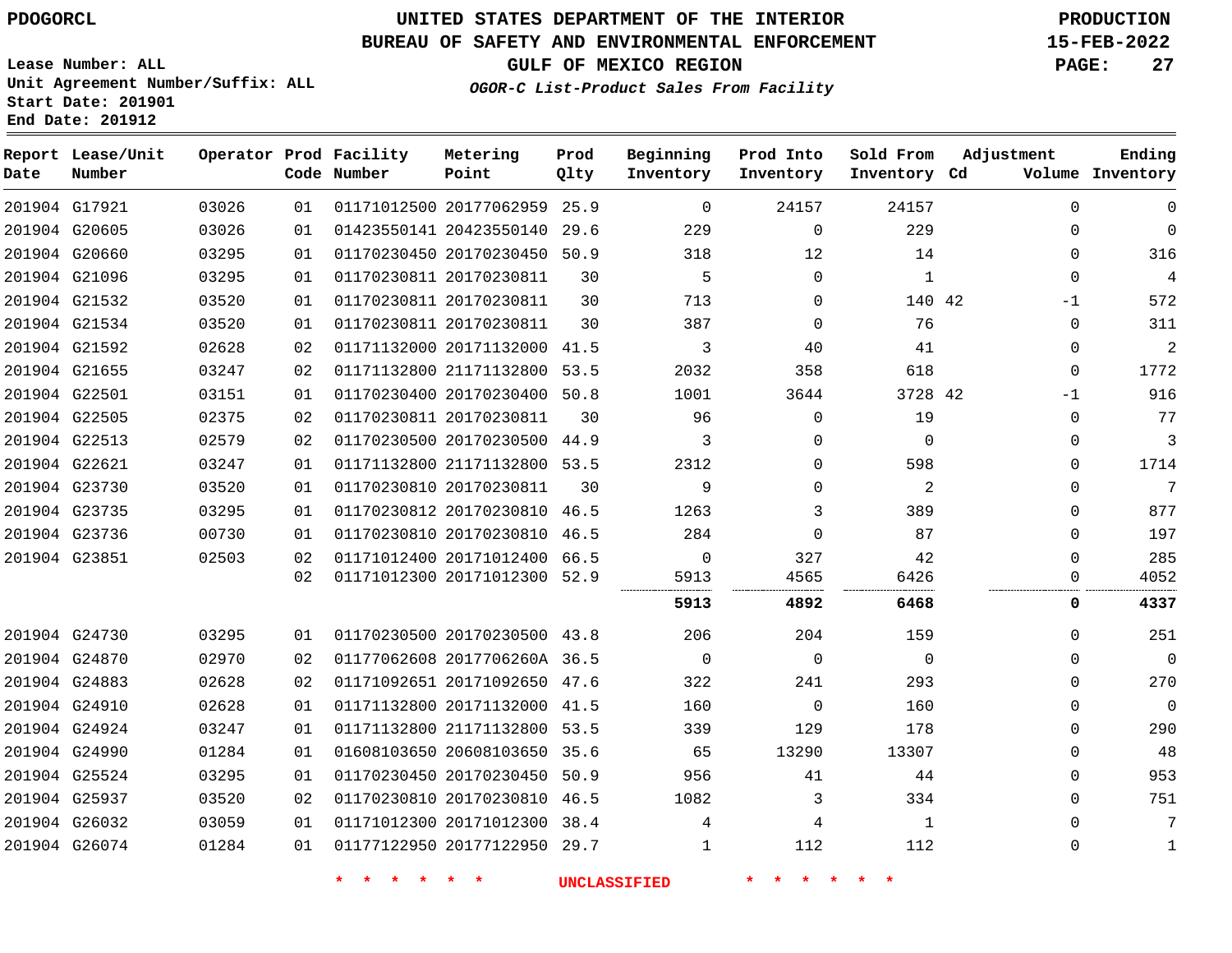### **BUREAU OF SAFETY AND ENVIRONMENTAL ENFORCEMENT 15-FEB-2022**

**Lease Number: ALL Unit Agreement Number/Suffix: ALL Start Date: 201901 End Date: 201912**

**OGOR-C List-Product Sales From Facility**

**GULF OF MEXICO REGION PAGE: 28**

| Ending<br>Volume Inventory | Adjustment   | Sold From<br>Inventory Cd | Prod Into<br>Inventory | Beginning<br>Inventory | Prod<br>Qlty | Metering<br>Point            | Operator Prod Facility<br>Code Number |    |       | Report Lease/Unit<br>Number | Date   |
|----------------------------|--------------|---------------------------|------------------------|------------------------|--------------|------------------------------|---------------------------------------|----|-------|-----------------------------|--------|
| 20126                      | $\Omega$     | 7018                      | 9468                   | 17676                  |              | 01171132800 21171132800 53.5 |                                       | 01 | 03295 | 201904 G27070               |        |
| 168                        | $\Omega$     | 310                       | 137                    | 341                    |              | 01171092651 20171092650 47.6 |                                       | 01 | 03026 | 201904 G27083               |        |
| 30                         | 0            | 37                        | 52                     | 15                     |              | 01171012500 20171012500 42.4 |                                       | 01 | 01284 | 201904 G27169               |        |
| 2368                       | $\Omega$     | 108                       | 85                     | 2391                   | 50.9         | 01170230450 20170230450      |                                       | 02 | 02970 | 201904 G27509               |        |
| 2                          | $\Omega$     | 38                        | 40                     | $\mathbf 0$            |              | 01171132000 20171132000 41.5 |                                       | 02 | 02628 | 201904 G27851               |        |
| 65                         | $\mathbf 0$  | 17442                     | 17420                  | 87                     |              | 01608103650 20608103650 35.6 |                                       | 01 | 00730 | 201904 G27988               |        |
| 2802                       | 0            | 3977                      | 3158                   | 3621                   |              | 01171012300 20171012300 38.4 |                                       | 01 | 02628 | 201904 G31369               |        |
| 1330                       | 0            | 326                       | $\mathbf 0$            | 1656                   | 30           |                              | 01170230811 20170230811               | 01 | 03026 | 201904 G32113               |        |
| 70                         | $\Omega$     | 68                        | 118                    | 20                     |              | 01171012500 20171012500 42.4 |                                       | 02 | 01284 | 201904 G32197               |        |
| 6                          | $\mathbf 0$  | 7                         | 10                     | 3                      |              | 01171012500 20171012500 42.4 |                                       | 01 | 01284 | 201904 G32231               |        |
| 89                         | 0            | 26                        | 22                     | 93                     | 40           | 01177295110 01177295110      |                                       | 01 | 03295 | 201904 G32268               |        |
| 123                        | 0            | 8                         | $\Omega$               | 131                    |              | 01423210051 20170230510 45.8 |                                       | 02 | 01284 | 201904 G32744               |        |
| $\mathbf 0$                | $\Omega$     | 34                        | 34                     | $\Omega$               |              | 01171012500 20177062959 25.9 |                                       | 01 | 03026 | 201904 G33088               |        |
| 0                          | $\Omega$     | $\Omega$                  | $\Omega$               | $\Omega$               | 0            | 01171092651 20171092650      |                                       | 02 | 02970 | 201904 G33112               |        |
| $\mathbf 0$                | -4           | 68 45                     | 69                     | 3                      |              | 01171132000 20171132000 41.5 |                                       | 02 | 02503 | 201904 G33596               |        |
| 2965                       | 0            | 60262                     | 61886                  | 1341                   |              | 01171132000 20171132000 41.5 |                                       | 01 | 02628 | 201904 G33636               |        |
| $\overline{0}$             | $\Omega$     | $\Omega$                  | $\mathbf 0$            | $\Omega$               |              | 01170230811 20170230811 41.8 |                                       | 01 | 02628 | 201904 G34033               |        |
| 1794                       | 0            | 10174                     | 10356                  | 1612                   |              | 01170513700 20170513700 22.5 |                                       | 01 | 03151 | 00016                       | 201905 |
| 4571                       | $-1$         | 25959 42                  | 26387                  | 4144                   |              | 01170513700 20170513700 22.5 |                                       | 01 | 03151 | 00026                       | 201905 |
| 30                         | $\mathbf{1}$ | 162 42                    | 170                    | 21                     |              | 01170513700 20170513700 31.6 |                                       | 01 | 03151 | 00032                       | 201905 |
| 4012                       | 0            | 9652                      | 7043                   | 6621                   |              | 01171012300 20171012300 37.7 |                                       | 01 | 03295 | 00049                       | 201905 |
| 1358                       | 0            | 3286                      | 2384                   | 2260                   |              | 01171012300 20171012300 37.7 |                                       | 01 | 03295 | 00050                       | 201905 |
| 1522                       | 0            | 4144                      | 2672                   | 2994                   |              | 01171012300 20171012300 37.7 |                                       | 01 | 03295 | 00052                       | 201905 |
| 175                        | 0            | 4                         | 8                      | 171                    | 51           | 01170230450 20170230450      |                                       | 01 | 03295 | 00081                       | 201905 |
| 5909                       | $\mathbf 0$  | 12743                     | 10374                  | 8278                   |              | 01171012300 20171012300 37.7 |                                       | 01 | 03151 | 00196                       | 201905 |
| 8                          | 0            | 4                         | $\mathbf 0$            | 12                     |              | 01170231290 01170231290 51.7 |                                       | 01 | 03295 | 00244                       | 201905 |
| 363                        | 0            | 143                       | 16                     | 490                    |              | 01170231290 01170231290 51.7 |                                       | 01 | 03295 | 00247                       | 201905 |
| 167                        | $\Omega$     | 692                       | 688                    | 171                    |              | 01170754800 20170754800 28.2 |                                       | 01 | 03368 | 00353                       | 201905 |
|                            |              |                           |                        |                        |              |                              |                                       |    |       |                             |        |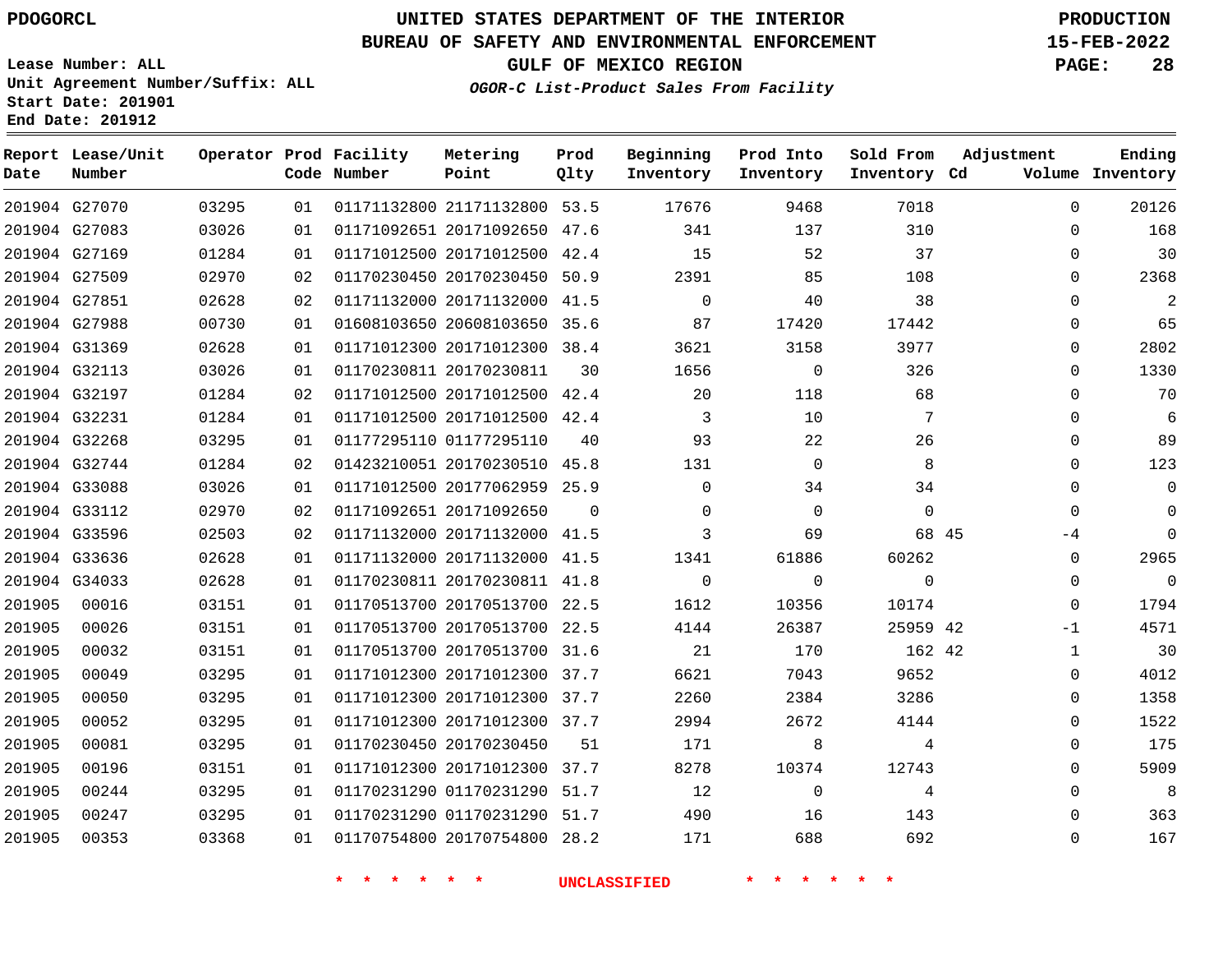### **BUREAU OF SAFETY AND ENVIRONMENTAL ENFORCEMENT 15-FEB-2022**

**Lease Number: ALL Unit Agreement Number/Suffix: ALL Start Date: 201901 End Date: 201912**

**GULF OF MEXICO REGION PAGE: 29**

**OGOR-C List-Product Sales From Facility**

| Date   | Report Lease/Unit<br>Number |       |    | Operator Prod Facility<br>Code Number | Metering<br>Point            | Prod<br>Qlty | Beginning<br>Inventory | Prod Into<br>Inventory             | Sold From<br>Inventory Cd | Adjustment              | Ending<br>Volume Inventory |
|--------|-----------------------------|-------|----|---------------------------------------|------------------------------|--------------|------------------------|------------------------------------|---------------------------|-------------------------|----------------------------|
| 201905 | 00367                       | 03151 | 01 |                                       | 01170513700 20170513700 22.5 |              | 727                    | 3998                               | 4032 42                   | $-1$                    | 692                        |
| 201905 | 00434                       | 01284 | 01 |                                       | 01177112605 2017711260Y      | $\Omega$     | 50                     | $\Omega$                           | $\Omega$                  | $\Omega$                | 50                         |
| 201905 | 00453                       | 01284 | 01 |                                       | 01177112605 2017711260Y      | $\mathbf 0$  | 13                     | $\mathbf 0$                        | $\mathbf 0$               | 0                       | 13                         |
| 201905 | 00479                       | 03295 | 01 |                                       | 01171012500 20171012500      | 40           | 427                    | 1897                               | 1580                      | $\mathbf 0$             | 744                        |
| 201905 | 00541                       | 02222 | 01 |                                       | 01170530900 20170530900 50.6 |              | 2199                   | $\mathbf 0$                        | $\mathbf{0}$              | $\mathbf 0$             | 2199                       |
| 201905 | 00560                       | 03288 | 01 |                                       | 01171132800 21171132800 54.1 |              | 682                    | 91                                 | 239                       | $\mathbf{0}$            | 534                        |
| 201905 | 00577                       | 03059 | 01 |                                       | 01171012300 20171012300 37.7 |              | 6012                   | 6416                               | 8774                      | 0                       | 3654                       |
| 201905 | 00593                       | 03209 | 01 |                                       | 01171012300 20171012300 37.7 |              | $\mathsf{O}$           | 838                                | 838                       | $\mathbf{0}$            | $\overline{0}$             |
| 201905 | 00680                       | 03520 | 01 |                                       | 01170230700 20170230700      | $\Omega$     | 422                    | $\Omega$                           | $\mathbf 0$               | $\mathbf 0$             | 422                        |
| 201905 | 00694                       | 03368 | 01 |                                       | 01170754800 20170754800 28.2 |              | 1459                   | 5448                               | 5582 42                   | $-2$                    | 1323                       |
| 201905 | 00697                       | 03368 | 02 |                                       | 01170754800 20170754800 28.2 |              | 137                    | 562                                | 562                       | $\mathbf{0}$            | 137                        |
| 201905 | 00775                       | 02899 | 01 |                                       | 01171131600 20171131600      | 43           | 255                    | 1289                               | 1407                      | 0                       | 137                        |
| 201905 | 00796                       | 02628 | 01 |                                       | 01171012300 20171012300 37.7 |              | 5512                   | 8570                               | 9200                      | $\Omega$                | 4882                       |
|        | 201905 754303001A           | 00059 | 01 |                                       | 01170230811 20170230811      | 45           | 149                    | 0                                  |                           | 11 09<br>$-3$           | 135                        |
|        | 201905 754306006A           | 00689 | 01 |                                       | 01608128271 20608128271 28.7 |              | 61862                  | 1210987                            | 107710 09                 | $-1059247$              | 105892                     |
|        | 201905 754306012A           | 02647 | 01 |                                       | 01608128270 20608128270      | 26.8         | 11993                  | 69636                              |                           | $-69802$<br>$0$ 09      | 11827                      |
|        | 201905 754306013A           | 02647 | 01 |                                       | 01608128270 20608128270 26.8 |              | 108159                 | 473255                             |                           | $-472187$<br>$0\quad09$ | 109227                     |
|        | 201905 754307017A           | 02970 | 02 |                                       | 01171132800 20170230811      | 45           | 1148                   | $\mathbf 0$                        | 109                       | $\mathbf{0}$            | 1039                       |
|        | 201905 754315006A           | 03368 | 01 |                                       | 01170754800 20170754800 28.2 |              | 207                    | 831                                | 836                       | 0                       | 202                        |
|        | 201905 7543880060           | 03295 | 01 |                                       | 01170230450 20170230450      | 51           | 368                    | 4                                  | 9                         | $\mathbf 0$             | 363                        |
|        | 201905 7543940080           | 03295 | 01 |                                       | 01170230811 20170230811 45.8 |              | 235                    | $\mathbf 0$                        | 22                        | 0                       | 213                        |
|        | 201905 754396015A           | 01284 | 01 |                                       | 01608103650 20608103650 36.1 |              | 29                     | 7490                               | 7499                      | $\mathbf{0}$            | 20                         |
|        | 201905 8910020210           | 02451 | 01 |                                       | 01170513800 20170513800 30.7 |              | 12324                  | 81166                              | 83024                     | 0                       | 10466                      |
|        | 201905 8910024540           | 02451 | 01 |                                       | 01170513800 20170513800 30.5 |              | 2533                   | 47107                              | 43565                     | $\mathbf{0}$            | 6075                       |
|        | 201905 8910029320           | 02375 | 01 |                                       | 01170513700 20170513700 32.4 |              | 28                     | 633                                | 552 42                    | $\mathbf{1}$            | 110                        |
|        |                             | 03151 | 01 |                                       | 01170513700 20170513700 31.6 |              | 2719                   | 9261                               | 10377 42                  | $\overline{c}$          | 1605                       |
|        |                             |       |    |                                       |                              |              | 2747                   | 9894                               | 10929                     |                         | 3<br>1715                  |
|        | 201905 8910034440           | 03151 | 01 |                                       | 01170513700 20170513700      | 25           | 8223                   | 45327                              | 45700                     | 0                       | 7850                       |
|        |                             |       |    | * * * *                               | $\star$ $\star$              |              | <b>UNCLASSIFIED</b>    | $\star$ $\star$<br>$\star$ $\star$ | $\star$<br>$\star$        |                         |                            |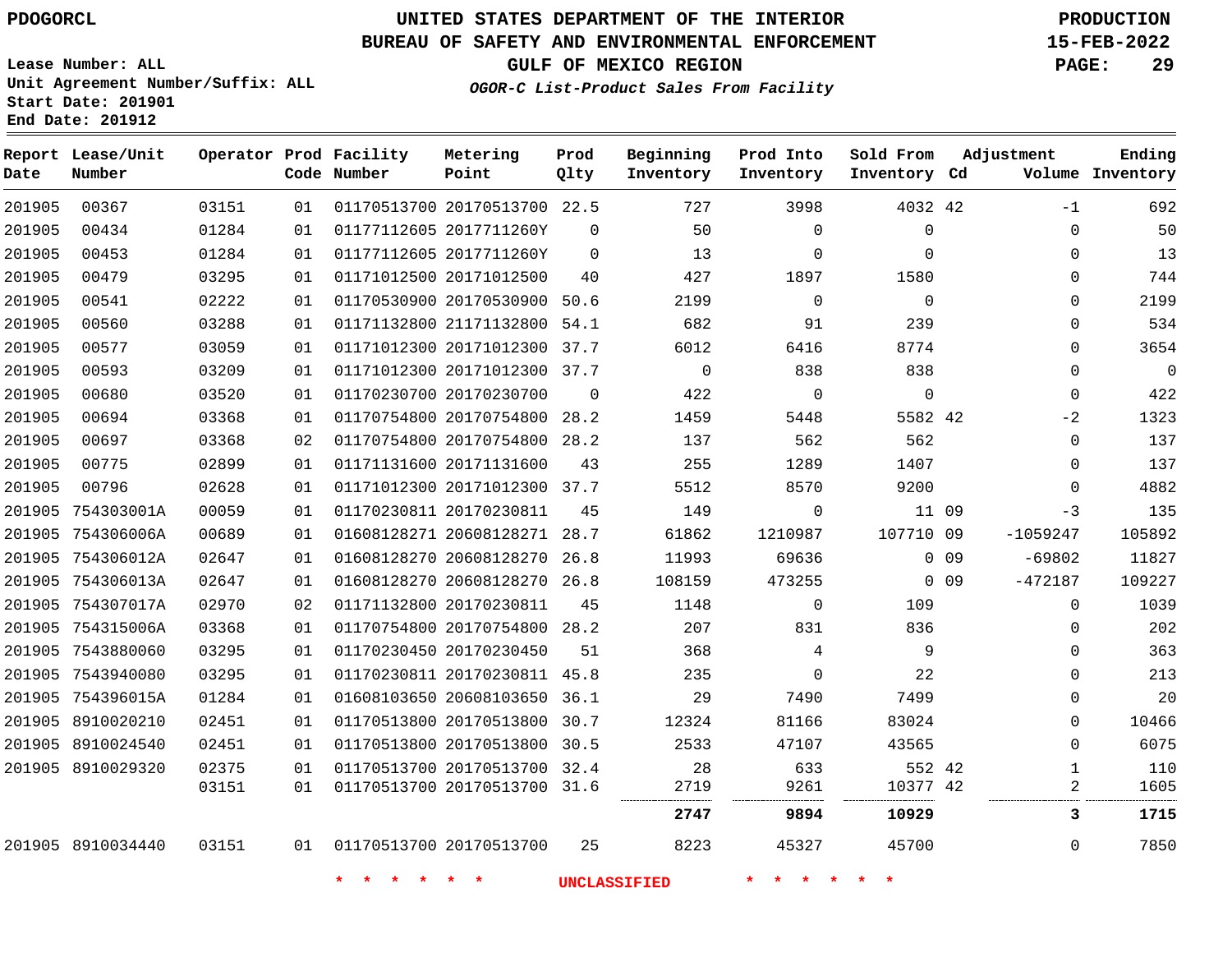**Date**

G01351

### **UNITED STATES DEPARTMENT OF THE INTERIOR PDOGORCL PRODUCTION**

**Metering**

#### **BUREAU OF SAFETY AND ENVIRONMENTAL ENFORCEMENT 15-FEB-2022**

**Lease Number: ALL Unit Agreement Number/Suffix: ALL Start Date: 201901 End Date: 201912**

**OGOR-C List-Product Sales From Facility**

**Beginning**

**Prod Into**

**Sold From**

**Adjustment**

**GULF OF MEXICO REGION PAGE: 30**

**Ending**

| Date | Report Lease/Unit<br>Number |       |    | Operator Prod Facility<br>Code Number | Metering<br>Point            | Prod<br>Qlty | Beginning<br>Inventory | Prod Into<br>Inventory | Sold From<br>Inventory Cd |       | Adjustment   | Ending<br>Volume Inventory |
|------|-----------------------------|-------|----|---------------------------------------|------------------------------|--------------|------------------------|------------------------|---------------------------|-------|--------------|----------------------------|
|      | 201905 8910086400           | 03520 | 02 |                                       | 01171012400 20171012400 65.4 |              | 91                     | 3                      | 17                        |       | $\Omega$     | 77                         |
|      | 201905 8910088130           | 02628 | 01 |                                       | 01171012400 20171012400 65.4 |              | 231                    | 126                    | 60                        |       | $\Omega$     | 297                        |
|      |                             |       | 01 |                                       | 01171132800 21171132800 54.1 |              | 75                     | 3                      | 23                        |       | $\mathbf 0$  | 55                         |
|      |                             |       |    |                                       |                              |              | 306                    | 129                    | 83                        |       | 0            | 352                        |
|      | 201905 8910089160           | 03151 | 01 |                                       | 01170513700 20170513700 25.6 |              | 629                    | 5010                   | 4772 42                   |       | $\mathbf{1}$ | 868                        |
|      | 201905 891008927Y           | 03151 | 01 |                                       | 01170230400 20170230400 50.1 |              | 16                     | 34                     | 42                        |       | $\mathbf 0$  | 8                          |
|      | 201905 8910116580           | 03151 | 01 |                                       | 01170513700 20170513700 27.4 |              | 30                     | 172                    | 172                       |       | $\mathbf 0$  | 30                         |
|      | 201905 8910116740           | 03151 | 01 |                                       | 01170513700 20170513700 27.1 |              | 2409                   | 16508                  | 16058                     |       | $\mathbf 0$  | 2859                       |
|      | 201905 8910116770           | 03151 | 01 |                                       | 01170513700 20170513700 27.4 |              | 263                    | 1244                   | 1292 42                   |       | 1            | 216                        |
|      | 201905 8910116790           | 03151 | 01 |                                       | 01170513700 20170513700 25.7 |              | 1539                   | 6608                   | 7001 42                   |       | $-3$         | 1143                       |
|      | 201905 8910116800           | 03151 | 01 |                                       | 01170513700 20170513700 26.5 |              | 5497                   | 34241                  | 33806 42                  |       | $-1$         | 5931                       |
|      | 201905 891011687A           | 03368 | 01 |                                       | 01170754800 20170754800 28.2 |              | 2                      | 35                     |                           | 29 42 | 1            | 9                          |
|      | 201905 891011687C           | 03368 | 01 |                                       | 01170754800 20170754800 28.2 |              | 408                    | 1586                   | 1609                      |       | $\mathbf 0$  | 385                        |
|      | 201905 891011687D           | 03368 | 01 |                                       | 01170754800 20170754800 28.2 |              | 71                     | 107                    | 152                       |       | $\Omega$     | 26                         |
|      | 201905 891011687E           | 03368 | 01 |                                       | 01170754800 20170754800 28.2 |              | 36                     | 15                     | 47                        |       | $\mathbf 0$  | 4                          |
|      | 201905 8910117330           | 03368 | 01 |                                       | 01170754800 20170754800      | 28.2         | $\mathbf 0$            | 7                      | 5                         |       | $\mathbf 0$  | $\overline{2}$             |
|      | 201905 8910123270           | 03295 | 01 |                                       | 01177215100 20177215102 31.6 |              | 39                     | 3354                   | 3354                      |       | $\Omega$     | 39                         |
|      | 201905 8910123320           | 03295 | 01 |                                       | 01177215100 20177215102 31.6 |              | 62                     | 4918                   | 4922                      |       | $\mathbf 0$  | 58                         |
|      | 201905 8910123330           | 03295 | 01 |                                       | 01177215100 20177215102 31.6 |              | 120                    | 9749                   | 9755                      |       | $\mathbf 0$  | 114                        |
|      | 201905 8910202560           | 03151 | 01 |                                       | 01170513700 20170513700      | 30           | 228                    | 1235                   | 1249                      |       | $\mathbf 0$  | 214                        |
|      | 201905 G00985               | 02375 | 01 |                                       | 0117709260A 2017709260A 31.8 |              | 377                    | 5012                   | 5013                      |       | $\mathbf 0$  | 376                        |
|      | 201905 G01036               | 03209 | 02 |                                       | 01171092651 20171092650 52.1 |              | 3181                   | 51                     | 1239                      |       | $\mathbf 0$  | 1993                       |
|      | 201905 G01083               | 03151 | 01 |                                       | 01170513700 20170513700 27.1 |              | 4807                   | 27812                  | 27802 42                  |       | 1            | 4818                       |
|      | 201905 G01084               | 03151 | 01 |                                       | 01170513700 20170513700 25.6 |              | 415                    | 2435                   | 2428                      |       | $\Omega$     | 422                        |
|      | 201905 G01091               | 03151 | 01 |                                       | 01170513700 20170513700 26.9 |              | 2089                   | 9675                   | 10088 42                  |       | $-1$         | 1675                       |
|      | 201905 G01092               | 03151 | 01 |                                       | 01170513700 20170513700 27.4 |              | 93                     | 193                    | 253                       |       | $\mathbf 0$  | 33                         |
|      | 201905 G01220               | 03295 | 01 |                                       | 01177092600 20177092600 44.3 |              | 121                    | 2582                   | 2592                      |       | $\Omega$     | 111                        |

**\* \* \* \* \* \* UNCLASSIFIED \* \* \* \* \* \***

01170230400 20170230400 50.1

42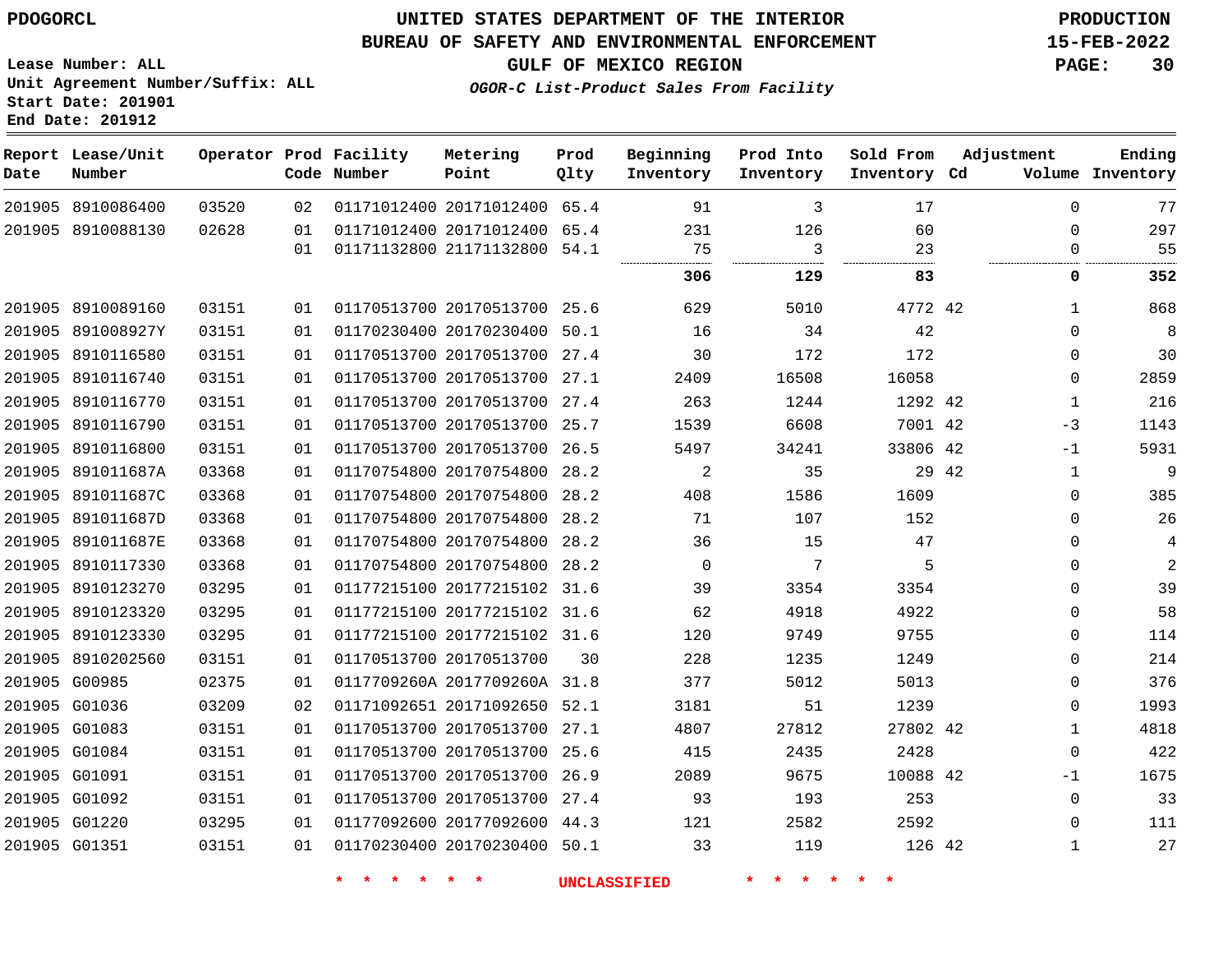### **BUREAU OF SAFETY AND ENVIRONMENTAL ENFORCEMENT 15-FEB-2022**

**Lease Number: ALL Unit Agreement Number/Suffix: ALL Start Date: 201901 End Date: 201912**

**GULF OF MEXICO REGION PAGE: 31**

**OGOR-C List-Product Sales From Facility**

| Date | Report Lease/Unit<br>Number |       |     | Operator Prod Facility<br>Code Number | Metering<br>Point            | Prod<br>Qlty | Beginning<br>Inventory | Prod Into<br>Inventory | Sold From<br>Inventory Cd | Adjustment   | Ending<br>Volume Inventory |
|------|-----------------------------|-------|-----|---------------------------------------|------------------------------|--------------|------------------------|------------------------|---------------------------|--------------|----------------------------|
|      | 201905 G01447               | 03151 | 02  |                                       | 01170513700 20170513700 22.5 |              | 49                     | 288                    | 287                       | $\mathbf 0$  | 50                         |
|      | 201905 G01610               | 03295 | 01  |                                       | 01177215100 20177215102 31.6 |              | 6                      | 727                    | 724                       | $\Omega$     | 9                          |
|      | 201905 G01619               | 03151 | 01  |                                       | 01170513700 20170513700 30.1 |              | 102                    | 3397                   | 2911 42                   | $\mathbf{1}$ | 589                        |
|      | 201905 G01620               | 03151 | 01  |                                       | 01170513700 20170513700 30.1 |              | 38                     | 1693                   | 1438                      | $\Omega$     | 293                        |
|      | 201905 G01754               | 03295 | 01  |                                       | 01423210051 20423210050 74.6 |              | $\mathbf 0$            | 5                      | 4                         | $\Omega$     | $\mathbf 1$                |
|      | 201905 G01757               | 03295 | 01  |                                       | 01423210051 20423210050 74.6 |              | 70                     | 333                    | 349                       | $\Omega$     | 54                         |
|      | 201905 G01848               | 01284 | 02  |                                       | 01423210051 20170230500 43.3 |              | 106                    | 778                    | 520                       | $\Omega$     | 364                        |
|      |                             | 01978 | 02  |                                       | 01170230500 20170230500 43.4 |              | 1415                   | 2835                   | 2922                      | 0            | 1328                       |
|      |                             |       |     |                                       |                              |              | 1521                   | 3613                   | 3442                      | 0            | 1692                       |
|      | 201905 G01860               | 03295 | 01  |                                       | 01170231110 20170231110      | $\Omega$     | 4561                   | 2173                   | 0                         | 0            | 6734                       |
|      | 201905 G01865               | 03151 | 01  |                                       | 01171012500 20171012500      | 40           | 686                    | 3045                   | 2538 42                   | 1            | 1194                       |
|      | 201905 G01901               | 03295 | 01  |                                       | 01177215100 20177215102 31.6 |              | 7                      | 519                    | 520                       | $\Omega$     | 6                          |
|      | 201905 G01966               | 03295 | 01  |                                       | 01177215100 20177215102 31.6 |              | 42                     | 3739                   | 3737                      | $\mathbf{0}$ | 44                         |
|      | 201905 G01967               | 03295 | 01  |                                       | 01177215100 20177215102 31.6 |              | 235                    | 20579                  | 20573                     | 0            | 241                        |
|      | 201905 G02111               | 02628 | 01  |                                       | 01171132000 20171132000 39.2 |              | 3004                   | 36881                  | 34957                     | $\Omega$     | 4928                       |
|      | 201905 G02317               | 03295 | 01  |                                       | 01171132000 20171132000 39.2 |              | 4                      | 24                     | 25                        | $\mathbf{0}$ | 3                          |
|      | 201905 G02429               | 03151 | 01  |                                       | 01170230811 20170230810      | $\Omega$     | 51                     | $\Omega$               | $\Omega$                  | $\Omega$     | 51                         |
|      | 201905 G02433               | 03151 | 01  |                                       | 01170230811 20170230810      | $\Omega$     | 35                     | $\Omega$               | $\Omega$                  | $\Omega$     | 35                         |
|      | 201905 G02601               | 02628 | 01  |                                       | 01171092651 20171092650 52.1 |              | 28                     | $\Omega$               | 18                        | $\Omega$     | $10$                       |
|      | 201905 G02665               | 02451 | 01  |                                       | 01423210051 20423210050 74.6 |              | 76                     | 339                    | 360                       | $\Omega$     | 55                         |
|      | 201905 G02825               | 03295 | 01  |                                       | 01170230812 20170230810      | $\Omega$     | 631                    | $\Omega$               | $\Omega$                  | $\Omega$     | 631                        |
|      | 201905 G02826               | 03295 | 01  |                                       | 01170231110 20170231110      | $\Omega$     | 586                    | 277                    | $\Omega$                  | $\Omega$     | 863                        |
|      |                             |       | 01  |                                       | 01170230812 20170230810      | $\Omega$     | 6055                   | 0                      | 0                         | $\mathbf{0}$ | 6055                       |
|      |                             |       |     |                                       |                              |              | 6641                   | 277                    | 0                         | 0            | 6918                       |
|      | 201905 G02895               | 02628 | 01  |                                       | 01171092651 20171092650 52.1 |              | 83                     | 1                      | 52                        | 0            | 32                         |
|      | 201905 G03061               | 03026 | 01  |                                       | 01423210051 20423210050 74.7 |              | 66                     | 322                    | 335 42                    | $-1$         | 52                         |
|      | 201905 G03152               | 03295 | 0.1 |                                       | 01177092600 20177092600 44.3 |              | 228                    | 4782                   | 4804                      | $\mathbf{0}$ | 206                        |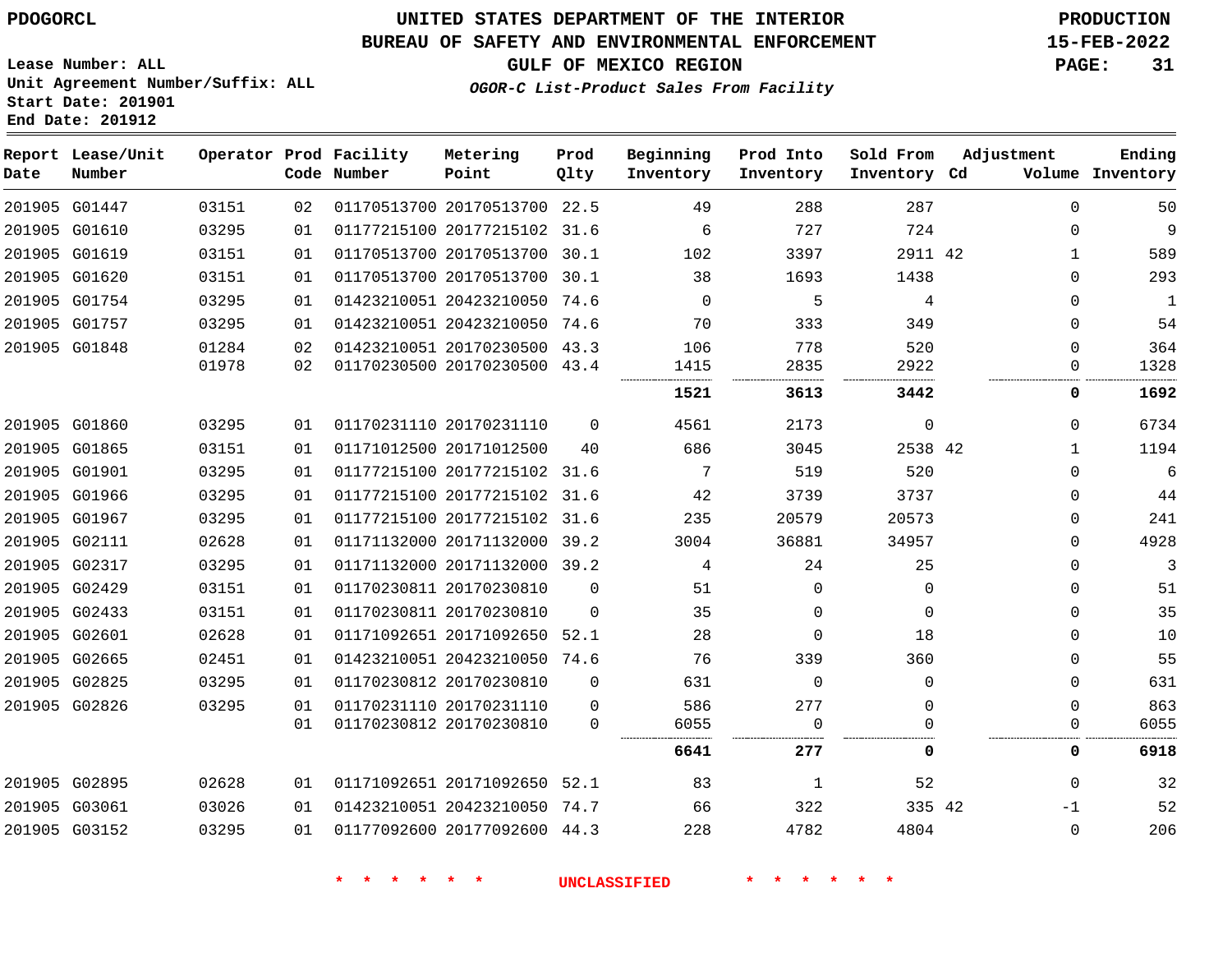#### **BUREAU OF SAFETY AND ENVIRONMENTAL ENFORCEMENT 15-FEB-2022**

**Lease Number: ALL Unit Agreement Number/Suffix: ALL Start Date: 201901 End Date: 201912**

# **GULF OF MEXICO REGION PAGE: 32**

**OGOR-C List-Product Sales From Facility**

| Date | Report Lease/Unit<br>Number |       |    | Operator Prod Facility<br>Code Number | Metering<br>Point            | Prod<br>Qlty | Beginning<br>Inventory | Prod Into<br>Inventory | Sold From<br>Inventory Cd | Adjustment   | Ending<br>Volume Inventory |
|------|-----------------------------|-------|----|---------------------------------------|------------------------------|--------------|------------------------|------------------------|---------------------------|--------------|----------------------------|
|      | 201905 G04081               | 03295 | 01 |                                       | 01170230812 20170230810      | $\Omega$     | 3948                   | $\mathbf 0$            | $\mathbf 0$               | $\Omega$     | 3948                       |
|      | 201905 G04232               | 00730 | 01 |                                       | 01171012500 20171012500      | 40           | 4394                   | 18158                  | 15434                     | $\Omega$     | 7118                       |
|      | 201905 G04421               | 03295 | 01 |                                       | 01171131600 20171131600      | 43           | 1713                   | 13844                  | 14084                     | $\Omega$     | 1473                       |
|      | 201905 G04800               | 02970 | 02 |                                       | 01177062608 2017706260A 37.4 |              | $\mathbf 0$            | 16                     | 16                        | $\Omega$     | $\mathbf 0$                |
|      | 201905 G04818               | 03295 | 01 |                                       | 01170230500 20170230500 43.3 |              | $\mathbf 0$            | 19                     | 10                        | $\Omega$     | 9                          |
|      | 201905 G05006               | 01284 | 02 |                                       | 01423210051 20170230510 45.6 |              | 219                    | $\mathbf 0$            | 11                        | $\Omega$     | 208                        |
|      | 201905 G05431               | 02970 | 02 |                                       | 01177062608 2017706260A 37.4 |              | 93                     | 10295                  | 10320                     | $\Omega$     | 68                         |
|      | 201905 G05504               | 00730 | 01 |                                       | 01171132800 21171132800 54.1 |              | 1123                   | 907                    | 627                       | $\mathbf 0$  | 1403                       |
|      |                             | 02970 | 02 |                                       | 01171132800 21171132800 54.1 |              | 3008                   | 665                    | 1134                      | 0            | 2539                       |
|      |                             | 03295 | 01 |                                       | 01171132800 21171132800 54.1 |              | 2577                   | 509                    | 953                       | 0            | 2133                       |
|      |                             |       |    |                                       |                              |              | 6708                   | 2081                   | 2714                      | 0            | 6075                       |
|      | 201905 G05505               | 02628 | 01 |                                       | 01171132800 21171132800 54.1 |              | 127                    | $\overline{2}$         | 40                        | $\Omega$     | 89                         |
|      |                             |       | 01 |                                       | 01171012400 20171012400 65.4 |              | 450                    | 154                    | 117                       | 0            | 487                        |
|      |                             |       |    |                                       |                              |              | 577                    | 156                    | 157                       | 0            | 576                        |
|      | 201905 G05602               | 03247 | 01 |                                       | 01171012500 20171012500      | 40           | 120                    | 582                    | 474                       | $\Omega$     | 228                        |
|      | 201905 G06069               | 03295 | 01 |                                       | 01423210051 20423210050 74.6 |              | $\Omega$               | 35                     | 29                        | $\Omega$     | 6                          |
|      | 201905 G06168               | 02801 | 02 |                                       | 01170230450 20170230450      | $\Omega$     | 6                      | $\mathbf 0$            | $\mathbf 0$               | $\mathbf 0$  | 6                          |
|      | 201905 G06668               | 03151 | 01 |                                       | 01171132000 20171132000 39.2 |              | $\mathbf{1}$           | 1279                   | 1110 42                   | $\mathbf{1}$ | 171                        |
|      | 201905 G07760               | 01284 | 01 |                                       | 01177122950 20177122950      | 29.8         | 170                    | 35953                  | 35951                     | $\Omega$     | 172                        |
|      | 201905 G07917               | 03247 | 01 |                                       | 01170573602 20170573602 33.1 |              | 27019                  | 56470                  | 57886                     | 0            | 25603                      |
|      | 201905 G09631               | 01284 | 01 |                                       | 01177122950 20177122950 29.8 |              | $\mathbf 0$            | 1                      | $\mathbf{1}$              | $\Omega$     | $\mathbf 0$                |
|      | 201905 G10910               | 03026 | 01 |                                       | 01177245110 2017724511G 43.9 |              | $\mathbf 0$            | 4201                   | 4201                      | $\mathbf 0$  | $\mathbf 0$                |
|      | 201905 G11870               | 03151 | 01 |                                       | 01171132000 20171132000 39.2 |              | 86                     | 1299                   | 1212 42                   | $\mathbf{1}$ | 174                        |
|      | 201905 G11984               | 02801 | 02 |                                       | 01171092651 20171092650      | $\Omega$     | $\mathbf 0$            | $\mathbf 0$            | $\mathbf 0$               | $\Omega$     | $\Omega$                   |
|      | 201905 G12355               | 03209 | 01 |                                       | 01171012300 20171012300 37.7 |              | 43454                  | 51424                  | 65109 42                  | $\mathbf{1}$ | 29770                      |
|      | 201905 G12358               | 03209 | 01 |                                       | 01171012300 20171012300 35.6 |              | $\mathbf 0$            | $\mathbf 0$            | $\mathbf 0$               | $\Omega$     | $\mathbf 0$                |
|      | 201905 G12802               | 02628 | 01 |                                       | 01170230811 20170230811 41.8 |              | $\mathbf 0$            | $\mathbf 0$            | $\Omega$                  | 0            | $\mathbf 0$                |
|      | 201905 G13081               | 01284 | 01 |                                       | 01608103650 20608103650 36.1 |              | 59                     | 17754                  | 17754                     | $\Omega$     | 59                         |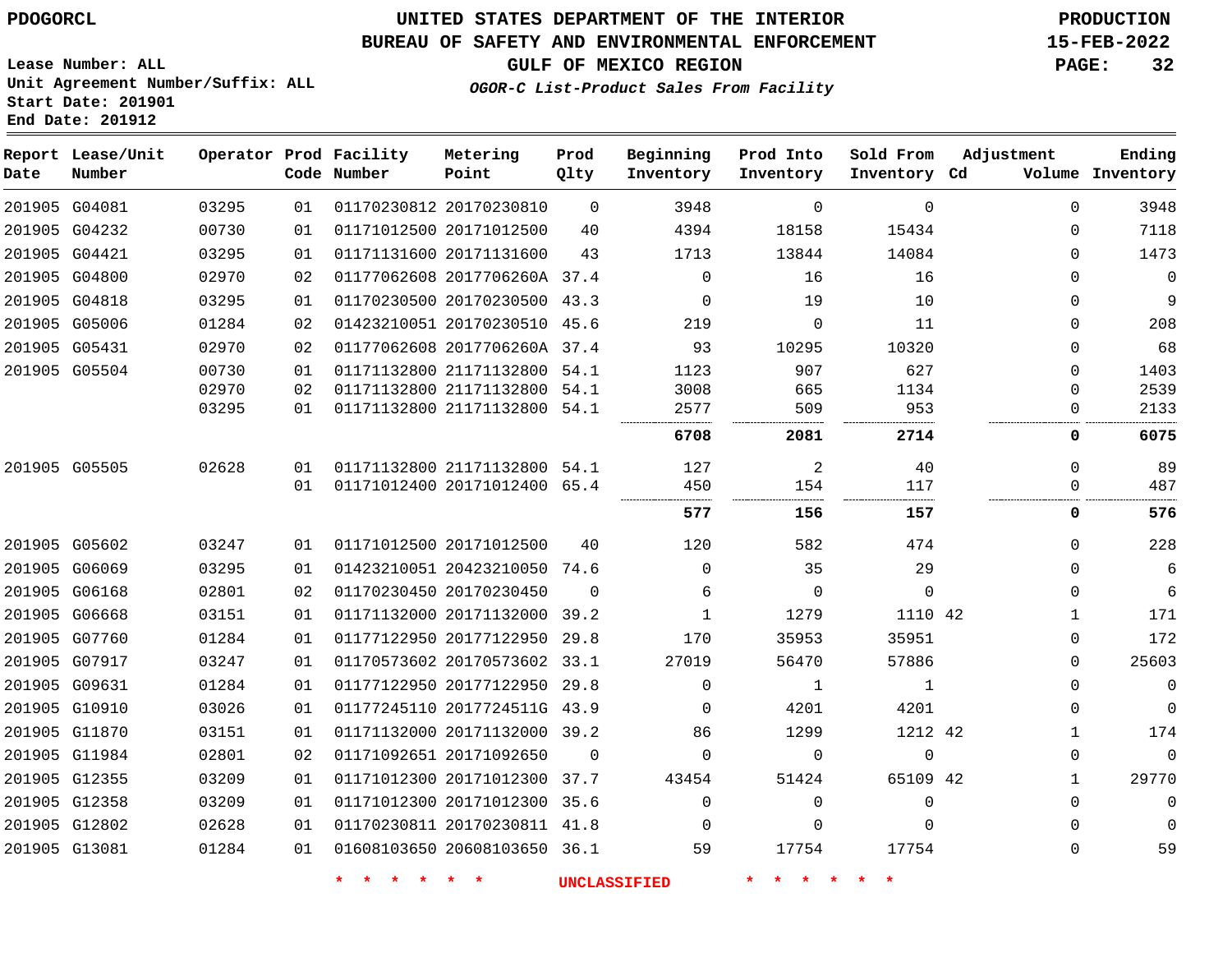### **UNITED STATES DEPARTMENT OF THE INTERIOR PDOGORCL PRODUCTION**

### **BUREAU OF SAFETY AND ENVIRONMENTAL ENFORCEMENT 15-FEB-2022**

**Lease Number: ALL Unit Agreement Number/Suffix: ALL Start Date: 201901 End Date: 201912**

**GULF OF MEXICO REGION PAGE: 33**

**OGOR-C List-Product Sales From Facility**

| 201905 G13563<br>03520<br>01170230811 20170230811<br>463<br>$\mathbf 0$<br>01<br>45<br>44<br>$\Omega$<br>01284<br>01171012500 20171012500<br>201905 G13938<br>40<br>137<br>263<br>297<br>01<br>$\Omega$<br>201905 G14342<br>01170230811 20170230811 41.8<br>02628<br>$\Omega$<br>$\Omega$<br>$\Omega$<br>$\Omega$<br>01<br>201905 G15050<br>01170231110 20170231110<br>03295<br>1561<br>$\Omega$<br>$\Omega$<br>01<br>$\Omega$<br>$\Omega$<br>201905 G15239<br>01171012500 20171012500<br>122<br>02375<br>40<br>73<br>147<br>02<br>0<br>201905 G15263<br>03295<br>01171132000 20171132000<br>46<br>654<br>613<br>39.2<br>0<br>01<br>201905 G15312<br>03295<br>01171092651 20171092650 52.1<br>5006<br>67<br>2446<br>0<br>01<br>7407<br>201905 G16515<br>03026<br>01177245110 2017724511G 43.9<br>$\Omega$<br>7407<br>$\Omega$<br>01<br>201905 G17858<br>03295<br>01170530900 20170530900<br>481<br>$\mathbf 0$<br>$\Omega$<br>$\Omega$<br>01<br>$\Omega$<br>201905 G17912<br>02970<br>01177062608 2017706260A 37.4<br>3865<br>3890<br>02<br>$\mathbf{1}$<br>$\Omega$<br>201905 G17921<br>01171012500 20177062959 25.2<br>24353<br>03026<br>24353<br>0<br>0<br>01<br>201905 G20605<br>03026<br>01423550141 20423550140 29.6<br>$\mathbf 0$<br>$\Omega$<br>01<br>$\Omega$<br>$\Omega$<br>201905 G20660<br>03295<br>01170230450 20170230450<br>316<br>51<br>11<br>8<br>01<br>0<br>201905 G21096<br>03295<br>01170230811 20170230811<br>4<br>$\mathbf 0$<br>$\Omega$<br>01<br>45<br>$\Omega$<br>572<br>201905 G21532<br>03520<br>01170230811 20170230811<br>45<br>54<br>$\mathbf 0$<br>0<br>01<br>201905 G21534<br>01170230811 20170230811<br>29 42<br>03520<br>45<br>311<br>01<br>$\mathbf 0$<br>$-1$<br>201905 G21592<br>01171132000 20171132000 39.2<br>02628<br>2<br>10<br>11<br>0<br>02<br>201905 G21655<br>01171132800 21171132800 54.1<br>1772<br>583<br>03247<br>117<br>02<br>0<br>201905 G22501<br>03151<br>01170230400 20170230400 50.1<br>916<br>3454<br>3604 42<br>01<br>1<br>7<br>201905 G22505<br>02375<br>01170230811 20170230811<br>77<br>$\mathbf 0$<br>45<br>$\Omega$<br>02<br>201905 G22513<br>02579<br>01170230500 20170230500<br>$\Omega$<br>02<br>44.9<br>3<br>0<br>$\Omega$<br>01171132800 21171132800 54.1<br>201905 G22621<br>03247<br>1714<br>530<br>01<br>$\Omega$<br>$\Omega$<br>201905 G23730<br>03520<br>01170230810 20170230811<br>45<br>7<br>$\mathbf 0$<br>1 42<br>01<br>1<br>201905 G23735<br>01170230812 20170230810<br>877<br>03295<br>$\mathbf 0$<br>$\mathbf 0$<br>0<br>01<br>0<br>201905 G23736<br>01170230810 20170230810<br>197<br>$\Omega$<br>00730<br>46.5<br>$\mathbf 0$<br>0<br>01<br>01171012300 20171012300 52.9<br>201905 G23851<br>02503<br>4052<br>207<br>4140<br>02<br>$\Omega$<br>01171012400 20171012400 65.4<br>747<br>02<br>286<br>3778<br>0<br>0<br>4338<br>3985<br>4887 | Date | Report Lease/Unit<br>Number |  | Operator Prod Facility<br>Code Number | Metering<br>Point | Prod<br>Qlty | Beginning<br>Inventory | Prod Into<br>Inventory | Sold From<br>Inventory Cd | Adjustment | Ending<br>Volume Inventory |
|------------------------------------------------------------------------------------------------------------------------------------------------------------------------------------------------------------------------------------------------------------------------------------------------------------------------------------------------------------------------------------------------------------------------------------------------------------------------------------------------------------------------------------------------------------------------------------------------------------------------------------------------------------------------------------------------------------------------------------------------------------------------------------------------------------------------------------------------------------------------------------------------------------------------------------------------------------------------------------------------------------------------------------------------------------------------------------------------------------------------------------------------------------------------------------------------------------------------------------------------------------------------------------------------------------------------------------------------------------------------------------------------------------------------------------------------------------------------------------------------------------------------------------------------------------------------------------------------------------------------------------------------------------------------------------------------------------------------------------------------------------------------------------------------------------------------------------------------------------------------------------------------------------------------------------------------------------------------------------------------------------------------------------------------------------------------------------------------------------------------------------------------------------------------------------------------------------------------------------------------------------------------------------------------------------------------------------------------------------------------------------------------------------------------------------------------------------------------------------------------------------------------------------------------------------------------------------------------------------------------------------------------------------------------------------------------------------------------------------------------------------------------------------------------------------------------------|------|-----------------------------|--|---------------------------------------|-------------------|--------------|------------------------|------------------------|---------------------------|------------|----------------------------|
|                                                                                                                                                                                                                                                                                                                                                                                                                                                                                                                                                                                                                                                                                                                                                                                                                                                                                                                                                                                                                                                                                                                                                                                                                                                                                                                                                                                                                                                                                                                                                                                                                                                                                                                                                                                                                                                                                                                                                                                                                                                                                                                                                                                                                                                                                                                                                                                                                                                                                                                                                                                                                                                                                                                                                                                                                              |      |                             |  |                                       |                   |              |                        |                        |                           |            | 419                        |
|                                                                                                                                                                                                                                                                                                                                                                                                                                                                                                                                                                                                                                                                                                                                                                                                                                                                                                                                                                                                                                                                                                                                                                                                                                                                                                                                                                                                                                                                                                                                                                                                                                                                                                                                                                                                                                                                                                                                                                                                                                                                                                                                                                                                                                                                                                                                                                                                                                                                                                                                                                                                                                                                                                                                                                                                                              |      |                             |  |                                       |                   |              |                        |                        |                           |            | 103                        |
|                                                                                                                                                                                                                                                                                                                                                                                                                                                                                                                                                                                                                                                                                                                                                                                                                                                                                                                                                                                                                                                                                                                                                                                                                                                                                                                                                                                                                                                                                                                                                                                                                                                                                                                                                                                                                                                                                                                                                                                                                                                                                                                                                                                                                                                                                                                                                                                                                                                                                                                                                                                                                                                                                                                                                                                                                              |      |                             |  |                                       |                   |              |                        |                        |                           |            | $\mathbf 0$                |
|                                                                                                                                                                                                                                                                                                                                                                                                                                                                                                                                                                                                                                                                                                                                                                                                                                                                                                                                                                                                                                                                                                                                                                                                                                                                                                                                                                                                                                                                                                                                                                                                                                                                                                                                                                                                                                                                                                                                                                                                                                                                                                                                                                                                                                                                                                                                                                                                                                                                                                                                                                                                                                                                                                                                                                                                                              |      |                             |  |                                       |                   |              |                        |                        |                           |            | 1561                       |
|                                                                                                                                                                                                                                                                                                                                                                                                                                                                                                                                                                                                                                                                                                                                                                                                                                                                                                                                                                                                                                                                                                                                                                                                                                                                                                                                                                                                                                                                                                                                                                                                                                                                                                                                                                                                                                                                                                                                                                                                                                                                                                                                                                                                                                                                                                                                                                                                                                                                                                                                                                                                                                                                                                                                                                                                                              |      |                             |  |                                       |                   |              |                        |                        |                           |            | 48                         |
|                                                                                                                                                                                                                                                                                                                                                                                                                                                                                                                                                                                                                                                                                                                                                                                                                                                                                                                                                                                                                                                                                                                                                                                                                                                                                                                                                                                                                                                                                                                                                                                                                                                                                                                                                                                                                                                                                                                                                                                                                                                                                                                                                                                                                                                                                                                                                                                                                                                                                                                                                                                                                                                                                                                                                                                                                              |      |                             |  |                                       |                   |              |                        |                        |                           |            | 87                         |
|                                                                                                                                                                                                                                                                                                                                                                                                                                                                                                                                                                                                                                                                                                                                                                                                                                                                                                                                                                                                                                                                                                                                                                                                                                                                                                                                                                                                                                                                                                                                                                                                                                                                                                                                                                                                                                                                                                                                                                                                                                                                                                                                                                                                                                                                                                                                                                                                                                                                                                                                                                                                                                                                                                                                                                                                                              |      |                             |  |                                       |                   |              |                        |                        |                           |            | 2627                       |
|                                                                                                                                                                                                                                                                                                                                                                                                                                                                                                                                                                                                                                                                                                                                                                                                                                                                                                                                                                                                                                                                                                                                                                                                                                                                                                                                                                                                                                                                                                                                                                                                                                                                                                                                                                                                                                                                                                                                                                                                                                                                                                                                                                                                                                                                                                                                                                                                                                                                                                                                                                                                                                                                                                                                                                                                                              |      |                             |  |                                       |                   |              |                        |                        |                           |            | $\mathbf 0$                |
|                                                                                                                                                                                                                                                                                                                                                                                                                                                                                                                                                                                                                                                                                                                                                                                                                                                                                                                                                                                                                                                                                                                                                                                                                                                                                                                                                                                                                                                                                                                                                                                                                                                                                                                                                                                                                                                                                                                                                                                                                                                                                                                                                                                                                                                                                                                                                                                                                                                                                                                                                                                                                                                                                                                                                                                                                              |      |                             |  |                                       |                   |              |                        |                        |                           |            | 481                        |
|                                                                                                                                                                                                                                                                                                                                                                                                                                                                                                                                                                                                                                                                                                                                                                                                                                                                                                                                                                                                                                                                                                                                                                                                                                                                                                                                                                                                                                                                                                                                                                                                                                                                                                                                                                                                                                                                                                                                                                                                                                                                                                                                                                                                                                                                                                                                                                                                                                                                                                                                                                                                                                                                                                                                                                                                                              |      |                             |  |                                       |                   |              |                        |                        |                           |            | 26                         |
|                                                                                                                                                                                                                                                                                                                                                                                                                                                                                                                                                                                                                                                                                                                                                                                                                                                                                                                                                                                                                                                                                                                                                                                                                                                                                                                                                                                                                                                                                                                                                                                                                                                                                                                                                                                                                                                                                                                                                                                                                                                                                                                                                                                                                                                                                                                                                                                                                                                                                                                                                                                                                                                                                                                                                                                                                              |      |                             |  |                                       |                   |              |                        |                        |                           |            | 0                          |
|                                                                                                                                                                                                                                                                                                                                                                                                                                                                                                                                                                                                                                                                                                                                                                                                                                                                                                                                                                                                                                                                                                                                                                                                                                                                                                                                                                                                                                                                                                                                                                                                                                                                                                                                                                                                                                                                                                                                                                                                                                                                                                                                                                                                                                                                                                                                                                                                                                                                                                                                                                                                                                                                                                                                                                                                                              |      |                             |  |                                       |                   |              |                        |                        |                           |            | $\mathbf 0$                |
|                                                                                                                                                                                                                                                                                                                                                                                                                                                                                                                                                                                                                                                                                                                                                                                                                                                                                                                                                                                                                                                                                                                                                                                                                                                                                                                                                                                                                                                                                                                                                                                                                                                                                                                                                                                                                                                                                                                                                                                                                                                                                                                                                                                                                                                                                                                                                                                                                                                                                                                                                                                                                                                                                                                                                                                                                              |      |                             |  |                                       |                   |              |                        |                        |                           |            | 319                        |
|                                                                                                                                                                                                                                                                                                                                                                                                                                                                                                                                                                                                                                                                                                                                                                                                                                                                                                                                                                                                                                                                                                                                                                                                                                                                                                                                                                                                                                                                                                                                                                                                                                                                                                                                                                                                                                                                                                                                                                                                                                                                                                                                                                                                                                                                                                                                                                                                                                                                                                                                                                                                                                                                                                                                                                                                                              |      |                             |  |                                       |                   |              |                        |                        |                           |            | $\overline{4}$             |
|                                                                                                                                                                                                                                                                                                                                                                                                                                                                                                                                                                                                                                                                                                                                                                                                                                                                                                                                                                                                                                                                                                                                                                                                                                                                                                                                                                                                                                                                                                                                                                                                                                                                                                                                                                                                                                                                                                                                                                                                                                                                                                                                                                                                                                                                                                                                                                                                                                                                                                                                                                                                                                                                                                                                                                                                                              |      |                             |  |                                       |                   |              |                        |                        |                           |            | 518                        |
|                                                                                                                                                                                                                                                                                                                                                                                                                                                                                                                                                                                                                                                                                                                                                                                                                                                                                                                                                                                                                                                                                                                                                                                                                                                                                                                                                                                                                                                                                                                                                                                                                                                                                                                                                                                                                                                                                                                                                                                                                                                                                                                                                                                                                                                                                                                                                                                                                                                                                                                                                                                                                                                                                                                                                                                                                              |      |                             |  |                                       |                   |              |                        |                        |                           |            | 281                        |
|                                                                                                                                                                                                                                                                                                                                                                                                                                                                                                                                                                                                                                                                                                                                                                                                                                                                                                                                                                                                                                                                                                                                                                                                                                                                                                                                                                                                                                                                                                                                                                                                                                                                                                                                                                                                                                                                                                                                                                                                                                                                                                                                                                                                                                                                                                                                                                                                                                                                                                                                                                                                                                                                                                                                                                                                                              |      |                             |  |                                       |                   |              |                        |                        |                           |            | $\mathbf{1}$               |
|                                                                                                                                                                                                                                                                                                                                                                                                                                                                                                                                                                                                                                                                                                                                                                                                                                                                                                                                                                                                                                                                                                                                                                                                                                                                                                                                                                                                                                                                                                                                                                                                                                                                                                                                                                                                                                                                                                                                                                                                                                                                                                                                                                                                                                                                                                                                                                                                                                                                                                                                                                                                                                                                                                                                                                                                                              |      |                             |  |                                       |                   |              |                        |                        |                           |            | 1306                       |
|                                                                                                                                                                                                                                                                                                                                                                                                                                                                                                                                                                                                                                                                                                                                                                                                                                                                                                                                                                                                                                                                                                                                                                                                                                                                                                                                                                                                                                                                                                                                                                                                                                                                                                                                                                                                                                                                                                                                                                                                                                                                                                                                                                                                                                                                                                                                                                                                                                                                                                                                                                                                                                                                                                                                                                                                                              |      |                             |  |                                       |                   |              |                        |                        |                           |            | 767                        |
|                                                                                                                                                                                                                                                                                                                                                                                                                                                                                                                                                                                                                                                                                                                                                                                                                                                                                                                                                                                                                                                                                                                                                                                                                                                                                                                                                                                                                                                                                                                                                                                                                                                                                                                                                                                                                                                                                                                                                                                                                                                                                                                                                                                                                                                                                                                                                                                                                                                                                                                                                                                                                                                                                                                                                                                                                              |      |                             |  |                                       |                   |              |                        |                        |                           |            | 70                         |
|                                                                                                                                                                                                                                                                                                                                                                                                                                                                                                                                                                                                                                                                                                                                                                                                                                                                                                                                                                                                                                                                                                                                                                                                                                                                                                                                                                                                                                                                                                                                                                                                                                                                                                                                                                                                                                                                                                                                                                                                                                                                                                                                                                                                                                                                                                                                                                                                                                                                                                                                                                                                                                                                                                                                                                                                                              |      |                             |  |                                       |                   |              |                        |                        |                           |            | 3                          |
|                                                                                                                                                                                                                                                                                                                                                                                                                                                                                                                                                                                                                                                                                                                                                                                                                                                                                                                                                                                                                                                                                                                                                                                                                                                                                                                                                                                                                                                                                                                                                                                                                                                                                                                                                                                                                                                                                                                                                                                                                                                                                                                                                                                                                                                                                                                                                                                                                                                                                                                                                                                                                                                                                                                                                                                                                              |      |                             |  |                                       |                   |              |                        |                        |                           |            | 1184                       |
|                                                                                                                                                                                                                                                                                                                                                                                                                                                                                                                                                                                                                                                                                                                                                                                                                                                                                                                                                                                                                                                                                                                                                                                                                                                                                                                                                                                                                                                                                                                                                                                                                                                                                                                                                                                                                                                                                                                                                                                                                                                                                                                                                                                                                                                                                                                                                                                                                                                                                                                                                                                                                                                                                                                                                                                                                              |      |                             |  |                                       |                   |              |                        |                        |                           |            | 7                          |
|                                                                                                                                                                                                                                                                                                                                                                                                                                                                                                                                                                                                                                                                                                                                                                                                                                                                                                                                                                                                                                                                                                                                                                                                                                                                                                                                                                                                                                                                                                                                                                                                                                                                                                                                                                                                                                                                                                                                                                                                                                                                                                                                                                                                                                                                                                                                                                                                                                                                                                                                                                                                                                                                                                                                                                                                                              |      |                             |  |                                       |                   |              |                        |                        |                           |            | 877                        |
|                                                                                                                                                                                                                                                                                                                                                                                                                                                                                                                                                                                                                                                                                                                                                                                                                                                                                                                                                                                                                                                                                                                                                                                                                                                                                                                                                                                                                                                                                                                                                                                                                                                                                                                                                                                                                                                                                                                                                                                                                                                                                                                                                                                                                                                                                                                                                                                                                                                                                                                                                                                                                                                                                                                                                                                                                              |      |                             |  |                                       |                   |              |                        |                        |                           |            | 197                        |
|                                                                                                                                                                                                                                                                                                                                                                                                                                                                                                                                                                                                                                                                                                                                                                                                                                                                                                                                                                                                                                                                                                                                                                                                                                                                                                                                                                                                                                                                                                                                                                                                                                                                                                                                                                                                                                                                                                                                                                                                                                                                                                                                                                                                                                                                                                                                                                                                                                                                                                                                                                                                                                                                                                                                                                                                                              |      |                             |  |                                       |                   |              |                        |                        |                           |            | 119                        |
|                                                                                                                                                                                                                                                                                                                                                                                                                                                                                                                                                                                                                                                                                                                                                                                                                                                                                                                                                                                                                                                                                                                                                                                                                                                                                                                                                                                                                                                                                                                                                                                                                                                                                                                                                                                                                                                                                                                                                                                                                                                                                                                                                                                                                                                                                                                                                                                                                                                                                                                                                                                                                                                                                                                                                                                                                              |      |                             |  |                                       |                   |              |                        |                        |                           |            | 3317                       |
|                                                                                                                                                                                                                                                                                                                                                                                                                                                                                                                                                                                                                                                                                                                                                                                                                                                                                                                                                                                                                                                                                                                                                                                                                                                                                                                                                                                                                                                                                                                                                                                                                                                                                                                                                                                                                                                                                                                                                                                                                                                                                                                                                                                                                                                                                                                                                                                                                                                                                                                                                                                                                                                                                                                                                                                                                              |      |                             |  |                                       |                   |              |                        |                        |                           |            | 3436                       |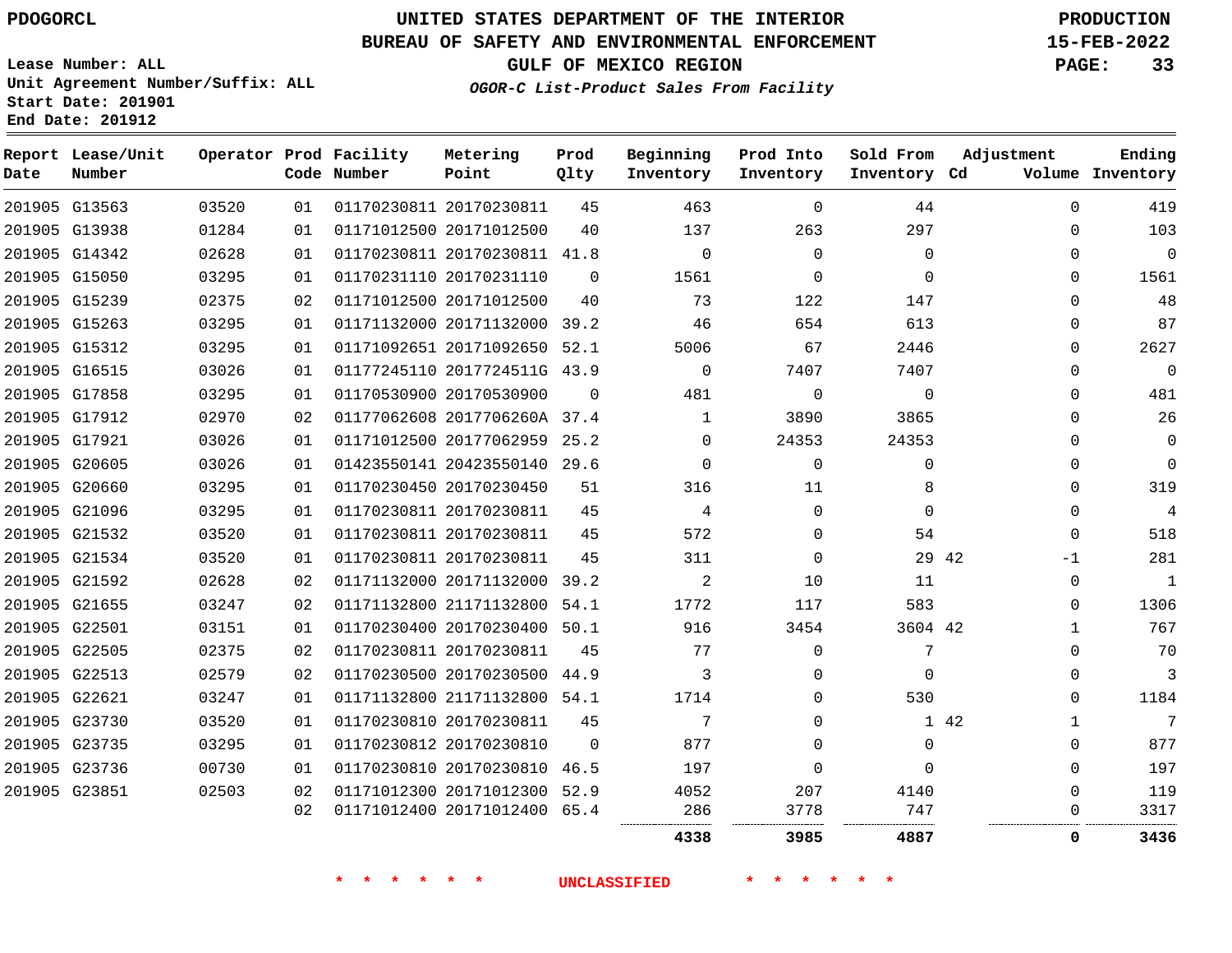**Report Lease/Unit**

**Number**

**Date**

### **UNITED STATES DEPARTMENT OF THE INTERIOR PDOGORCL PRODUCTION**

#### **BUREAU OF SAFETY AND ENVIRONMENTAL ENFORCEMENT 15-FEB-2022**

**Lease Number: ALL Unit Agreement Number/Suffix: ALL Start Date: 201901 End Date: 201912**

**Operator Prod Facility**

**OGOR-C List-Product Sales From Facility**

**Beginning Inventory** **Prod Into Inventory** **Sold From Inventory**

**GULF OF MEXICO REGION PAGE: 34**

**Adjustment**

**Ending**

| Number |       |    | Code Number | Point                        | Qlty     | Inventory      | Inventory    | Inventory Cd |          | Volume Inventory |
|--------|-------|----|-------------|------------------------------|----------|----------------|--------------|--------------|----------|------------------|
| G24730 | 03295 | 01 |             | 01170230500 20170230500 43.3 |          | 251            | 306          | 414          | 0        | 143              |
| G24870 | 02970 | 02 |             | 01177062608 2017706260A 37.4 |          | $\Omega$       | 20           | 20           | 0        | 0                |
| G24883 | 02628 | 02 |             | 01171092651 20171092650      | 52.1     | 270            | 3            | 171          | $\Omega$ | 102              |
| G24924 | 03247 | 01 |             | 01171132800 21171132800      | 54.1     | 290            | 127          | 175          | 0        | 242              |
| G24990 | 01284 | 01 |             | 01608103650 20608103650 36.1 |          | 48             | 13537        | 13540        | $\Omega$ | 45               |
| G25524 | 03295 | 01 |             | 01170230450 20170230450      | 51       | 953            | 12           | 23           | 0        | 942              |
| G25937 | 03520 | 02 |             | 01170230810 20170230810 46.5 |          | 751            | $\Omega$     | $\mathbf 0$  | 0        | 751              |
| G26032 | 03059 | 01 |             | 01171012300 20171012300      | 37.7     | 7              | $\Omega$     | 4            | 0        | 3                |
| G26074 | 01284 | 01 |             | 01177122950 20177122950      | 29.8     | $\mathbf{1}$   | $\mathbf{1}$ | 2            | 0        | $\Omega$         |
| G27070 | 03295 | 01 |             | 01171132800 21171132800      | 54.1     | 20126          | 3209         | 7207         | 0        | 16128            |
| G27083 | 03026 | 01 |             | 01171092651 20171092650 52.1 |          | 168            | $\Omega$     | 168          | $\Omega$ |                  |
| G27169 | 01284 | 01 |             | 01171012500 20171012500      | 40       | 30             | 63           | 69           | $\Omega$ | 24               |
| G27509 | 02970 | 02 |             | 01170230450 20170230450      | 51       | 2368           | 66           | 57           | 0        | 2377             |
| G27851 | 02628 | 02 |             | 01171132000 20171132000 39.2 |          | $\overline{2}$ | 7            | 8            | $\Omega$ | $\mathbf{1}$     |
| G27988 | 00730 | 01 |             | 01608103650 20608103650      | 36.1     | 65             | 17208        | 17215        | 0        | 58               |
| G31369 | 02628 | 01 |             | 01171012300 20171012300 37.7 |          | 2802           | 3952         | 4504         | 0        | 2250             |
| G32113 | 03026 | 01 |             | 01170230811 20170230811      | 30       | 1330           | $\Omega$     | 126          | 0        | 1204             |
| G32197 | 01284 | 02 |             | 01171012500 20171012500      | 40       | 70             | 564          | 413          | 0        | 221              |
| G32231 | 01284 | 01 |             | 01171012500 20171012500      | 40       | 6              | 12           | 13           | 0        | 5                |
| G32268 | 03295 | 01 |             | 01177295110 01177295110      | 45       | 89             | 20           | 39           | 0        | 70               |
| G32744 | 01284 | 02 |             | 01423210051 20170230510      | 45.6     | 123            | $\mathbf 0$  | 7            | 0        | 116              |
| G33088 | 03026 | 01 |             | 01171012500 20177062959 25.2 |          | $\Omega$       | 30           | 30           | 0        | 0                |
| G33112 | 02970 | 02 |             | 01171092651 20171092650      | $\Omega$ | 0              | $\Omega$     | $\Omega$     | 0        | 0                |
| G33596 | 03472 | 02 |             | 01171132000 20171132000      | 39.2     | $\Omega$       | 157          | 140 47       | 4        | 21               |
| G33636 | 02628 | 01 |             | 01171132000 20171132000      | 39.2     | 2965           | 34001        | 32424        | 0        | 4542             |
| G34033 | 02628 | 01 |             | 01170230811 20170230811 41.8 |          | $\Omega$       | $\Omega$     | $\mathbf{0}$ | $\Omega$ |                  |
| 00016  | 03151 | 01 |             | 01170513700 20170513700      | 21.3     | 1794           | 8352         | 9172 42      | $-1$     | 973              |

**Prod Qlty**

**Metering Point**

**\* \* \* \* \* \* UNCLASSIFIED \* \* \* \* \* \***

20170513700 21.3

42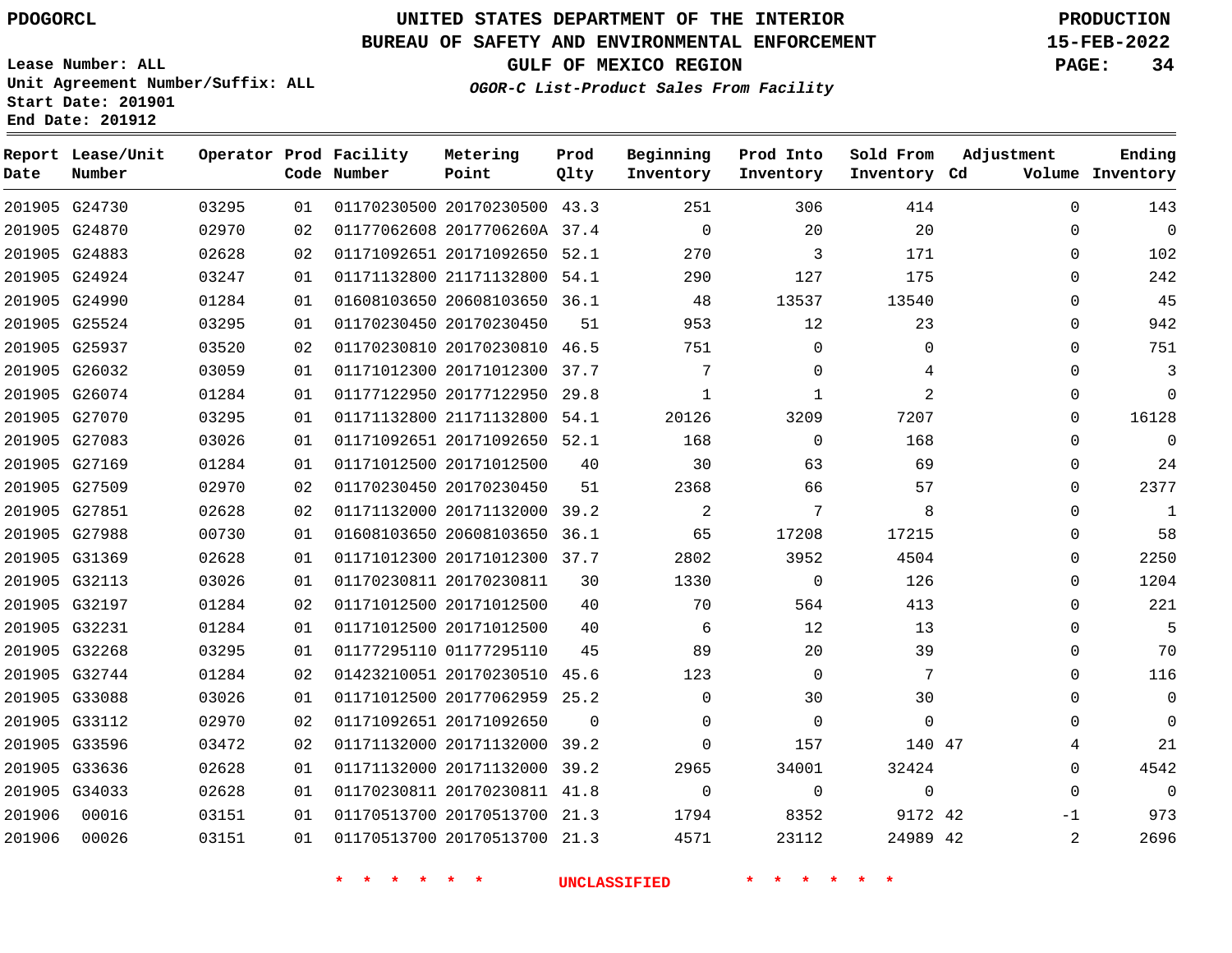**Report Lease/Unit**

# **UNITED STATES DEPARTMENT OF THE INTERIOR PDOGORCL PRODUCTION**

**Prod**

#### **BUREAU OF SAFETY AND ENVIRONMENTAL ENFORCEMENT 15-FEB-2022**

**Lease Number: ALL Unit Agreement Number/Suffix: ALL Start Date: 201901 End Date: 201912**

**Operator Prod Facility**

**OGOR-C List-Product Sales From Facility**

**GULF OF MEXICO REGION PAGE: 35**

**Ending**

| Date   | Number            |       |    | Code Number | Point                        | Qlty           | Inventory      | Inventory      | Inventory Cd |        |              | Volume Inventory |
|--------|-------------------|-------|----|-------------|------------------------------|----------------|----------------|----------------|--------------|--------|--------------|------------------|
| 201906 | 00032             | 03151 | 01 |             | 01170513700 20170513700 32.4 |                | 30             | 931            | 852 42       |        | $-1$         | 108              |
| 201906 | 00049             | 03295 | 01 |             | 01171012300 20171012300 37.7 |                | 4012           | 8450           | 7110         |        | 0            | 5352             |
| 201906 | 00050             | 03295 | 01 |             | 01171012300 20171012300 37.7 |                | 1358           | 5171           | 3254         |        | 0            | 3275             |
| 201906 | 00052             | 03295 | 01 |             | 01171012300 20171012300 37.7 |                | 1522           | 9454           | 4989         |        | $\Omega$     | 5987             |
| 201906 | 00081             | 03295 | 01 |             | 01170230450 20170230450      | 51             | 175            | 2              | 7            |        | $\Omega$     | 170              |
| 201906 | 00196             | 03151 | 01 |             | 01171012300 20171012300 37.7 |                | 5909           | 3743           | 7282         |        | $\Omega$     | 2370             |
| 201906 | 00244             | 03295 | 01 |             | 01170231290 01170231290 51.4 |                | 8              | $\mathsf{O}$   | 6            |        | $\Omega$     | $\overline{2}$   |
| 201906 | 00247             | 03295 | 01 |             | 01170231290 01170231290 51.4 |                | 363            | 1620           | 1493         |        | $\Omega$     | 490              |
| 201906 | 00353             | 03368 | 01 |             | 01170754800 20170754800 29.4 |                | 167            | 652            | 671 42       |        | 1            | 149              |
| 201906 | 00367             | 03151 | 01 |             | 01170513700 20170513700 21.3 |                | 692            | 2869           | 3228 42      |        | $\mathbf 1$  | 334              |
| 201906 | 00434             | 01284 | 01 |             | 01177112605 2017711260Y      | $\mathbf 0$    | 50             | $\mathsf{O}$   | $\mathbf 0$  |        | $\Omega$     | 50               |
| 201906 | 00453             | 01284 | 01 |             | 01177112605 2017711260Y      | 0              | 13             | $\mathbf 0$    | $\Omega$     |        | $\Omega$     | 13               |
| 201906 | 00479             | 03295 | 01 |             | 01171012500 20171012500 38.7 |                | 744            | 2307           | 2095         |        | 0            | 956              |
| 201906 | 00541             | 02222 | 01 |             | 01170530900 20170530900 50.3 |                | 2199           | $\Omega$       | 86           |        | $\Omega$     | 2113             |
| 201906 | 00560             | 03288 | 01 |             | 01171132800 21171132800 52.9 |                | 534            | 48             | 56           |        | $\Omega$     | 526              |
| 201906 | 00577             | 03059 | 01 |             | 01171012300 20171012300 37.7 |                | 3654           | 14755          | 9065         |        | $\Omega$     | 9344             |
| 201906 | 00593             | 03209 | 01 |             | 01171012300 20171012300 37.7 |                | $\overline{0}$ | 798            | 798          |        | $\mathbf{0}$ | $\overline{0}$   |
| 201906 | 00680             | 03520 | 01 |             | 01170230700 20170230700      | $\overline{0}$ | 422            | $\overline{0}$ |              | 042    | 1340         | 1762             |
| 201906 | 00693             | 03368 | 01 |             | 01170754800 20170754800      | 29.4           | $\overline{0}$ | 5              | 4            |        | $\mathbf 0$  | $\overline{1}$   |
| 201906 | 00694             | 03368 | 01 |             | 01170754800 20170754800 29.4 |                | 1323           | 5285           | 5401 42      |        | 2            | 1209             |
| 201906 | 00697             | 03368 | 02 |             | 01170754800 20170754800 29.4 |                | 137            | 535            | 549 42       |        | $-1$         | 122              |
| 201906 | 00775             | 02899 | 01 |             | 01171131600 20171131600 42.8 |                | 137            | 729            | 777          |        | 0            | 89               |
| 201906 | 00796             | 02628 | 01 |             | 01171012300 20171012300 37.7 |                | 4882           | 6107           | 7121         |        | $\mathbf 0$  | 3868             |
| 201906 | 754303001A        | 00059 | 01 |             | 01170230811 20170230811 43.2 |                | 135            | 5754           | 4084 09      |        | $-1316$      | 489              |
|        | 201906 754306006A | 00689 | 01 |             | 01608128271 20608128271 29.1 |                | 105892         | 1012117        | 80134 09     |        | $-788058$    | 249817           |
|        | 201906 754306012A | 02647 | 01 |             | 01608128270 20608128270 26.8 |                | 11827          | 62538          |              | $0$ 09 | $-34713$     | 39652            |
|        | 201906 754306013A | 02647 | 01 |             | 01608128270 20608128270 26.8 |                | 109227         | 426173         |              | $0$ 09 | $-236374$    | 299026           |
|        | 201906 754307017A | 02970 | 02 |             | 01171132800 20170230811 43.2 |                | 1039           | 23233          | 22297        |        | $\mathbf{0}$ | 1975             |

**Metering**

**\* \* \* \* \* \* UNCLASSIFIED \* \* \* \* \* \***

**Beginning Prod Into Sold From Adjustment**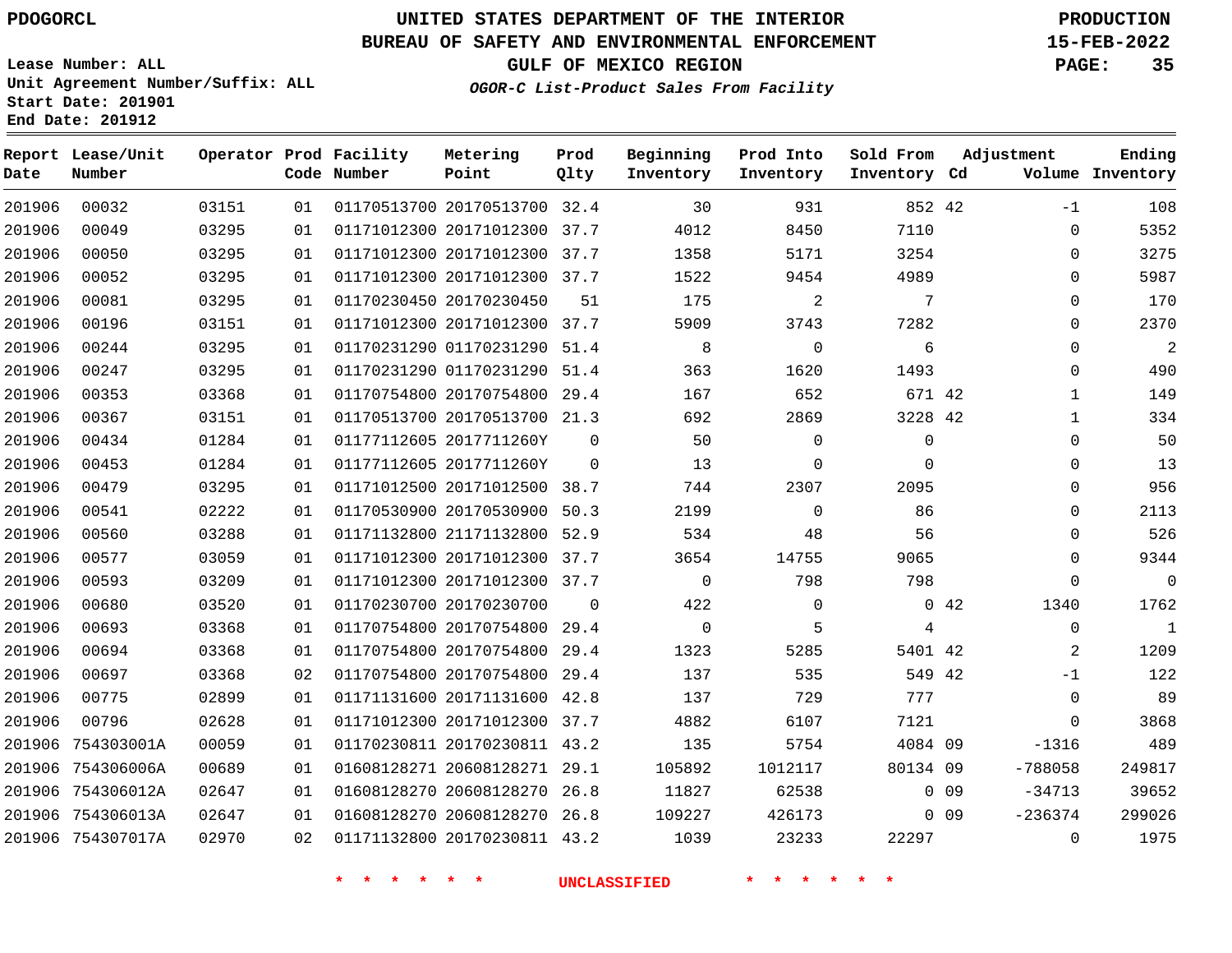8910117330 8910123270    

# **UNITED STATES DEPARTMENT OF THE INTERIOR PDOGORCL PRODUCTION**

**Prod**

#### **BUREAU OF SAFETY AND ENVIRONMENTAL ENFORCEMENT 15-FEB-2022**

**Lease Number: ALL Unit Agreement Number/Suffix: ALL Start Date: 201901 End Date: 201912**

**Operator** 

**Lease Contract Contract Contract Contract Contract Contract Contract Contract Contract Contract Contract Contract** 

**OGOR-C List-Product Sales From Facility**

**Beginning**

**Prod Into**

**Sold From**

**GULF OF MEXICO REGION PAGE: 36**

**Adjustment**

**Ending**

 

|      | Report Lease/Unit |       |    | Operator Prod Facility | Metering                     | Prod | Beginning | Prod Into | Sold From    |       | Adjustment  | Ending           |
|------|-------------------|-------|----|------------------------|------------------------------|------|-----------|-----------|--------------|-------|-------------|------------------|
| Date | Number            |       |    | Code Number            | Point                        | Qlty | Inventory | Inventory | Inventory Cd |       |             | Volume Inventory |
|      | 201906 754315006A | 03368 | 01 |                        | 01170754800 20170754800      | 29.4 | 202       | 802       | 820 42       |       | $-1$        | 183              |
|      | 201906 7543880060 | 03295 | 01 |                        | 01170230450 20170230450      | 51   | 363       | 1         | 15           |       | $\Omega$    | 349              |
|      | 201906 7543940080 | 03295 | 01 |                        | 01170230811 20170230811 43.1 |      | 213       | 2684      | 2669         |       | $\Omega$    | 228              |
|      | 201906 754396015A | 01284 | 01 |                        | 01608103650 20608103650 35.9 |      | 20        | 7238      | 7228         |       | $\Omega$    | 30               |
|      | 201906 8910020210 | 02451 | 01 |                        | 01170513800 20170513800      | 34.9 | 10466     | 70901     | 77831        |       | $\mathbf 0$ | 3536             |
|      | 201906 8910024540 | 02451 | 01 |                        | 01170513800 20170513800 34.9 |      | 6075      | 54314     | 57680        |       | $\Omega$    | 2709             |
|      | 201906 8910029320 | 02375 | 01 |                        | 01170513700 20170513700      | 32.4 | 110       | 1816      | 1714         |       | $\Omega$    | 212              |
|      |                   | 03151 | 01 |                        | 01170513700 20170513700 32.4 |      | 1605      | 28909     | 27143 42     |       | $-3$        | 3368             |
|      |                   |       |    |                        |                              |      | 1715      | 30725     | 28857        |       | $-3$        | 3580             |
|      | 201906 8910034440 | 03151 | 01 |                        | 01170513700 20170513700      | 24.8 | 7850      | 44269     | 46963 42     |       | 2           | 5158             |
|      | 201906 8910086400 | 03520 | 02 |                        | 01171012400 20171012400      | 64.6 | 77        | 54        | 14           |       | $\mathbf 0$ | 117              |
|      | 201906 8910088130 | 02628 | 01 |                        | 01171012400 20171012400      | 64.6 | 297       | 243       | 112          |       | $\Omega$    | 428              |
|      |                   |       | 01 |                        | 01171132800 21171132800      | 52.9 | 55        | 12        | 6            |       | 0           | 61               |
|      |                   |       |    |                        |                              |      | 352       | 255       | 118          |       | 0           | 489              |
|      | 201906 8910089160 | 03151 | 01 |                        | 01170513700 20170513700      | 25.6 | 868       | 4849      | 5152         |       | $\Omega$    | 565              |
|      | 201906 891008927Y | 03151 | 01 |                        | 01170230400 20170230400      | 50.3 | 8         | 23        |              | 25 42 | $-1$        | 5                |
|      | 201906 8910116580 | 03151 | 01 |                        | 01170513700 20170513700      | 27.4 | 30        | 2062      | 1851 42      |       | $-1$        | 240              |
|      | 201906 8910116740 | 03151 | 01 |                        | 01170513700 20170513700      | 27   | 2859      | 14788     | 15924        |       | 0           | 1723             |
|      | 201906 8910116770 | 03151 | 01 |                        | 01170513700 20170513700      | 27.4 | 216       | 2474      | 2401 42      |       | $-1$        | 288              |
|      | 201906 8910116790 | 03151 | 01 |                        | 01170513700 20170513700      | 25.7 | 1143      | 9067      | 9155         |       | $\mathbf 0$ | 1055             |
|      | 201906 8910116800 | 03151 | 01 |                        | 01170513700 20170513700      | 26.5 | 5931      | 36719     | 38373        |       | $\Omega$    | 4277             |
|      | 201906 891011687A | 03368 | 01 |                        | 01170754800 20170754800      | 29.4 | 9         | 47        | 45           |       | $\mathbf 0$ | 11               |
|      | 201906 891011687C | 03368 | 01 |                        | 01170754800 20170754800      | 29.4 | 385       | 1415      | 1477         |       | $\Omega$    | 323              |
|      | 201906 891011687D | 03368 | 01 |                        | 01170754800 20170754800      | 29.4 | 26        | 73        | 82           |       | $\Omega$    | 17               |
|      | 201906 891011687E | 03368 | 01 |                        | 01170754800 20170754800      | 29.4 | 4         | 18        | 18           |       | $\Omega$    | 4                |

**\* \* \* \* \* \* UNCLASSIFIED \* \* \* \* \* \***

 20170754800 29.4 20177215102 31.5

**Metering**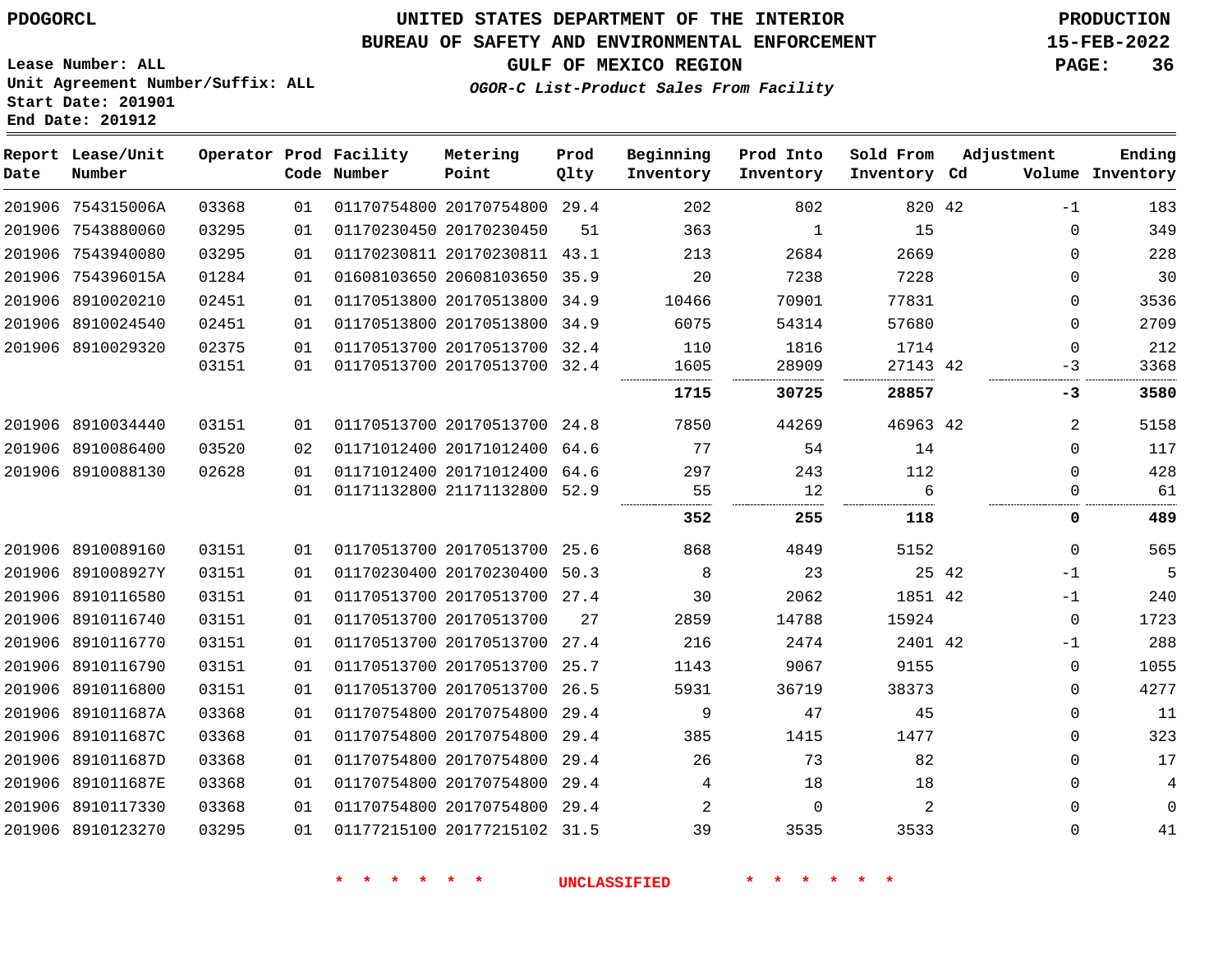**Report Lease/Unit**

**Number**

## **UNITED STATES DEPARTMENT OF THE INTERIOR PDOGORCL PRODUCTION**

**Prod Qlty**

#### **BUREAU OF SAFETY AND ENVIRONMENTAL ENFORCEMENT 15-FEB-2022**

**Lease Number: ALL Unit Agreement Number/Suffix: ALL Start Date: 201901 End Date: 201912**

**Operator Prod Facility**

**Code Number**

**Metering Point**

**OGOR-C List-Product Sales From Facility**

**Beginning Inventory** **Prod Into Inventory** **Sold From Inventory**

**GULF OF MEXICO REGION PAGE: 37**

**Inventory Cd Volume**

**Adjustment**

**Ending**

| 201906 8910123320 | 03295 | 01 |                         | 01177215100 20177215102 31.5    |                | 58                  | 4666    | 4670           | $\Omega$            | 54   |
|-------------------|-------|----|-------------------------|---------------------------------|----------------|---------------------|---------|----------------|---------------------|------|
| 201906 8910123330 | 03295 | 01 |                         | 01177215100 20177215102 31.5    |                | 114                 | 9655    | 9658           | 0                   | 111  |
| 201906 8910202560 | 03151 | 01 |                         | 01170513700 20170513700         | 30             | 214                 | 210     | 400 42         | $\mathbf{1}$        | 25   |
| 201906 G00985     | 02375 | 01 |                         | 0117709260A 2017709260A 31.8    |                | 376                 | 4992    | 4993 42        | $\overline{2}$      | 377  |
| 201906 G01036     | 03209 | 02 |                         | 01171092651 20171092650 52.1    |                | 1993                | 628     |                | $0\quad 42$<br>$-1$ | 2620 |
| 201906 G01083     | 03151 | 01 | 01170513700 20170513700 |                                 | 27             | 4818                | 25761   | 27578          | $\mathbf 0$         | 3001 |
| 201906 G01084     | 03151 | 01 |                         | 01170513700 20170513700 25.6    |                | 422                 | 2364    | 2510 42        | $-1$                | 275  |
| 201906 G01090     | 03151 | 01 |                         | 01170513700 20170513700 27.4    |                | $\overline{0}$      | 3163    | 2793 42        | $-2$                | 368  |
| 201906 G01091     | 03151 | 01 |                         | 01170513700 20170513700 26.9    |                | 1675                | 12762   | 12951          | $\mathbf{0}$        | 1486 |
| 201906 G01092     | 03151 | 01 |                         | 01170513700 20170513700 27.4    |                | 33                  | 3670    | 3277 42        | 2                   | 428  |
| 201906 G01220     | 03295 | 01 |                         | 01177092600 20177092600 43.7    |                | 111                 | 3500    | 3494           | $\mathbf 0$         | 117  |
| 201906 G01351     | 03151 | 01 |                         | 01170230400 20170230400 50.3    |                | 27                  | 63      | 75 42          | $-1$                | 14   |
| 201906 G01447     | 03151 | 02 |                         | 01170513700 20170513700 21.3    |                | 50                  | 222     | 246            | $\mathbf{0}$        | 26   |
| 201906 G01497     | 02451 | 01 |                         | 01170513800 20170513800 34.8    |                | $\overline{0}$      | 28092   | 26691          | $\mathbf{0}$        | 1401 |
| 201906 G01498     | 02451 | 01 |                         | 01170513800 20170513800 34.8    |                | $\Omega$            | 4930    | 4684           | $\Omega$            | 246  |
| 201906 G01610     | 03295 | 01 |                         | 01177215100 20177215102 31.5    |                | 9                   | 1026    | 1023           | $\mathbf{0}$        | 12   |
| 201906 G01619     | 03151 | 01 |                         | 01170513700 20170513700 30.1    |                | 589                 | 5790    | 5704           | $\mathbf 0$         | 675  |
| 201906 G01620     | 03151 | 01 |                         | 01170513700 20170513700 30.1    |                | 293                 | 2144    | 2188 42        | $\mathbf{1}$        | 250  |
| 201906 G01754     | 03295 | 01 |                         | 01423210051 20423210050 67.1    |                | $\mathbf{1}$        | 20      | 15             | 0                   | 6    |
| 201906 G01757     | 03295 | 01 |                         | 01423210051 20423210050 67.1    |                | 54                  | 645     | 499            | 0                   | 200  |
| 201906 G01848     | 01284 | 02 |                         | 01423210051 20170230500 43.1    |                | 364                 | 108     | 169            | 0                   | 303  |
|                   | 01978 |    |                         | 02 01170230500 20170230500 43.1 |                | 1328                | 1301    | 618            | $\mathbf{0}$        | 2011 |
|                   |       |    |                         |                                 |                | 1692                | 1409    | 787            | 0                   | 2314 |
| 201906 G01860     | 03295 | 01 |                         | 01170231110 20170231110         | $\overline{0}$ | 6734                | 2990    | $\overline{0}$ | 0                   | 9724 |
| 201906 G01865     | 03151 | 01 |                         | 01171012500 20171012500 38.7    |                | 1194                | 3115    | 3018           | $\mathbf{0}$        | 1291 |
| 201906 G01901     | 03295 | 01 |                         | 01177215100 20177215102 31.5    |                | $6\overline{6}$     | 535     | 535            | $\mathbf 0$         | -6   |
| 201906 G01966     | 03295 | 01 |                         | 01177215100 20177215102 31.5    |                | 44                  | 3952    | 3951           | $\Omega$            | 45   |
| 201906 G01967     | 03295 | 01 |                         | 01177215100 20177215102 31.5    |                | 241                 | 21153   | 21151          | $\mathsf{O}$        | 243  |
|                   |       |    | $\star$<br>一大           | $\star$ $\star$                 |                | <b>UNCLASSIFIED</b> | * * * * |                |                     |      |
|                   |       |    |                         |                                 |                |                     |         |                |                     |      |
|                   |       |    |                         |                                 |                |                     |         |                |                     |      |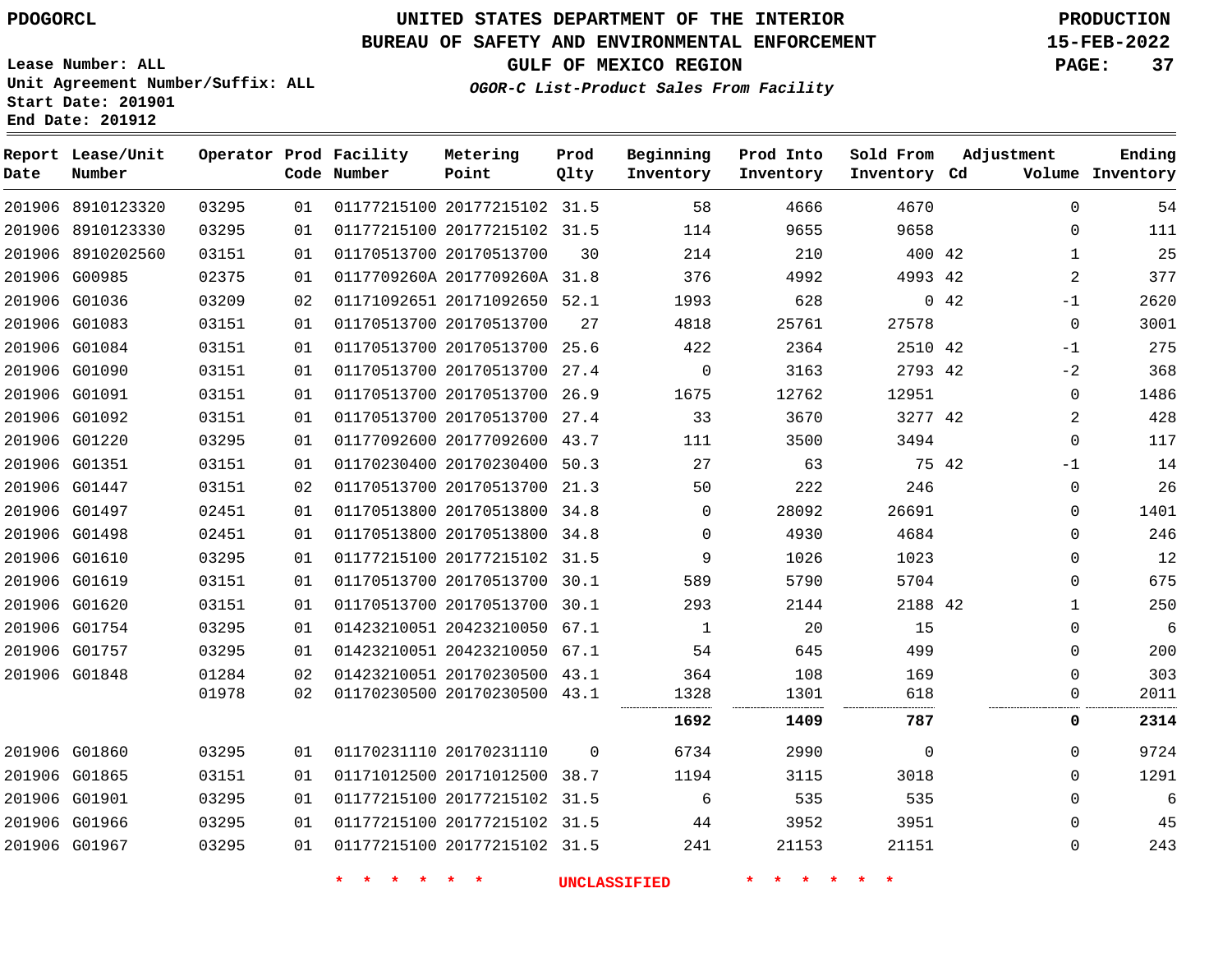**End Date: 201912**

### **UNITED STATES DEPARTMENT OF THE INTERIOR PDOGORCL PRODUCTION**

#### **BUREAU OF SAFETY AND ENVIRONMENTAL ENFORCEMENT 15-FEB-2022**

**Lease Number: ALL Unit Agreement Number/Suffix: ALL Start Date: 201901**

### **GULF OF MEXICO REGION PAGE: 38**

**OGOR-C List-Product Sales From Facility**

| Date | Report Lease/Unit<br>Number |       |    | Operator Prod Facility<br>Code Number | Metering<br>Point            | Prod<br>Qlty | Beginning<br>Inventory | Prod Into<br>Inventory | Sold From<br>Inventory Cd | Adjustment  | Ending<br>Volume Inventory |
|------|-----------------------------|-------|----|---------------------------------------|------------------------------|--------------|------------------------|------------------------|---------------------------|-------------|----------------------------|
|      | 201906 G02111               | 02628 | 01 |                                       | 01171132000 20171132000 40.3 |              | 4928                   | 59712                  | 61066                     | $\Omega$    | 3574                       |
|      | 201906 G02317               | 03295 | 01 |                                       | 01171132000 20171132000 40.3 |              | 3                      | 34                     | 35                        | $\Omega$    | $\overline{2}$             |
|      | 201906 G02429               | 03151 | 01 |                                       | 01170230811 20170230810      | $\Omega$     | 51                     | $\Omega$               | $\Omega$                  | $\Omega$    | 51                         |
|      | 201906 G02433               | 03151 | 01 |                                       | 01170230811 20170230810      | $\Omega$     | 35                     | $\Omega$               | $\Omega$                  | $\Omega$    | 35                         |
|      | 201906 G02601               | 02628 | 01 |                                       | 01171092651 20171092650      | $\Omega$     | 10                     | $\Omega$               | $\Omega$                  | $\Omega$    | 10                         |
|      | 201906 G02665               | 02451 | 01 |                                       | 01423210051 20423210050 67.1 |              | 55                     | 358                    | 302                       | $\Omega$    | 111                        |
|      | 201906 G02825               | 03295 | 01 |                                       | 01170230812 20170230810      | $\Omega$     | 631                    | $\Omega$               | $\Omega$                  | 0           | 631                        |
|      | 201906 G02826               | 03295 | 01 |                                       | 01170230812 20170230810      | $\Omega$     | 6055                   | $\Omega$               | 0                         | $\Omega$    | 6055                       |
|      |                             |       | 01 |                                       | 01170231110 20170231110      | $\Omega$     | 863                    | 296                    | $\Omega$                  | $\mathbf 0$ | 1159                       |
|      |                             |       |    |                                       |                              |              | 6918                   | 296                    | 0                         | 0           | 7214                       |
|      | 201906 G02895               | 02628 | 01 |                                       | 01171092651 20171092650      | $\Omega$     | 32                     | 2                      | $\Omega$                  | 0           | 34                         |
|      | 201906 G03061               | 03026 | 02 |                                       | 01423210051 20423210050 67.2 |              | 52                     | 687                    | 526                       | $\Omega$    | 213                        |
|      | 201906 G03152               | 03295 | 01 |                                       | 01177092600 20177092600 43.7 |              | 206                    | 5003                   | 5042                      | $\Omega$    | 167                        |
|      | 201906 G04081               | 03295 | 01 |                                       | 01170230812 20170230810      | $\Omega$     | 3948                   | $\Omega$               | $\Omega$                  | $\Omega$    | 3948                       |
|      | 201906 G04232               | 00730 | 01 |                                       | 01171012500 20171012500 38.7 |              | 7118                   | 16349                  | 16692                     | $\Omega$    | 6775                       |
|      | 201906 G04421               | 03295 | 01 |                                       | 01171131600 20171131600 42.7 |              | 1473                   | 13546                  | 13367                     | $\Omega$    | 1652                       |
|      | 201906 G04800               | 02970 | 02 |                                       | 01177062608 2017706260A 37.4 |              | $\Omega$               | 0                      | $\mathbf 0$               | $\Omega$    | $\mathbf 0$                |
|      | 201906 G04818               | 03295 | 01 |                                       | 01170230500 20170230500 43.1 |              | 9                      | $\Omega$               | 4                         | $\Omega$    | 5                          |
|      | 201906 G05006               | 01284 | 02 |                                       | 01423210051 20170230510 45.6 |              | 208                    | $\Omega$               | 9                         | $\Omega$    | 199                        |
|      | 201906 G05431               | 02970 | 02 |                                       | 01177062608 2017706260A 37.4 |              | 68                     | 9977                   | 9985 42                   | 1           | 61                         |
|      | 201906 G05504               | 00730 | 01 |                                       | 01171132800 21171132800 52.9 |              | 1403                   | 516                    | 185                       | $\mathbf 0$ | 1734                       |
|      |                             | 02970 | 02 |                                       | 01171132800 21171132800 52.9 |              | 2539                   | 536                    | 297                       | 0           | 2778                       |
|      |                             | 03295 | 01 |                                       | 01171132800 21171132800      | 52.9         | 2133                   | 214                    | 227                       | $\Omega$    | 2120                       |
|      |                             |       |    |                                       |                              |              | 6075                   | 1266                   | 709                       | 0           | 6632                       |
|      | 201906 G05505               | 02628 | 01 |                                       | 01171132800 21171132800 52.9 |              | 89                     | 8                      | 10                        | $\Omega$    | 87                         |
|      |                             |       | 01 |                                       | 01171012400 20171012400 64.6 |              | 487                    | 174                    | 184                       | $\Omega$    | 477                        |
|      |                             |       |    |                                       |                              |              | 576                    | 182                    | 194                       | 0           | 564                        |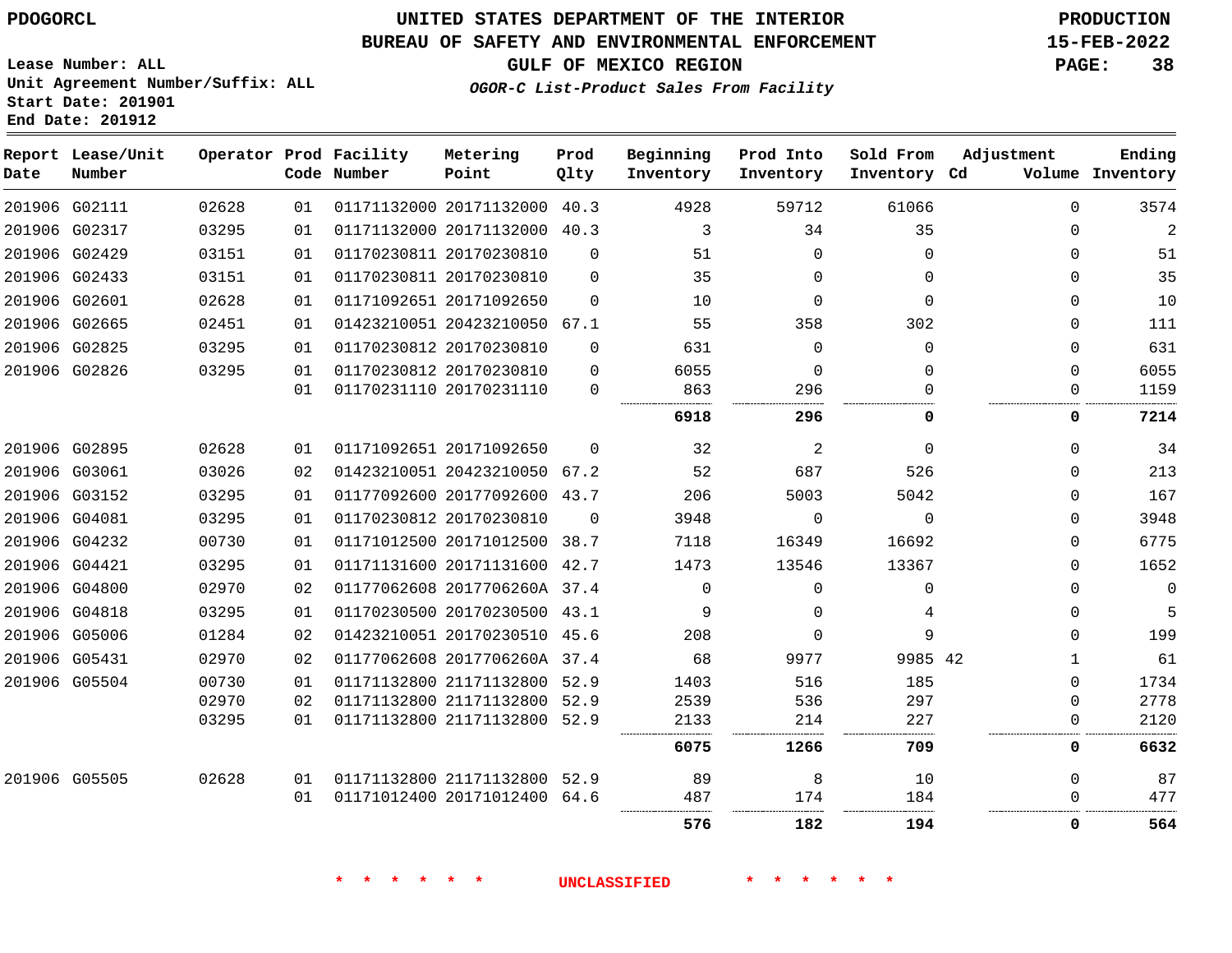**Report Lease/Unit**

**Number**

### **UNITED STATES DEPARTMENT OF THE INTERIOR PDOGORCL PRODUCTION**

**Prod Qlty**

#### **BUREAU OF SAFETY AND ENVIRONMENTAL ENFORCEMENT 15-FEB-2022**

**Lease Number: ALL Unit Agreement Number/Suffix: ALL Start Date: 201901 End Date: 201912**

**Operator Prod Facility**

**Code Number**

**Metering Point**

**OGOR-C List-Product Sales From Facility**

**Beginning Inventory** **Prod Into Inventory** **Sold From Inventory**

**GULF OF MEXICO REGION PAGE: 39**

**Inventory Cd Volume**

**Adjustment**

  $-1$  -1  $\Omega$  $\Omega$  $\Omega$   $\overline{0}$  $\Omega$  $\Omega$  $\overline{0}$  $\overline{0}$  $\Omega$  $\overline{0}$  

**Ending**

|               | 201906 G05602       | 03247 |    |  | 01  01171012500  20171012500  38.7  228 |                        | 645            | 606                     |  |
|---------------|---------------------|-------|----|--|-----------------------------------------|------------------------|----------------|-------------------------|--|
|               | 201906 G06069       | 03295 |    |  | 01 01423210051 20423210050 67.1 6       |                        | 93             | 70                      |  |
| 201906 G06168 |                     | 02801 | 02 |  | 01170230450 20170230450 0 6 6           |                        | $\overline{0}$ | $\overline{0}$          |  |
| 201906 G06668 |                     | 03151 | 01 |  | 01171132000 20171132000 40.3 171        |                        | 3905           | 3842 42                 |  |
| 201906 G07760 |                     | 01284 | 01 |  | 01177122950 20177122950 29.6 172        |                        | 33578          | 33577                   |  |
|               | 201906 G07917       | 03247 | 01 |  | 01170573602 20170573602 32.8 25604      |                        | 59530          | 42753 42                |  |
|               | 201906 G09631       | 01284 | 01 |  | 01177122950 20177122950 29.6            | $\overline{0}$         | $\sim$ 1       | $\overline{1}$          |  |
| 201906 G10910 |                     | 03026 | 01 |  | 01177245110 2017724511G 45              | $\overline{0}$         | 3573           | 3573                    |  |
| 201906 G11870 |                     | 03151 | 01 |  | 01171132000 20171132000 40.3 174        |                        | 1995           | 2049 42                 |  |
|               | 201906 G11984       | 02801 | 02 |  | 01171092651 20171092650   0   0   0     |                        | $\overline{0}$ | $\overline{0}$          |  |
|               | 201906 G12355       | 03209 | 01 |  | 01171012300 20171012300 37.7 29770      |                        | 49394          | 47375                   |  |
|               | 201906 G12358       | 03209 | 01 |  | 01171012300 20171012300 35.6 0          |                        | $\overline{0}$ | $\Omega$                |  |
| 201906 G12802 |                     | 02628 | 01 |  | 01170230811 20170230811 41.8 0          |                        | $\overline{0}$ | $\overline{0}$          |  |
|               | 201906 G13081       | 01284 | 01 |  | 01608103650 20608103650 35.9 59         |                        | 18555          | 18523                   |  |
|               | 201906 G13563       | 03520 | 01 |  | 01170230811 20170230811 43.2 419        |                        |                | 9697 42<br>10139        |  |
|               | 201906 G13938       | 01284 |    |  |                                         |                        | $\overline{0}$ | 103                     |  |
| 201906 G14342 |                     | 02628 | 01 |  | 01170230811 20170230811 41.8            | $\overline{0}$         | $\overline{0}$ | $\overline{0}$          |  |
|               | 201906 G15050       | 03295 | 01 |  | 01170231110 20170231110 0               | 1561                   | $\overline{0}$ | $\overline{0}$          |  |
|               | 201906 G15239       | 02375 | 02 |  | 01171012500 20171012500 38.7 48         |                        | 188            | 158                     |  |
|               | 201906 G15263       | 03295 | 01 |  | 01171132000 20171132000 40.3 87         |                        | 858            | 894                     |  |
|               | 201906 G15312       | 03295 | 01 |  | 01171092651 20171092650 0               |                        | 2627 815       | $\overline{0}$          |  |
| 201906 G16515 |                     | 03026 | 01 |  | 01177245110 2017724511G 45              | $\overline{0}$         | 4775           | 4775                    |  |
|               | 201906 G17858       | 03295 | 01 |  | 01170530900 20170530900 50.3 481        |                        | $\overline{0}$ | 19                      |  |
|               | 201906 G17912       | 02970 | 02 |  | 01177062608 2017706260A 37.4 26         |                        | 5383           | 5376                    |  |
|               | 201906 G17921       | 03026 | 01 |  | 01171012500 20177062959 25.4 0          |                        | 23292          | 23292                   |  |
| 201906 G20660 |                     | 03295 | 01 |  | 01170230450 20170230450 51 319          |                        | 5 <sup>5</sup> | 13                      |  |
|               | 201906 G21096       | 03295 | 01 |  | 01170230811 20170230811 43.2 3          |                        | $\overline{0}$ | $\overline{\mathbf{3}}$ |  |
|               | 201906 G21532 03520 |       |    |  | 01 01170230811 20170230811 43.2 518     |                        |                | 14674 13945             |  |
|               |                     |       |    |  |                                         | UNCLASSIFIED * * * * * |                |                         |  |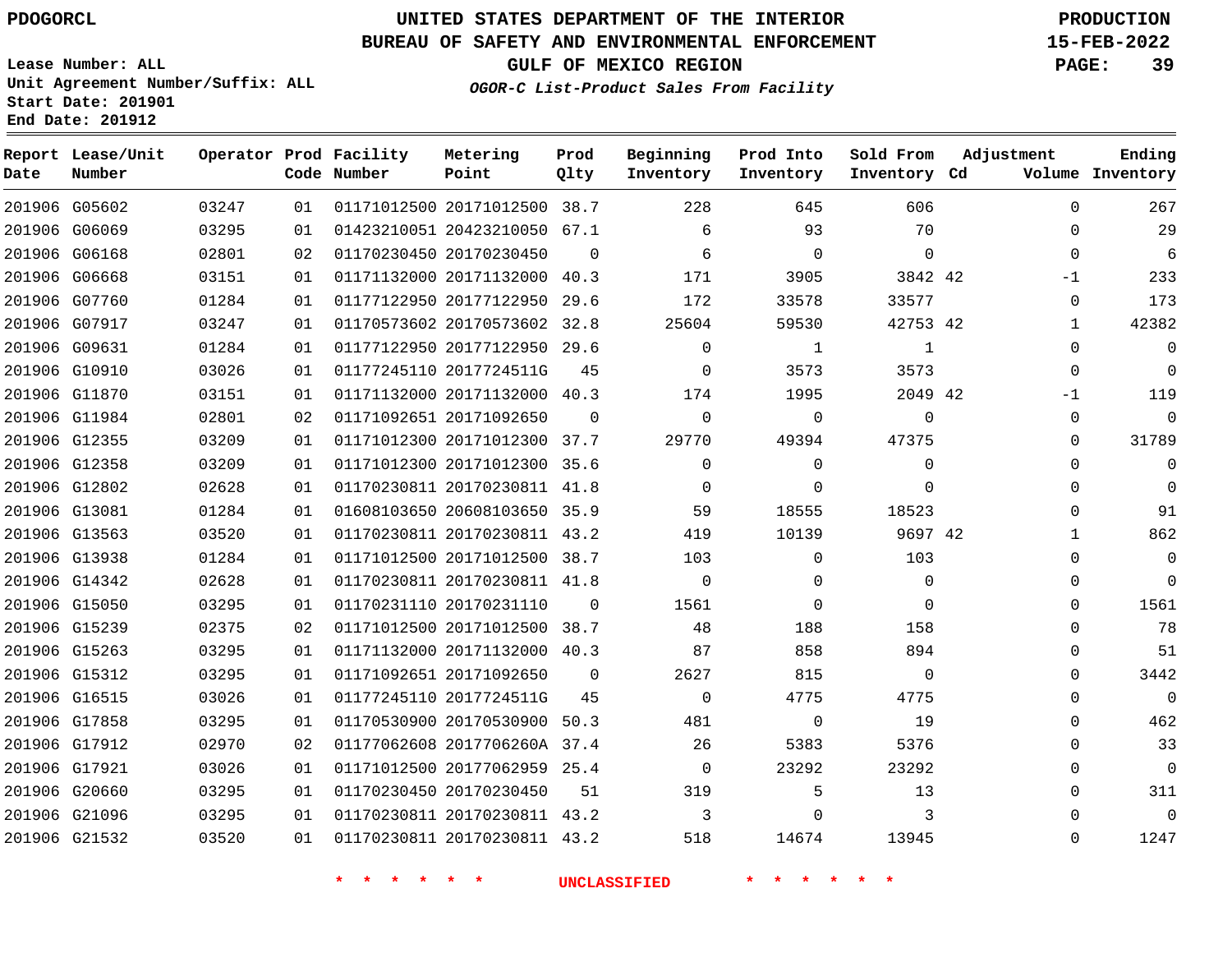#### **BUREAU OF SAFETY AND ENVIRONMENTAL ENFORCEMENT 15-FEB-2022**

**Lease Number: ALL Unit Agreement Number/Suffix: ALL Start Date: 201901 End Date: 201912**

**GULF OF MEXICO REGION PAGE: 40**

**OGOR-C List-Product Sales From Facility**

| Date | Report Lease/Unit<br>Number |       |    | Operator Prod Facility<br>Code Number | Metering<br>Point            | Prod<br>Qlty | Beginning<br>Inventory | Prod Into<br>Inventory | Sold From<br>Inventory Cd | Adjustment   | Ending<br>Volume Inventory |
|------|-----------------------------|-------|----|---------------------------------------|------------------------------|--------------|------------------------|------------------------|---------------------------|--------------|----------------------------|
|      | 201906 G21534               | 03520 | 01 |                                       | 01170230811 20170230811 43.2 |              | 281                    | $\mathbf 0$            | 281                       | $\Omega$     | $\mathbf 0$                |
|      | 201906 G21592               | 02628 | 02 |                                       | 01171132000 20171132000 40.3 |              | $\mathbf{1}$           | 701                    | 660                       | $\Omega$     | 42                         |
|      | 201906 G21655               | 03247 | 02 |                                       | 01171132800 21171132800 52.9 |              | 1306                   | 45                     | 130                       | $\Omega$     | 1221                       |
|      | 201906 G22501               | 03151 | 01 |                                       | 01170230400 20170230400 50.3 |              | 767                    | 2835                   | 2963                      | $\Omega$     | 639                        |
|      | 201906 G22505               | 02375 | 02 |                                       | 01170230811 20170230811 43.2 |              | 70                     | 1419                   | 1368                      | $\Omega$     | 121                        |
|      | 201906 G22513               | 02579 | 02 |                                       | 01170230500 20170230500 44.9 |              | 3                      | $\mathbf 0$            | $\mathbf 0$               | 0            | 3                          |
|      | 201906 G22621               | 03247 | 01 |                                       | 01171132800 21171132800 52.9 |              | 1184                   | $\Omega$               | 115                       | $\Omega$     | 1069                       |
|      | 201906 G23730               | 03520 | 01 |                                       | 01170230810 20170230811 43.2 |              | 7                      | 856                    | 790                       | $\Omega$     | 73                         |
|      | 201906 G23735               | 03295 | 01 |                                       | 01170230812 20170230810      | $\Omega$     | 877                    | $\Omega$               | $\Omega$                  | 0            | 877                        |
|      | 201906 G23736               | 00730 | 01 |                                       | 01170230810 20170230810 46.5 |              | 197                    | 0                      | $\mathbf 0$               | 0            | 197                        |
|      | 201906 G23851               | 02503 | 02 |                                       | 01171012400 20171012400 64.6 |              | 3315                   | $\Omega$               | 3315                      | $\Omega$     | $\mathbf 0$                |
|      |                             |       | 02 |                                       | 01171012300 20171012300 53.4 |              | 119                    | 4050                   | 1604                      | 0            | 2565                       |
|      |                             |       |    |                                       |                              |              | 3434                   | 4050                   | 4919                      | 0            | 2565                       |
|      | 201906 G24730               | 03295 | 01 |                                       | 01170230500 20170230500 43.1 |              | 143                    | 123                    | 67                        | $\Omega$     | 199                        |
|      | 201906 G24870               | 02970 | 02 |                                       | 01177062608 2017706260A 37.4 |              | $\mathbf 0$            | 101                    | 101                       | 0            | $\mathbf 0$                |
|      | 201906 G24883               | 02628 | 02 |                                       | 01171092651 20171092650      | $\Omega$     | 102                    | 12                     | $\Omega$                  | $\Omega$     | 114                        |
|      | 201906 G24924               | 03247 | 01 |                                       | 01171132800 21171132800 52.9 |              | 242                    | 24                     | 40                        | 0            | 226                        |
|      | 201906 G24990               | 01284 | 01 |                                       | 01608103650 20608103650 35.9 |              | 45                     | 10550                  | 10543                     | 0            | 52                         |
|      | 201906 G25524               | 03295 | 01 |                                       | 01170230450 20170230450      | 51           | 942                    | 8                      | 38                        | $\mathbf{0}$ | 912                        |
|      | 201906 G25937               | 03520 | 02 |                                       | 01170230810 20170230810 46.5 |              | 751                    | $\Omega$               | $\Omega$                  | $\Omega$     | 751                        |
|      | 201906 G26032               | 03059 | 01 |                                       | 01171012300 20171012300 37.7 |              | 3                      | $\Omega$               | 3                         | $\Omega$     | $\mathbf 0$                |
|      | 201906 G26074               | 01284 | 01 |                                       | 01177122950 20177122950      | 29.6         | $\Omega$               | 2                      | 2                         | 0            | $\mathbf 0$                |
|      | 201906 G27070               | 03295 | 01 |                                       | 01171132800 21171132800      | 52.9         | 16128                  | 1867                   | 1738                      | $\Omega$     | 16257                      |
|      | 201906 G27083               | 03026 | 01 |                                       | 01171092651 20171092650      | 52.1         | $\mathbf 0$            | $\Omega$               | $\Omega$                  | $\Omega$     | $\mathbf 0$                |
|      | 201906 G27169               | 01284 | 01 |                                       | 01171012500 20171012500 38.7 |              | 24                     | $\Omega$               | 24                        | $\Omega$     | $\Omega$                   |
|      | 201906 G27509               | 02970 | 02 |                                       | 01170230450 20170230450      | 51           | 2377                   | 25                     | 96                        | 0            | 2306                       |
|      | 201906 G27851               | 02628 | 02 |                                       | 01171132000 20171132000 40.3 |              | 1                      | 6                      | 6                         | $\Omega$     | 1                          |
|      | 201906 G27988               | 00730 | 01 |                                       | 01608103650 20608103650 35.9 |              | 58                     | 16723                  | 16698                     | $\Omega$     | 83                         |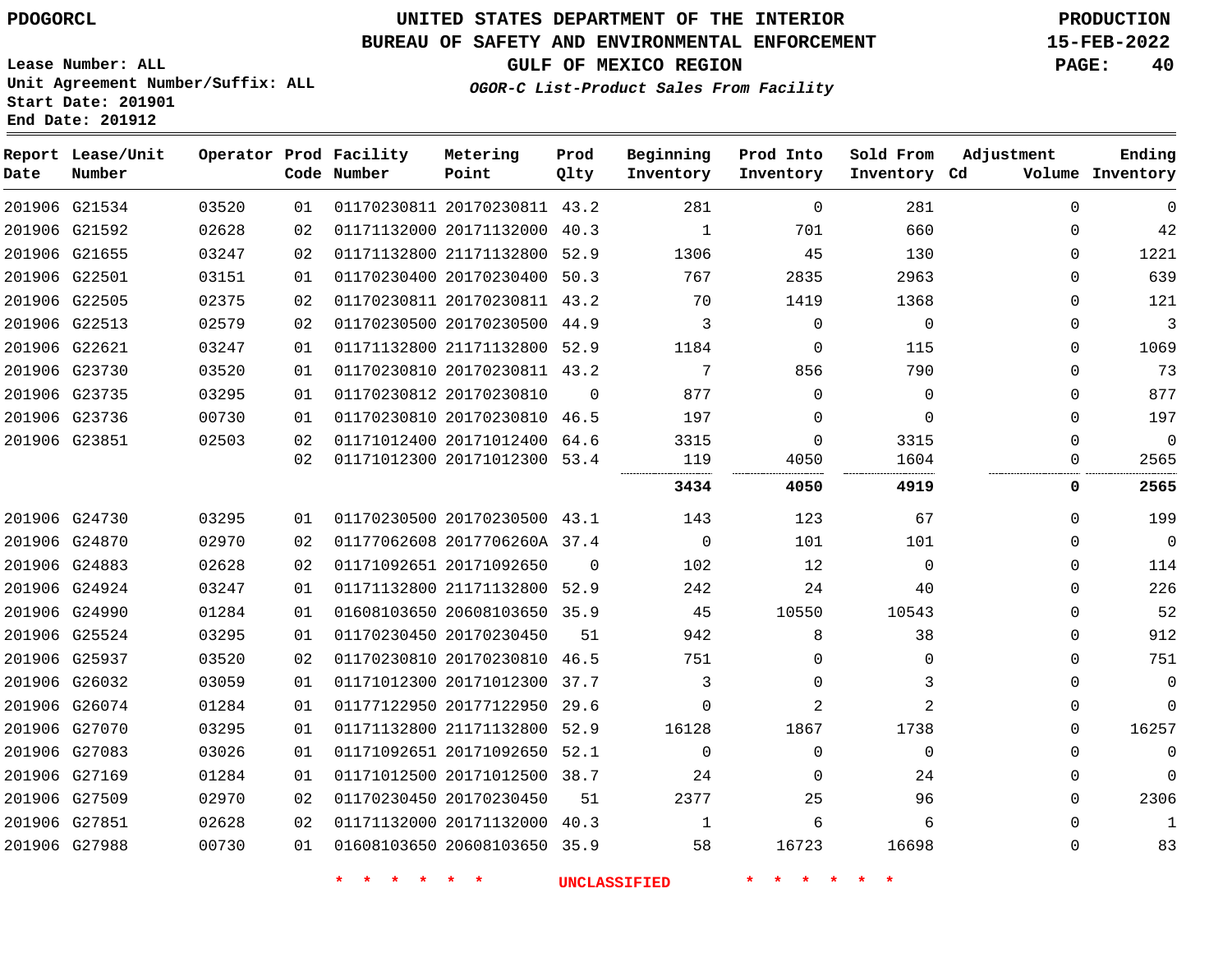#### **BUREAU OF SAFETY AND ENVIRONMENTAL ENFORCEMENT 15-FEB-2022**

**Lease Number: ALL Unit Agreement Number/Suffix: ALL Start Date: 201901 End Date: 201912**

**GULF OF MEXICO REGION PAGE: 41**

**OGOR-C List-Product Sales From Facility**

| Date   | Report Lease/Unit<br>Number |       |    | Operator Prod Facility<br>Code Number | Metering<br>Point            | Prod<br>Qlty | Beginning<br>Inventory | Prod Into<br>Inventory | Sold From<br>Inventory Cd | Adjustment   | Ending<br>Volume Inventory |
|--------|-----------------------------|-------|----|---------------------------------------|------------------------------|--------------|------------------------|------------------------|---------------------------|--------------|----------------------------|
|        | 201906 G31369               | 02628 | 01 |                                       | 01171012300 20171012300 37.7 |              | 2250                   | 2864                   | 3301                      | $\Omega$     | 1813                       |
|        | 201906 G32113               | 03026 | 01 |                                       | 01170230811 20170230811 43.2 |              | 1204                   | 18951                  | 18544                     | $\Omega$     | 1611                       |
|        | 201906 G32197               | 01284 | 02 |                                       | 01171012500 20171012500 38.7 |              | 221                    | 403                    | 457                       | $\Omega$     | 167                        |
|        | 201906 G32231               | 01284 | 01 |                                       | 01171012500 20171012500 38.7 |              | 5                      | $\mathbf 0$            | 5                         | $\Omega$     | $\mathbf 0$                |
|        | 201906 G32268               | 03295 | 01 |                                       | 01177295110 01177295110 42.8 |              | 70                     | 19                     | 24                        | $\Omega$     | 65                         |
|        | 201906 G32744               | 01284 | 02 |                                       | 01423210051 20170230510 45.6 |              | 116                    | $\mathbf 0$            | 6                         | $\Omega$     | 110                        |
|        | 201906 G33088               | 03026 | 01 |                                       | 01171012500 20177062959 25.4 |              | $\Omega$               | 49                     | 49                        | $\Omega$     | $\mathbf 0$                |
|        | 201906 G33596               | 03472 | 02 |                                       | 01171132000 20171132000 40.3 |              | 21                     | 263                    | 268                       | $\mathbf 0$  | 16                         |
|        | 201906 G33636               | 02628 | 01 |                                       | 01171132000 20171132000 40.3 |              | 4542                   | 55232                  | 56470                     | $\Omega$     | 3304                       |
|        | 201906 G34033               | 02628 | 01 |                                       | 01170230811 20170230811 41.8 |              | $\mathbf{0}$           | $\mathbf 0$            | $\mathbf 0$               | $\mathbf 0$  | $\mathbf 0$                |
| 201907 | 00016                       | 03151 | 01 |                                       | 01170513700 20170513700 21.3 |              | 973                    | 4996                   | 5029 42                   | $\mathbf{1}$ | 941                        |
| 201907 | 00026                       | 03151 | 01 |                                       | 01170513700 20170513700 21.3 |              | 2696                   | 8892                   | 9913                      | $\Omega$     | 1675                       |
| 201907 | 00032                       | 03151 | 01 |                                       | 01170513700 20170513700 32.4 |              | 108                    | 189                    | 262                       | $\Omega$     | 35                         |
| 201907 | 00049                       | 03295 | 01 |                                       | 01171012300 20171012300 37.7 |              | 5352                   | 3396                   | 2119                      | $\mathbf 0$  | 6629                       |
| 201907 | 00050                       | 03295 | 01 |                                       | 01171012300 20171012300 37.7 |              | 3275                   | 1700                   | 1297                      | 0            | 3678                       |
| 201907 | 00052                       | 03295 | 01 |                                       | 01171012300 20171012300 37.7 |              | 5987                   | 7884                   | 2370                      | $\mathbf 0$  | 11501                      |
| 201907 | 00081                       | 03295 | 01 |                                       | 01170230450 20170230450 50.8 |              | 170                    | $\mathbf{1}$           | 4                         | $\mathbf 0$  | 167                        |
| 201907 | 00196                       | 03151 | 01 |                                       | 01171012300 20171012300 37.7 |              | 2370                   | 3193                   | 1165                      | $\mathbf 0$  | 4398                       |
| 201907 | 00244                       | 03295 | 01 |                                       | 01170231290 01170231290 54.4 |              | 2                      | $\mathbf 0$            | 1                         | $\mathbf 0$  | $\mathbf{1}$               |
| 201907 | 00247                       | 03295 | 01 |                                       | 01170231290 01170231290 54.4 |              | 490                    | 534                    | 584                       | 0            | 440                        |
| 201907 | 00353                       | 03368 | 01 |                                       | 01170754800 20170754800 28.9 |              | 149                    | 231                    | 316                       | $\Omega$     | 64                         |
| 201907 | 00367                       | 03151 | 01 |                                       | 01170513700 20170513700 21.3 |              | 334                    | 2078                   | 2021                      | $\mathbf 0$  | 391                        |
| 201907 | 00434                       | 01284 | 01 |                                       | 01177112605 2017711260Y      | $\Omega$     | 50                     | $\mathbf 0$            | $\mathbf 0$               | $\mathbf 0$  | 50                         |
| 201907 | 00453                       | 01284 | 01 |                                       | 01177112605 2017711260Y      | $\mathbf 0$  | 13                     | 0                      | $\Omega$                  | $\mathbf 0$  | 13                         |
| 201907 | 00479                       | 03295 | 01 |                                       | 01171012500 20171012500 37.5 |              | 956                    | 1333                   | 1723                      | 0            | 566                        |
| 201907 | 00541                       | 02222 | 01 |                                       | 01170530900 20170530900 50.3 |              | 2113                   | $\mathbf 0$            | $\mathbf 0$               | 0            | 2113                       |
| 201907 | 00560                       | 03288 | 01 |                                       | 01171132800 21171132800 54.9 |              | 526                    | 462                    | 170 42                    | 1            | 819                        |
| 201907 | 00577                       | 03059 | 01 |                                       | 01171012300 20171012300 37.7 |              | 9344                   | 5102                   | 4329                      | $\mathbf 0$  | 10117                      |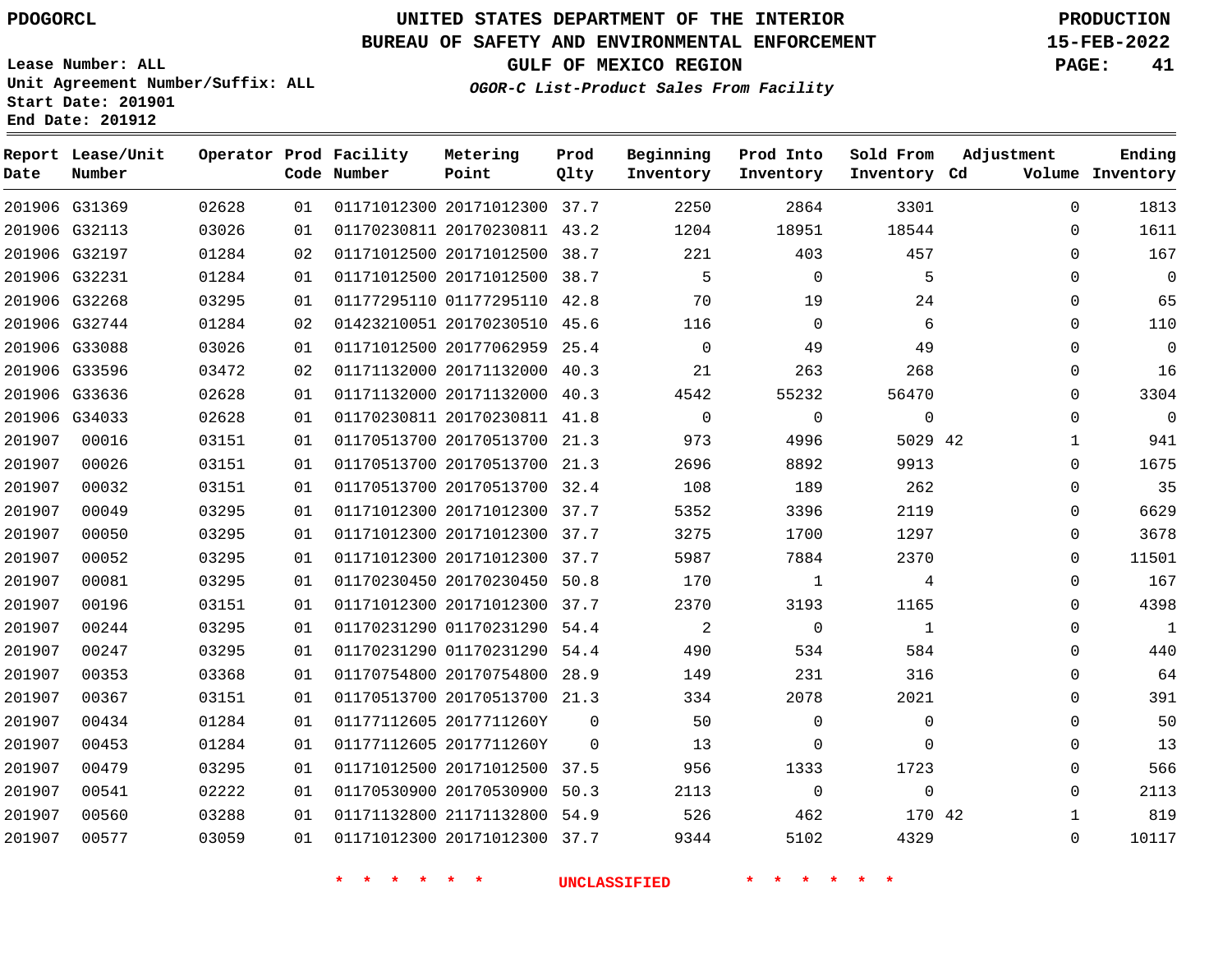**Report Lease/Unit**

## **UNITED STATES DEPARTMENT OF THE INTERIOR PDOGORCL PRODUCTION**

**Prod**

#### **BUREAU OF SAFETY AND ENVIRONMENTAL ENFORCEMENT 15-FEB-2022**

**Lease Number: ALL Unit Agreement Number/Suffix: ALL Start Date: 201901 End Date: 201912**

**Operator Prod Facility**

**OGOR-C List-Product Sales From Facility**

**Beginning**

**Prod Into**

**Sold From**

**GULF OF MEXICO REGION PAGE: 42**

**Adjustment**

**Ending**

| Date   | Number            |       |    | Code Number             | Point                        | Olty     | Inventory    | Inventory | Inventory Cd |       |           | Volume Inventory |
|--------|-------------------|-------|----|-------------------------|------------------------------|----------|--------------|-----------|--------------|-------|-----------|------------------|
| 201907 | 00593             | 03209 | 01 |                         | 01171012300 20171012300 37.7 |          | $\Omega$     | 325       | 325          |       | $\Omega$  | $\Omega$         |
| 201907 | 00680             | 03520 | 01 | 01170230700 20170230700 |                              | $\Omega$ | 1762         | $\Omega$  | $\Omega$     |       | $\Omega$  | 1762             |
| 201907 | 00693             | 03368 | 01 |                         | 01170754800 20170754800      | 28.9     | $\mathbf{1}$ | $\Omega$  | $\mathbf{1}$ |       | $\Omega$  | $\Omega$         |
| 201907 | 00694             | 03368 | 01 |                         | 01170754800 20170754800      | 28.9     | 1209         | 2727      | 3176         |       | $\Omega$  | 760              |
| 201907 | 00697             | 03368 | 02 |                         | 01170754800 20170754800      | 28.9     | 122          | 170       | 245          |       | $\Omega$  | 47               |
| 201907 | 00775             | 02899 | 01 |                         | 01171131600 20171131600 42.8 |          | 89           | 227       | 289          |       | $\Omega$  | 27               |
| 201907 | 00796             | 02628 | 01 |                         | 01171012300 20171012300 37.7 |          | 3868         | 207       | 856          |       | $\Omega$  | 3219             |
| 201907 | 754303001A        | 00059 | 01 |                         | 01170230811 20170230811 38.4 |          | 489          | 66        |              | 25 09 | -8        | 522              |
| 201907 | 754306006A        | 00689 | 01 |                         | 01608128271 20608128271 29.3 |          | 249817       | 795951    | 55250 09     |       | $-543336$ | 447182           |
|        | 201907 754306012A | 02647 | 01 |                         | 01608128270 20608128270 26.9 |          | 39652        | 67035     |              | 0.09  | $-72402$  | 34285            |
|        | 201907 754306013A | 02647 | 01 |                         | 01608128270 20608128270 26.9 |          | 299026       | 443244    |              | 0.09  | $-471288$ | 270982           |
|        | 201907 754307017A | 02970 | 02 |                         | 01171132800 20170230811 38.4 |          | 1975         | 243       | 133          |       | $\Omega$  | 2085             |
|        | 201907 754315006A | 03368 | 01 |                         | 01170754800 20170754800 28.9 |          | 183          | 286       | 390 42       |       | 1         | 80               |
|        | 201907 7543880060 | 03295 | 01 |                         | 01170230450 20170230450 50.8 |          | 349          | 1         | 8            |       | 0         | 342              |
|        | 201907 7543940080 | 03295 | 01 |                         | 01170230811 20170230811 38.3 |          | 228          | 16        | 15           |       | $\Omega$  | 229              |
|        | 201907 754396015A | 01284 | 01 |                         | 01608103650 20608103650 35.9 |          | 30           | 4621      | 4624         |       | $\Omega$  | 27               |
|        | 201907 8910020210 | 02451 | 01 |                         | 01170513800 20170513800 32.1 |          | 3536         | 52688     | 51850        |       | $\Omega$  | 4374             |
|        | 201907 8910024540 | 02451 | 01 |                         | 01170513800 20170513800 32.1 |          | 2709         | 29243     | 29524        |       | $\Omega$  | 2428             |
|        | 201907 8910029320 | 02375 | 01 |                         | 01170513700 20170513700 32.4 |          | 212          | 613       | 710          |       | $\Omega$  | 115              |
|        |                   | 03151 | 01 |                         | 01170513700 20170513700 32.4 |          | 3368<br>.    | 10930     | 12241 42     |       | -1        | 2056             |
|        |                   |       |    |                         |                              |          | 3580         | 11543     | 12951        |       | -1        | 2171             |
|        | 201907 8910034440 | 03151 | 01 |                         | 01170513700 20170513700 24.3 |          | 5158         | 32081     | 31203 42     |       | 1         | 6037             |
|        | 201907 8910086400 | 03520 | 02 |                         | 01171012400 20171012400 65.7 |          | 117          | $\Omega$  | 39           |       | $\Omega$  | 78               |
|        | 201907 8910088130 | 02628 | 01 |                         | 01171012400 20171012400 65.7 |          | 428          | 0         | 147          |       | $\Omega$  | 281              |
|        |                   |       | 01 |                         | 01171132800 21171132800 54.9 |          | 61           | 13        | 22           |       | 0         | 52               |
|        |                   |       |    |                         |                              |          | 489          | 13        | 169          |       | 0         | 333              |
|        | 201907 8910089160 | 03151 | 01 |                         | 01170513700 20170513700 25.6 |          | 565          | 3923      | 3750         |       | 0         | 738              |

**Metering**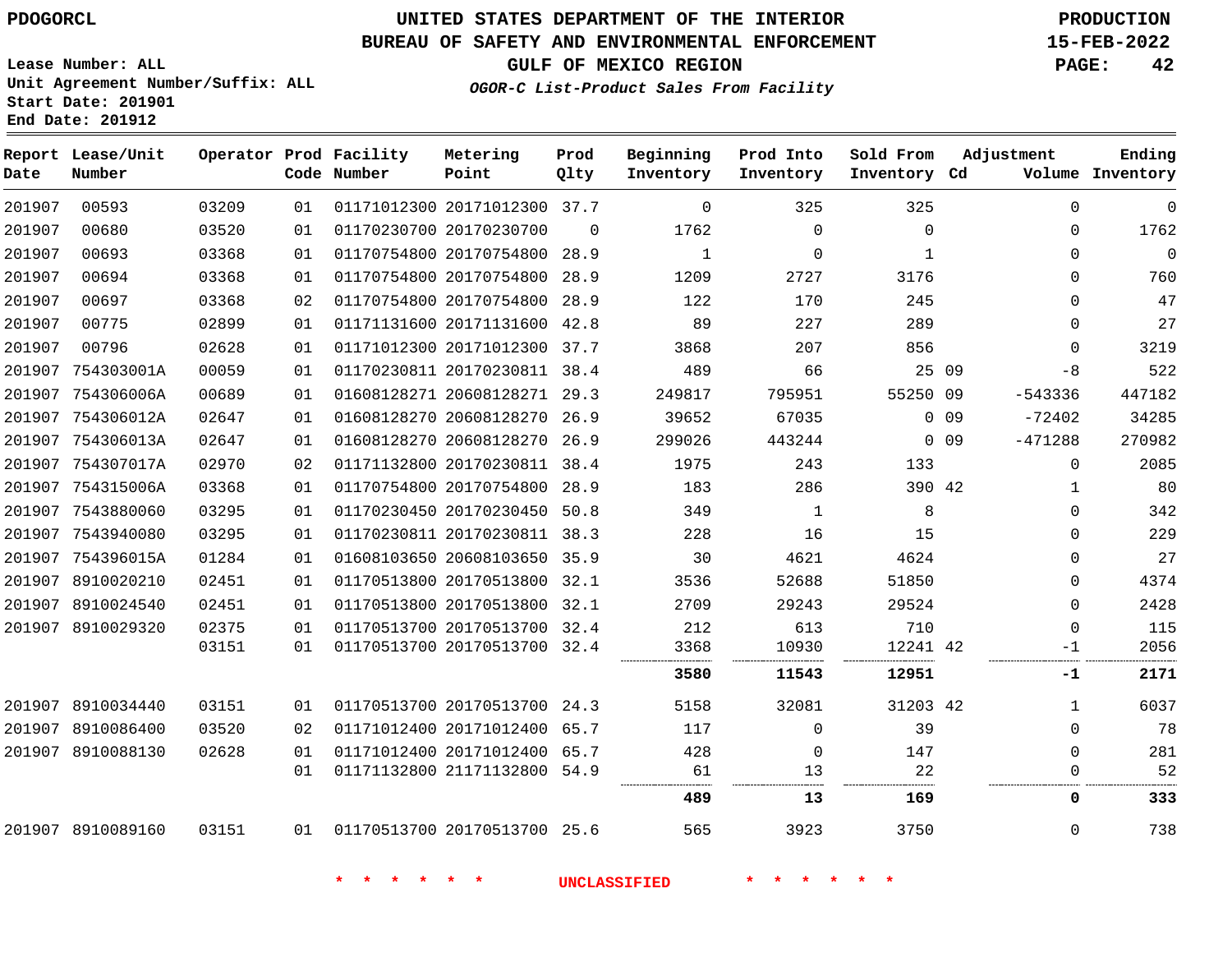891008927AG

**Number**

**Report Lease/Unit**

## **UNITED STATES DEPARTMENT OF THE INTERIOR PDOGORCL PRODUCTION**

**Prod Qlty**

#### **BUREAU OF SAFETY AND ENVIRONMENTAL ENFORCEMENT 15-FEB-2022**

**Lease Number: ALL Unit Agreement Number/Suffix: ALL Start Date: 201901 End Date: 201912**

**Operator Prod Facility**

**Code Number**

20170230400 49.4

**Metering Point**

**OGOR-C List-Product Sales From Facility**

**GULF OF MEXICO REGION PAGE: 43**

**Inventory Cd Volume**

**Adjustment**

**Ending**

|                                    |                |          |                                                              | <b>UNCLASSIFIED</b> |                |              |                 |  |
|------------------------------------|----------------|----------|--------------------------------------------------------------|---------------------|----------------|--------------|-----------------|--|
|                                    |                |          |                                                              |                     |                |              |                 |  |
| 201907 G01619                      | 03151          | 01       | 01170513700 20170513700 31.1                                 |                     | 672            | 4903         | 4651 42         |  |
| 201907 G01610                      | 03295          | 01       | 01177215100 20177215102 31.1                                 |                     | 12             | 934          | 929             |  |
| 201907 G01498                      | 02451          | 01       | 01170513800 20170513800 32.1                                 |                     | 246            | 2529         | 2565            |  |
| 201907 G01497                      | 02451          | 01       | 01170513800 20170513800 32.1                                 |                     | 1401           | 19002        | 18825           |  |
| 201907 G01447                      | 03151          | 02       | 01170513700 20170513700 21.3                                 |                     | 26             | 227          | 210             |  |
| 201907 G01351                      | 03151          | 01       | 01170230400 20170230400 49.4                                 |                     | 14             | 50           | 58              |  |
| 201907 G01220                      | 03295          | 01       | 01177092600 20177092600 43.4                                 |                     | 117            | 1745         | 1751            |  |
| 201907 G01092                      | 03151          | 01       | 01170513700 20170513700 25.2                                 |                     | 428            | 2000         | 2052            |  |
| 201907 G01091                      | 03151          | 01       | 01170513700 20170513700 25.3                                 |                     | 1486           | 9483         | 9185 42         |  |
| 201907 G01090                      | 03151          | 01       | 01170513700 20170513700 25.2                                 |                     | 368            | 1244         | 1379 42         |  |
| 201907 G01084                      | 03151          | 01       | 01170513700 20170513700 25.6                                 |                     | 275            | 1563         | 1544            |  |
| 201907 G01083                      | 03151          | 01       | 01170513700 20170513700 25.3                                 |                     | 3001           | 20151        | 19361           |  |
| 201907 G01036                      | 03209          | 02       | 01171092651 20171092650 52.1                                 |                     | 2620           | $\mathbf 0$  | $\mathsf 0$     |  |
| 201907 8910123330<br>201907 G00985 | 03295<br>02375 | 01<br>01 | 01177215100 20177215102 31.1<br>0117709260A 2017709260A 31.8 |                     | 111<br>377     | 5061<br>5584 | 5080<br>5584 42 |  |
| 201907 8910123320                  | 03295          | 01       | 01177215100 20177215102 31.1                                 |                     | 54             | 3662         | 3650            |  |
| 201907 8910123270                  | 03295          | 01       | 01177215100 20177215102 31.1                                 |                     | 41             | 2445         | 2442            |  |
| 201907 891011687E                  | 03368          | 01       | 01170754800 20170754800 28.9                                 |                     | $\overline{4}$ | $\mathbf 0$  | $\overline{4}$  |  |
| 201907 891011687D                  | 03368          | 01       | 01170754800 20170754800 28.9                                 |                     | 17             | $\mathbf 0$  | 17              |  |
| 201907 891011687C                  | 03368          | 01       | 01170754800 20170754800 28.9                                 |                     | 323            | 571          | 735             |  |
| 201907 891011687A                  | 03368          | 01       | 01170754800 20170754800 28.9                                 |                     | 11             | 103          | 85              |  |
| 201907 8910116800                  | 03151          | 01       | 01170513700 20170513700 25.4                                 |                     | 4277           | 25405        | 24905 42        |  |
| 201907 8910116790                  | 03151          | 01       | 01170513700 20170513700 25.6                                 |                     | 1055           | 6324         | 6191 42         |  |
| 201907 8910116770                  | 03151          | 01       | 01170513700 20170513700 25.2                                 |                     | 288            | 1882         | 1817 42         |  |
| 201907 8910116740                  | 03151          | 01       | 01170513700 20170513700 25.3                                 |                     | 1723           | 11355        | 10941 42        |  |
| 201907 8910116580                  | 03151          | 01       | 01170513700 20170513700 25.2                                 |                     | 240            | 1099         | 1132            |  |
| 201907 891008927Y                  | 03151          | 01       | 01170230400 20170230400 49.4                                 |                     | 5              | 66           | 63              |  |

**Beginning Inventory**

**Sold From Inventory**

**Prod Into Inventory**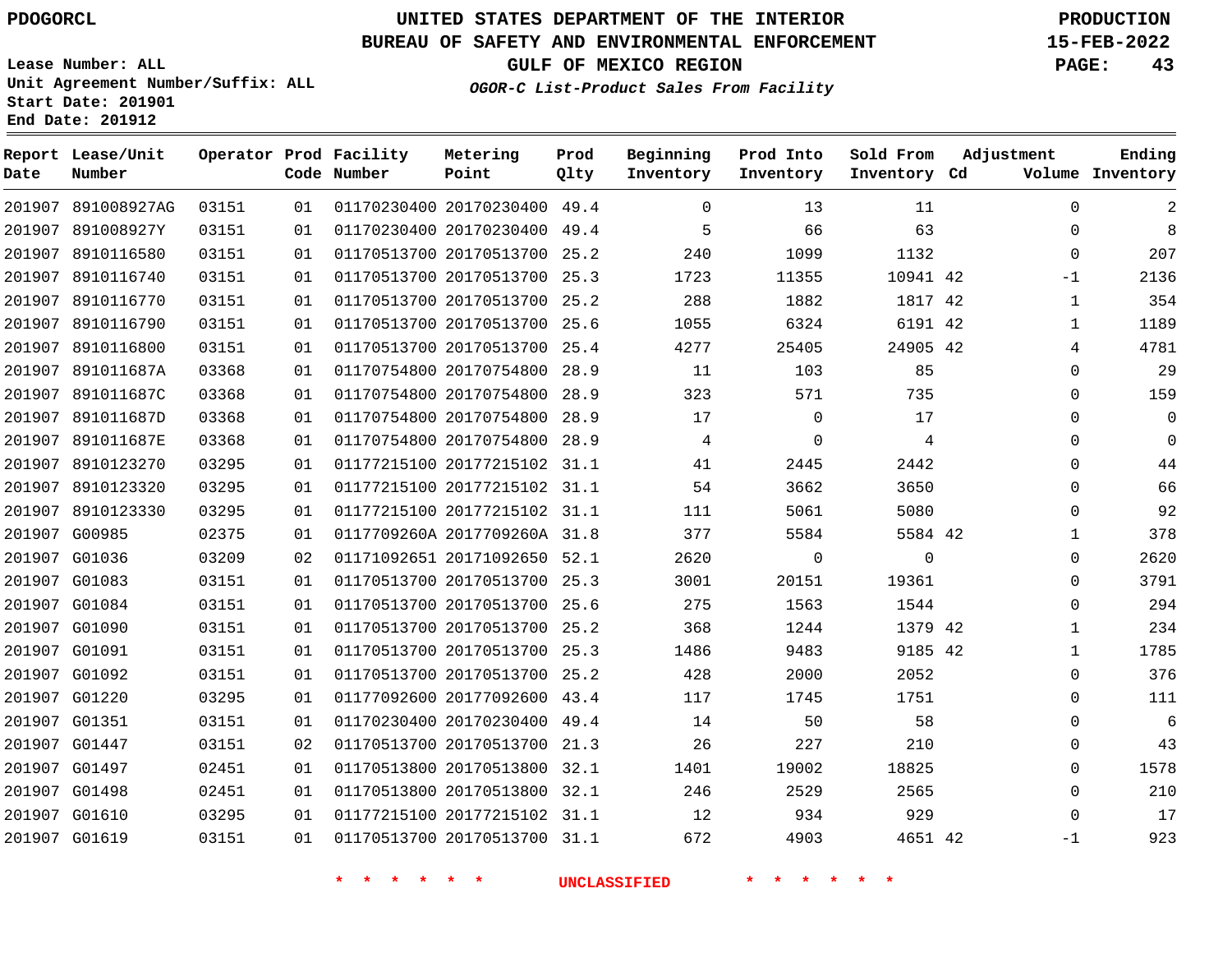**End Date: 201912**

### **UNITED STATES DEPARTMENT OF THE INTERIOR PDOGORCL PRODUCTION**

#### **BUREAU OF SAFETY AND ENVIRONMENTAL ENFORCEMENT 15-FEB-2022**

**Lease Number: ALL Unit Agreement Number/Suffix: ALL Start Date: 201901**

**GULF OF MEXICO REGION PAGE: 44**

**OGOR-C List-Product Sales From Facility**

| Date | Report Lease/Unit<br>Number |       |    | Operator Prod Facility<br>Code Number | Metering<br>Point            | Prod<br>Qlty | Beginning<br>Inventory | Prod Into<br>Inventory | Sold From<br>Inventory Cd | Adjustment   | Ending<br>Volume Inventory |
|------|-----------------------------|-------|----|---------------------------------------|------------------------------|--------------|------------------------|------------------------|---------------------------|--------------|----------------------------|
|      | 201907 G01620               | 03151 | 01 |                                       | 01170513700 20170513700 31.1 |              | 250                    | 2057                   | 1920                      | $\mathbf 0$  | 387                        |
|      | 201907 G01754               | 03295 | 01 |                                       | 01423210051 20423210050 73.6 |              | 6                      | $\Omega$               | 6                         | 0            | $\mathbf 0$                |
|      | 201907 G01757               | 03295 | 01 |                                       | 01423210051 20423210050      | 73.5         | 200                    | 353                    | 493                       | 0            | 60                         |
|      | 201907 G01848               | 01284 | 02 |                                       | 01423210051 20170230500 43.1 |              | 303                    | 118                    | 305                       | $\Omega$     | 116                        |
|      |                             | 01978 | 02 |                                       | 01170230500 20170230500 43.1 |              | 2011                   | 2346                   | 2058                      | $\Omega$     | 2299                       |
|      |                             |       |    |                                       |                              |              | 2314                   | 2464                   | 2363                      | 0            | 2415                       |
|      | 201907 G01860               | 03295 | 01 |                                       | 01170231110 20170231110      | $\Omega$     | 9724                   | 162                    | $\overline{0}$            | $\Omega$     | 9886                       |
|      | 201907 G01865               | 03151 | 01 |                                       | 01171012500 20171012500 37.5 |              | 1291                   | 1545                   | 2181 42                   | $\mathbf{1}$ | 656                        |
|      | 201907 G01901               | 03295 | 01 |                                       | 01177215100 20177215102      | 31.1         | 6                      | 442                    | 440                       | $\Omega$     | 8                          |
|      | 201907 G01966               | 03295 | 01 |                                       | 01177215100 20177215102 31.1 |              | 45                     | 2005                   | 2014                      | $\Omega$     | 36                         |
|      | 201907 G01967               | 03295 | 01 |                                       | 01177215100 20177215102 31.1 |              | 243                    | 13603                  | 13599                     | $\Omega$     | 247                        |
|      | 201907 G02111               | 02628 | 01 |                                       | 01171132000 20171132000 40.3 |              | 3574                   | 8634                   | 9034                      | $\Omega$     | 3174                       |
|      | 201907 G02317               | 03295 | 01 |                                       | 01171132000 20171132000      | 40.3         | 2                      | 7                      | 6                         | $\mathbf 0$  | 3                          |
|      | 201907 G02429               | 03151 | 01 |                                       | 01170230811 20170230810      | 0            | 51                     | $\Omega$               | $\Omega$                  | $\mathbf 0$  | 51                         |
|      | 201907 G02433               | 03151 | 01 |                                       | 01170230811 20170230810      | $\Omega$     | 35                     | $\Omega$               | $\Omega$                  | $\Omega$     | 35                         |
|      | 201907 G02601               | 02628 | 01 |                                       | 01171092651 20171092650      | $\Omega$     | 10                     | $\Omega$               | $\Omega$                  | $\Omega$     | 10                         |
|      | 201907 G02665               | 02451 | 01 |                                       | 01423210051 20423210050      | 73.5         | 111                    | 393                    | 437                       | $\mathbf 0$  | 67                         |
|      | 201907 G02825               | 03295 | 01 |                                       | 01170230812 20170230810      | 40           | 631                    | 92                     | 85                        | $\Omega$     | 638                        |
|      | 201907 G02826               | 03295 | 01 |                                       | 01170231110 20170231110      | $\Omega$     | 1159                   | 330                    | $\Omega$                  | $\Omega$     | 1489                       |
|      |                             |       | 01 |                                       | 01170230812 20170230810      | 40           | 6055                   | 965                    | 811                       | $\Omega$     | 6209                       |
|      |                             |       |    |                                       |                              |              | 7214                   | 1295                   | 811                       | 0            | 7698                       |
|      | 201907 G02895               | 02628 | 01 |                                       | 01171092651 20171092650      | $\Omega$     | 32                     | 2                      | $\Omega$                  | $\Omega$     | 34                         |
|      | 201907 G03061               | 03026 | 02 |                                       | 01423210051 20423210050 73.6 |              | 213                    | 364                    | 515                       | $\Omega$     | 62                         |
|      | 201907 G03152               | 03295 | 01 |                                       | 01177092600 20177092600      | 43.4         | 167                    | 2571                   | 2575                      | $\Omega$     | 163                        |
|      | 201907 G03331               | 02628 | 01 |                                       | 01171132000 20171132000 40.3 |              | $\mathbf 0$            | 490                    | 310                       | $\Omega$     | 180                        |
|      | 201907 G04081               | 03295 | 01 |                                       | 01170230812 20170230810      | $\Omega$     | 3948                   | 265                    | $\Omega$                  | $\Omega$     | 4213                       |
|      | 201907 G04232               | 00730 | 01 |                                       | 01171012500 20171012500 37.5 |              | 6775                   | 10246                  | 12670                     | $\Omega$     | 4351                       |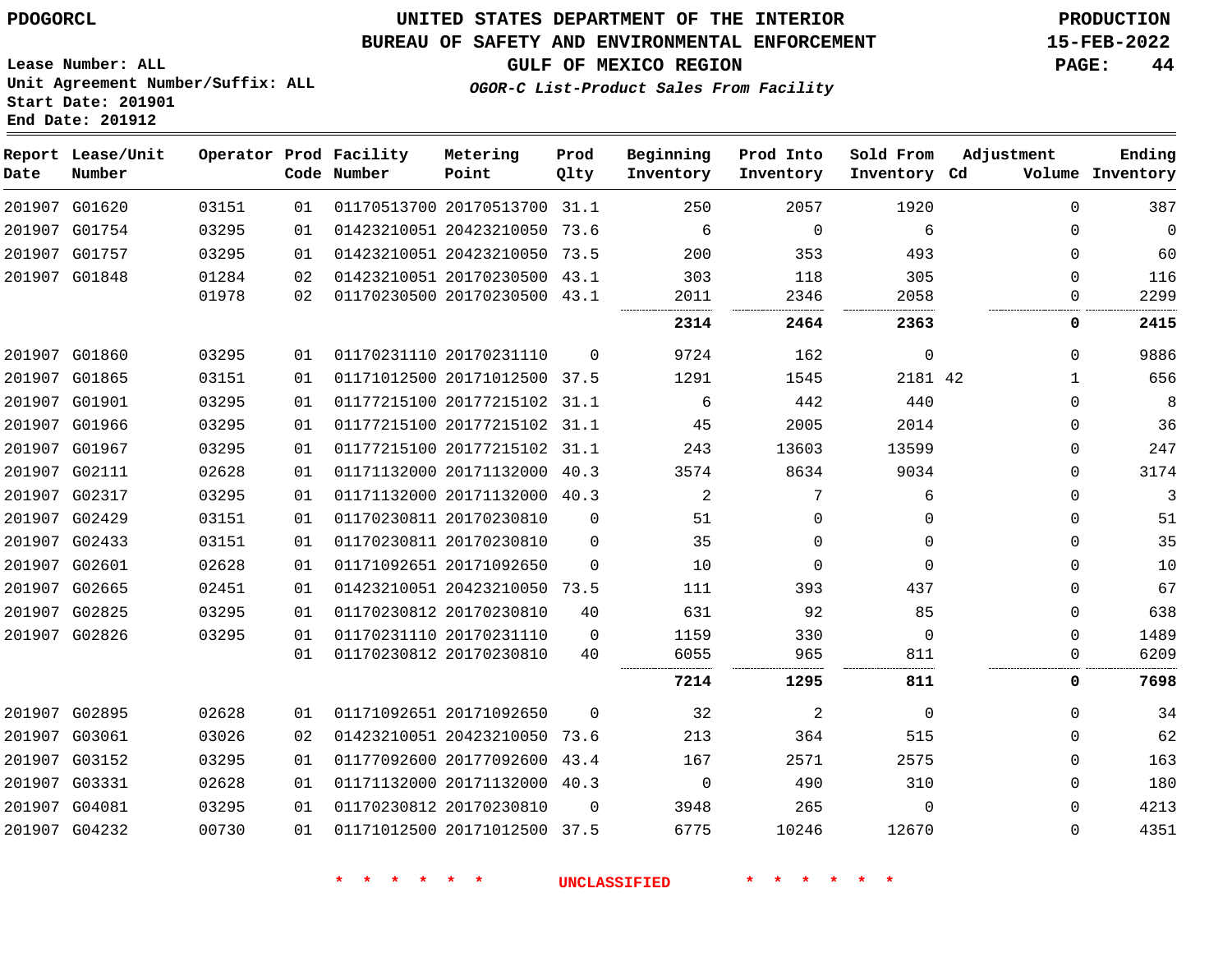**Lease Number: ALL**

**Start Date: 201901 End Date: 201912**

### **UNITED STATES DEPARTMENT OF THE INTERIOR PDOGORCL PRODUCTION**

#### **BUREAU OF SAFETY AND ENVIRONMENTAL ENFORCEMENT 15-FEB-2022**

**Unit Agreement Number/Suffix: ALL**

**GULF OF MEXICO REGION PAGE: 45**

**OGOR-C List-Product Sales From Facility**

| Ending<br>Volume Inventory | Adjustment   | Sold From<br>Inventory Cd | Prod Into<br>Inventory | Beginning<br>Inventory | Prod<br>Qlty | Metering<br>Point            | Operator Prod Facility<br>Code Number |    |       | Report Lease/Unit<br>Number | Date |
|----------------------------|--------------|---------------------------|------------------------|------------------------|--------------|------------------------------|---------------------------------------|----|-------|-----------------------------|------|
| 1349                       | $\Omega$     | 11713                     | 11410                  | 1652                   |              | 01171131600 20171131600 42.7 |                                       | 01 | 03295 | 201907 G04421               |      |
| $\mathbf 0$                | $\Omega$     | $\mathbf 0$               | $\Omega$               | $\Omega$               |              | 01177062608 2017706260A 37.4 |                                       | 02 | 02970 | 201907 G04800               |      |
| 13                         | $\Omega$     | 5                         | 13                     | 5                      | 43           |                              | 01170230500 20170230500               | 01 | 03295 | 201907 G04818               |      |
| 188                        | $\Omega$     | 11                        | $\Omega$               | 199                    |              | 01423210051 20170230510 45.9 |                                       | 02 | 01284 | 201907 G05006               |      |
| 58                         | $\Omega$     | 5171                      | 5168                   | 61                     |              | 01177062608 2017706260A 37.4 |                                       | 02 | 02970 | 201907 G05431               |      |
| 5286                       | $\mathbf{1}$ | 1097 42                   | 4648                   | 1734                   |              | 01171132800 21171132800 54.9 |                                       | 01 | 00730 | 201907 G05504               |      |
| 6345                       | $\Omega$     | 1317                      | 4884                   | 2778                   |              | 01171132800 21171132800 54.9 |                                       | 02 | 02970 |                             |      |
| 4655                       | 0            | 966                       | 3501                   | 2120                   |              | 01171132800 21171132800 54.9 |                                       | 01 | 03295 |                             |      |
| 16286                      | 1            | 3380                      | 13033                  | 6632                   |              |                              |                                       |    |       |                             |      |
| 211                        | $\Omega$     | 32                        | 156                    | 87                     |              | 01171132800 21171132800 54.9 |                                       | 01 | 02628 | 201907 G05505               |      |
| 348                        | $\Omega$     | 164                       | 35                     | 477                    |              | 01171012400 20171012400 65.7 |                                       | 01 |       |                             |      |
| 559                        | 0            | 196                       | 191                    | 564                    |              |                              |                                       |    |       |                             |      |
| 149                        | $\mathbf{1}$ | 469 42                    | 350                    | 267                    |              | 01171012500 20171012500 37.5 |                                       | 01 | 03247 | 201907 G05602               |      |
| 12                         | $\Omega$     | 86                        | 69                     | 29                     |              | 01423210051 20423210050 73.5 |                                       | 01 | 03295 | 201907 G06069               |      |
| 6                          | $\Omega$     | $\Omega$                  | $\Omega$               | 6                      | $\Omega$     |                              | 01170230450 20170230450               | 02 | 02801 | 201907 G06168               |      |
| 180                        | 0            | 546                       | 493                    | 233                    |              | 01171132000 20171132000 40.3 |                                       | 01 | 03151 | 201907 G06668               |      |
| 173                        | $\Omega$     | 25288                     | 25288                  | 173                    |              | 01177122950 20177122950 29.6 |                                       | 01 | 01284 | 201907 G07760               |      |
| 31513                      | $\Omega$     | 42479                     | 31611                  | 42381                  |              | 01170573602 20170573602 32.8 |                                       | 01 | 03247 | 201907 G07917               |      |
| $\mathbf 0$                | $\Omega$     | 1                         | 1                      | $\Omega$               |              | 01177122950 20177122950 29.6 |                                       | 01 | 01284 | 201907 G09631               |      |
| 0                          | 0            | 2759                      | 2759                   | $\mathbf 0$            |              | 01177245110 2017724511G 44.8 |                                       | 01 | 03026 | 201907 G10910               |      |
| 89                         | $\Omega$     | 273                       | 243                    | 119                    |              | 01171132000 20171132000 40.3 |                                       | 01 | 03151 | 201907 G11870               |      |
| $\Omega$                   | $\mathbf{0}$ | $\mathbf 0$               | $\Omega$               | $\Omega$               | $\Omega$     |                              | 01171092651 20171092650               | 02 | 02801 | 201907 G11984               |      |
| 43933                      | $\mathbf{1}$ | 9664 42                   | 21807                  | 31789                  |              | 01171012300 20171012300 37.7 |                                       | 01 | 03209 | 201907 G12355               |      |
| $\mathbf 0$                | $\mathbf{0}$ | 21                        | 21                     | $\Omega$               |              | 01171012300 20171012300 37.7 |                                       | 01 | 03209 | 201907 G12358               |      |
| $\Omega$                   | $\Omega$     | $\Omega$                  | $\Omega$               | $\Omega$               |              | 01170230811 20170230811 41.8 |                                       | 01 | 02628 | 201907 G12802               |      |
| 87                         | $\Omega$     | 12261                     | 12257                  | 91                     |              | 01608103650 20608103650 35.9 |                                       | 01 | 01284 | 201907 G13081               |      |
| 849                        | $\Omega$     | 54                        | 41                     | 862                    |              | 01170230811 20170230811 38.4 |                                       | 01 | 03520 | 201907 G13563               |      |
| $\mathbf 0$                | $\Omega$     | $\mathbf 0$               | $\Omega$               | $\Omega$               | $\Omega$     |                              | 01171012500 20171012500               | 01 | 01284 | 201907 G13938               |      |
|                            |              |                           |                        |                        |              |                              |                                       |    |       |                             |      |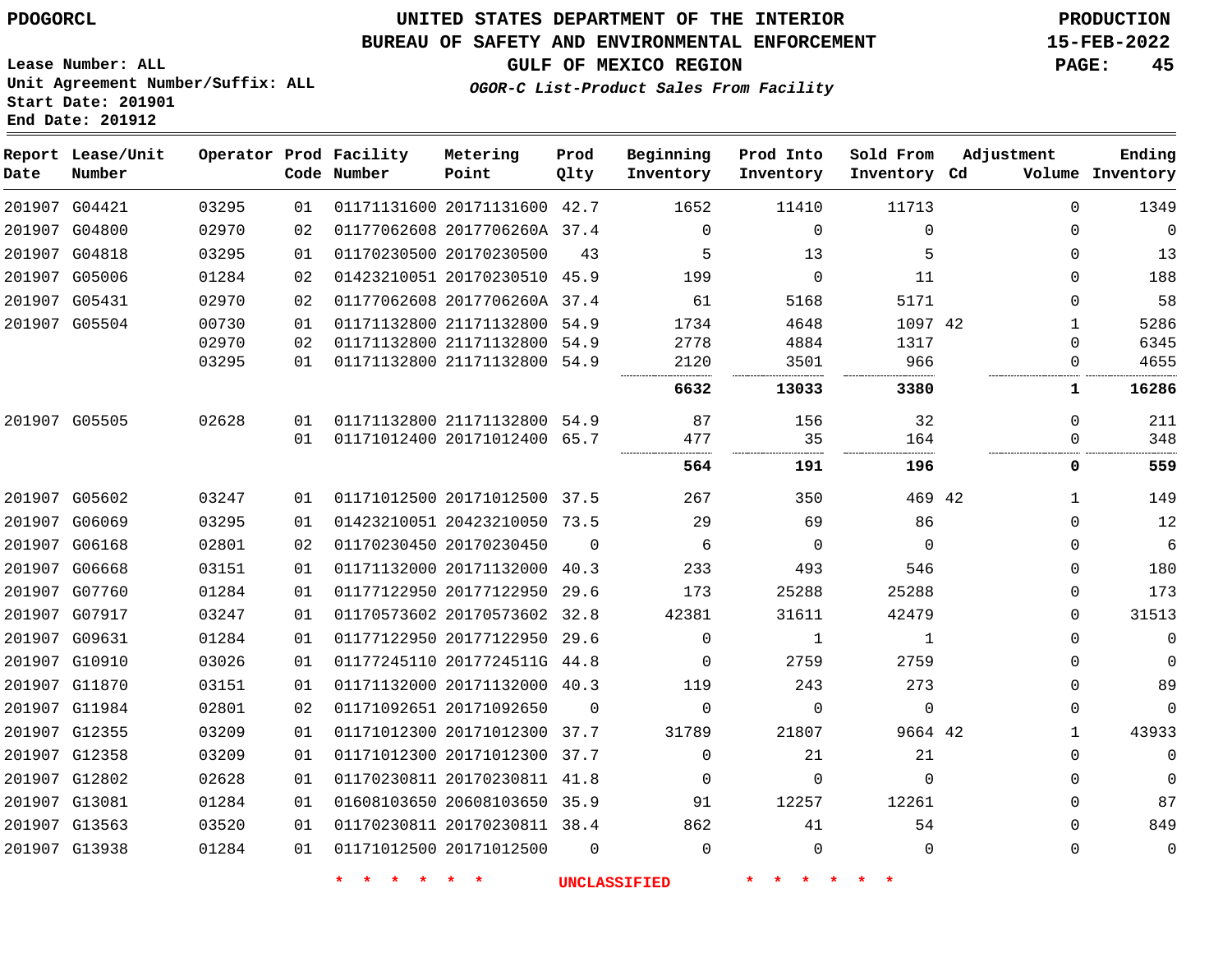**Report Lease/Unit**

**Number**

G24990

### **UNITED STATES DEPARTMENT OF THE INTERIOR PDOGORCL PRODUCTION**

#### **BUREAU OF SAFETY AND ENVIRONMENTAL ENFORCEMENT 15-FEB-2022**

**Lease Number: ALL Unit Agreement Number/Suffix: ALL Start Date: 201901 End Date: 201912**

**Operator Prod Facility**

**Code Number**

**Metering Point**

**Prod Qlty**

**GULF OF MEXICO REGION PAGE: 46**

**Inventory Cd Volume**

**Adjustment**

**Ending**

**OGOR-C List-Product Sales From Facility**

**Beginning Inventory** **Prod Into Inventory** **Sold From Inventory**

| 201907 G14342 | 02628 | 01 | 01170230811 20170230811 41.8 |          | 0           | 0           | 0           | 0        | $\Omega$       |
|---------------|-------|----|------------------------------|----------|-------------|-------------|-------------|----------|----------------|
| 201907 G15050 | 03295 | 01 | 01170231110 20170231110      | $\Omega$ | 1561        | $\mathbf 0$ | $\mathbf 0$ | $\Omega$ | 1561           |
| 201907 G15239 | 02375 | 02 | 01171012500 20171012500 37.5 |          | 78          | 89          | 129         | 0        | 38             |
| 201907 G15263 | 03295 | 01 | 01171132000 20171132000 40.3 |          | 51          | 169         | 158         | 0        | 62             |
| 201907 G15312 | 03295 | 01 | 01171092651 20171092650      | 40       | 3442        | 0           | $\mathbf 0$ | 0        | 3442           |
| 201907 G16515 | 03026 | 01 | 01177245110 2017724511G 44.8 |          | 0           | 5292        | 5292        | $\Omega$ | $\overline{0}$ |
| 201907 G17858 | 03295 | 01 | 01170530900 20170530900      | $\Omega$ | 462         | $\mathbf 0$ | $\mathbf 0$ | 0        | 462            |
| 201907 G17912 | 02970 | 02 | 01177062608 2017706260A 37.4 |          | 33          | 3123        | 3120        | 0        | 36             |
| 201907 G17921 | 03026 | 01 | 01171012500 20177062959 25.4 |          | $\mathbf 0$ | 20825       | 20825       | 0        | - 0            |
| 201907 G20660 | 03295 | 01 | 01170230450 20170230450 50.9 |          | 311         | 1           | 7           | $\Omega$ | 305            |
| 201907 G21532 | 03520 | 01 | 01170230811 20170230811 38.4 |          | 1247        | 142         | 83          | 0        | 1306           |
| 201907 G21592 | 02628 | 02 | 01171132000 20171132000 40.3 |          | 42          | 199         | 168         | $\Omega$ | 73             |
| 201907 G21655 | 03247 | 02 | 01171132800 21171132800 54.9 |          | 1221        | 407         | 280         | 0        | 1348           |
| 201907 G22501 | 03151 | 01 | 01170230400 20170230400 49.4 |          | 639         | 2632        | 2947 42     | 1        | 325            |
| 201907 G22505 | 02375 | 02 | 01170230811 20170230811 38.4 |          | 121         | 6           | 8           | $\Omega$ | 119            |
| 201907 G22513 | 02579 | 02 | 01170230500 20170230500 44.9 |          | 3           | $\Omega$    | $\Omega$    | 0        | -3             |
| 201907 G22621 | 03247 | 01 | 01171132800 21171132800 54.9 |          | 1071        | 71          | 198         | 0        | 944            |
| 201907 G23730 | 03520 | 01 | 01170230810 20170230811 38.4 |          | 73          | 11          | 5           | $\Omega$ | 79             |
| 201907 G23735 | 03295 | 01 | 01170230812 20170230810      | $\Omega$ | 877         | 27          | 0           | $\Omega$ | 904            |
| 201907 G23736 | 00730 | 01 | 01170230810 20170230810 46.5 |          | 197         | 220         | $\Omega$    | 0        | 417            |
| 201907 G23851 | 02503 | 02 | 01171012400 20171012400 65.7 |          | 0           | 758         | 250         | 0        | 508            |
|               |       | 02 | 01171012300 20171012300      | 53       | 2565        | 2673<br>    | 1081        | 0        | 4157           |
|               |       |    |                              |          | 2565        | 3431        | 1331        | 0        | 4665           |
| 201907 G24730 | 03295 | 01 | 01170230500 20170230500      | 43       | 199         | 182         | 203         | 0        | 178            |
| 201907 G24870 | 02970 | 02 | 01177062608 2017706260A 37.4 |          | $\mathbf 0$ | 39          | 39          | $\Omega$ | $\overline{0}$ |
| 201907 G24883 | 02628 | 02 | 01171092651 20171092650      | $\Omega$ | 114         | $\Omega$    | $\Omega$    | $\Omega$ | 114            |
| 201907 G24924 | 03247 | 01 | 01171132800 21171132800      | 54.9     | 226         | 433         | 139         | $\Omega$ | 520            |

**\* \* \* \* \* \* UNCLASSIFIED \* \* \* \* \* \***

20608103650 35.9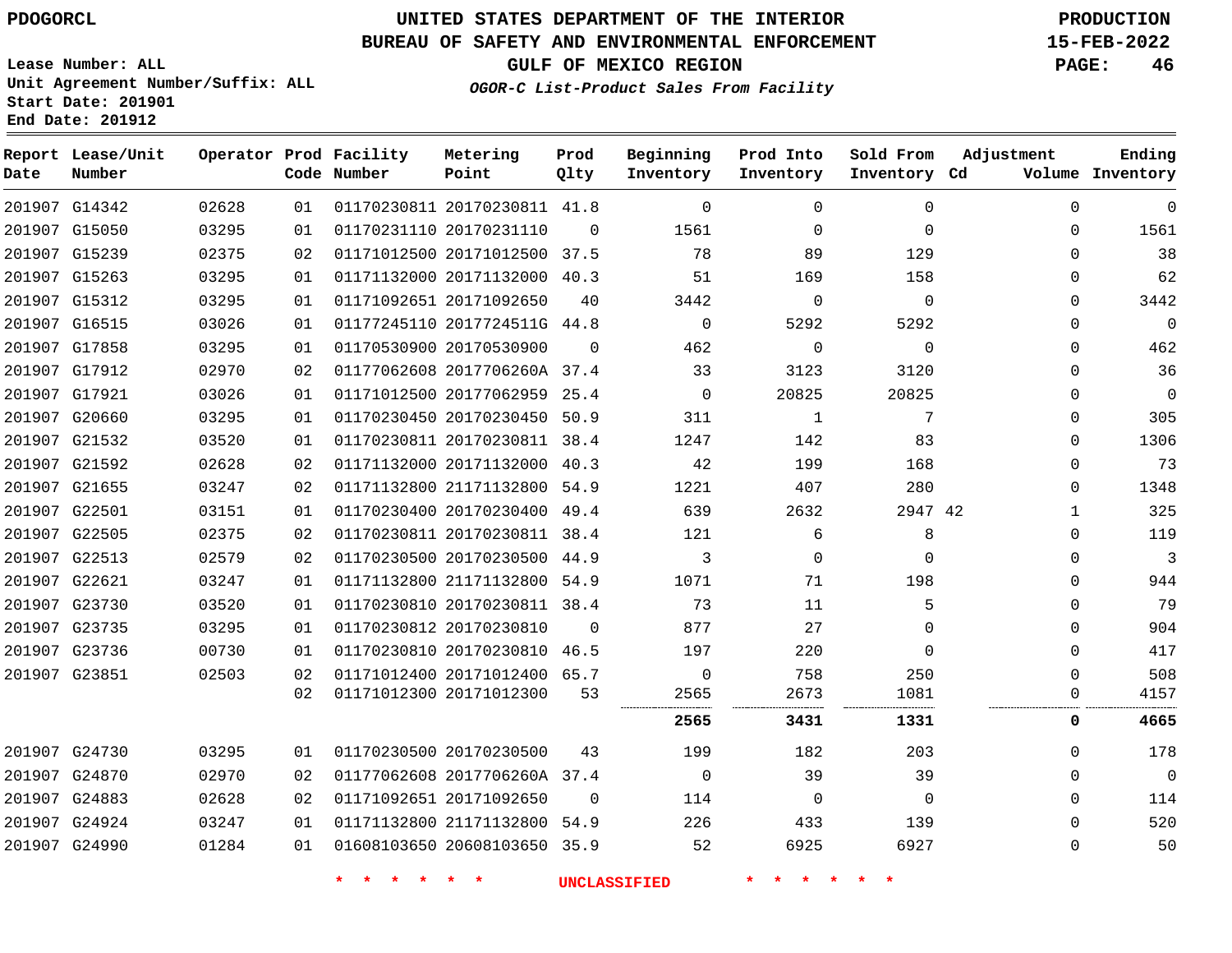### **UNITED STATES DEPARTMENT OF THE INTERIOR PDOGORCL PRODUCTION**

#### **BUREAU OF SAFETY AND ENVIRONMENTAL ENFORCEMENT 15-FEB-2022**

**Lease Number: ALL Unit Agreement Number/Suffix: ALL Start Date: 201901**

**OGOR-C List-Product Sales From Facility**

**GULF OF MEXICO REGION PAGE: 47**

# **End Date: 201912**

| Date   | Report Lease/Unit<br>Number |       |    | Operator Prod Facility<br>Code Number | Metering<br>Point            | Prod<br>Qlty | Beginning<br>Inventory | Prod Into<br>Inventory | Sold From<br>Inventory Cd | Adjustment           | Ending<br>Volume Inventory |
|--------|-----------------------------|-------|----|---------------------------------------|------------------------------|--------------|------------------------|------------------------|---------------------------|----------------------|----------------------------|
|        | 201907 G25524               | 03295 | 01 |                                       | 01170230450 20170230450 50.9 |              | 912                    | 1                      | 20                        | $\Omega$             | 893                        |
|        | 201907 G25937               | 03520 | 02 |                                       | 01170230810 20170230810 46.5 |              | 751                    | 21                     |                           | 0.42<br>$\mathbf{1}$ | 773                        |
|        | 201907 G26074               | 01284 | 01 |                                       | 01177122950 20177122950 29.6 |              | $\Omega$               | $\mathbf 1$            | 1                         | 0                    | $\Omega$                   |
|        | 201907 G27070               | 03295 | 01 |                                       | 01171132800 21171132800 54.9 |              | 16257                  | 21521                  | 6493                      | 0                    | 31285                      |
|        | 201907 G27083               | 03026 | 01 |                                       | 01171092651 20171092650 52.1 |              | $\Omega$               | $\Omega$               | $\Omega$                  | $\Omega$             | $\mathbf{0}$               |
|        | 201907 G27169               | 01284 | 01 |                                       | 01171012500 20171012500      | $\Omega$     | $\Omega$               | $\Omega$               | $\Omega$                  | $\mathbf 0$          | $\Omega$                   |
|        | 201907 G27509               | 02970 | 02 |                                       | 01170230450 20170230450 50.9 |              | 2306                   | 7                      | 52                        | 0                    | 2261                       |
|        | 201907 G27851               | 02628 | 02 |                                       | 01171132000 20171132000 40.3 |              | 1                      | 0                      | $\mathbf{0}$              | 0                    | $\mathbf{1}$               |
|        | 201907 G27988               | 00730 | 01 |                                       | 01608103650 20608103650 35.9 |              | 83                     | 12669                  | 12661                     | 0                    | 91                         |
|        | 201907 G31369               | 02628 | 01 |                                       | 01171012300 20171012300 37.7 |              | 1813                   | 108                    | 401                       | $\mathbf 0$          | 1520                       |
|        | 201907 G32113               | 03026 | 01 |                                       | 01170230811 20170230811 38.4 |              | 1611                   | 155                    | 106                       | $\Omega$             | 1660                       |
|        | 201907 G32197               | 01284 | 02 |                                       | 01171012500 20171012500 37.5 |              | 167                    | $\mathbf 0$            | 167                       | 0                    | $\mathbf 0$                |
|        | 201907 G32231               | 01284 | 01 |                                       | 01171012500 20171012500 38.7 |              | 5                      | $\mathbf 0$            | 5                         | $\Omega$             | $\mathbf 0$                |
|        | 201907 G32268               | 03295 | 01 |                                       | 01177295110 01177295110      | $\Omega$     | 65                     | 19                     | $\Omega$                  | $\mathbf 0$          | 84                         |
|        | 201907 G32744               | 01284 | 02 |                                       | 01423210051 20170230510 45.9 |              | 110                    | $\Omega$               | 7                         | $\Omega$             | 103                        |
|        | 201907 G33088               | 03026 | 01 |                                       | 01171012500 20177062959 25.4 |              | $\mathbf 0$            | 27                     | 27                        | $\mathbf 0$          | $\mathbf{0}$               |
|        | 201907 G33112               | 02970 | 02 |                                       | 01171092651 20171092650      | $\Omega$     | $\Omega$               | $\mathbf 0$            | $\Omega$                  | $\Omega$             | $\Omega$                   |
|        | 201907 G33596               | 03472 | 02 |                                       | 01171132000 20171132000 40.3 |              | 16                     | 27                     | 33                        | 0                    | 10                         |
|        | 201907 G33636               | 02628 | 01 |                                       | 01171132000 20171132000 40.3 |              | 3304                   | 9280                   | 9175                      | $\Omega$             | 3409                       |
|        | 201907 G34033               | 02628 | 01 |                                       | 01170230811 20170230811 41.8 |              | $\mathbf 0$            | $\mathbf 0$            | $\mathbf 0$               | $\mathbf 0$          | $\mathbf 0$                |
|        | 201907 G35292               | 03247 | 01 |                                       | 01170573602 20170573602 32.8 |              | $\Omega$               | 3268                   | 10                        | 0                    | 3258                       |
| 201908 | 00016                       | 03151 | 01 |                                       | 01170513700 20170513700 21.6 |              | 941                    | 6647                   | 6137 42                   | $-3$                 | 1448                       |
| 201908 | 00026                       | 03151 | 01 |                                       | 01170513700 20170513700 21.6 |              | 1675                   | 17229                  | 15145                     | $\Omega$             | 3759                       |
| 201908 | 00032                       | 03151 | 01 |                                       | 01170513700 20170513700 25.6 |              | 35                     | 287                    | 260 42                    | $\mathbf{1}$         | 63                         |
| 201908 | 00049                       | 03295 | 01 |                                       | 01171012300 20171012300 37.5 |              | 6629                   | 6161                   | 8456                      | 0                    | 4334                       |
| 201908 | 00050                       | 03295 | 01 |                                       | 01171012300 20171012300 37.5 |              | 3678                   | 2969                   | 4559                      | 0                    | 2088                       |
| 201908 | 00052                       | 03295 | 01 |                                       | 01171012300 20171012300 37.5 |              | 11501                  | 17854                  | 16797                     | $\Omega$             | 12558                      |
| 201908 | 00081                       | 03295 | 01 |                                       | 01170230450 20170230450      | $\Omega$     | 167                    | 1                      | $\Omega$                  | $\Omega$             | 168                        |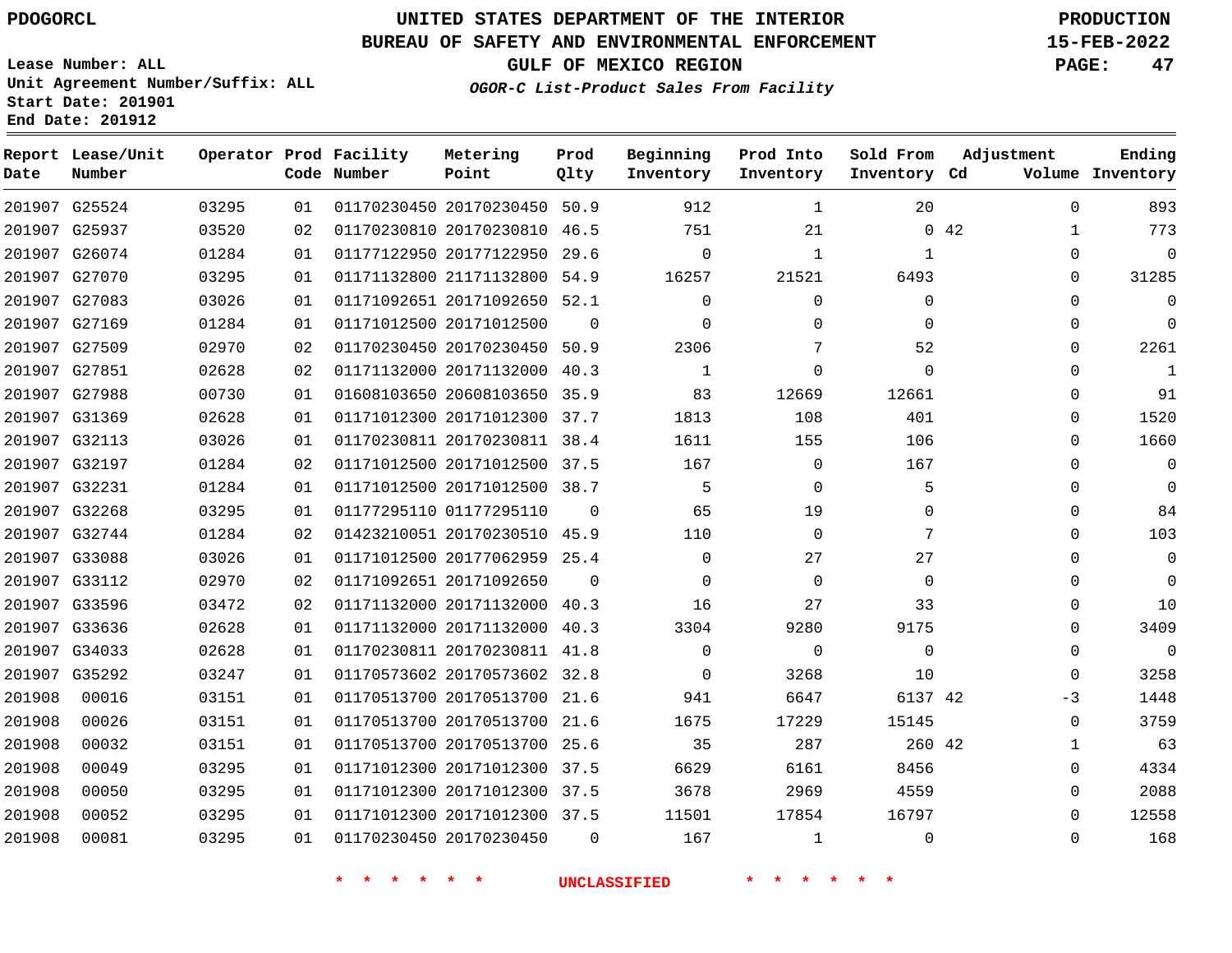**Report Lease/Unit**

**Number**

### **UNITED STATES DEPARTMENT OF THE INTERIOR PDOGORCL PRODUCTION**

**Prod Qlty**

#### **BUREAU OF SAFETY AND ENVIRONMENTAL ENFORCEMENT 15-FEB-2022**

**Lease Number: ALL Unit Agreement Number/Suffix: ALL Start Date: 201901 End Date: 201912**

**Operator Prod Facility**

**Code Number**

**OGOR-C List-Product Sales From Facility**

**Beginning Inventory** **Prod Into Inventory** **Sold From Inventory**

**GULF OF MEXICO REGION PAGE: 48**

**Inventory Cd Volume**

**Adjustment**

**Ending**

|                  |                   |                |          | 一大<br>$\rightarrow$     | $\rightarrow$<br>一天                                          |          | <b>UNCLASSIFIED</b> | $\star$<br>$\star$ .<br>$\ast$ | $\star$       |        |                             |
|------------------|-------------------|----------------|----------|-------------------------|--------------------------------------------------------------|----------|---------------------|--------------------------------|---------------|--------|-----------------------------|
|                  | 201908 8910024540 | 02451          | 01       |                         | 01170513800 20170513800 32.5                                 |          | 2428                | 63235                          | 63411         |        | $\mathbf 0$                 |
|                  | 201908 8910020210 | 02451          | 01       |                         | 01170513800 20170513800 32.5                                 |          | 4374                | 72159                          | 73963         |        | $\mathbf 0$                 |
|                  | 201908 754396015A | 01284          | 01       |                         | 01608103650 20608103650 36.5                                 |          | 27                  | 3272                           | 3282          |        | $\overline{0}$              |
|                  | 201908 7543940080 | 03295          | 01       |                         | 01170230811 20170230811 38.4                                 |          | 229                 | 5                              | 15            |        | $\overline{0}$              |
|                  | 201908 7543880060 | 03295          | 01       | 01170230450 20170230450 |                                                              | $\Omega$ | 342                 | $\mathbf 0$                    | $\mathbf 0$   |        | $\mathbf 0$                 |
|                  | 201908 754315006A | 03368          | 01       |                         | 01170754800 20170754800 29.3                                 |          | 80                  | 648                            | 566           |        | $\mathbf 0$                 |
|                  | 201908 754307017A | 02970          | 02       |                         | 01171132800 20170230811 38.4                                 |          | 2085                | 72                             | 135           |        | $\mathbf 0$                 |
|                  | 201908 754306013A | 02647          | 01       |                         | 01608128270 20608128270 26.9                                 |          | 270982              | 430262                         |               | $0$ 09 | $-476362$                   |
|                  | 201908 754306012A | 02647          | 01       |                         | 01608128270 20608128270 26.9                                 |          | 34285               | 67457                          |               | $0$ 09 | $-75329$                    |
| 201908           | 754306006A        | 00689          | 01       |                         | 01608128271 20608128271 29.3                                 |          | 447182              | 1008150                        | 108508 09     |        | $-1067093$                  |
| 201908           | 754303001A        | 00059          | 01       |                         | 01170230811 20170230811 38.4                                 |          | 522                 | 12                             |               | 25 09  | $-9$                        |
| 201908           | 00796             | 02628          | 01       |                         | 01171012300 20171012300 37.5                                 |          | 3219                | 18738                          | 8777          |        | $\Omega$                    |
| 201908           | 00775             | 02899          | 02       |                         | 01171131600 20171131600 42.5                                 |          | 27                  | 0                              | 27            |        | $\overline{0}$              |
| 201908           | 00697             | 03368          | 02       |                         | 01170754800 20170754800 29.3                                 |          | 47                  | 287                            | 263 42        |        | $\mathbf 1$                 |
| 201908           | 00694             | 03368          | 01       |                         | 01170754800 20170754800 29.3                                 |          | 760                 | 4540                           | 4165          |        | $\mathbf 0$                 |
| 201908           | 00680             | 03520          | 01       | 01170230700 20170230700 |                                                              | $\Omega$ | 1762                | $\mathbf 0$                    | $\mathbf 0$   |        | $\Omega$                    |
| 201908           | 00593             | 03209          | 01       |                         | 01171012300 20171012300 37.5                                 |          | $\mathbf 0$         | 835                            | 835           |        | $\mathbf 0$                 |
| 201908           | 00577             | 03059          | 01       |                         | 01171012300 20171012300 37.5                                 |          | 10117               | 8534                           | 12649         |        | $\mathbf 0$                 |
| 201908           | 00560             | 03288          | 01       |                         | 01171132800 21171132800 53.9                                 |          | 819                 | 81                             | 297 42        |        | $-1$                        |
| 201908           | 00541             | 02222          | 01       |                         | 01170530900 20170530900 50.3                                 |          | 2113                | $\mathbf 0$                    | $\mathbf 0$   |        | $\overline{0}$              |
| 201908           | 00479             | 03295          | 01       |                         | 01171012500 20171012500 40.4                                 |          | 566                 | 1088                           | 1400          |        | $\mathbb O$                 |
| 201908           | 00453             | 01284          | 01       |                         | 01177112605 2017711260Y                                      | $\Omega$ | 13                  | 0                              | $\Omega$      |        | $\mathbf 0$                 |
| 201908           | 00434             | 01284          | 01       | 01177112605 2017711260Y |                                                              | $\Omega$ | 50                  | 3186<br>$\mathbf 0$            | $\mathbf 0$   |        | $\mathbf 0$                 |
| 201908           | 00367             | 03151          | 01       |                         | 01170513700 20170513700 21.6                                 |          | 391                 |                                | 2881 42       |        | $-1$                        |
| 201908<br>201908 | 00247<br>00353    | 03295<br>03368 | 01<br>01 |                         | 01170231290 01170231290 61.4<br>01170754800 20170754800 29.3 |          | 440<br>64           | 0<br>527                       | 398<br>460 42 |        | $\mathbf 0$<br>$\mathbf{1}$ |
| 201908           | 00244             | 03295          | 01       |                         | 01170231290 01170231290 61.4                                 |          | $\mathbf{1}$        | $\mathbf 0$                    | $\mathbf{1}$  |        | $\mathbf 0$                 |
| 201908           | 00196             | 03151          | 01       |                         | 01171012300 20171012300 37.5                                 |          | 4398                | 8867                           | 7028          |        | $\Omega$                    |
|                  |                   |                |          |                         |                                                              |          |                     |                                |               |        |                             |

**Metering Point**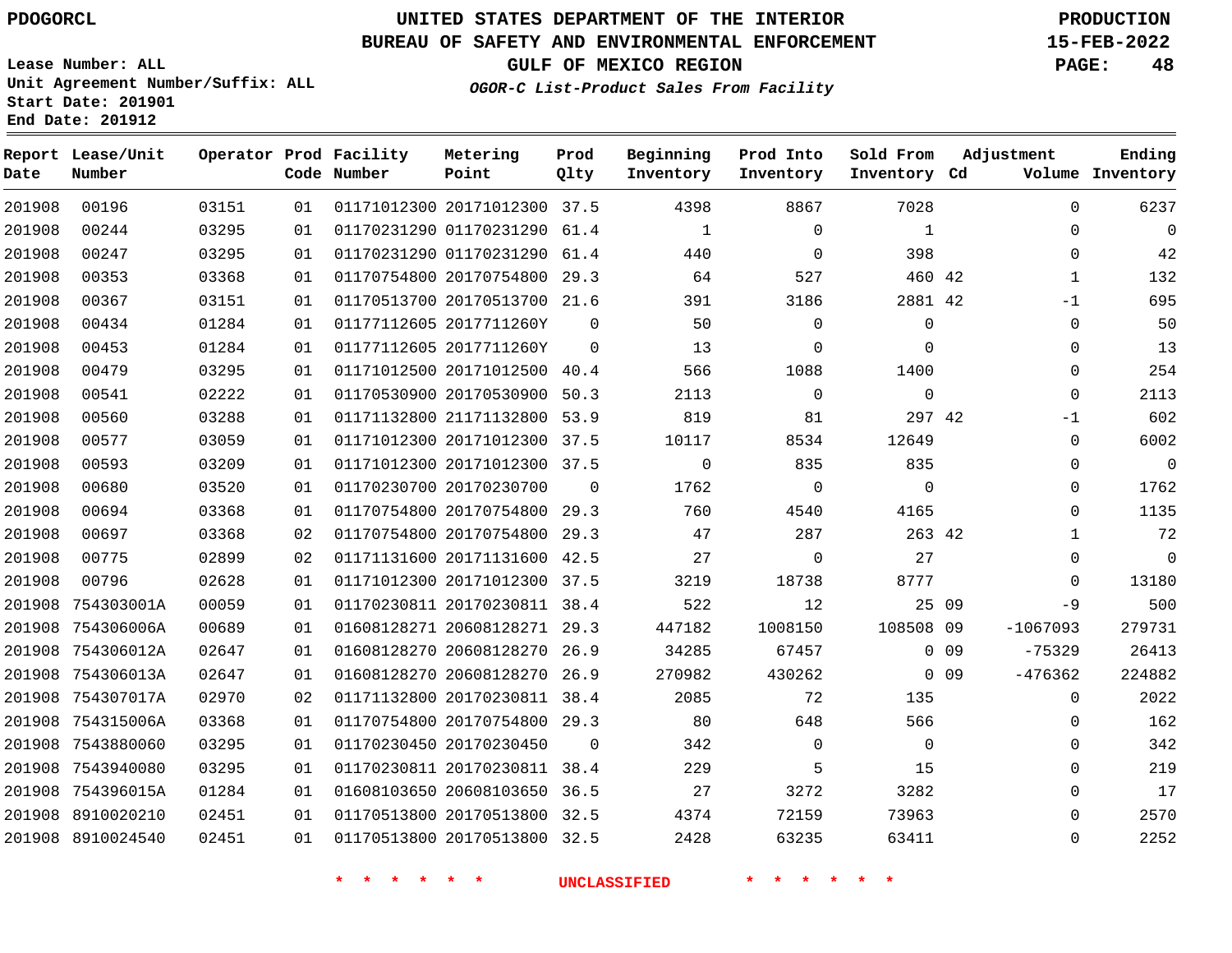**End Date: 201912**

### **UNITED STATES DEPARTMENT OF THE INTERIOR PDOGORCL PRODUCTION**

#### **BUREAU OF SAFETY AND ENVIRONMENTAL ENFORCEMENT 15-FEB-2022**

**Lease Number: ALL Unit Agreement Number/Suffix: ALL Start Date: 201901**

**OGOR-C List-Product Sales From Facility**

**GULF OF MEXICO REGION PAGE: 49**

| Date | Report Lease/Unit<br>Number |       |    | Operator Prod Facility<br>Code Number | Metering<br>Point            | Prod<br>Qlty | Beginning<br>Inventory | Prod Into<br>Inventory | Sold From<br>Inventory Cd |       | Adjustment  | Ending<br>Volume Inventory |
|------|-----------------------------|-------|----|---------------------------------------|------------------------------|--------------|------------------------|------------------------|---------------------------|-------|-------------|----------------------------|
|      | 201908 8910029320           | 02375 | 01 |                                       | 01170513700 20170513700 25.6 |              | 115                    | 145                    | 229 42                    |       | $\mathbf 1$ | 32                         |
|      |                             | 03151 | 01 |                                       | 01170513700 20170513700 25.6 |              | 2056                   | 10070                  | 9933 42                   |       | 3           | 2196                       |
|      |                             |       |    |                                       |                              |              | 2171                   | 10215                  | 10162                     |       | 4           | 2228                       |
|      | 201908 8910034440           | 03151 | 01 |                                       | 01170513700 20170513700 24.3 |              | 6037                   | 46470                  | 42371 42                  |       | $-2$        | 10134                      |
|      | 201908 8910086400           | 03520 | 02 |                                       | 01171012400 20171012400      | 63.6         | 78                     | $\mathbf 0$            | 78                        |       | $\Omega$    | $\mathbf 0$                |
|      | 201908 8910088130           | 02628 | 01 |                                       | 01171012400 20171012400 63.6 |              | 281                    | 18                     | 248                       |       | 0           | 51                         |
|      |                             |       | 01 |                                       | 01171132800 21171132800 53.9 |              | 52                     | 289                    | 71                        |       | $\Omega$    | 270                        |
|      |                             |       |    |                                       |                              |              | 333                    | 307                    | 319                       |       | 0           | 321                        |
|      | 201908 8910089160           | 03151 | 01 |                                       | 01170513700 20170513700 20.2 |              | 738                    | 4681                   | 4398                      |       | 0           | 1021                       |
|      | 201908 891008927AG          | 03151 | 01 |                                       | 01170230400 20170230400 49.2 |              | 2                      | 28                     | 23                        |       | 0           | 7                          |
|      | 201908 891008927Y           | 03151 | 01 |                                       | 01170230400 20170230400 49.2 |              | 8                      | 61                     | 54                        |       | 0           | 15                         |
|      | 201908 8910116580           | 03151 | 01 |                                       | 01170513700 20170513700      | 27.4         | 207                    | 1413                   | 1311 42                   |       | -1          | 308                        |
|      | 201908 8910116740           | 03151 | 01 |                                       | 01170513700 20170513700 25.8 |              | 2136                   | 15812                  | 14501 42                  |       | 1           | 3448                       |
|      | 201908 8910116770           | 03151 | 01 |                                       | 01170513700 20170513700      | 27.4         | 354                    | 2996                   | 2697                      |       | 0           | 653                        |
|      | 201908 8910116790           | 03151 | 01 |                                       | 01170513700 20170513700      | 20.4         | 1189                   | 8723                   | 8010 42                   |       | 1           | 1903                       |
|      | 201908 8910116800           | 03151 | 01 |                                       | 01170513700 20170513700      | 23.8         | 4781                   | 37383                  | 34009 42                  |       | $-5$        | 8150                       |
|      | 201908 891011687A           | 03368 | 01 |                                       | 01170754800 20170754800      | 29.3         | 29                     | 205                    | 182 42                    |       | -1          | 51                         |
|      | 201908 891011687C           | 03368 | 01 |                                       | 01170754800 20170754800      | 29.3         | 159                    | 859                    | 804                       |       | 0           | 214                        |
|      | 201908 891011687D           | 03368 | 01 |                                       | 01170754800 20170754800      | 29.3         | $\mathbf 0$            | 257                    | 193                       |       | 0           | 64                         |
|      | 201908 891011687E           | 03368 | 01 |                                       | 01170754800 20170754800      | 29.3         | 0                      | 6                      |                           | 4 4 2 | -1          | $\mathbf{1}$               |
|      | 201908 8910117330           | 03368 | 01 |                                       | 01170754800 20170754800 29.3 |              | $\Omega$               | 7                      | 5                         |       | 0           | $\overline{2}$             |
|      | 201908 8910123270           | 03295 | 01 |                                       | 01177215100 20177215102 31.4 |              | 44                     | 2115                   | 2120                      |       | 0           | 39                         |
|      | 201908 8910123320           | 03295 | 01 |                                       | 01177215100 20177215102 31.4 |              | 66                     | 3658                   | 3657                      |       | 0           | 67                         |
|      | 201908 8910123330           | 03295 | 01 |                                       | 01177215100 20177215102 31.4 |              | 92                     | 7982                   | 7927                      |       | $\Omega$    | 147                        |
|      | 201908 G00985               | 02375 | 01 |                                       | 0117709260A 2017709260A 31.9 |              | 378                    | 6476                   | 6476 42                   |       | -1          | 377                        |
|      | 201908 G01036               | 03209 | 02 |                                       | 01171092651 20171092650 46.7 |              | 2620                   | 4442                   | 4181                      |       | 0           | 2881                       |
|      | 201908 G01083               | 03151 | 01 |                                       | 01170513700 20170513700 25.7 |              | 3791                   | 25488                  | 23723 42                  |       | 3           | 5559                       |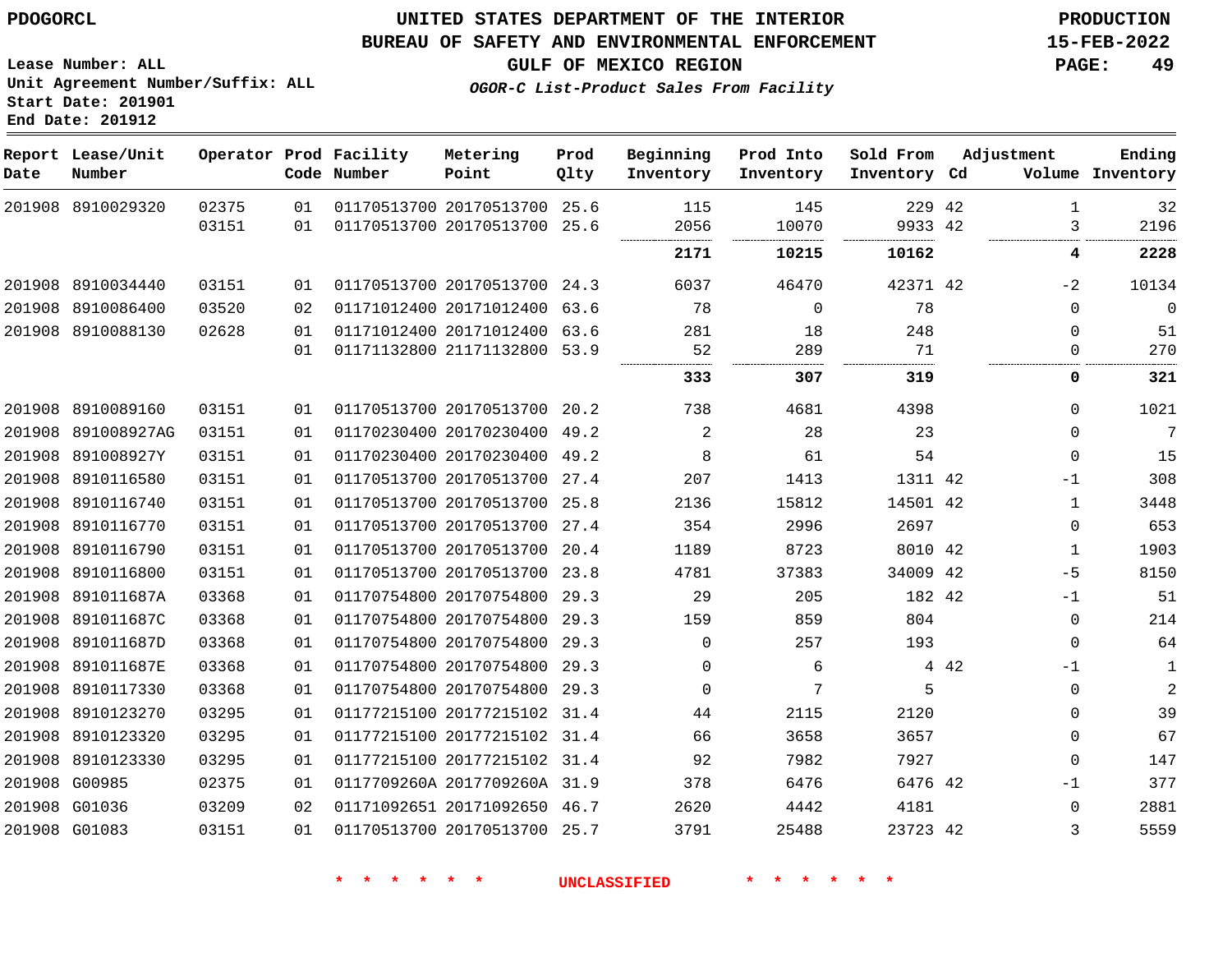**Report Lease/Unit**

### **UNITED STATES DEPARTMENT OF THE INTERIOR PDOGORCL PRODUCTION**

#### **BUREAU OF SAFETY AND ENVIRONMENTAL ENFORCEMENT 15-FEB-2022**

**Lease Number: ALL Unit Agreement Number/Suffix: ALL Start Date: 201901 End Date: 201912**

**Operator Prod Facility**

**Prod**

**Metering**

**GULF OF MEXICO REGION PAGE: 50**

**Sold From Adjustment**

**Ending**

**OGOR-C List-Product Sales From Facility**

**Beginning Prod Into**

| Date | Number        |       |    | Code Number             | Point                        | Qlty     | Inventory | Inventory | Inventory Cd |              | Volume Inventory |
|------|---------------|-------|----|-------------------------|------------------------------|----------|-----------|-----------|--------------|--------------|------------------|
|      | 201908 G01084 | 03151 | 01 |                         | 01170513700 20170513700 20.2 |          | 294       | 2272      | 2071 42      | $\mathbf{1}$ | 496              |
|      | 201908 G01090 | 03151 | 01 |                         | 01170513700 20170513700 27.4 |          | 234       | 3387      | 2883 42      | 1            | 739              |
|      | 201908 G01091 | 03151 | 01 |                         | 01170513700 20170513700 25.1 |          | 1785      | 12796     | 11790 42     | $-1$         | 2790             |
|      | 201908 G01092 | 03151 | 01 |                         | 01170513700 20170513700 27.4 |          | 376       | 2320      | 2190         | $\mathbf 0$  | 506              |
|      | 201908 G01220 | 03295 | 01 |                         | 01177092600 20177092600 43.1 |          | 111       | 3790      | 3727         | 0            | 174              |
|      | 201908 G01351 | 03151 | 01 |                         | 01170230400 20170230400 49.2 |          | 6         | 44        | 39           | $\Omega$     | 11               |
|      | 201908 G01447 | 03151 | 02 |                         | 01170513700 20170513700      | 21.6     | 43        | 276       | 258 42       | $-1$         | 60               |
|      | 201908 G01497 | 02451 | 01 |                         | 01170513800 20170513800 32.5 |          | 1578      | 33149     | 33546        | $\Omega$     | 1181             |
|      | 201908 G01498 | 02451 | 01 |                         | 01170513800 20170513800 32.5 |          | 210       | 4168      | 4229         | $\Omega$     | 149              |
|      | 201908 G01610 | 03295 | 01 |                         | 01177215100 20177215102 31.4 |          | 17        | 743       | 746          | $\Omega$     | 14               |
|      | 201908 G01619 | 03151 | 01 |                         | 01170513700 20170513700 17.5 |          | 919       | 6266      | 5819         | $\Omega$     | 1366             |
|      | 201908 G01620 | 03151 | 01 |                         | 01170513700 20170513700 17.5 |          | 387       | 2373      | 2242 42      | $-1$         | 517              |
|      | 201908 G01757 | 03295 | 01 |                         | 01423210051 20423210050 74.4 |          | 60        | 443       | 400          | $\Omega$     | 103              |
|      | 201908 G01848 | 01284 | 02 |                         | 01423210051 20170230500 43.2 |          | 116       | 87        | 75           | $\mathbf 0$  | 128              |
|      |               | 01978 | 02 |                         | 01170230500 20170230500 43.2 |          | 2299      | 1581      | 1480         | 0            | 2400             |
|      |               |       |    |                         |                              |          | 2415      | 1668      | 1555         | 0            | 2528             |
|      | 201908 G01860 | 03295 | 01 | 01170231110 20170231110 |                              | $\Omega$ | 9886      | 4         | $\mathbf{0}$ | $\Omega$     | 9890             |
|      | 201908 G01865 | 03151 | 01 |                         | 01171012500 20171012500 40.4 |          | 656       | 1428      | 1750         | $\Omega$     | 334              |
|      | 201908 G01901 | 03295 | 01 |                         | 01177215100 20177215102 31.4 |          | 8         | 399       | 400          | $\Omega$     | $7\phantom{.0}$  |
|      | 201908 G01966 | 03295 | 01 |                         | 01177215100 20177215102 31.4 |          | 36        | 2617      | 2605         | 0            | 48               |
|      | 201908 G01967 | 03295 | 01 |                         | 01177215100 20177215102 31.4 |          | 247       | 10239     | 10298        | $\Omega$     | 188              |
|      | 201908 G02111 | 02628 | 01 |                         | 01171132000 20171132000 40.8 |          | 3174      | 66952     | 66340        | $\Omega$     | 3786             |
|      | 201908 G02317 | 03295 | 01 |                         | 01171132000 20171132000 40.8 |          | 3         | 36        | 37           | $\Omega$     | 2                |
|      | 201908 G02429 | 03151 | 01 | 01170230811 20170230810 |                              | 0        | 51        | 0         | 0            | 0            | 51               |
|      | 201908 G02433 | 03151 | 01 |                         | 01170230811 20170230810      | $\Omega$ | 35        | 16        | $\mathbf 0$  | $\Omega$     | 51               |
|      | 201908 G02601 | 02628 | 01 |                         | 01171092651 20171092650 46.7 |          | 10        | 0         | 10           | $\mathbf 0$  | $\overline{0}$   |
|      | 201908 G02665 | 02451 | 01 |                         | 01423210051 20423210050 74.4 |          | 67        | 502       | 452          | $\Omega$     | 117              |
|      | 201908 G02825 | 03295 | 01 |                         | 01170230812 20170230810      | $\Omega$ | 638       | 27        | $\mathbf 0$  | $\Omega$     | 665              |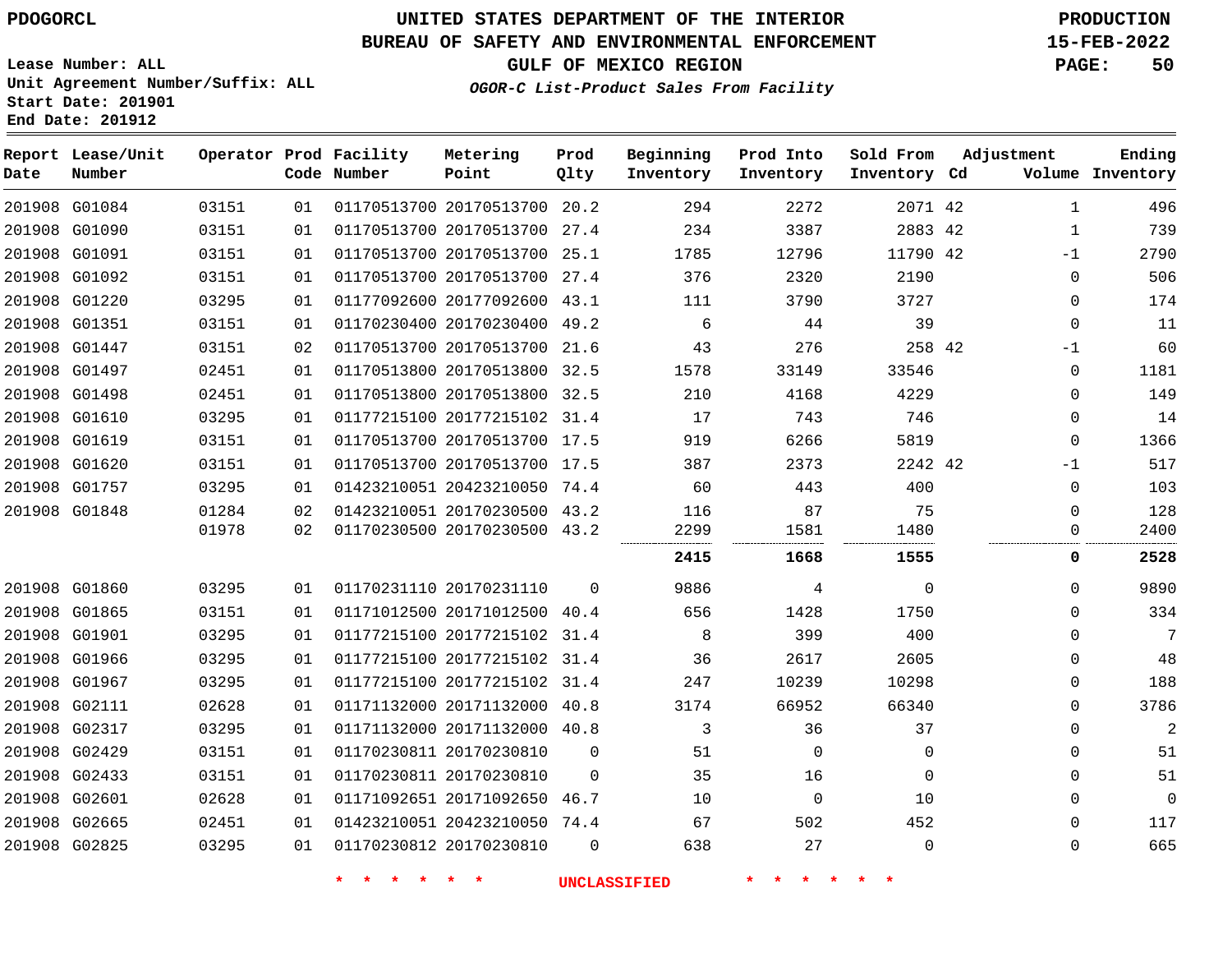### **UNITED STATES DEPARTMENT OF THE INTERIOR PDOGORCL PRODUCTION**

#### **BUREAU OF SAFETY AND ENVIRONMENTAL ENFORCEMENT 15-FEB-2022**

**Lease Number: ALL Unit Agreement Number/Suffix: ALL Start Date: 201901**

**OGOR-C List-Product Sales From Facility**

**GULF OF MEXICO REGION PAGE: 51**

**End Date: 201912**

| Date | Report Lease/Unit<br>Number |       |          | Operator Prod Facility<br>Code Number | Metering<br>Point                                  | Prod<br>Qlty         | Beginning<br>Inventory | Prod Into<br>Inventory | Sold From<br>Inventory Cd | Adjustment           | Ending<br>Volume Inventory |
|------|-----------------------------|-------|----------|---------------------------------------|----------------------------------------------------|----------------------|------------------------|------------------------|---------------------------|----------------------|----------------------------|
|      | 201908 G02826               | 03295 | 01<br>01 |                                       | 01170230812 20170230810<br>01170231110 20170231110 | $\Omega$<br>$\Omega$ | 6209<br>1489           | 241<br>306             | $\Omega$<br>$\Omega$      | $\Omega$<br>$\Omega$ | 6450<br>1795               |
|      |                             |       |          |                                       |                                                    |                      | 7698                   | 547                    | 0                         | 0                    | 8245                       |
|      | 201908 G02895               |       |          |                                       |                                                    |                      |                        |                        | 34                        |                      | $\mathbf 0$                |
|      |                             | 02628 | 01       |                                       | 01171092651 20171092650 46.7                       |                      | 34                     | $\Omega$               |                           | $\Omega$             |                            |
|      | 201908 G03061               | 03026 | 02       |                                       | 01423210051 20423210050 74.5                       |                      | 62                     | 450                    | 407                       | $\Omega$             | 105                        |
|      | 201908 G03152               | 03295 | 01       |                                       | 01177092600 20177092600 43.1                       |                      | 163                    | 4810                   | 4752                      | 0                    | 221                        |
|      | 201908 G03331               | 02628 | 01       |                                       | 01171132000 20171132000 40.8                       |                      | 180                    | 452                    | 607                       | 0                    | 25                         |
|      | 201908 G04081               | 03295 | 01       |                                       | 01170230812 20170230810                            | $\Omega$             | 4213                   | 529                    | $\mathbf 0$               | $\Omega$             | 4742                       |
|      | 201908 G04232               | 00730 | 01       |                                       | 01171012500 20171012500 40.4                       |                      | 4351                   | 11518                  | 13179                     | 0                    | 2690                       |
|      | 201908 G04421               | 03295 | 01       |                                       | 01171131600 20171131600 42.5                       |                      | 1349                   | 14651                  | 14338                     | $\Omega$             | 1662                       |
|      | 201908 G04800               | 02970 | 02       |                                       | 01177062608 2017706260A 38.7                       |                      | $\Omega$               | $\Omega$               | $\Omega$                  | $\Omega$             | $\overline{0}$             |
|      | 201908 G04818               | 03295 | 01       |                                       | 01170230500 20170230500 43.2                       |                      | 13                     | $\Omega$               | 8                         | $\Omega$             | 5                          |
|      | 201908 G05006               | 01284 | 02       |                                       | 01423210051 20170230510                            | 45                   | 188                    | 0                      | 9                         | $\mathbf{0}$         | 179                        |
|      | 201908 G05431               | 02970 | 02       |                                       | 01177062608 2017706260A 38.7                       |                      | 58                     | 8748                   | 8758                      | $\Omega$             | 48                         |
|      | 201908 G05504               | 00730 | 01       |                                       | 01171132800 21171132800 53.9                       |                      | 5286                   | 2510                   | 2577 42                   | $-1$                 | 5218                       |
|      |                             | 02970 | 02       |                                       | 01171132800 21171132800                            | 53.9                 | 6345                   | 3094                   | 3120                      | $\Omega$             | 6319                       |
|      |                             | 03295 | 01       |                                       | 01171132800 21171132800                            | 53.9                 | 4655                   | 2023                   | 2208                      | 0                    | 4470                       |
|      |                             |       |          |                                       |                                                    |                      | 16286                  | 7627                   | 7905                      | -1                   | 16007                      |
|      | 201908 G05505               | 02628 | 01       |                                       | 01171012400 20171012400 63.6                       |                      | 348                    | 9                      | 307                       | $\Omega$             | 50                         |
|      |                             |       | 01       |                                       | 01171132800 21171132800 53.9                       |                      | 211                    | 383                    | 238                       | 0                    | 356                        |
|      |                             |       |          |                                       |                                                    |                      | 559                    | 392                    | 545                       | 0                    | 406                        |
|      | 201908 G05602               | 03247 | 01       |                                       | 01171012500 20171012500 37.5                       |                      | 149                    | 438                    | 485                       | $\Omega$             | 102                        |
|      | 201908 G05612               | 03295 | 01       |                                       | 01171012500 20171012500 40.4                       |                      | $\Omega$               | 11886                  | 9110                      | 0                    | 2776                       |
|      | 201908 G06069               | 03295 | 01       |                                       | 01423210051 20423210050 74.4                       |                      | 12                     | 86                     | 78                        | $\Omega$             | 20                         |
|      | 201908 G06168               | 02801 | 02       |                                       | 01170230450 20170230450                            | $\Omega$             | 6                      | $\Omega$               | $\mathbf 0$               | $\Omega$             | 6                          |
|      | 201908 G06668               | 03151 | 01       |                                       | 01171132000 20171132000                            | 40.8                 | 180                    | 142                    | 316 42                    | 1                    | 7                          |
|      | 201908 G07760               | 01284 | 01       |                                       | 01177122950 20177122950 29.5                       |                      | 173                    | 34179                  | 34179                     | $\Omega$             | 173                        |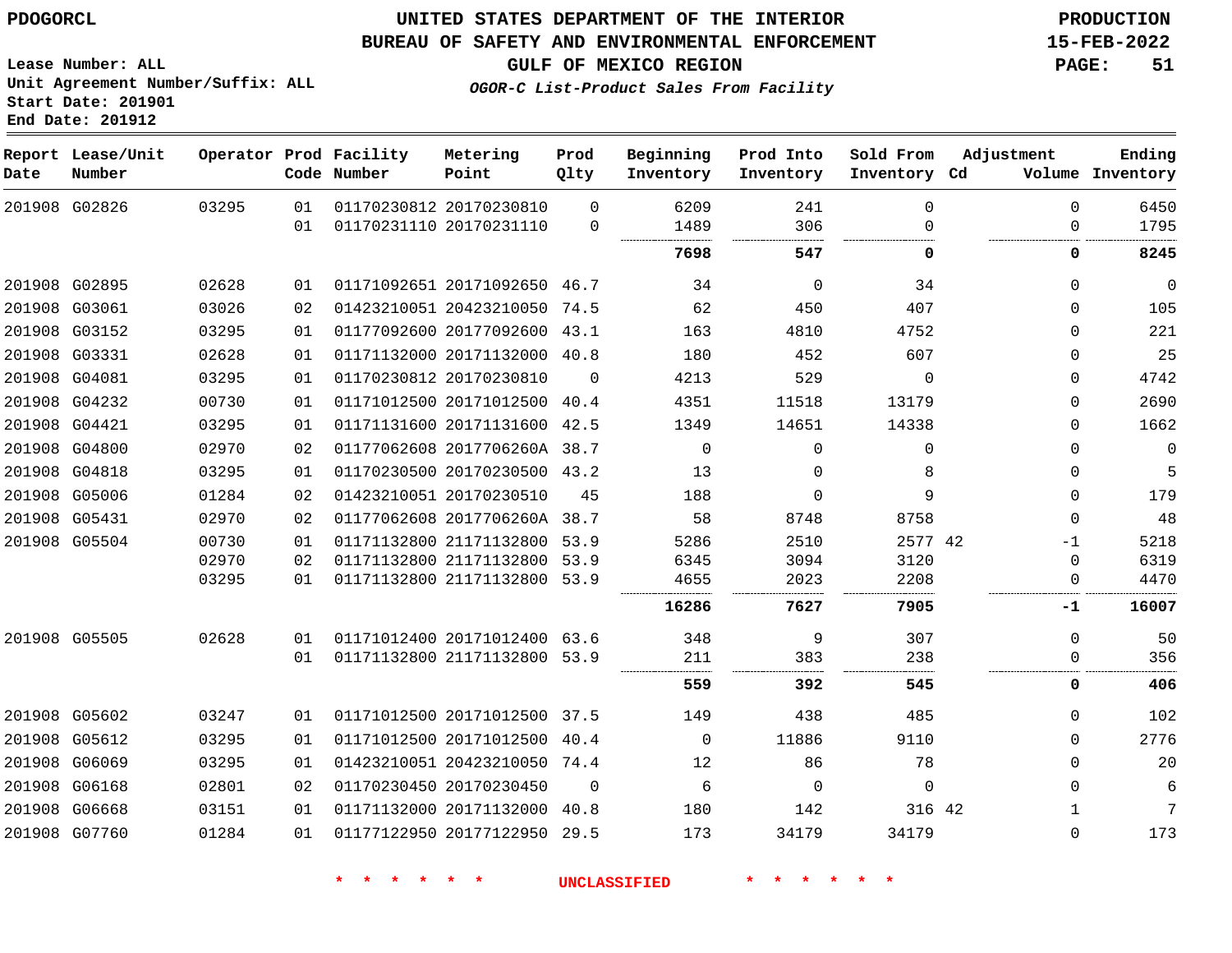### **UNITED STATES DEPARTMENT OF THE INTERIOR PDOGORCL PRODUCTION**

**Metering**

#### **BUREAU OF SAFETY AND ENVIRONMENTAL ENFORCEMENT 15-FEB-2022**

**Lease Number: ALL Unit Agreement Number/Suffix: ALL Start Date: 201901 End Date: 201912**

**OGOR-C List-Product Sales From Facility**

**Beginning**

**GULF OF MEXICO REGION PAGE: 52**

**Adjustment**

| Date | Report Lease/Unit<br>Number |       |    | Operator Prod Facility<br>Code Number | Metering<br>Point            | Prod<br>Qlty | Beginning<br>Inventory | Prod Into<br>Inventory | Sold From<br>Inventory Cd | Adjustment            | Ending<br>Volume Inventory |
|------|-----------------------------|-------|----|---------------------------------------|------------------------------|--------------|------------------------|------------------------|---------------------------|-----------------------|----------------------------|
|      | 201908 G07917               | 03247 | 01 |                                       | 01170573602 20170573602 30.9 |              | 31514                  | 57488                  | 45238 42                  | $\mathbf{1}$          | 43765                      |
|      | 201908 G09631               | 01284 | 01 |                                       | 01177122950 20177122950 29.6 |              | $\Omega$               | $\Omega$               | $\mathbf{0}$              | $\Omega$              |                            |
|      | 201908 G10910               | 03026 | 01 |                                       | 01177245110 2017724511G 45.6 |              | $\Omega$               | 2940                   | 2940                      | $\Omega$              | $\mathbf 0$                |
|      | 201908 G11870               | 03151 | 01 |                                       | 01171132000 20171132000 40.8 |              | 89                     | 2023                   | 1998                      | $\Omega$              | 114                        |
|      | 201908 G11984               | 02801 | 02 |                                       | 01171092651 20171092650      | $\Omega$     | $\Omega$               | $\Omega$               | $\mathbf{0}$              | $\Omega$              | $\mathbf 0$                |
|      | 201908 G12355               | 03209 | 01 |                                       | 01171012300 20171012300 37.5 |              | 43932                  | 43969                  | 56388 42                  | 2                     | 31515                      |
|      | 201908 G12358               | 03209 | 01 |                                       | 01171012300 20171012300 37.7 |              | $\Omega$               | $\mathbf 0$            | $\Omega$                  | $\Omega$              | 0                          |
|      | 201908 G12802               | 02628 | 01 |                                       | 01170230811 20170230811 38.4 |              | $\Omega$               | $\mathbf{1}$           | $\Omega$                  | $\Omega$              | $\mathbf{1}$               |
|      | 201908 G13081               | 01284 | 01 |                                       | 01608103650 20608103650 36.5 |              | 87                     | 16817                  | 16787                     | $\Omega$              | 117                        |
|      | 201908 G13563               | 03520 | 01 |                                       | 01170230811 20170230811 38.4 |              | 849                    | $\mathbf 0$            | 53                        | $\Omega$              | 796                        |
|      | 201908 G13938               | 01284 | 01 |                                       | 01171012500 20171012500 40.4 |              | $\Omega$               | 576                    | 443                       | $\Omega$              | 133                        |
|      | 201908 G14342               | 02628 | 01 |                                       | 01170230811 20170230811 38.4 |              | 0                      | 290                    | 18                        | $\Omega$              | 272                        |
|      | 201908 G15050               | 03295 | 01 |                                       | 01170231110 20170231110      | $\Omega$     | 1561                   | 2414                   | $\mathbf{0}$              | $\Omega$              | 3975                       |
|      | 201908 G15239               | 02375 | 02 |                                       | 01171012500 20171012500 40.4 |              | 38                     | 202                    | 193                       | $\Omega$              | 47                         |
|      | 201908 G15263               | 03295 | 01 |                                       | 01171132000 20171132000 40.8 |              | 62                     | 760                    | 779                       | $\Omega$              | 43                         |
|      | 201908 G15312               | 03295 | 01 |                                       | 01171092651 20171092650 46.7 |              | 3442                   | 17423                  | 9562                      | $\Omega$              | 11303                      |
|      | 201908 G16515               | 03026 | 01 |                                       | 01177245110 2017724511G 45.6 |              | $\Omega$               | 6309                   | 6309                      | $\Omega$              | $\mathbf 0$                |
|      | 201908 G17858               | 03295 | 01 |                                       | 01170530900 20170530900      | $\Omega$     | 462                    | $\mathbf 0$            | $\mathbf 0$               | $\Omega$              | 462                        |
|      | 201908 G17912               | 02970 | 02 |                                       | 01177062608 2017706260A 38.7 |              | 36                     | 8248                   | 8238                      | $\Omega$              | 46                         |
|      | 201908 G17921               | 03026 | 01 |                                       | 01171012500 20177062959 25.1 |              | $\overline{0}$         | 24848                  | 24848                     | $\Omega$              | $\overline{0}$             |
|      | 201908 G20660               | 03295 | 01 |                                       | 01170230450 20170230450      | $\Omega$     | 305                    | 2                      | $\mathbf{0}$              | $\Omega$              | 307                        |
|      | 201908 G21532               | 03520 | 01 |                                       | 01170230811 20170230811 38.4 |              | 1306                   | 11                     | 82                        | $\Omega$              | 1235                       |
|      | 201908 G21534               | 03520 | 01 |                                       | 01170230811 20170230811 38.4 |              | $\Omega$               | $\mathbf 0$            | $\Omega$                  | $\Omega$              | 0                          |
|      | 201908 G21592               | 02628 | 02 |                                       | 01171132000 20171132000 40.8 |              | 73                     | 1721                   | 1696                      | 0                     | 98                         |
|      | 201908 G21655               | 03247 | 02 |                                       | 01171132800 21171132800 54.9 |              | 1348                   | 147                    | 494                       | $\Omega$              | 1001                       |
|      | 201908 G22501               | 03151 | 01 |                                       | 01170230400 20170230400 49.2 |              | 325                    | 3041                   | 2630                      | 0                     | 736                        |
|      | 201908 G22505               | 02375 | 02 |                                       | 01170230811 20170230811 38.4 |              | 119                    | 1                      |                           | 8 4 2<br>$\mathbf{1}$ | 113                        |
|      | 201908 G22513               | 02579 | 02 |                                       | 01170230500 20170230500 44.9 |              | 3                      | $\mathbf{0}$           | $\mathbf{0}$              | $\mathbf 0$           | 3                          |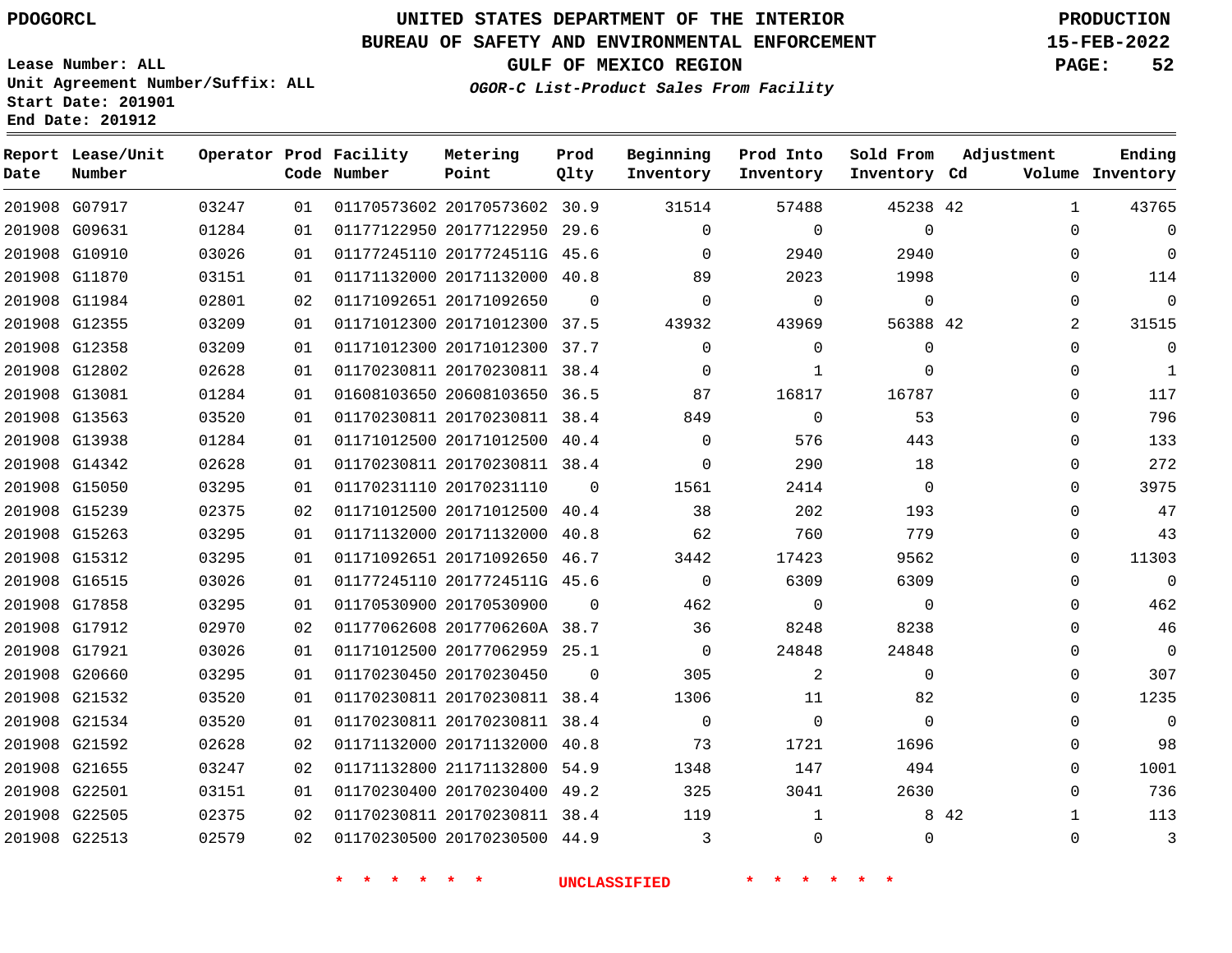#### **BUREAU OF SAFETY AND ENVIRONMENTAL ENFORCEMENT 15-FEB-2022**

**Lease Number: ALL Unit Agreement Number/Suffix: ALL Start Date: 201901 End Date: 201912**

**GULF OF MEXICO REGION PAGE: 53**

**OGOR-C List-Product Sales From Facility**

| Date          | Report Lease/Unit<br>Number |       |    | Operator Prod Facility<br>Code Number | Metering<br>Point            | Prod<br>Qlty | Beginning<br>Inventory | Prod Into<br>Inventory | Sold From<br>Inventory Cd | Adjustment   | Ending<br>Volume Inventory |
|---------------|-----------------------------|-------|----|---------------------------------------|------------------------------|--------------|------------------------|------------------------|---------------------------|--------------|----------------------------|
|               | 201908 G22621               | 03247 | 01 |                                       | 01171132800 21171132800 54.9 |              | 944                    | $\Omega$               | 931                       | $\Omega$     | 13                         |
|               | 201908 G23730               | 03520 | 01 |                                       | 01170230810 20170230811 38.4 |              | 79                     | $\Omega$               | 5                         | $\Omega$     | 74                         |
|               | 201908 G23735               | 03295 | 01 |                                       | 01170230812 20170230810      | $\Omega$     | 904                    | 39                     | $\Omega$                  | $\Omega$     | 943                        |
|               | 201908 G23736               | 00730 | 01 |                                       | 01170230810 20170230810      | $\Omega$     | 417                    | 336                    | $\Omega$                  | $\Omega$     | 753                        |
|               | 201908 G23851               | 02503 | 02 |                                       | 01171012300 20171012300 52.8 |              | 4157                   | 4542                   | 5504                      | $\Omega$     | 3195                       |
|               |                             |       | 02 |                                       | 01171012400 20171012400 63.6 |              | 507                    | 0                      | 507                       | $\Omega$     | $\mathbf 0$                |
|               |                             |       |    |                                       |                              |              | 4664                   | 4542                   | 6011                      | 0            | 3195                       |
|               | 201908 G24730               | 03295 | 01 |                                       | 01170230500 20170230500 43.1 |              | 178                    | 116                    | 115                       | $\Omega$     | 179                        |
| 201908 G24870 |                             | 02970 | 02 |                                       | 01177062608 2017706260A 38.7 |              | $\mathbf 0$            | 168                    | 168                       | $\Omega$     | $\mathbf 0$                |
|               | 201908 G24883               | 02628 | 02 |                                       | 01171092651 20171092650 46.7 |              | 114                    | 373                    | 245                       | $\Omega$     | 242                        |
|               | 201908 G24924               | 03247 | 01 |                                       | 01171132800 21171132800 53.9 |              | 520                    | 290                    | 318 42                    | $\mathbf 1$  | 493                        |
|               | 201908 G24990               | 01284 | 01 |                                       | 01608103650 20608103650 36.5 |              | 50                     | 10135                  | 10114                     | $\mathbf{0}$ | 71                         |
|               | 201908 G25524               | 03295 | 01 |                                       | 01170230450 20170230450      | $\Omega$     | 893                    | 3                      | $\Omega$                  | $\mathbf{0}$ | 896                        |
|               | 201908 G25937               | 03520 | 02 |                                       | 01170230810 20170230810 46.5 |              | 773                    | 49                     | $\Omega$                  | 0            | 822                        |
|               | 201908 G26074               | 01284 | 01 |                                       | 01177122950 20177122950 29.5 |              | $\mathbf 0$            | 1                      | 1                         | 0            | $\mathbf 0$                |
|               | 201908 G27070               | 03295 | 01 |                                       | 01171132800 21171132800 53.9 |              | 31285                  | 12993                  | 14639                     | $\Omega$     | 29639                      |
|               | 201908 G27083               | 03026 | 01 |                                       | 01171092651 20171092650 46.7 |              | $\Omega$               | 832                    | 292                       | $\Omega$     | 540                        |
|               | 201908 G27169               | 01284 | 01 |                                       | 01171012500 20171012500 40.4 |              | $\mathbf 0$            | 181                    | 139                       | $\mathbf{0}$ | 42                         |
|               | 201908 G27509               | 02970 | 02 |                                       | 01170230450 20170230450 50.9 |              | 2261                   | 10                     | $\mathbf 0$               | $\mathbf{0}$ | 2271                       |
|               | 201908 G27851               | 02628 | 02 |                                       | 01171132000 20171132000      | 40.8         | 1                      | $\mathbf 0$            | $\Omega$                  | $\mathbf{0}$ | 1                          |
|               | 201908 G27988               | 00730 | 01 |                                       | 01608103650 20608103650      | 36.5         | 91                     | 18686                  | 18648 42                  | $\mathbf{1}$ | 130                        |
|               | 201908 G31369               | 02628 | 01 |                                       | 01171012300 20171012300 37.5 |              | 1520                   | 3395                   | 2528                      | 0            | 2387                       |
|               | 201908 G32113               | 03026 | 01 |                                       | 01170230811 20170230811 38.4 |              | 1660                   | 42                     | 106                       | 0            | 1596                       |
|               | 201908 G32231               | 01284 | 01 |                                       | 01171012500 20171012500 40.4 |              | $\Omega$               | 54                     | 42                        | $\Omega$     | 12                         |
|               | 201908 G32268               | 03295 | 01 |                                       | 01177295110 01177295110 20.2 |              | 84                     | 15                     | 24                        | $\mathbf{0}$ | 75                         |
|               | 201908 G32744               | 01284 | 02 |                                       | 01423210051 20170230510      | 45           | 103                    | $\mathbf 0$            | 5                         | $\Omega$     | 98                         |
| 201908 G33088 |                             | 03026 | 01 |                                       | 01171012500 20177062959 25.1 |              | $\Omega$               | 25                     | 25                        | $\Omega$     | $\mathbf 0$                |
|               | 201908 G33112               | 02970 | 02 |                                       | 01171092651 20171092650      | $\Omega$     | $\mathbf 0$            | $\mathbf 0$            | $\Omega$                  | $\mathbf{0}$ | $\mathbf 0$                |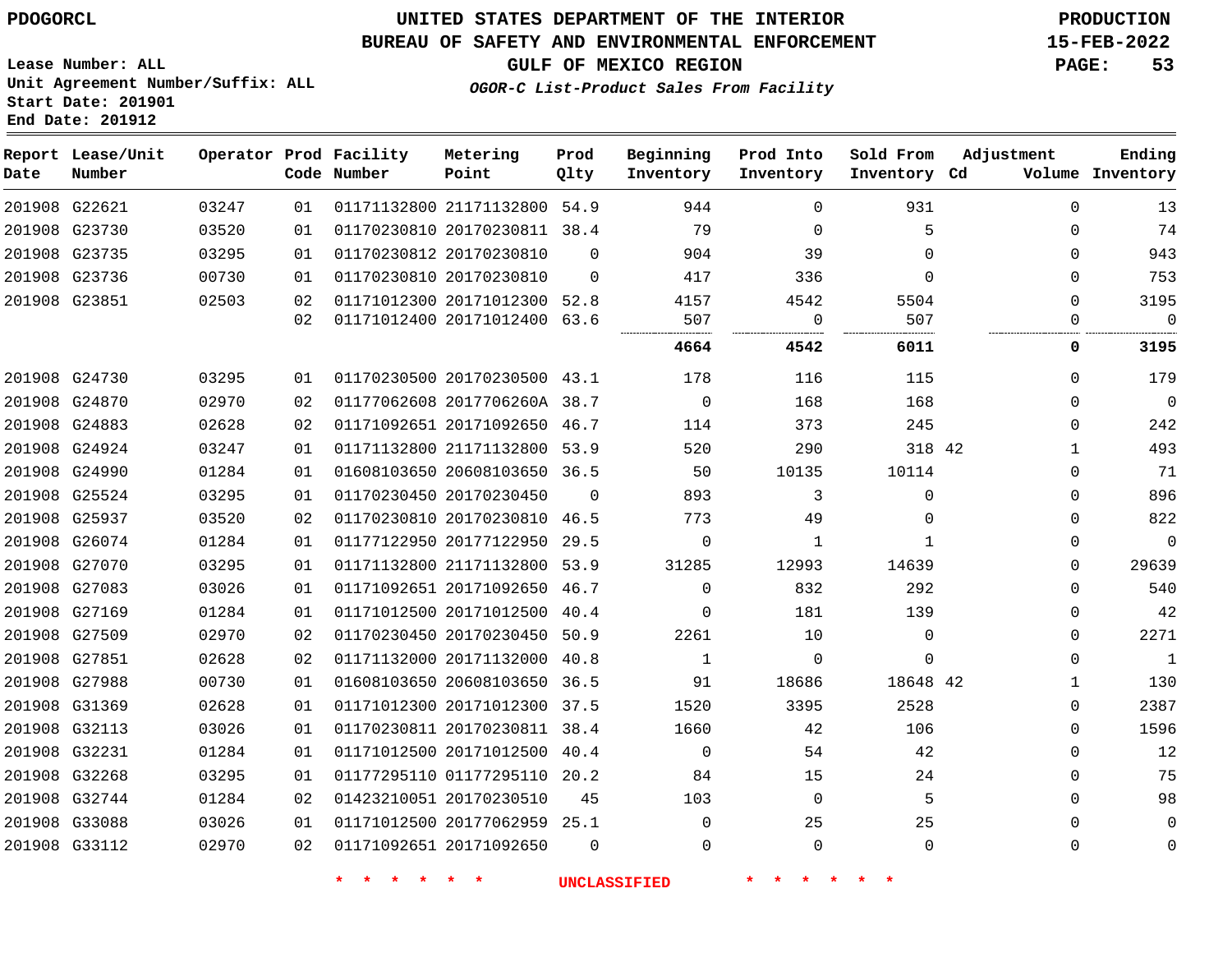G33596 G33636 G34033 G35292

**Report Lease/Unit**

**Number**

754303001A

**Date**

### **UNITED STATES DEPARTMENT OF THE INTERIOR PDOGORCL PRODUCTION**

#### **BUREAU OF SAFETY AND ENVIRONMENTAL ENFORCEMENT 15-FEB-2022**

**Lease Number: ALL Unit Agreement Number/Suffix: ALL Start Date: 201901 End Date: 201912**

**Operator Prod Facility**

**Code Number**

**OGOR-C List-Product Sales From Facility**

 $\cap$ 

 $1<sub>0</sub>$ 

**Sold From Inventory**

**Prod Into Inventory**

**Beginning Inventory**

**GULF OF MEXICO REGION PAGE: 54**

**Inventory Cd Volume**

**Adjustment**

 $\Omega$  $\Omega$  $\Omega$   $-2$ -1  $\Omega$  $\Omega$  $\Omega$  $\Omega$  $\Omega$  $\overline{0}$ -1  $-1$  $\overline{0}$  $\Omega$  $\Omega$  $\Omega$  $\Omega$  $\Omega$  $\Omega$  $\Omega$ -1 -1 -1  $-7$ 

**Ending**

|    | 10       | $\Omega$    | 10    | 40.8     | 01171132000 20171132000 | 02 | 03472 |
|----|----------|-------------|-------|----------|-------------------------|----|-------|
|    | 63697    | 63900       | 3409  | 40.8     | 01171132000 20171132000 | 01 | 02628 |
|    | 1        | 22          | 0     | 38.4     | 01170230811 20170230811 | 01 | 02628 |
|    | 8277 42  | 21025       | 3257  | 30.9     | 01170573602 20170573602 | 01 | 03247 |
| 42 | 7589     | 7147        | 1446  | 20       | 01170513700 20170513700 | 01 | 03151 |
| 42 | 17716    | 16247       | 3759  | 20       | 01170513700 20170513700 | 01 | 03151 |
|    | 773 42   | 827         | 63    | 25.6     | 01170513700 20170513700 | 01 | 03151 |
|    | 4891     | 4359        | 4334  | 37.6     | 01171012300 20171012300 | 01 | 03295 |
|    | 2385     | 2321        | 2088  | 37.6     | 01171012300 20171012300 | 01 | 03295 |
|    | 14916    | 18436       | 12558 | 37.6     | 01171012300 20171012300 | 01 | 03295 |
|    | 23       | 63          | 168   | 50.6     | 01170230450 20170230450 | 01 | 03295 |
|    | 7375     | 8909        | 6237  | 37.6     | 01171012300 20171012300 | 01 | 03151 |
|    | 27       | $\Omega$    | 42    | 52.5     | 01170231290 01170231290 | 01 | 03295 |
| 42 | 489      | 474         | 132   | 28.8     | 01170754800 20170754800 | 01 | 03368 |
|    | 2625 42  | 2246        | 695   | 20       | 01170513700 20170513700 | 01 | 03151 |
|    | 0        | 0           | 50    | 0        | 01177112605 2017711260Y | 01 | 01284 |
|    | $\Omega$ | $\mathbf 0$ | 13    | $\Omega$ | 01177112605 2017711260Y | 01 | 01284 |
|    | 1084     | 1079        | 254   | 43.2     | 01171012500 20171012500 | 01 | 03295 |

**Prod Qlty**

**\* \* \* \* \* \* UNCLASSIFIED \* \* \* \* \* \***

 20171012500 43.2 20170530900 47.9 21171132800 53.8 20171012300 37.6 20171012300 37.6

**Metering Point**

 20170754800 28.8 20170754800 28.8 20170754800 28.8 20171012300 37.6 20170230811 38.4

20170230700

 $\Omega$ 

22 09

42 42 42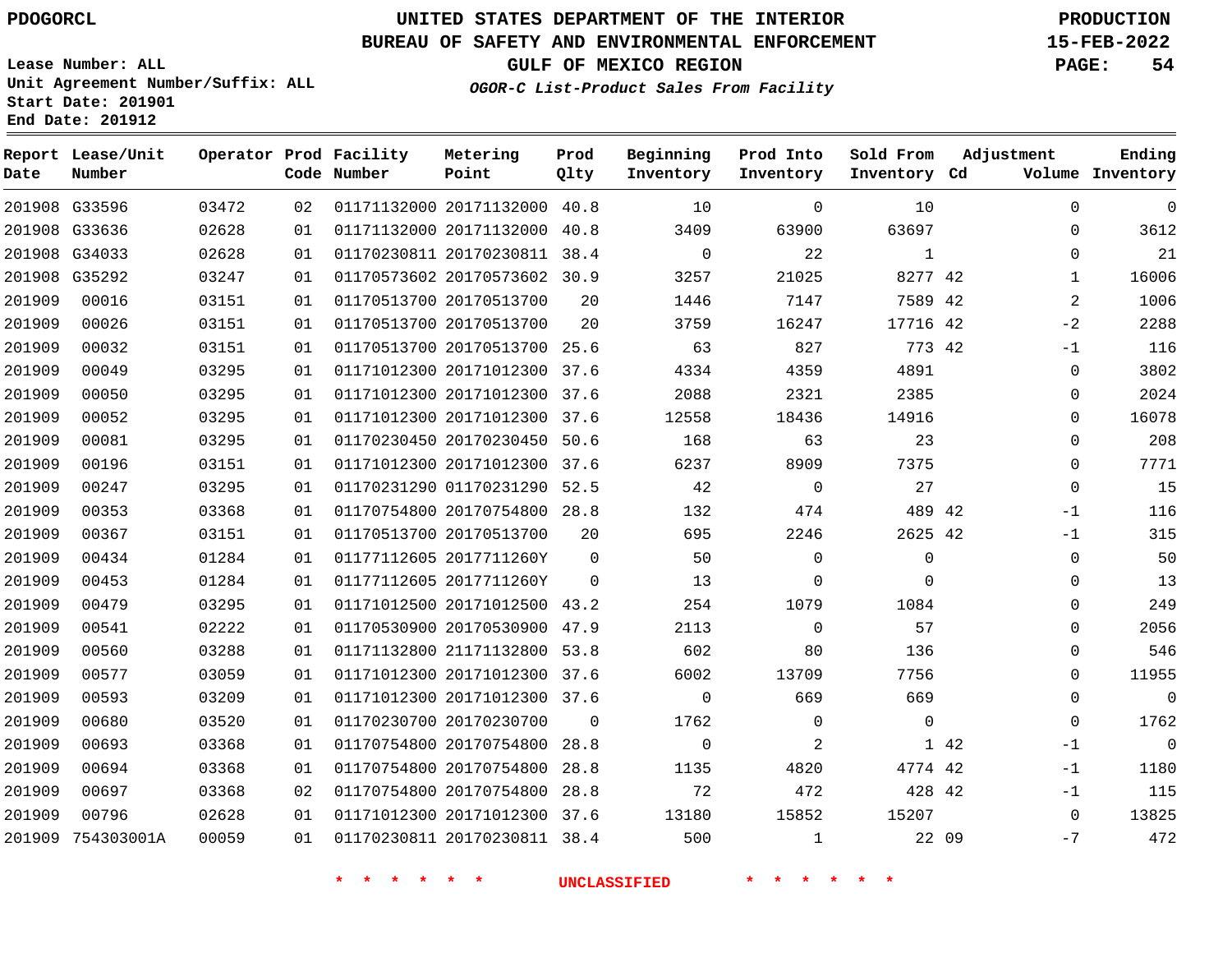#### **BUREAU OF SAFETY AND ENVIRONMENTAL ENFORCEMENT 15-FEB-2022**

**Lease Number: ALL Unit Agreement Number/Suffix: ALL Start Date: 201901**

**End Date: 201912**

**GULF OF MEXICO REGION PAGE: 55**

**OGOR-C List-Product Sales From Facility**

| Date | Report Lease/Unit<br>Number |       |    | Operator Prod Facility<br>Code Number | Metering<br>Point            | Prod<br>Qlty | Beginning<br>Inventory | Prod Into<br>Inventory | Sold From<br>Inventory Cd | Adjustment |              | Ending<br>Volume Inventory |
|------|-----------------------------|-------|----|---------------------------------------|------------------------------|--------------|------------------------|------------------------|---------------------------|------------|--------------|----------------------------|
|      | 201909 754306006A           | 00689 | 01 |                                       | 01608128271 20608128271 28.4 |              | 279731                 | 1030616                | 83044 09                  |            | $-816674$    | 410629                     |
|      | 201909 754306012A           | 02647 | 01 |                                       | 01608128270 20608128270 26.8 |              | 26413                  | 63430                  |                           | $0\quad09$ | $-48845$     | 40998                      |
|      | 201909 754306013A           | 02647 | 01 |                                       | 01608128270 20608128270 26.8 |              | 224882                 | 403357                 |                           | $0\quad09$ | $-502066$    | 126173                     |
|      | 201909 754307017A           | 02970 | 02 |                                       | 01171132800 20170230811 38.4 |              | 2022                   | 3                      | 117                       |            | $\mathbf 0$  | 1908                       |
|      | 201909 754315006A           | 03368 | 01 |                                       | 01170754800 20170754800 28.8 |              | 162                    | 788                    | 757                       |            | 0            | 193                        |
|      | 201909 7543880060           | 03295 | 01 |                                       | 01170230450 20170230450 50.6 |              | 342                    | 31                     | 36                        |            | $\Omega$     | 337                        |
|      | 201909 7543940080           | 03295 | 01 |                                       | 01170230811 20170230811 38.4 |              | 219                    | 1                      | 13                        |            | $\Omega$     | 207                        |
|      | 201909 754396015A           | 01284 | 01 |                                       | 01608103650 20608103650 36.1 |              | 17                     | 2030                   | 2035                      |            | $\Omega$     | 12                         |
|      | 201909 8910020210           | 02451 | 01 |                                       | 01170513800 20170513800 32.6 |              | 2570                   | 68543                  | 67763                     |            | $\mathbf 0$  | 3350                       |
|      | 201909 8910024540           | 02451 | 01 |                                       | 01170513800 20170513800 32.6 |              | 2252                   | 57529                  | 56969                     |            | $\Omega$     | 2812                       |
|      | 201909 8910029320           | 02375 | 01 |                                       | 01170513700 20170513700 25.6 |              | 32                     | 741                    | 668 42                    |            | $-1$         | 104                        |
|      |                             | 03151 | 01 |                                       | 01170513700 20170513700 25.6 |              | 2196                   | 22791                  | 21781 42                  |            | 3            | 3209                       |
|      |                             |       |    |                                       |                              |              | 2228                   | 23532                  | 22449                     |            | 2            | 3313                       |
|      | 201909 8910034440           | 03151 | 01 |                                       | 01170513700 20170513700 24.7 |              | 10134                  | 45558                  | 49279                     |            | $\Omega$     | 6413                       |
|      | 201909 8910086400           | 03520 | 02 |                                       | 01171012400 20171012400 65.8 |              | $\Omega$               | 65                     | 33                        |            | $\Omega$     | 32                         |
|      | 201909 8910088130           | 02628 | 01 |                                       | 01171132800 21171132800 53.8 |              | 270                    | 217                    | 90                        |            | $\mathbf 0$  | 397                        |
|      |                             |       | 01 |                                       | 01171012400 20171012400 65.8 |              | 51                     | 8                      | 35                        |            | $\mathbf 0$  | 24                         |
|      |                             |       |    |                                       |                              |              | 321                    | 225                    | 125                       |            | 0            | 421                        |
|      | 201909 8910089160           | 03151 | 01 |                                       | 01170513700 20170513700 23.8 |              | 1021                   | 4051                   | 4501 42                   |            | $-1$         | 570                        |
|      | 201909 891008927AG          | 03151 | 01 |                                       | 01170230400 20170230400 49.4 |              | 7                      | 3                      | 9                         |            | $\mathbf 0$  | $\mathbf{1}$               |
|      | 201909 891008927Y           | 03151 | 01 |                                       | 01170230400 20170230400 49.4 |              | 15                     | 73                     | 67                        |            | $\Omega$     | 21                         |
|      | 201909 8910116580           | 03151 | 01 |                                       | 01170513700 20170513700 23.8 |              | 308                    | 3171                   | 3033 42                   |            | $\mathbf{1}$ | 447                        |
|      | 201909 8910116740           | 03151 | 01 |                                       | 01170513700 20170513700 23.8 |              | 3448                   | 14769                  | 16139 42                  |            | 2            | 2080                       |
|      | 201909 8910116770           | 03151 | 01 |                                       | 01170513700 20170513700 23.8 |              | 653                    | 3287                   | 3478 42                   |            | $\mathbf{1}$ | 463                        |
|      | 201909 8910116790           | 03151 | 01 |                                       | 01170513700 20170513700 23.8 |              | 1903                   | 7909                   | 8698 42                   |            | $-1$         | 1113                       |
|      | 201909 8910116800           | 03151 | 01 |                                       | 01170513700 20170513700 23.8 |              | 8150                   | 41140                  | 43500 42                  |            | 4            | 5794                       |
|      | 201909 891011687A           | 03368 | 01 |                                       | 01170754800 20170754800 28.8 |              | 51                     | 52                     |                           | 91 42      | $\mathbf{1}$ | 13                         |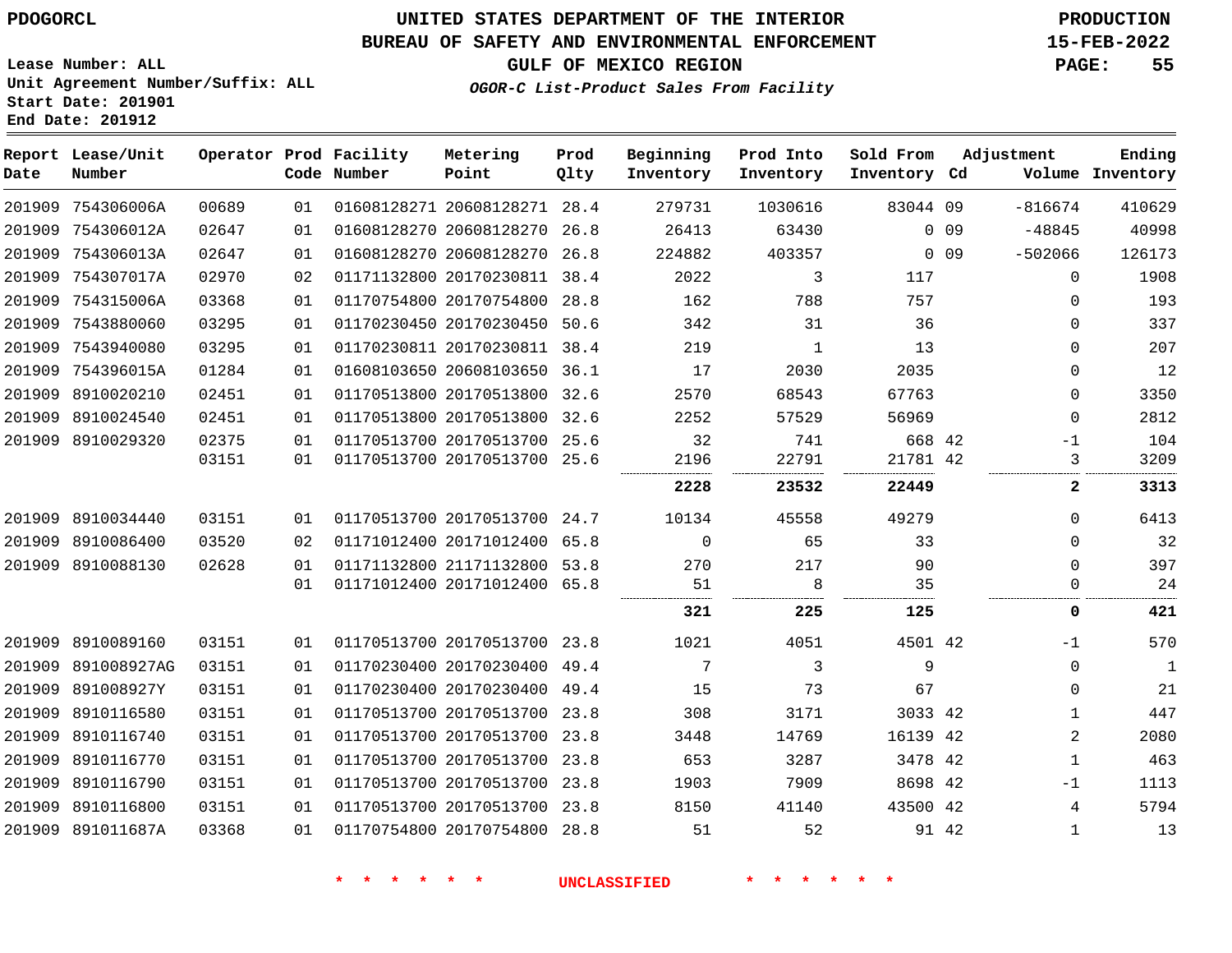### **BUREAU OF SAFETY AND ENVIRONMENTAL ENFORCEMENT 15-FEB-2022**

**Lease Number: ALL Unit Agreement Number/Suffix: ALL Start Date: 201901 End Date: 201912**

**OGOR-C List-Product Sales From Facility**

**GULF OF MEXICO REGION PAGE: 56**

| Date          | Report Lease/Unit<br>Number |       |    | Operator Prod Facility<br>Code Number | Metering<br>Point            | Prod<br>Qlty | Beginning<br>Inventory | Prod Into<br>Inventory | Sold From<br>Inventory Cd | Adjustment |              | Ending<br>Volume Inventory |
|---------------|-----------------------------|-------|----|---------------------------------------|------------------------------|--------------|------------------------|------------------------|---------------------------|------------|--------------|----------------------------|
|               | 201909 891011687C           | 03368 | 01 |                                       | 01170754800 20170754800      | 28.8         | 214                    | 1415                   | 1283                      |            | $\Omega$     | 346                        |
|               | 201909 891011687D           | 03368 | 01 |                                       | 01170754800 20170754800      | 28.8         | 64                     | 42                     | 96                        |            | 0            | 10                         |
|               | 201909 891011687E           | 03368 | 01 |                                       | 01170754800 20170754800      | 28.8         | $\mathbf{1}$           | 13                     | 11                        |            | $\Omega$     | 3                          |
|               | 201909 8910117330           | 03368 | 01 |                                       | 01170754800 20170754800      | 28.8         | 2                      | 202                    | 154 42                    |            | $-1$         | 49                         |
|               | 201909 8910123270           | 03295 | 01 |                                       | 01177215100 20177215102      | 32           | 39                     | 4227                   | 4222                      |            | 0            | 44                         |
|               | 201909 8910123320           | 03295 | 01 |                                       | 01177215100 20177215102      | 32           | 67                     | 5832                   | 5838                      |            | $\Omega$     | 61                         |
|               | 201909 8910123330           | 03295 | 01 |                                       | 01177215100 20177215102      | 32           | 147                    | 12413                  | 12431                     |            | $\Omega$     | 129                        |
|               | 201909 8910202560           | 03151 | 01 |                                       | 01170513700 20170513700      | 30           | $\Omega$               | 147                    | 126                       |            | $\Omega$     | 21                         |
|               | 201909 G00985               | 02375 | 01 |                                       | 0117709260A 2017709260A 32.7 |              | 377                    | 5649                   | 5649                      |            | $\mathbf{0}$ | 377                        |
|               | 201909 G01036               | 03209 | 02 |                                       | 01171092651 20171092650      | 49           | 2881                   | 873                    | 2284 42                   |            | $\mathbf 1$  | 1471                       |
|               | 201909 G01083               | 03151 | 01 |                                       | 01170513700 20170513700      | 23.8         | 5559                   | 25793                  | 27720                     |            | $\Omega$     | 3632                       |
|               | 201909 G01084               | 03151 | 01 |                                       | 01170513700 20170513700 23.8 |              | 496                    | 2403                   | 2560 42                   |            | $-1$         | 338                        |
|               | 201909 G01090               | 03151 | 01 |                                       | 01170513700 20170513700      | 23.8         | 739                    | 5920                   | 5826 42                   |            | $\mathbf 1$  | 834                        |
|               | 201909 G01091               | 03151 | 01 |                                       | 01170513700 20170513700 23.8 |              | 2790                   | 13315                  | 14231 42                  |            | 2            | 1876                       |
|               | 201909 G01092               | 03151 | 01 |                                       | 01170513700 20170513700 23.8 |              | 506                    | 4984                   | 4788 42                   |            | $-1$         | 701                        |
|               | 201909 G01220               | 03295 | 01 |                                       | 01177092600 20177092600 43.5 |              | 174                    | 1856                   | 1971                      |            | $\mathbf 0$  | 59                         |
|               | 201909 G01351               | 03151 | 01 |                                       | 01170230400 20170230400 49.4 |              | 11                     | 57                     | 51                        |            | $\Omega$     | 17                         |
|               | 201909 G01447               | 03151 | 02 |                                       | 01170513700 20170513700      | 20           | 60                     | 153                    | 192 42                    |            | $\mathbf 1$  | 22                         |
|               | 201909 G01497               | 02451 | 01 |                                       | 01170513800 20170513800 32.6 |              | 1181                   | 35602                  | 35043                     |            | 0            | 1740                       |
|               | 201909 G01498               | 02451 | 01 |                                       | 01170513800 20170513800 32.6 |              | 149                    | 4567                   | 4493                      |            | $\Omega$     | 223                        |
|               | 201909 G01610               | 03295 | 01 |                                       | 01177215100 20177215102      | 32           | 14                     | 1293                   | 1294                      |            | $\Omega$     | 13                         |
| 201909 G01619 |                             | 03151 | 01 |                                       | 01170513700 20170513700 22.1 |              | 1366                   | 6300                   | 6779 42                   |            | 1            | 888                        |
|               | 201909 G01620               | 03151 | 01 |                                       | 01170513700 20170513700      | 22.1         | 517                    | 2276                   | 2473                      |            | $\mathbf{0}$ | 320                        |
|               | 201909 G01757               | 03295 | 01 |                                       | 01423210051 20423210050 75.1 |              | 103                    | 399                    | 431                       |            | $\Omega$     | 71                         |
| 201909 G01848 |                             | 01284 | 02 |                                       | 01423210051 20170230500 43.7 |              | 128                    | 65                     | 120                       |            | $\Omega$     | 73                         |
|               |                             | 01978 | 02 |                                       | 01170230500 20170230500 43.3 |              | 2400                   | 1946                   | 2245                      |            | 0            | 2101                       |
|               |                             |       |    |                                       |                              |              | 2528                   | 2011                   | 2365                      |            | 0            | 2174                       |
|               | 201909 G01860               | 03295 | 01 |                                       | 01170231110 20170231110 41.8 |              | 9890                   | 77                     | 7459                      |            | 0            | 2508                       |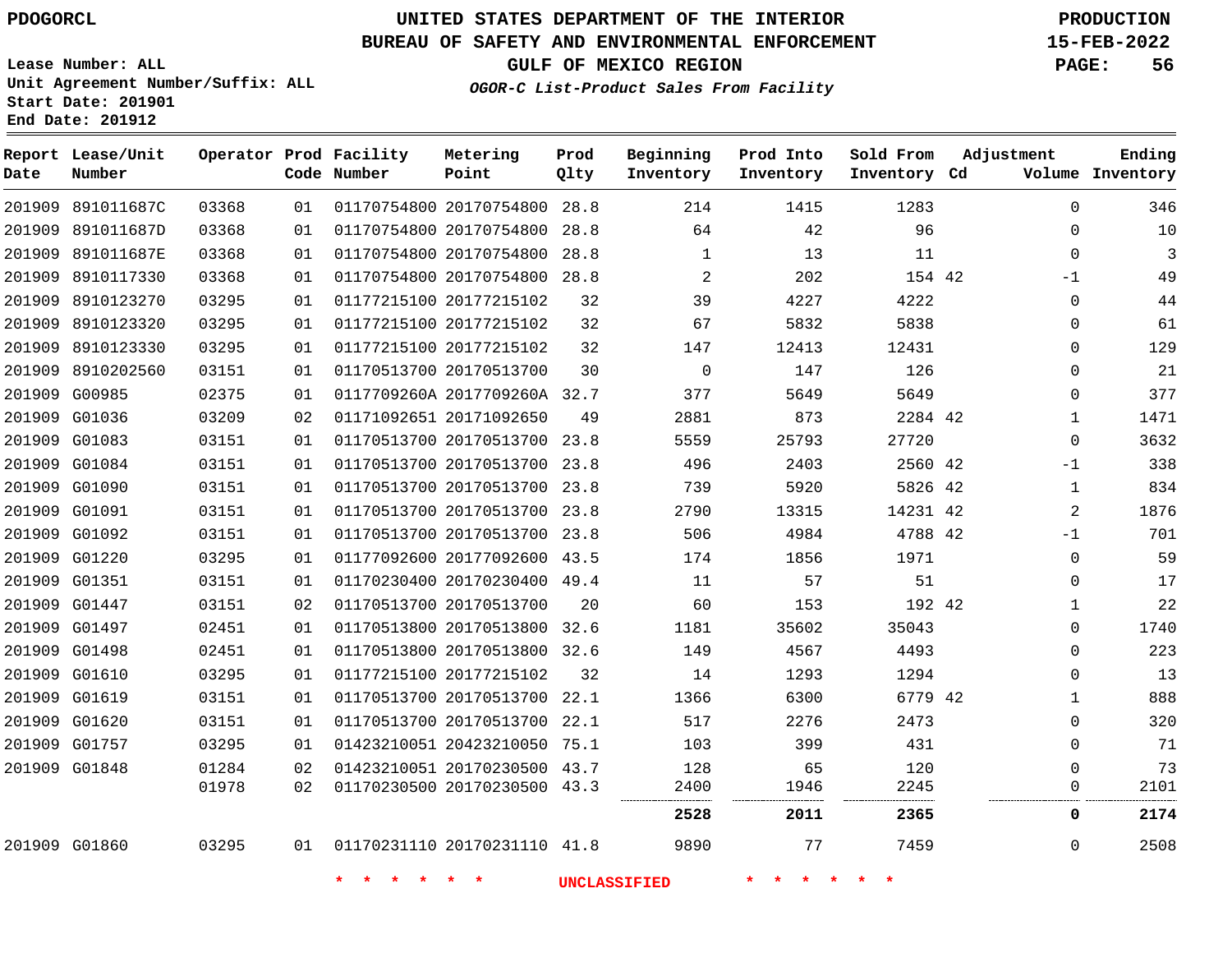**End Date: 201912**

**Report Lease/Unit**

### **UNITED STATES DEPARTMENT OF THE INTERIOR PDOGORCL PRODUCTION**

#### **BUREAU OF SAFETY AND ENVIRONMENTAL ENFORCEMENT 15-FEB-2022**

**Lease Number: ALL Unit Agreement Number/Suffix: ALL Start Date: 201901**

**OGOR-C List-Product Sales From Facility**

**GULF OF MEXICO REGION PAGE: 57**

**Adjustment**

**Ending**

**Operator Prod Facility Code Number Metering Point** 43.2 **Prod Qlty Beginning Inventory Prod Into Inventory Sold From Inventory**

| Date          | Number        |       |    | Code Number | Point                        | Qlty     | Inventory | Inventory   | Inventory Cd |          | Volume Inventory |
|---------------|---------------|-------|----|-------------|------------------------------|----------|-----------|-------------|--------------|----------|------------------|
| 201909        | G01865        | 03151 | 01 |             | 01171012500 20171012500      | 43.2     | 334       | 1394        | 1406         | 0        | 322              |
| 201909        | G01901        | 03295 | 01 |             | 01177215100 20177215102      | 32       | 7         | 404         | 407          | 0        | $\overline{4}$   |
|               | 201909 G01966 | 03295 | 01 |             | 01177215100 20177215102      | 32       | 48        | 4170        | 4175         | 0        | 43               |
|               | 201909 G01967 | 03295 | 01 |             | 01177215100 20177215102      | 32       | 188       | 20755       | 20727        | 0        | 216              |
| 201909        | G02111        | 02628 | 01 |             | 01171132000 20171132000      | 41.3     | 3784      | 53204       | 52944        | 0        | 4044             |
| 201909        | G02317        | 03295 | 01 |             | 01171132000 20171132000      | 41.3     | 2         | $\mathbf 0$ | 2            | 0        | $\overline{0}$   |
| 201909        | G02429        | 03151 | 02 |             | 01170230811 20170230810      | $\Omega$ | 51        | $\Omega$    | $\Omega$     | 0        | 51               |
| 201909        | G02433        | 03151 | 02 |             | 01170230811 20170230810      | 0        | 51        | 8           | $\Omega$     | 0        | 59               |
| 201909        | G02601        | 02628 | 01 |             | 01171092651 20171092650      | 46.7     | $\Omega$  | $\Omega$    | $\Omega$     | $\Omega$ | $\mathbf 0$      |
| 201909        | G02665        | 02451 | 01 |             | 01423210051 20423210050 75.1 |          | 117       | 13          | 128          | 0        | $\overline{2}$   |
| 201909        | G02825        | 03295 | 01 |             | 01170230812 20170230810      | $\Omega$ | 665       | 34          | $\mathbf 0$  | 0        | 699              |
|               | 201909 G02826 | 03295 | 01 |             | 01170230812 20170230810      | $\Omega$ | 6450      | 211         | $\Omega$     | $\Omega$ | 6661             |
|               |               |       | 01 |             | 01170231110 20170231110 41.8 |          | 1795      | 545         | 1354         | 0        | 986              |
|               |               |       |    |             |                              |          | 8245      | 756         | 1354         | 0        | 7647             |
| 201909 G02895 |               | 02628 | 01 |             | 01171092651 20171092650      | 46.7     | $\Omega$  | $\Omega$    | $\Omega$     | $\Omega$ | $\Omega$         |
| 201909        | G03061        | 03026 | 02 |             | 01423210051 20423210050      | 75.2     | 105       | 430         | 458          | 0        | 77               |
|               | 201909 G03152 | 03295 | 01 |             | 01177092600 20177092600 43.5 |          | 221       | 5323        | 5376         | 0        | 168              |
|               | 201909 G03331 | 02628 | 01 |             | 01171132000 20171132000 41.3 |          | 25        | $\Omega$    | 25           | 0        | $\Omega$         |
| 201909        | G04081        | 03295 | 01 |             | 01170230812 20170230810      | 0        | 4742      | 616         | $\Omega$     | 0        | 5358             |
|               | 201909 G04232 | 00730 | 01 |             | 01171012500 20171012500 43.2 |          | 2690      | 10647       | 10877        | 0        | 2460             |
| 201909        | G04421        | 03295 | 01 |             | 01171131600 20171131600      | 42.1     | 1662      | 13096       | 13290        | 0        | 1468             |
| 201909 G04800 |               | 02970 | 02 |             | 01177062608 2017706260A 38.7 |          | 0         | $\Omega$    | 0            | 0        | $\mathbf 0$      |
|               | 201909 G04818 | 03295 | 01 |             | 01170230500 20170230500 43.2 |          | 5         | $\Omega$    | 4            | 0        | 1                |
|               | 201909 G05006 | 01284 | 02 |             | 01423210051 20170230510      | 45       | 179       | 0           | 11           | 0        | 168              |
|               | 201909 G05431 | 02970 | 02 |             | 01177062608 2017706260A 38.7 |          | 48        | 2502        | 2514         | $\Omega$ | 36               |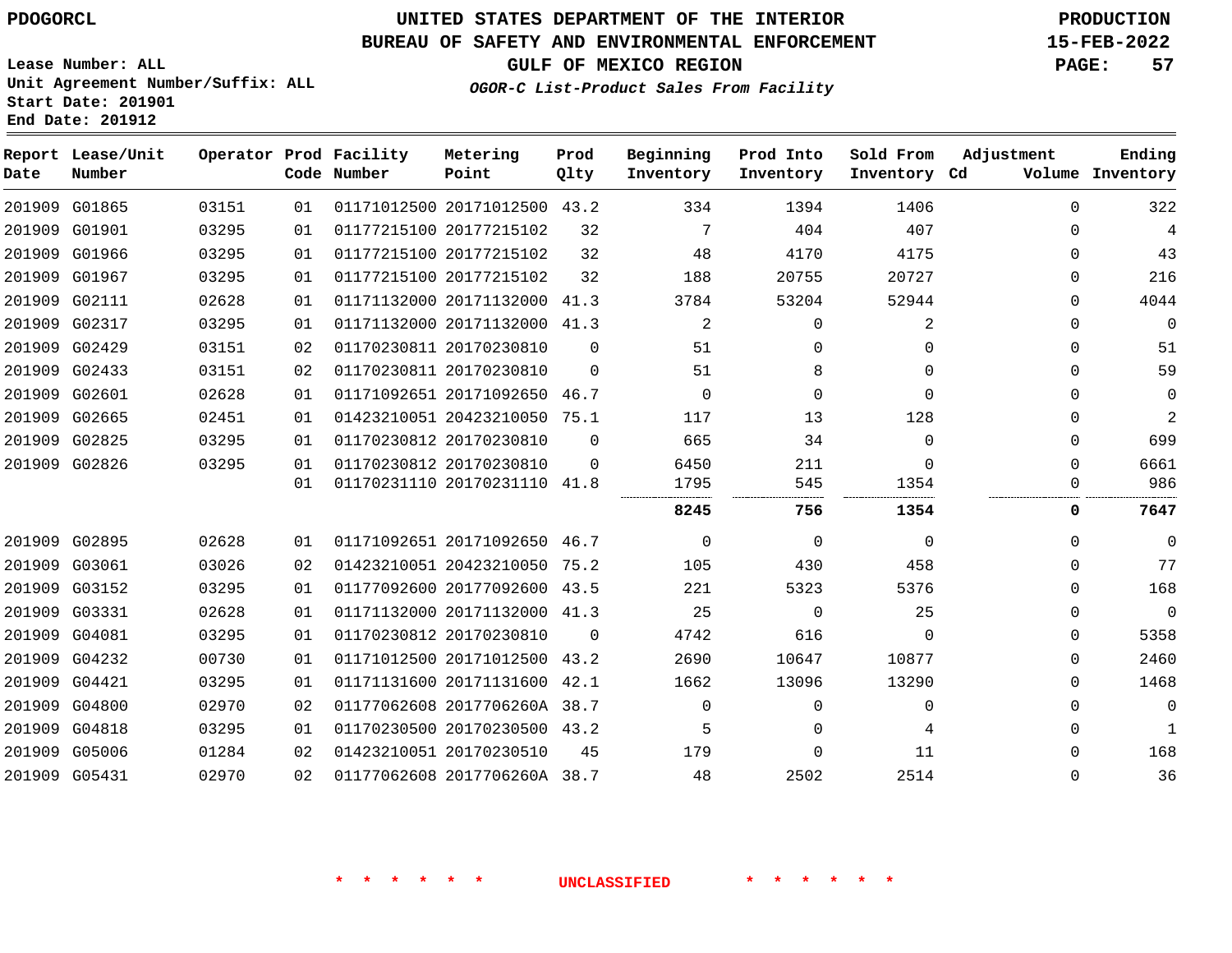#### **BUREAU OF SAFETY AND ENVIRONMENTAL ENFORCEMENT 15-FEB-2022**

**Lease Number: ALL Unit Agreement Number/Suffix: ALL Start Date: 201901 End Date: 201912**

**GULF OF MEXICO REGION PAGE: 58**

**OGOR-C List-Product Sales From Facility**

| Date          | Report Lease/Unit<br>Number |       |    | Operator Prod Facility<br>Code Number | Metering<br>Point            | Prod<br>Qlty | Beginning<br>Inventory | Prod Into<br>Inventory | Sold From<br>Inventory Cd | Adjustment   | Ending<br>Volume Inventory |
|---------------|-----------------------------|-------|----|---------------------------------------|------------------------------|--------------|------------------------|------------------------|---------------------------|--------------|----------------------------|
|               | 201909 G05504               | 00730 | 01 |                                       | 01171132800 21171132800 53.8 |              | 5218                   | 914                    | 1220 42                   | $\mathbf{1}$ | 4913                       |
|               |                             | 02970 | 02 | 01171132800 21171132800 53.8          |                              |              | 6319                   | 1361                   | 1527                      | $\Omega$     | 6153                       |
|               |                             | 03295 | 01 |                                       | 01171132800 21171132800 53.8 |              | 4470                   | 504                    | 989                       | $\Omega$     | 3985                       |
|               |                             |       |    |                                       |                              |              | 16007                  | 2779                   | 3736                      | 1            | 15051                      |
|               | 201909 G05505               | 02628 | 01 |                                       | 01171012400 20171012400 65.8 |              | 50                     | 27                     | 34                        | $\Omega$     | 43                         |
|               |                             |       | 01 | 01171132800 21171132800 53.8          |                              |              | 356                    | 194                    | 117                       | $\Omega$     | 433                        |
|               |                             |       |    |                                       |                              |              | 406                    | 221                    | 151                       | 0            | 476                        |
|               | 201909 G05602               | 03247 | 01 |                                       | 01171012500 20171012500 43.2 |              | 102                    | 457                    | 454 42                    | $\mathbf{1}$ | 106                        |
|               | 201909 G05612               | 03295 | 01 | 01171012500 20171012500 43.2          |                              |              | 2776                   | 12632                  | 12490                     | $\Omega$     | 2918                       |
| 201909 G06069 |                             | 03295 | 01 |                                       | 01423210051 20423210050 75.2 |              | 20                     | 86                     | 91                        | $\mathbf{0}$ | 15                         |
| 201909 G06168 |                             | 02801 | 02 | 01170230450 20170230450               |                              | $\Omega$     | 6                      | $\mathbf 0$            | $\Omega$                  | $\mathbf 0$  | 6                          |
|               | 201909 G07760               | 01284 | 01 |                                       | 01177122950 20177122950 29.7 |              | 173                    | 31869                  | 31869                     | $\Omega$     | 173                        |
|               | 201909 G07917               | 03247 | 01 |                                       | 01170573602 20170573602      | 31           | 43764                  | 42385                  | 58940 42                  | $\mathbf{1}$ | 27210                      |
| 201909 G09631 |                             | 01284 | 01 |                                       | 01177122950 20177122950 29.7 |              | $\Omega$               | 109                    | 109                       | $\Omega$     | $\mathbf 0$                |
| 201909 G10910 |                             | 03026 | 01 |                                       | 01177245110 2017724511G 45.1 |              | $\Omega$               | 4698                   | 4698                      | $\Omega$     | $\mathbf 0$                |
| 201909 G11870 |                             | 03151 | 01 |                                       | 01171132000 20171132000 41.3 |              | 114                    | 1713                   | 1698 42                   | $\mathbf{1}$ | 130                        |
|               | 201909 G11984               | 02801 | 02 |                                       | 01171092651 20171092650      | $\Omega$     | 0                      | $\mathbf 0$            | $\mathbf 0$               | $\Omega$     | $\mathsf 0$                |
|               | 201909 G12355               | 03209 | 01 |                                       | 01171012300 20171012300 37.6 |              | 31515                  | 43545                  | 36500                     | $\Omega$     | 38560                      |
| 201909 G12802 |                             | 02628 | 01 |                                       | 01170230811 20170230811 38.4 |              | $\mathbf{1}$           | $\Omega$               | $\Omega$                  | $\Omega$     | 1                          |
| 201909 G13081 |                             | 01284 | 01 |                                       | 01608103650 20608103650 36.1 |              | 117                    | 16031                  | 16064                     | $\Omega$     | 84                         |
| 201909 G13563 |                             | 03520 | 01 |                                       | 01170230811 20170230811 38.4 |              | 796                    | $\mathbf 0$            | 46                        | $\Omega$     | 750                        |
| 201909 G13938 |                             | 01284 | 01 |                                       | 01171012500 20171012500 43.2 |              | 133                    | 2748                   | 2249                      | $\Omega$     | 632                        |
|               | 201909 G14342               | 02628 | 01 |                                       | 01170230811 20170230811 38.4 |              | 272                    | 35                     | 17                        | $\Omega$     | 290                        |
| 201909 G15050 |                             | 03295 | 01 |                                       | 01170231110 20170231110 41.8 |              | 3975                   | 1218                   | 2998                      | $\Omega$     | 2195                       |
| 201909 G15239 |                             | 02375 | 02 |                                       | 01171012500 20171012500 43.2 |              | 47                     | 103                    | 126                       | $\Omega$     | 24                         |
| 201909 G15263 |                             | 03295 | 01 |                                       | 01171132000 20171132000 41.3 |              | 43                     | $\mathbf{0}$           | 43                        | $\Omega$     | $\overline{0}$             |
| 201909 G15312 |                             | 03295 | 01 |                                       | 01171092651 20171092650      | 49           | 11303                  | 3716                   | 8757                      | $\Omega$     | 6262                       |
| 201909 G16515 |                             | 03026 | 01 | 01177245110 2017724511G 45.1          |                              |              | $\mathbf 0$            | 6839                   | 6839                      | $\mathbf{0}$ | $\mathbf 0$                |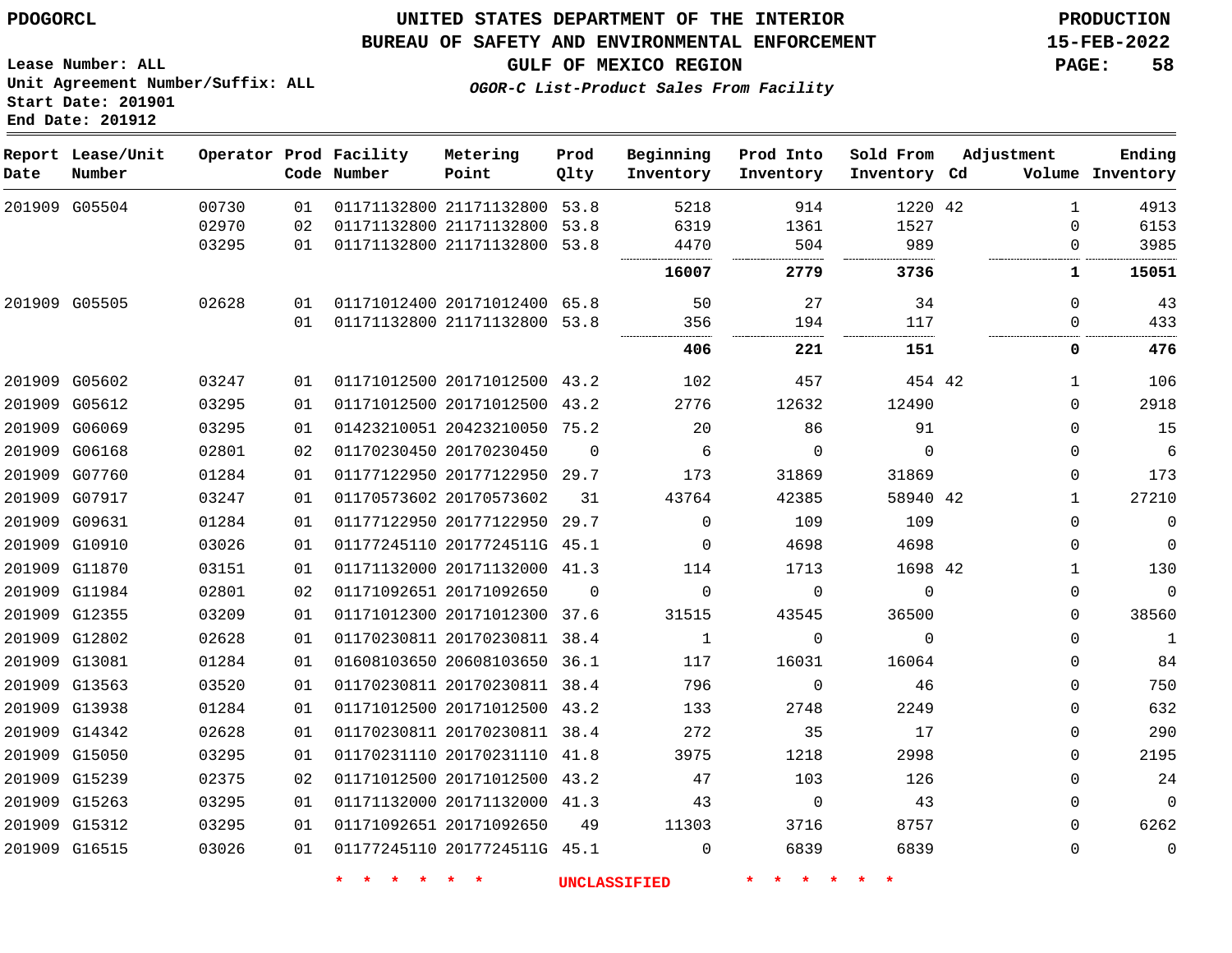#### **BUREAU OF SAFETY AND ENVIRONMENTAL ENFORCEMENT 15-FEB-2022**

**Lease Number: ALL Unit Agreement Number/Suffix: ALL Start Date: 201901 End Date: 201912**

**GULF OF MEXICO REGION PAGE: 59**

**OGOR-C List-Product Sales From Facility**

| Date | Report Lease/Unit<br>Number |       |    | Operator Prod Facility<br>Code Number | Metering<br>Point            | Prod<br>Qlty | Beginning<br>Inventory | Prod Into<br>Inventory | Sold From<br>Inventory Cd | Adjustment           | Ending<br>Volume Inventory |
|------|-----------------------------|-------|----|---------------------------------------|------------------------------|--------------|------------------------|------------------------|---------------------------|----------------------|----------------------------|
|      | 201909 G17858               | 03295 | 01 |                                       | 01170530900 20170530900 47.9 |              | 462                    | $\Omega$               | 13                        | $\Omega$             | 449                        |
|      | 201909 G17912               | 02970 | 02 |                                       | 01177062608 2017706260A 38.7 |              | 46                     | 3804                   | 3793                      | $\Omega$             | 57                         |
|      | 201909 G17921               | 03026 | 01 |                                       | 01171012500 20177062959 25.6 |              | $\mathbf 0$            | 20219                  | 20219                     | $\Omega$             | $\overline{0}$             |
|      | 201909 G20660               | 03295 | 01 |                                       | 01170230450 20170230450 50.7 |              | 307                    | 76                     | 37                        | $\Omega$             | 346                        |
|      | 201909 G21532               | 03520 | 01 |                                       | 01170230811 20170230811 38.4 |              | 1235                   | 0                      | 71                        | 0                    | 1164                       |
|      | 201909 G21592               | 02628 | 02 |                                       | 01171132000 20171132000 41.3 |              | 98                     | 1164                   | 1173                      | $\Omega$             | 89                         |
|      | 201909 G21655               | 03247 | 02 |                                       | 01171132800 21171132800 53.8 |              | 1001                   | 656                    | 330                       | 0                    | 1327                       |
|      | 201909 G22501               | 03151 | 01 |                                       | 01170230400 20170230400 49.4 |              | 736                    | 2800                   | 2725                      | $\Omega$             | 811                        |
|      | 201909 G22505               | 02375 | 02 |                                       | 01170230811 20170230811 38.4 |              | 113                    | 0                      | 7                         | 0                    | 106                        |
|      | 201909 G22513               | 02579 | 02 |                                       | 01170230500 20170230500 44.9 |              | 3                      | 0                      | 0                         | $\mathbf{0}$         | $\mathbf{3}$               |
|      | 201909 G23730               | 03520 | 01 |                                       | 01170230810 20170230811 38.4 |              | 74                     | $\Omega$               | 4                         | $\Omega$             | 70                         |
|      | 201909 G23735               | 03295 | 01 |                                       | 01170230812 20170230810      | $\Omega$     | 943                    | 78                     | $\Omega$                  | $\Omega$             | 1021                       |
|      | 201909 G23736               | 00730 | 01 |                                       | 01170230810 20170230810      | $\Omega$     | 753                    | 178                    |                           | 0.42<br>$\mathbf{1}$ | 932                        |
|      | 201909 G23851               | 02503 | 02 |                                       | 01171012400 20171012400 65.8 |              | $\Omega$               | 429                    | 218                       | $\Omega$             | 211                        |
|      |                             |       | 02 |                                       | 01171012300 20171012300 52.8 |              | 3195                   | 3829                   | 3685                      | $\Omega$             | 3339                       |
|      |                             |       |    |                                       |                              |              | 3195                   | 4258                   | 3903                      | 0                    | 3550                       |
|      | 201909 G24730               | 03295 | 01 |                                       | 01170230500 20170230500 43.2 |              | 179                    | 205                    | 167                       | $\mathbf{0}$         | 217                        |
|      | 201909 G24870               | 02970 | 02 |                                       | 01177062608 2017706260A 38.7 |              | $\Omega$               | 70                     | 69                        | $\Omega$             | $\mathbf{1}$               |
|      | 201909 G24883               | 02628 | 02 |                                       | 01171092651 20171092650      | 49           | 242                    | 42                     | 212                       | $\Omega$             | 72                         |
|      | 201909 G24924               | 03247 | 01 |                                       | 01171132800 21171132800      | 53.8         | 493                    | 123                    | 152                       | $\Omega$             | 464                        |
|      | 201909 G24990               | 01284 | 01 |                                       | 01608103650 20608103650 36.1 |              | 71                     | 9836                   | 9855                      | $\Omega$             | 52                         |
|      | 201909 G25524               | 03295 | 01 |                                       | 01170230450 20170230450 50.7 |              | 896                    | 112                    | 98                        | $\Omega$             | 910                        |
|      | 201909 G25937               | 03520 | 02 |                                       | 01170230810 20170230810      | 46.5         | 822                    | 66                     | $\mathbf 0$               | 0                    | 888                        |
|      | 201909 G26074               | 01284 | 01 |                                       | 01177122950 20177122950 29.7 |              | $\Omega$               | 120                    | 120                       | $\Omega$             | $\Omega$                   |
|      | 201909 G27070               | 03295 | 01 |                                       | 01171132800 21171132800      | 53.8         | 29639                  | 6479                   | 7184                      | $\Omega$             | 28934                      |
|      | 201909 G27083               | 03026 | 01 |                                       | 01171092651 20171092650      | 49           | 540                    | 92                     | 477                       | $\Omega$             | 155                        |
|      | 201909 G27169               | 01284 | 01 |                                       | 01171012500 20171012500 43.2 |              | 42                     | 797                    | 655                       | 0                    | 184                        |
|      | 201909 G27509               | 02970 | 02 |                                       | 01170230450 20170230450 50.7 |              | 2271                   | 467                    | 267                       | $\Omega$             | 2471                       |

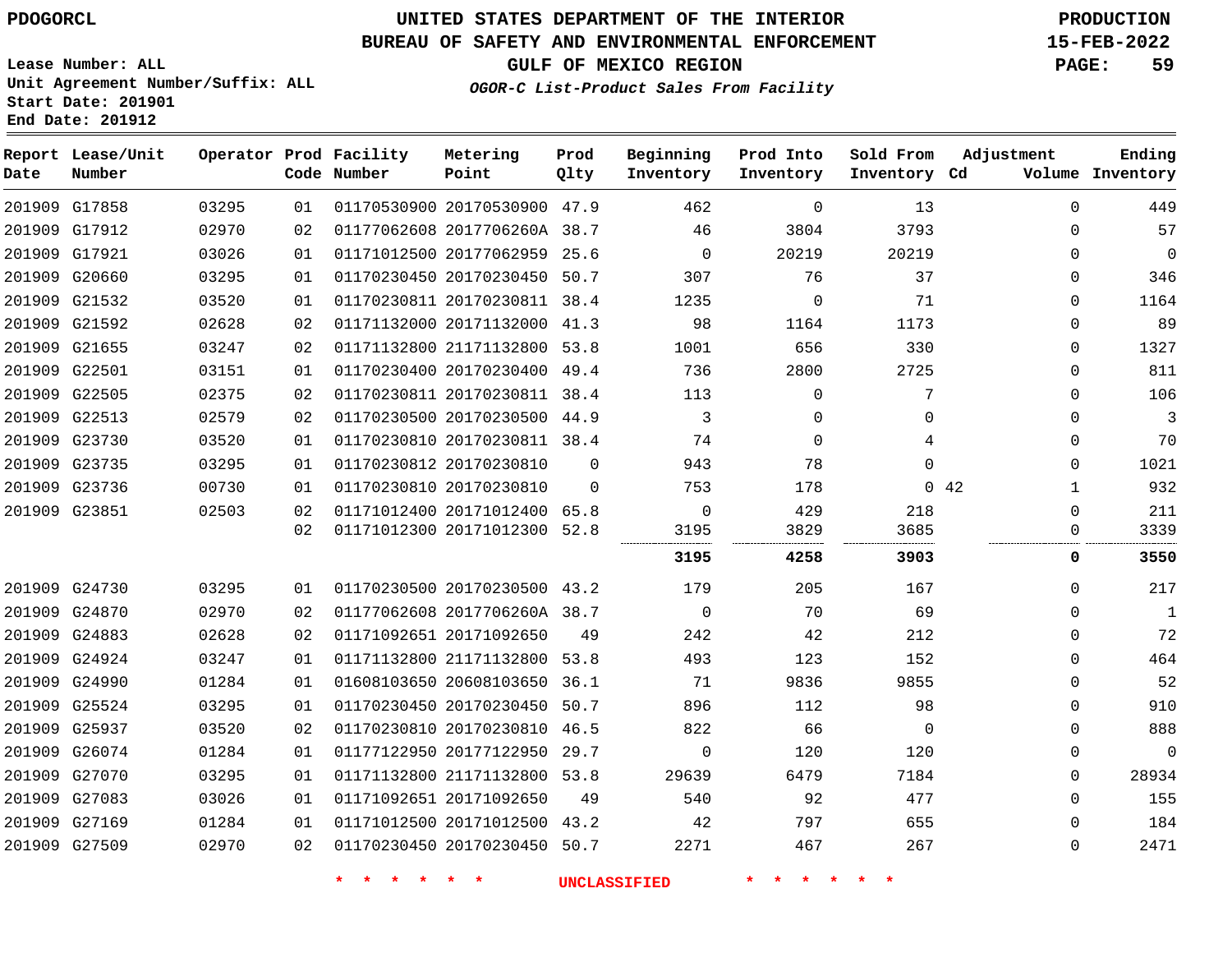#### **BUREAU OF SAFETY AND ENVIRONMENTAL ENFORCEMENT 15-FEB-2022**

**Lease Number: ALL Unit Agreement Number/Suffix: ALL Start Date: 201901 End Date: 201912**

**GULF OF MEXICO REGION PAGE: 60**

**OGOR-C List-Product Sales From Facility**

| Date   | Report Lease/Unit<br>Number |       |    | Operator Prod Facility<br>Code Number | Metering<br>Point            | Prod<br>Qlty | Beginning<br>Inventory | Prod Into<br>Inventory | Sold From<br>Inventory Cd | Adjustment   | Ending<br>Volume Inventory |
|--------|-----------------------------|-------|----|---------------------------------------|------------------------------|--------------|------------------------|------------------------|---------------------------|--------------|----------------------------|
|        | 201909 G27851               | 02628 | 02 |                                       | 01171132000 20171132000 41.3 |              | $\overline{1}$         | $\mathbf 0$            | $\mathbf 0$               | $\mathbf 0$  | $\mathbf{1}$               |
|        | 201909 G27988               | 00730 | 01 |                                       | 01608103650 20608103650 36.1 |              | 130                    | 15992                  | 16038                     | $\Omega$     | 84                         |
|        | 201909 G31369               | 02628 | 01 |                                       | 01171012300 20171012300 37.6 |              | 2387                   | 2699                   | 2733                      | $\Omega$     | 2353                       |
|        | 201909 G32113               | 03026 | 01 |                                       | 01170230811 20170230811 38.4 |              | 1596                   | 2                      | 92                        | $\Omega$     | 1506                       |
|        | 201909 G32231               | 01284 | 01 |                                       | 01171012500 20171012500 43.2 |              | 12                     | 337                    | 272                       | $\Omega$     | 77                         |
|        | 201909 G32268               | 03295 | 01 |                                       | 01177295110 01177295110 42.4 |              | 75                     | 16                     | 36                        | 0            | 55                         |
|        | 201909 G32744               | 01284 | 02 |                                       | 01423210051 20170230510      | 45           | 98                     | $\mathbf 0$            | 6                         | $\mathbf 0$  | 92                         |
|        | 201909 G33088               | 03026 | 01 |                                       | 01171012500 20177062959 25.6 |              | $\Omega$               | 13                     | 13                        | $\Omega$     | $\mathbf 0$                |
|        | 201909 G33112               | 02970 | 02 |                                       | 01171092651 20171092650      | $\Omega$     | $\Omega$               | $\Omega$               | $\Omega$                  | $\Omega$     | $\mathbf 0$                |
|        | 201909 G33596               | 03472 | 02 |                                       | 01171132000 20171132000      | 0            | $\mathbf 0$            | $\Omega$               | $\mathbf 0$               | 0            | $\mathbf 0$                |
|        | 201909 G33636               | 02628 | 01 |                                       | 01171132000 20171132000 41.3 |              | 3612                   | 41010                  | 41504                     | 0            | 3118                       |
|        | 201909 G34033               | 02628 | 01 |                                       | 01170230811 20170230811 38.4 |              | 21                     | 5                      | $\overline{a}$            | $\mathbf 0$  | 24                         |
|        | 201909 G35292               | 03247 | 01 |                                       | 01170573602 20170573602      | 31           | 16006                  | 24594                  | 24812                     | 0            | 15788                      |
| 201910 | 00016                       | 03151 | 01 |                                       | 01170513700 20170513700 20.6 |              | 1008                   | 14932                  | 14231                     | $\mathbf 0$  | 1709                       |
| 201910 | 00026                       | 03151 | 01 |                                       | 01170513700 20170513700 20.6 |              | 2288                   | 28066                  | 27141                     | $\Omega$     | 3213                       |
| 201910 | 00032                       | 03151 | 01 |                                       | 01170513700 20170513700      | 21.9         | 116                    | 920                    | 930                       | $\Omega$     | 106                        |
| 201910 | 00049                       | 03295 | 01 |                                       | 01171012300 20171012300 37.8 |              | 3802                   | 4674                   | 1918                      | 0            | 6558                       |
| 201910 | 00050                       | 03295 | 01 |                                       | 01171012300 20171012300      | 37.8         | 2024                   | 3994                   | 1021                      | $\Omega$     | 4997                       |
| 201910 | 00052                       | 03295 | 01 |                                       | 01171012300 20171012300 37.8 |              | 16078                  | 10651                  | 8110                      | 0            | 18619                      |
| 201910 | 00081                       | 03295 | 01 |                                       | 01170230450 20170230450 53.2 |              | 208                    | 954                    | 766                       | 0            | 396                        |
| 201910 | 00196                       | 03151 | 01 |                                       | 01171012300 20171012300 37.8 |              | 7771                   | 9055                   | 2683                      | $\Omega$     | 14143                      |
| 201910 | 00244                       | 03295 | 01 |                                       | 01170231290 01170231290      | $\Omega$     | $\Omega$               | 18                     | $\Omega$                  | $\Omega$     | 18                         |
| 201910 | 00247                       | 03295 | 01 |                                       | 01170231290 01170231290      | 53.6         | 15                     | 19                     | 16                        | $\mathbf 0$  | 18                         |
| 201910 | 00353                       | 03368 | 01 |                                       | 01170754800 20170754800 29.7 |              | 116                    | 509                    | 508 42                    | $\mathbf{1}$ | 118                        |
| 201910 | 00367                       | 03151 | 01 |                                       | 01170513700 20170513700 20.6 |              | 315                    | 4260                   | 4088 42                   | $\mathbf{1}$ | 488                        |
| 201910 | 00434                       | 01284 | 01 |                                       | 01177112605 2017711260Y      | 0            | 50                     | 0                      | $\mathbf 0$               | 0            | 50                         |
| 201910 | 00453                       | 01284 | 01 |                                       | 01177112605 2017711260Y      | $\mathbf 0$  | 13                     | $\mathbf 0$            | $\Omega$                  | 0            | 13                         |
| 201910 | 00479                       | 03295 | 01 |                                       | 01171012500 20171012500 41.6 |              | 249                    | 896                    | 989                       | $\Omega$     | 156                        |
|        |                             |       |    |                                       |                              |              |                        |                        |                           |              |                            |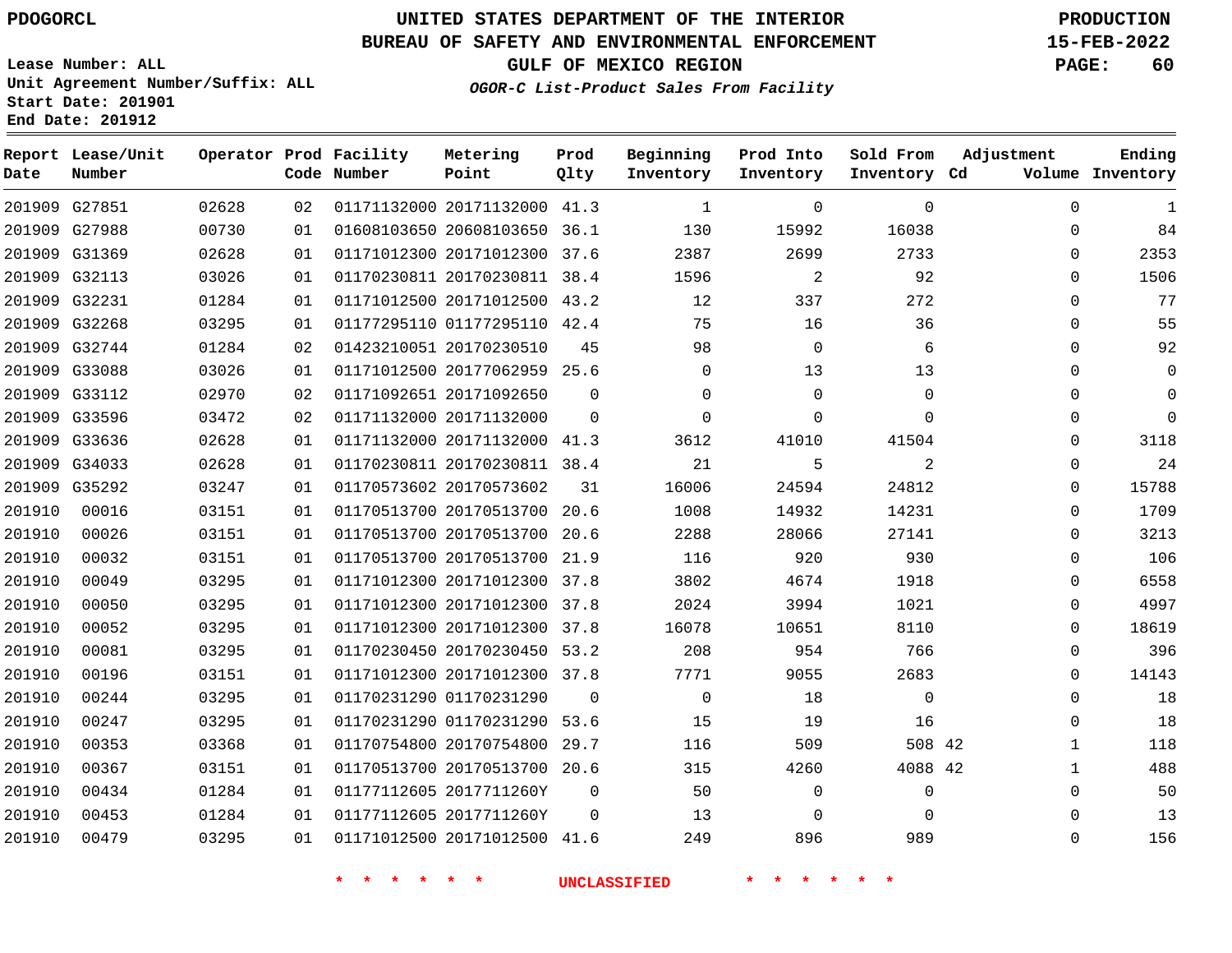**Report Lease/Unit**

**Number**

**Date**

# **UNITED STATES DEPARTMENT OF THE INTERIOR PDOGORCL PRODUCTION**

**Prod Qlty**

#### **BUREAU OF SAFETY AND ENVIRONMENTAL ENFORCEMENT 15-FEB-2022**

**Lease Number: ALL Unit Agreement Number/Suffix: ALL Start Date: 201901 End Date: 201912**

> 

**Operator Prod Facility**

**Code Number**

 

**GULF OF MEXICO REGION PAGE: 61**

**Inventory Cd Volume**

**Adjustment**

  $\Omega$  $\Omega$   $\Omega$  $\Omega$ -611 -1088692 -78477 -462903

> $\Omega$  $\overline{0}$   $\Omega$  $\overline{0}$  $\Omega$  $\Omega$  $\Omega$  $\Omega$

> > $\Omega$   $\Omega$

. . . . . .

**Ending**

 

**Sold From Inventory**

|                  |                   |                |          |                         |                              |              | 421         | 48          | 127         |
|------------------|-------------------|----------------|----------|-------------------------|------------------------------|--------------|-------------|-------------|-------------|
|                  |                   |                | 01       | 01171012400 20171012400 |                              | 67           | 24          | 0           | 24          |
|                  | 201910 8910088130 | 02628          | 01       |                         | 01171132800 21171132800      | 54.2         | 397         | 48          | 103         |
| 201910           | 8910086400        | 03520          | 02       | 01171012400 20171012400 |                              | 67           | 32          | 5           | 28          |
|                  | 201910 8910034440 | 03151          | 01       | 01170513700 20170513700 |                              | 32           | 6413        | 46216       | 47327       |
|                  |                   |                |          |                         |                              |              | 3313        | 25656       | 26025       |
|                  |                   | 03151          | 01       |                         | 01170513700 20170513700      | 21.9         | 3209        | 25170       | 25491       |
|                  | 201910 8910029320 | 02375          | 01       |                         | 01170513700 20170513700      | 21.9         | 104         | 486         | 534         |
|                  | 201910 8910024540 | 02451          | 01       | 01170513800 20170513800 |                              | 33.3         | 2812        | 11175       | 13448       |
|                  | 201910 8910020210 | 02451          | 01       | 01170513800 20170513800 |                              | 33.2         | 3350        | 58733       | 59249       |
| 201910           | 754396015A        | 01284          | 01       | 01608103650 20608103650 |                              | 36.4         | 12          | 1458        | 1460        |
| 201910           | 7543940080        | 03295          | 01       | 01170230811 20170230811 |                              | 43.7         | 207         | 160         | 350         |
| 201910           | 7543880060        | 03295          | 01       | 01170230450 20170230450 |                              | 53.2         | 337         | 1213        | 1046        |
| 201910           | 754320003A        | 03247          | 01       | 01170573602 20170573602 |                              | 32.1         | $\mathbf 0$ | 61851       | 76049       |
| 201910           | 754315006A        | 03368          | 01       | 01170754800 20170754800 |                              | 29.7         | 193         | 838         | 837         |
| 201910           | 754307017A        | 02970          | 02       | 01171132800 20170230811 |                              | 43.7         | 1908        | 6847        | 8041        |
| 201910           | 754306013A        | 02647          | 01       | 01608128270 20608128270 |                              | 26.9         | 126173      | 405255      | $\mathbf 0$ |
| 201910           | 754306012A        | 02647          | 01       | 01608128270 20608128270 |                              | 26.9         | 40998       | 68105       | $\mathsf 0$ |
| 201910           | 754306006A        | 00689          | 01       | 01608128271 20608128271 |                              | 29.9         | 410629      | 1057005     | 110704      |
| 201910           | 754303001A        | 00059          | 01       | 01170230811 20170230811 |                              | 43.7         | 472         | 2276        | 1900        |
| 201910           | 00796             | 02628          | 01       | 01171012300 20171012300 |                              | 37.8         | 13825       | 11323       | 7124        |
| 201910<br>201910 | 00697             | 03368<br>03368 | 01<br>02 | 01170754800 20170754800 |                              | 29.7<br>29.7 | 1180<br>115 | 5354<br>524 | 5297<br>518 |
| 201910           | 00680<br>00694    | 03520          | 01       | 01170230700 20170230700 | 01170754800 20170754800      | $\mathbf 0$  | 1762        | 0           | $\mathbb O$ |
|                  |                   |                |          |                         |                              |              |             |             |             |
| 201910           | 00577             | 03059          | 01       |                         | 01171012300 20171012300 37.6 |              | 11955       | 0           | 11955       |

 20170530900 47.9 21171132800 54.2

**Metering Point**

**OGOR-C List-Product Sales From Facility**

 

 

**Prod Into Inventory**

**Beginning Inventory**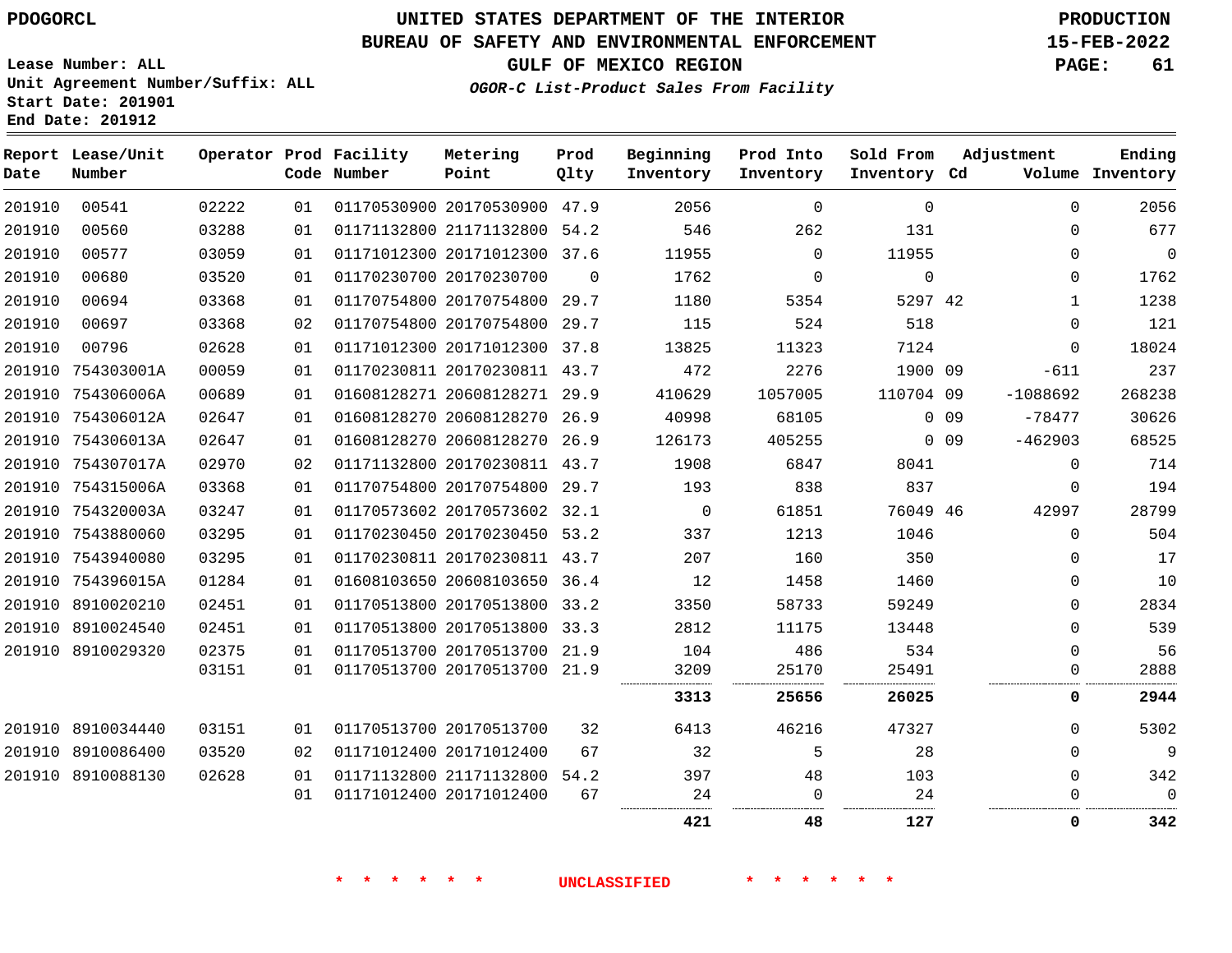8910089160

**Report Lease/Unit**

**Number**

**Date**

## **UNITED STATES DEPARTMENT OF THE INTERIOR PDOGORCL PRODUCTION**

**Prod Qlty**

#### **BUREAU OF SAFETY AND ENVIRONMENTAL ENFORCEMENT 15-FEB-2022**

**Lease Number: ALL Unit Agreement Number/Suffix: ALL Start Date: 201901 End Date: 201912**

**Operator Prod Facility**

**Code Number**

20170513700 20.4

**Metering Point**

**OGOR-C List-Product Sales From Facility**

**Sold From Inventory**

**Prod Into Inventory**

**Beginning Inventory**

**GULF OF MEXICO REGION PAGE: 62**

**Inventory Cd Volume**

**Adjustment**

  $\Omega$  -1  $\Omega$   $\overline{0}$  $\Omega$  $\overline{0}$  $\Omega$  -1 -1  $-2$   $-1$ -1 

**Ending**

| 891008927AG | 03151 | 01 | 01170230400 20170230400 49.2 |      | $\mathbf{1}$        | $\mathbf 0$ | $\mathbf{1}$ |       |
|-------------|-------|----|------------------------------|------|---------------------|-------------|--------------|-------|
| 891008927Y  | 03151 | 01 | 01170230400 20170230400 49.2 |      | 21                  | 108         | 66           |       |
| 8910116580  | 03151 | 01 | 01170513700 20170513700      | 24   | 447                 | 2794        | 2920         |       |
| 8910116740  | 03151 | 01 | 01170513700 20170513700 23.3 |      | 2080                | 14639       | 15039 42     |       |
| 8910116770  | 03151 | 01 | 01170513700 20170513700      | 24   | 463                 | 2444        | 2626         |       |
| 8910116790  | 03151 | 01 | 01170513700 20170513700 20.5 |      | 1113                | 8368        | 8521         |       |
| 8910116800  | 03151 | 01 | 01170513700 20170513700      | 22.4 | 5794                | 35970       | 37635 42     |       |
| 891011687A  | 03368 | 01 | 01170754800 20170754800      | 29.7 | 13                  | 147         | 126          |       |
| 891011687C  | 03368 | 01 | 01170754800 20170754800      | 29.7 | 346                 | 1531        | 1523         |       |
| 891011687D  | 03368 | 01 | 01170754800 20170754800      | 29.7 | 10                  | 63          |              | 59 42 |
| 891011687E  | 03368 | 01 | 01170754800 20170754800      | 29.7 | $\mathbf{3}$        | $\mathbf 0$ | 3            |       |
| 8910117330  | 03368 | 01 | 01170754800 20170754800 29.7 |      | 49                  | 213         | 214 42       |       |
| 8910123270  | 03295 | 01 | 01177215100 20177215102      | 32   | 44                  | 4168        | 4168         |       |
| 8910123320  | 03295 | 01 | 01177215100 20177215102      | 32   | 61                  | 5415        | 5419         |       |
| 8910123330  | 03295 | 01 | 01177215100 20177215102      | 32   | 129                 | 13692       | 13678        |       |
| 8910202560  | 03151 | 01 | 01170513700 20170513700      | 30   | 21                  | $\mathbf 0$ | 21           |       |
| G00985      | 02375 | 01 | 0117709260A 2017709260A 32.7 |      | 376                 | 5707        | 5707 42      |       |
| G01036      | 03209 | 02 | 01171092651 20171092650 51.7 |      | 1471                | 2045        | 1176 42      |       |
| G01083      | 03151 | 01 | 01170513700 20170513700 23.2 |      | 3632                | 22456       | 23510 42     |       |
| G01084      | 03151 | 01 | 01170513700 20170513700 20.4 |      | 338                 | 2252        | 2332         |       |
| G01090      | 03151 | 01 | 01170513700 20170513700      | 24   | 834                 | 5190        | 5428         |       |
| G01091      | 03151 | 01 | 01170513700 20170513700      | 23   | 1876                | 11175       | 11766 42     |       |
| G01092      | 03151 | 01 | 01170513700 20170513700      | 24   | 701                 | 4732        | 4890         |       |
| G01220      | 03295 | 01 | 01177092600 20177092600      | 43.9 | 59                  | 1325        | 1339         |       |
| G01351      | 03151 | 01 | 01170230400 20170230400 49.2 |      | 17                  | 36          |              | 31 42 |
| G01447      | 03151 | 02 | 01170513700 20170513700 20.6 |      | 22                  | 260         | 251 42       |       |
| G01497      | 02451 | 01 | 01170513800 20170513800 33.3 |      | 1740                | 4086        | 5629         |       |
|             |       |    |                              |      | <b>UNCLASSIFIED</b> |             |              |       |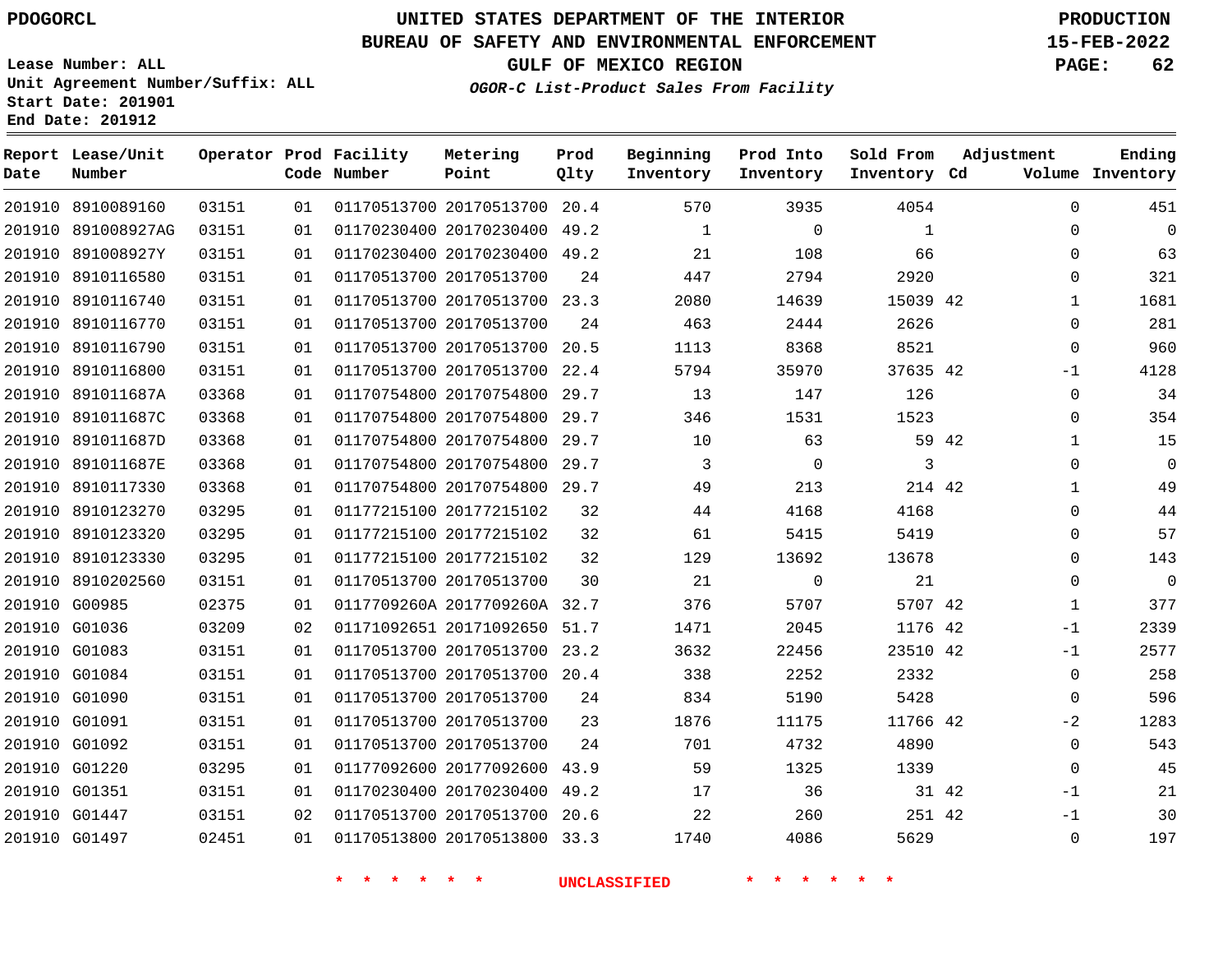G01498 G01610 G01619 G01620 G01757 G01848

**Date**

**Report Lease/Unit**

**Number**

 G01860 G01865 G01901 G01966 G01967 G02111 G02429 G02433 G02601 G02665 G02825 G02826

 G02895 G03061 G03152 G03331 G04081

### **UNITED STATES DEPARTMENT OF THE INTERIOR PDOGORCL PRODUCTION**

**Prod Qlty**

#### **BUREAU OF SAFETY AND ENVIRONMENTAL ENFORCEMENT 15-FEB-2022**

**Lease Number: ALL Unit Agreement Number/Suffix: ALL Start Date: 201901 End Date: 201912**

**Operator Prod Facility**

**Code Number**

   

 

  **OGOR-C List-Product Sales From Facility**

**Beginning Inventory** **Prod Into Inventory** **Sold From Inventory**

**Inventory Cd Volume**

**Adjustment**

  $\Omega$  $\Omega$  $\Omega$  $\Omega$  $\Omega$  $\Omega$ 

 $\Omega$   $\Omega$   $\Omega$  $\Omega$  $\Omega$  $\Omega$  $\Omega$  $\Omega$  $\Omega$   $\Omega$ 

. . . . .

**GULF OF MEXICO REGION PAGE: 63**

**Ending**

| 02451 | 01 | 01170513800 20170513800 | 33.3     | 223  | 564      | 759      |  |
|-------|----|-------------------------|----------|------|----------|----------|--|
| 03295 | 01 | 01177215100 20177215102 | 32       | 13   | 712      | 718      |  |
| 03151 | 01 | 01170513700 20170513700 | 33.9     | 888  | 7067     | 7246     |  |
| 03151 | 01 | 01170513700 20170513700 | 33.9     | 320  | 3037     | 3052     |  |
| 03295 | 01 | 01423210051 20423210050 | 65.4     | 71   | 356      | 328      |  |
| 01284 | 02 | 01423210051 20170230500 | 45.5     | 73   | 42       | 37       |  |
| 01978 | 02 | 01170230500 20170230500 | 45.5     | 2102 | 941      | 1058     |  |
|       |    |                         |          | 2175 | 983      | 1095     |  |
| 03295 | 01 | 01170231110 20170231110 | $\Omega$ | 2508 | 91       | $\Omega$ |  |
| 03151 | 01 | 01171012500 20171012500 | 41.6     | 322  | 2296     | 2218     |  |
| 03295 | 01 | 01177215100 20177215102 | 32       | 4    | 223      | 225      |  |
| 03295 | 01 | 01177215100 20177215102 | 32       | 43   | 4478     | 4474     |  |
| 03295 | 01 | 01177215100 20177215102 | 32       | 216  | 20264    | 20269    |  |
| 02628 | 01 | 01171132000 20171132000 | 41.3     | 4044 | 40117    | 41477    |  |
| 03151 | 02 | 01170230811 20170230810 | 41.8     | 51   | $\Omega$ | 20       |  |
| 03151 | 02 | 01170230811 20170230810 | 41.8     | 59   | $\Omega$ | 23       |  |
| 02628 | 01 | 01171092651 20171092650 | 46.7     | O    | 0        | 0        |  |
| 02451 | 01 | 01423210051 20423210050 | 65.3     | 2    | 2275     | 1643     |  |

 $\Omega$ 

 20171132000 20170230810 41.8  $\Omega$ 

20170230810 41.7

**Metering Point**

20170230810 41.7

 20171092650 46.7 20423210050 65.4 20177092600 43.9

20170231110

 

 

 $\Omega$   $\Omega$ 

 $\Omega$   $\Omega$ 

42

 $\Omega$ 

  $\Omega$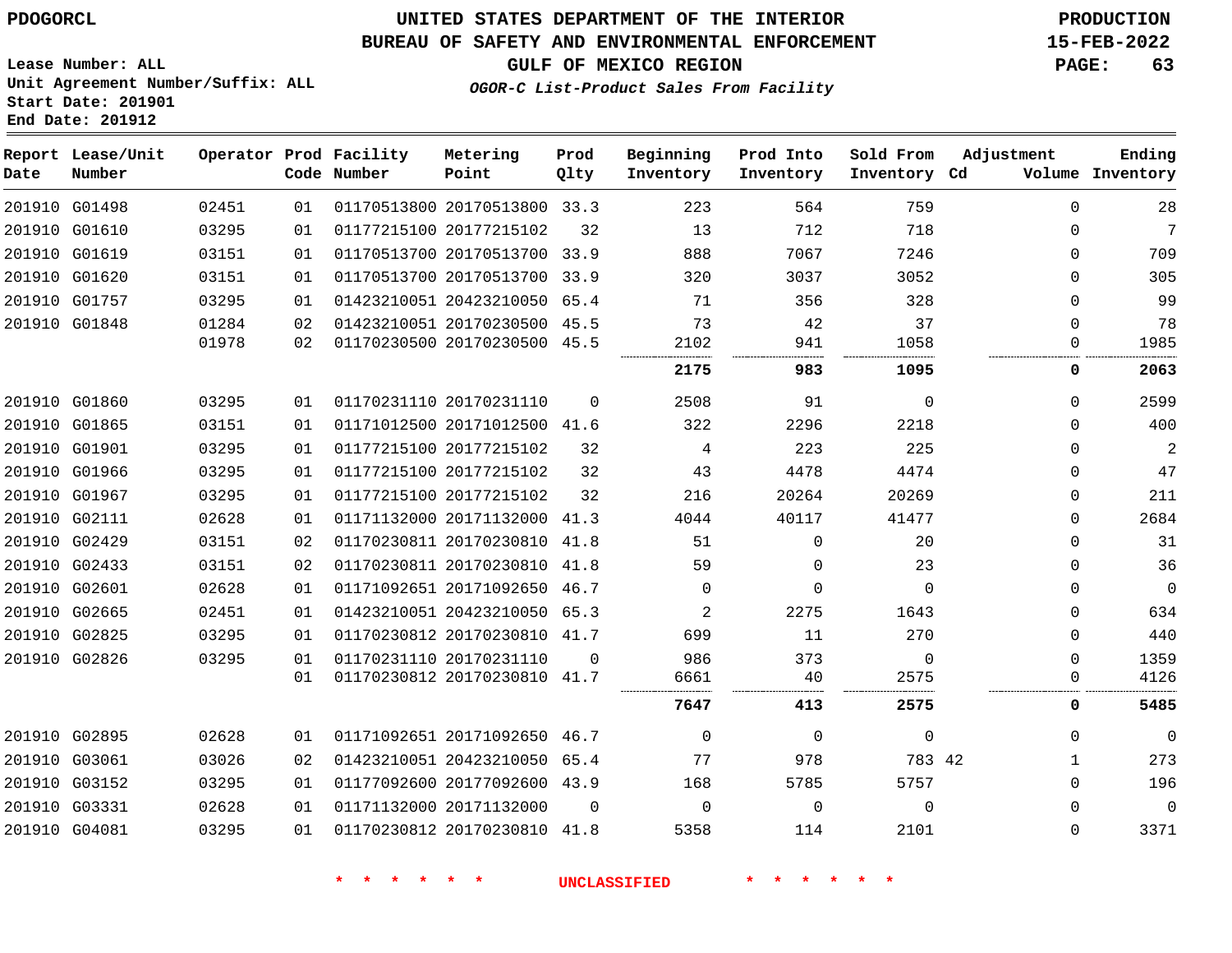#### **BUREAU OF SAFETY AND ENVIRONMENTAL ENFORCEMENT 15-FEB-2022**

**Lease Number: ALL Unit Agreement Number/Suffix: ALL Start Date: 201901 End Date: 201912**

**GULF OF MEXICO REGION PAGE: 64**

**OGOR-C List-Product Sales From Facility**

| Date | Report Lease/Unit<br>Number |       |    | Operator Prod Facility<br>Code Number | Metering<br>Point            | Prod<br>Qlty | Beginning<br>Inventory | Prod Into<br>Inventory | Sold From<br>Inventory Cd | Adjustment   | Ending<br>Volume Inventory |
|------|-----------------------------|-------|----|---------------------------------------|------------------------------|--------------|------------------------|------------------------|---------------------------|--------------|----------------------------|
|      | 201910 G04232               | 00730 | 01 |                                       | 01171012500 20171012500 41.6 |              | 2460                   | 8727                   | 9667                      | $\Omega$     | 1520                       |
|      | 201910 G04421               | 03295 | 01 |                                       | 01171131600 20171131600 41.6 |              | 1468                   | 13155                  | 13513                     | $\Omega$     | 1110                       |
|      | 201910 G04800               | 02970 | 02 |                                       | 01177062608 2017706260A 37.4 |              | $\mathbf 0$            | $\mathbf 0$            | $\mathbf 0$               | $\mathbf{0}$ | $\mathbf 0$                |
|      | 201910 G04818               | 03295 | 01 |                                       | 01170230500 20170230500 45.5 |              | $\Omega$               | $\Omega$               | $\Omega$                  | $\Omega$     | $\mathbf 0$                |
|      | 201910 G05006               | 01284 | 02 |                                       | 01423210051 20170230510      | 45           | 168                    | $\Omega$               | $\Omega$                  | $\Omega$     | 168                        |
|      | 201910 G05431               | 02970 | 02 |                                       | 01177062608 2017706260A 37.4 |              | 37                     | 3635                   | 3633                      | $\mathbf{0}$ | 39                         |
|      | 201910 G05504               | 00730 | 01 |                                       | 01171132800 21171132800 54.2 |              | 4913                   | 1604                   | 1058                      | $\Omega$     | 5459                       |
|      |                             | 02970 | 02 |                                       | 01171132800 21171132800 54.2 |              | 6153                   | 1768                   | 1286                      | $\Omega$     | 6635                       |
|      |                             | 03295 | 01 |                                       | 01171132800 21171132800 54.2 |              | 3985                   | 986                    | 807                       | $\Omega$     | 4164                       |
|      |                             |       |    |                                       |                              |              | 15051                  | 4358                   | 3151                      | 0            | 16258                      |
|      | 201910 G05505               | 02628 | 01 |                                       | 01171132800 21171132800 54.2 |              | 433                    | 443                    | 112                       | $\Omega$     | 764                        |
|      |                             |       | 01 |                                       | 01171012400 20171012400      | 67           | 43                     | $\Omega$               | 43                        | $\Omega$     | $\Omega$                   |
|      |                             |       |    |                                       |                              |              | 476                    | 443                    | 155                       | 0            | 764                        |
|      | 201910 G05602               | 03247 | 01 |                                       | 01171012500 20171012500 41.6 |              | 106                    | 296                    | 350                       | $\Omega$     | 52                         |
|      | 201910 G05612               | 03295 | 01 |                                       | 01171012500 20171012500      | 41.6         | 2918                   | 5943                   | 7826                      | $\Omega$     | 1035                       |
|      | 201910 G06069               | 03295 | 01 |                                       | 01423210051 20423210050 65.4 |              | 15                     | 86                     | 77                        | 0            | 24                         |
|      | 201910 G07760               | 01284 | 01 |                                       | 01177122950 20177122950 29.6 |              | 173                    | 31953                  | 31957                     | $\Omega$     | 169                        |
|      | 201910 G09631               | 01284 | 01 |                                       | 01177122950 20177122950 29.6 |              | $\Omega$               | 416                    | 415                       | $\Omega$     | $\mathbf{1}$               |
|      | 201910 G10910               | 03026 | 01 |                                       | 01177245110 2017724511G 45.7 |              | $\Omega$               | 4410                   | 4410                      | $\Omega$     | $\Omega$                   |
|      | 201910 G11870               | 03151 | 01 |                                       | 01171132000 20171132000 41.3 |              | 130                    | 1281                   | 1326                      | $\Omega$     | 85                         |
|      | 201910 G12355               | 03209 | 01 |                                       | 01171012300 20171012300 37.8 |              | 38560                  | $\Omega$               | 38560                     | $\mathbf 0$  | $\Omega$                   |
|      | 201910 G12358               | 03209 | 01 |                                       | 01171012300 20171012300      | $\Omega$     | $\Omega$               | $\Omega$               | $\mathbf 0$               | $\Omega$     | $\Omega$                   |
|      | 201910 G12802               | 02628 | 01 |                                       | 01170230811 20170230811 43.7 |              | $\mathbf{1}$           | $\Omega$               | 166 42                    | 184          | 19                         |
|      | 201910 G13081               | 01284 | 01 |                                       | 01608103650 20608103650 36.4 |              | 84                     | 13564                  | 13570                     | $\Omega$     | 78                         |
|      | 201910 G13563               | 03520 | 01 |                                       | 01170230811 20170230811 43.7 |              | 750                    | $\mathbf 0$            | 750                       | $\Omega$     | $\Omega$                   |
|      | 201910 G13938               | 01284 | 01 |                                       | 01171012500 20171012500 41.6 |              | 632                    | 3018                   | 3127                      | $\Omega$     | 523                        |
|      | 201910 G14342               | 02628 | 01 |                                       | 01170230811 20170230811 43.7 |              | 290                    | $\mathbf 0$            | 73841 42                  | 82101        | 8550                       |
|      | 201910 G15050               | 03295 | 01 |                                       | 01170231110 20170231110      | $\Omega$     | 2195                   | 3600                   | $\Omega$                  | $\mathbf 0$  | 5795                       |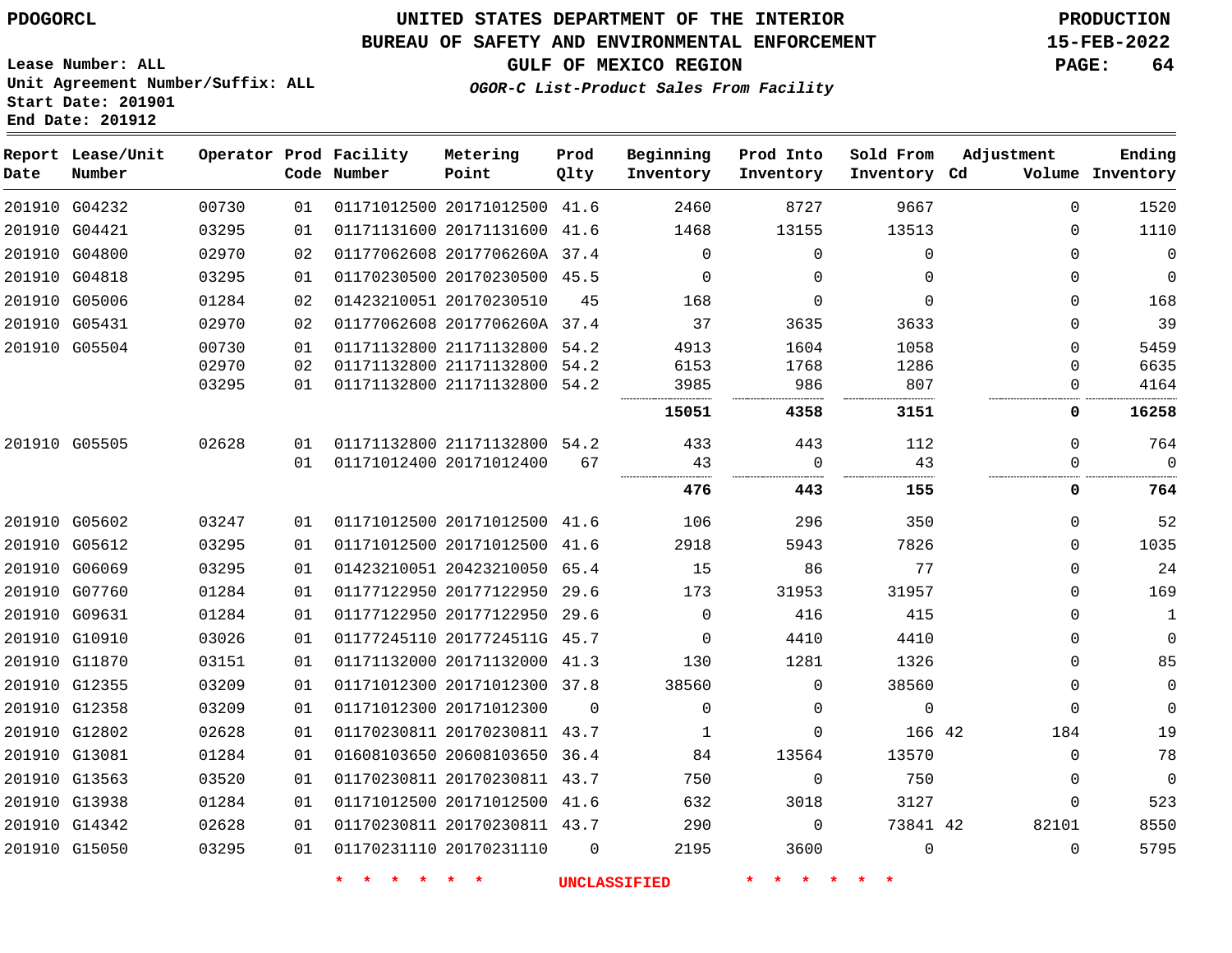**Report Lease/Unit**

**Number**

### **UNITED STATES DEPARTMENT OF THE INTERIOR PDOGORCL PRODUCTION**

#### **BUREAU OF SAFETY AND ENVIRONMENTAL ENFORCEMENT 15-FEB-2022**

**Lease Number: ALL Unit Agreement Number/Suffix: ALL Start Date: 201901 End Date: 201912**

**Operator Prod Facility**

**Code Number**

**Metering Point**

**Prod Qlty**

**GULF OF MEXICO REGION PAGE: 65**

**Inventory Cd Volume**

**Adjustment**

**Ending**

**OGOR-C List-Product Sales From Facility**

**Beginning Inventory**

**Prod Into Inventory**

**Sold From Inventory**

| 22           | $\Omega$    | 127            | 125         | 24             |          | 01171012500 20171012500 41.6 |                         | 02 | 02375 | 201910 G15239 |  |
|--------------|-------------|----------------|-------------|----------------|----------|------------------------------|-------------------------|----|-------|---------------|--|
| 8425         | $\Omega$    | 5202           | 7365        | 6262           |          | 01171092651 20171092650 51.7 |                         | 01 | 03295 | 201910 G15312 |  |
| $\mathbf 0$  | $\mathbf 0$ | 7148           | 7148        | $\mathbf{0}$   |          | 01177245110 2017724511G 45.7 |                         | 01 | 03026 | 201910 G16515 |  |
| 449          | $\Omega$    | $\overline{0}$ | 0           | 449            | $\Omega$ |                              | 01170530900 20170530900 | 01 | 03295 | 201910 G17858 |  |
| 54           | $\Omega$    | 5137           | 5135        | 56             |          | 01177062608 2017706260A 37.4 |                         | 02 | 02970 | 201910 G17912 |  |
| $\mathbf 0$  | $\Omega$    | 24421          | 24421       | $\Omega$       |          | 01171012500 20177062959 25.5 |                         | 01 | 03026 | 201910 G17921 |  |
| 481          | $\Omega$    | 1023           | 1158        | 346            |          | 01170230450 20170230450 53.3 |                         | 01 | 03295 | 201910 G20660 |  |
| 5            | $\Omega$    | 1208           | 49          | 1164           |          | 01170230811 20170230811 43.7 |                         | 01 | 03520 | 201910 G21532 |  |
| 52           | $\Omega$    | 812            | 775         | 89             |          | 01171132000 20171132000 41.3 |                         | 02 | 02628 | 201910 G21592 |  |
| 1956         | $\Omega$    | 379            | 1008        | 1327           |          | 01171132800 21171132800 54.2 |                         | 02 | 03247 | 201910 G21655 |  |
| 1143         | $\Omega$    | 1623           | 1955        | 811            |          | 01170230400 20170230400 49.2 |                         | 01 | 03151 | 201910 G22501 |  |
| $\mathbf 0$  | $\Omega$    | 106            | $\mathbf 0$ | 106            |          | 01170230811 20170230811 43.7 |                         | 02 | 02375 | 201910 G22505 |  |
| 3            | $\Omega$    | $\Omega$       | $\Omega$    | $\overline{3}$ |          | 01170230500 20170230500 44.9 |                         | 02 | 02579 | 201910 G22513 |  |
| $\mathbf{1}$ | $\Omega$    | 69             | $\Omega$    | 70             |          | 01170230810 20170230811 43.7 |                         | 01 | 03520 | 201910 G23730 |  |
| 635          | $\Omega$    | 396            | 10          | 1021           |          | 01170230812 20170230810 41.8 |                         | 01 | 03295 | 201910 G23735 |  |
| 574          | $-1$        | 358 42         | 1           | 932            |          | 01170230810 20170230810 41.9 |                         | 01 | 00730 | 201910 G23736 |  |
| 7107         | $\Omega$    | 783            | 4551        | 3339           |          | 01171012300 20171012300 52.6 |                         | 02 | 02503 | 201910 G23851 |  |
| $\mathbf 0$  |             | 211            | $\Omega$    | 211            | 67       |                              | 01171012400 20171012400 | 02 |       |               |  |
| 7107         | 0           | 994            | 4551        | 3550           |          |                              |                         |    |       |               |  |
| 311          | $\Omega$    | 109            | 203         | 217            |          | 01170230500 20170230500 45.5 |                         | 01 | 03295 | 201910 G24730 |  |
| 1            | $\Omega$    | 91             | 91          | $\mathbf{1}$   |          | 01177062608 2017706260A 37.4 |                         | 02 | 02970 | 201910 G24870 |  |
| 52           | 0           | 65             | 45          | 72             |          | 01171092651 20171092650 51.7 |                         | 02 | 02628 | 201910 G24883 |  |
| 532          | $\Omega$    | 132            | 200         | 464            |          | 01171132800 21171132800 54.2 |                         | 01 | 03247 | 201910 G24924 |  |
| 75           | $\Omega$    | 12867          | 12890       | 52             |          | 01608103650 20608103650 36.4 |                         | 01 | 01284 | 201910 G24990 |  |
| 1021         | $\Omega$    | 2346           | 2457        | 910            |          | 01170230450 20170230450 53.3 |                         | 01 | 03295 | 201910 G25524 |  |
| 556          | $\Omega$    | 346            | 14          | 888            |          | 01170230810 20170230810 41.8 |                         | 02 | 03520 | 201910 G25937 |  |
| 3            | $\Omega$    | 456            | 459         | $\Omega$       | 29.6     | 01177122950 20177122950      |                         | 01 | 01284 | 201910 G26074 |  |
| 32468        | $\Omega$    | 6295           | 9829        | 28934          |          | 01171132800 21171132800 54.2 |                         | 01 | 03295 | 201910 G27070 |  |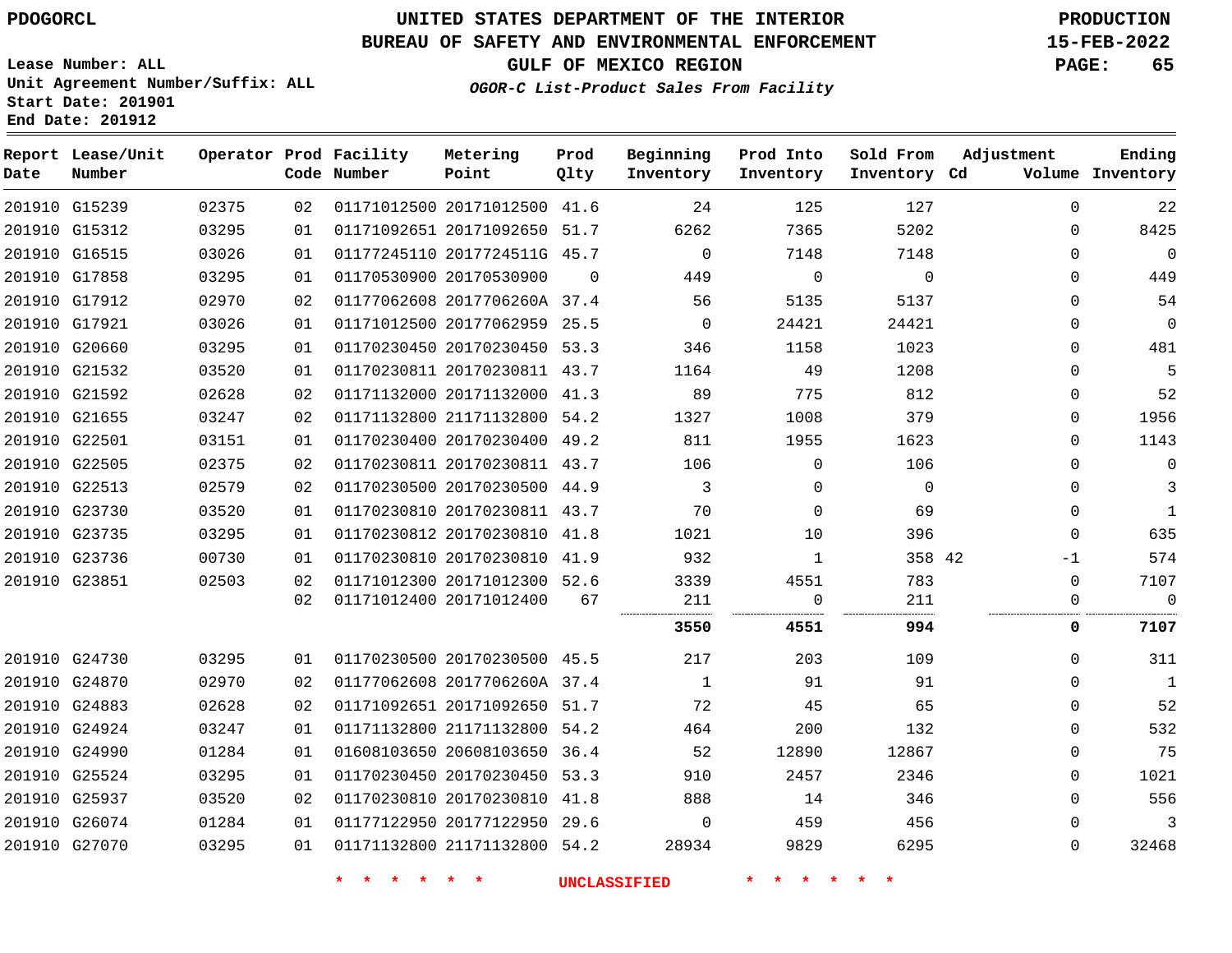**Report Lease/Unit**

### **UNITED STATES DEPARTMENT OF THE INTERIOR PDOGORCL PRODUCTION**

**Prod**  $Q1 + V$ 

#### **BUREAU OF SAFETY AND ENVIRONMENTAL ENFORCEMENT 15-FEB-2022**

**Lease Number: ALL Unit Agreement Number/Suffix: ALL Start Date: 201901 End Date: 201912**

**Operator Prod Facility**

**OGOR-C List-Product Sales From Facility**

**Beginning**

**Prod Into Inventory** **Sold From Inventory**

**GULF OF MEXICO REGION PAGE: 66**

**Adjustment**

**Ending**

| Date   | Number        |       |    | Code Number             | Point                        | Qlty                     | Inventory      | Inventory      | Inventory Cd    |              | Volume Inventory |
|--------|---------------|-------|----|-------------------------|------------------------------|--------------------------|----------------|----------------|-----------------|--------------|------------------|
|        | 201910 G27083 | 03026 | 01 |                         | 01171092651 20171092650 51.7 |                          | 155            | 346            | 105             | $\Omega$     | 396              |
|        | 201910 G27169 | 01284 | 01 |                         | 01171012500 20171012500 41.6 |                          | 184            | 876            | 907             | $\Omega$     | 153              |
|        | 201910 G27509 | 02970 | 02 |                         | 01170230450 20170230450 53.3 |                          | 2471           | 14357          | 10862           | $\Omega$     | 5966             |
|        | 201910 G27851 | 02628 | 02 |                         | 01171132000 20171132000 41.3 |                          | 1              | $\mathbf 0$    | $\overline{0}$  | $\Omega$     | -1               |
|        | 201910 G27988 | 00730 | 01 |                         | 01608103650 20608103650 36.4 |                          | 84             | 15791          | 15784           | $\Omega$     | 91               |
|        | 201910 G31369 | 02628 | 01 |                         | 01171012300 20171012300 37.8 |                          | 2353           | 2636           | 1213            | $\Omega$     | 3776             |
|        | 201910 G32113 | 03026 | 01 |                         | 01170230811 20170230811 43.7 |                          | 1506           | 4396           | 5444            | $\Omega$     | 458              |
|        | 201910 G32231 | 01284 | 01 |                         | 01171012500 20171012500 41.6 |                          | 77             | 394            | 403             | $\Omega$     | 68               |
|        | 201910 G32268 | 03295 | 01 |                         | 01177295110 01177295110      | $\overline{0}$           | 55             | 14             | $\mathbf 0$     | $\Omega$     | 69               |
|        | 201910 G32744 | 01284 | 02 |                         | 01423210051 20170230510      | 45                       | 92             | $\overline{0}$ | $\mathbf 0$     | $\Omega$     | 92               |
|        | 201910 G33088 | 03026 | 01 |                         | 01171012500 20177062959 25.5 |                          | $\overline{0}$ | 15             | 15              | $\Omega$     | $\overline{0}$   |
|        | 201910 G33112 | 02970 | 02 |                         | 01171092651 20171092650      | $\Omega$                 | $\Omega$       | $\mathbf 0$    | $\Omega$        | 0            | 0                |
|        | 201910 G33596 | 03472 | 02 |                         | 01171132000 20171132000      | $\Omega$                 | $\Omega$       | $\Omega$       | $\Omega$        | $\Omega$     | $\mathbf 0$      |
|        | 201910 G33636 | 02628 | 01 |                         | 01171132000 20171132000 41.3 |                          | 3118           | 34571          | 35376           | $\Omega$     | 2313             |
|        | 201910 G34033 | 02628 | 01 |                         | 01170230811 20170230811 43.7 |                          | 23             | $\overline{0}$ | 5876 42         | 6533         | 680              |
| 201911 | 00016         | 03151 | 01 |                         | 01170513700 20170513700      | 20                       | 1709           | 10890          | 10821 42        | $-2$         | 1776             |
| 201911 | 00026         | 03151 | 01 |                         | 01170513700 20170513700      | 20                       | 3213           | 21060          | 20834 42        | $-4$         | 3435             |
| 201911 | 00032         | 03151 | 01 |                         | 01170513700 20170513700 28.7 |                          | 106            | $\mathbf 0$    | 106             | $\Omega$     | $\overline{0}$   |
| 201911 | 00049         | 03295 | 01 |                         | 01171012300 20171012300 39.4 |                          | 6558           | 1932           | 4120            | $\Omega$     | 4370             |
| 201911 | 00050         | 03295 | 01 |                         | 01171012300 20171012300 39.4 |                          | 4997           | 2513           | 3140            | $\Omega$     | 4370             |
| 201911 | 00052         | 03295 | 01 |                         | 01171012300 20171012300 39.4 |                          | 18619          | 12532          | 11698           | $\Omega$     | 19453            |
| 201911 | 00081         | 03295 | 01 |                         | 01170230450 20170230450 51.6 |                          | 396            | 57             | 103             | $\Omega$     | 350              |
| 201911 | 00196         | 03151 | 01 |                         | 01171012300 20171012300 39.4 |                          | 14143          | 8803           | 8328            | 0            | 14618            |
| 201911 | 00244         | 03295 | 01 |                         | 01170231290 01170231290 56.8 |                          | 18             | $\mathbf 0$    | 7               | $\Omega$     | 11               |
| 201911 | 00247         | 03295 | 01 |                         | 01170231290 01170231290 56.8 |                          | 18             | $\overline{0}$ | $7\overline{ }$ | $\Omega$     | 11               |
| 201911 | 00353         | 03368 | 01 |                         | 01170754800 20170754800 28.4 |                          | 118            | 538            | 537             | $\Omega$     | 119              |
| 201911 | 00367         | 03151 | 01 |                         | 01170513700 20170513700      | 20                       | 488            | 2669           | 2721 42         | $-1$         | 435              |
| 201911 | 00434         | 01284 | 01 | 01177112605 2017711260Y |                              | $\overline{\phantom{0}}$ | 50             | $\mathbf 0$    | $\mathbf 0$     | $\mathbf{0}$ | 50               |

**Metering Point**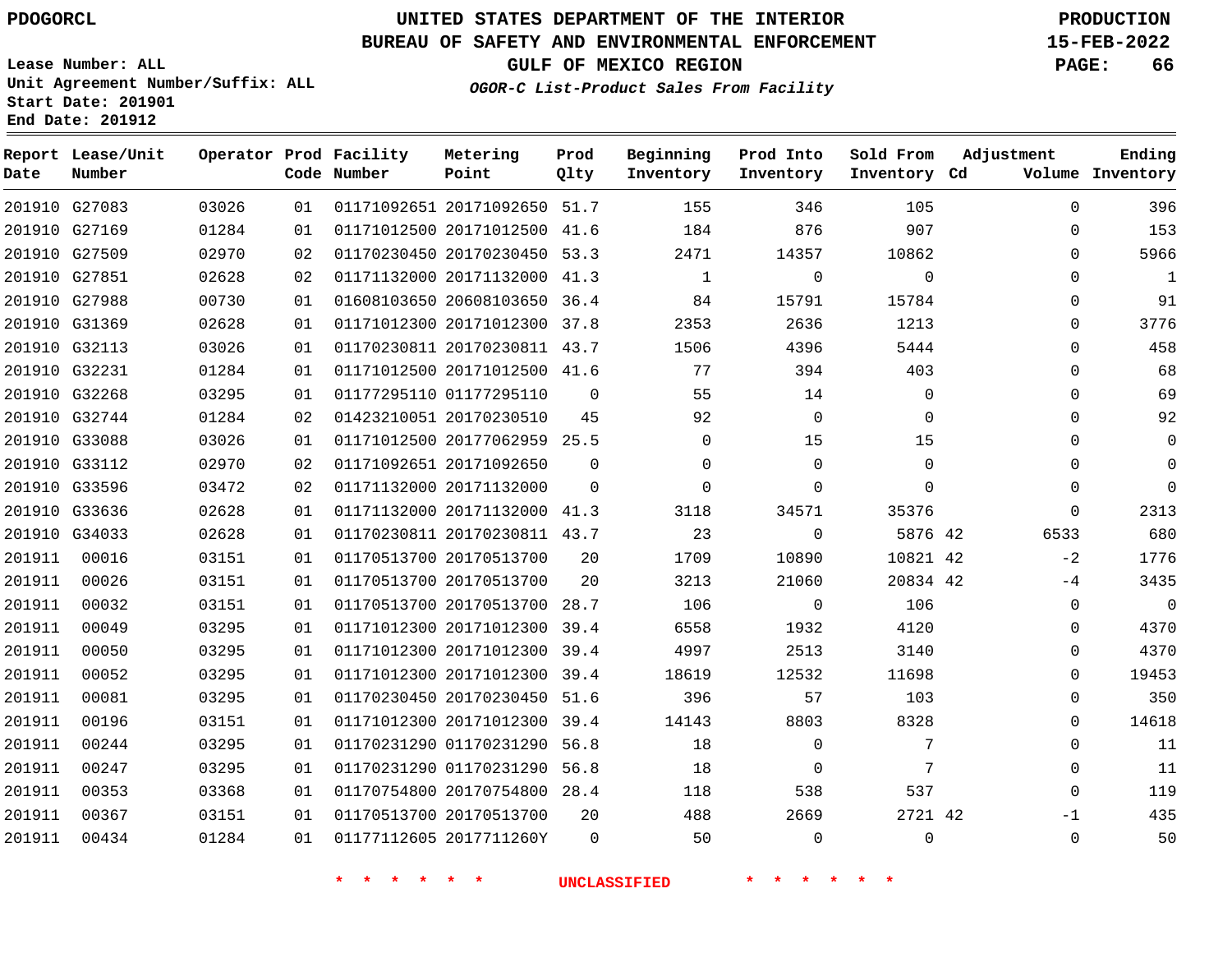00453

**Report Lease/Unit**

**Number**

**Date**

## **UNITED STATES DEPARTMENT OF THE INTERIOR PDOGORCL PRODUCTION**

#### **BUREAU OF SAFETY AND ENVIRONMENTAL ENFORCEMENT 15-FEB-2022**

**Lease Number: ALL Unit Agreement Number/Suffix: ALL Start Date: 201901 End Date: 201912**

**Operator Prod Facility**

**GULF OF MEXICO REGION PAGE: 67**

**Inventory Cd Volume**

**Adjustment**

 

**Sold From**

 

**Ending**

**OGOR-C List-Product Sales From Facility**

**Beginning**

**Prod Into**

|       |           | Code Number                     | Point | Olty | Inventory  | Inventory | Inventory Cd |  |
|-------|-----------|---------------------------------|-------|------|------------|-----------|--------------|--|
| 01284 |           | 01 01177112605 2017711260Y      |       |      | -13        |           |              |  |
| 03295 |           | 01 01171012500 20171012500 42.6 |       |      | 156        | 738       | 587          |  |
| 02222 |           | 01 01170530900 20170530900 47.9 |       |      | 2056       |           |              |  |
| nannn | <b>01</b> | 01171133000 31171133000 F3 7    |       |      | $\epsilon$ | 1 L J     | 1.61         |  |

**Prod**

**Metering**

| 201911 | 00541      | 02222 | 01 | 01170530900 20170530900 | 47.9 | 2056     | $\Omega$  | $\Omega$        |                 | 0         | 2056        |
|--------|------------|-------|----|-------------------------|------|----------|-----------|-----------------|-----------------|-----------|-------------|
| 201911 | 00560      | 03288 | 01 | 01171132800 21171132800 | 53.7 | 677      | 153       | 161             |                 | 0         | 669         |
| 201911 | 00680      | 03520 | 01 | 01170230700 20170230700 | 45   | 1762     | $\Omega$  | 752             |                 | $\Omega$  | 1010        |
| 201911 | 00693      | 03368 | 01 | 01170754800 20170754800 | 28.4 | $\Omega$ | 26        |                 | 21 42           | 1         | 6           |
| 201911 | 00694      | 03368 | 01 | 01170754800 20170754800 | 28.4 | 1238     | 5638      | 5629 42         |                 | -4        | 1243        |
| 201911 | 00697      | 03368 | 02 | 01170754800 20170754800 | 28.4 | 121      | 538       | 540             |                 | 0         | 119         |
| 201911 | 00796      | 02628 | 01 | 01171012300 20171012300 | 39.4 | 18024    | 6705      | 13019           |                 | 0         | 11710       |
| 201911 | 754303001A | 00059 | 01 | 01170230811 20170230811 | 36.7 | 237      | 3         | 10 <sup>°</sup> | 09              | $-3$      | 227         |
| 201911 | 754306006A | 00689 | 01 | 01608128271 20608128271 | 29.9 | 268238   | 791029    | 83123 09        |                 | $-817454$ | 158690      |
| 201911 | 754306012A | 02647 | 01 | 01608128270 20608128270 | 26.9 | 30626    | 64749     |                 | 0.09            | $-79997$  | 15378       |
| 201911 | 754306013A | 02647 | 01 | 01608128270 20608128270 | 26.9 | 68525    | 403343    |                 | 0 <sub>09</sub> | $-471868$ | $\mathbf 0$ |
| 201911 | 754307017A | 02970 | 02 | 01171132800 20170230811 | 36.7 | 713      | 9         | 39              |                 | 0         | 683         |
| 201911 | 754315006A | 03368 | 01 | 01170754800 20170754800 | 28.4 | 194      | 829       | 840             |                 | 0         | 183         |
| 201911 | 754320003A | 03247 | 01 | 01170573602 20170573602 | 31.2 | 28799    | 46121     | 9749            |                 | 0         | 65171       |
| 201911 | 7543880060 | 03295 | 01 | 01170230450 20170230450 | 51.6 | 504      | 65        | 129             |                 | 0         | 440         |
| 201911 | 7543940080 | 03295 | 01 | 01170230811 20170230811 | 36.7 | 17       | 0         | 1               |                 | $\Omega$  | 16          |
| 201911 | 754396015A | 01284 | 01 | 01608103650 20608103650 | 36.4 | 10       | 798       | 793             |                 | $\Omega$  | 15          |
| 201911 | 8910020210 | 02451 | 01 | 01170513800 20170513800 | 33.2 | 2834     | 59970     | 58482           |                 | 0         | 4322        |
| 201911 | 8910024540 | 02451 | 01 | 01170513800 20170513800 | 33.2 | 539      | 62711     | 58730           |                 | $\Omega$  | 4520        |
| 201911 | 8910029320 | 02375 | 01 | 01170513700 20170513700 | 28.7 | 56       | $\Omega$  | 56              |                 | $\Omega$  | 0           |
|        |            | 03151 | 01 | 01170513700 20170513700 | 28.7 | 2888<br> | 20306<br> | 19881<br>       |                 | O         | 3313        |
|        |            |       |    |                         |      | 2944     | 20306     | 19937           |                 | 0         | 3313        |
| 201911 | 8910034440 | 03151 | 01 | 01170513700 20170513700 | 33   | 5302     | 34964     | 34560 42        |                 | $-3$      | 5703        |
| 201911 | 8910086400 | 03520 | 02 | 01171012400 20171012400 | 69.1 | 9        | 10        |                 |                 | $\Omega$  | 12          |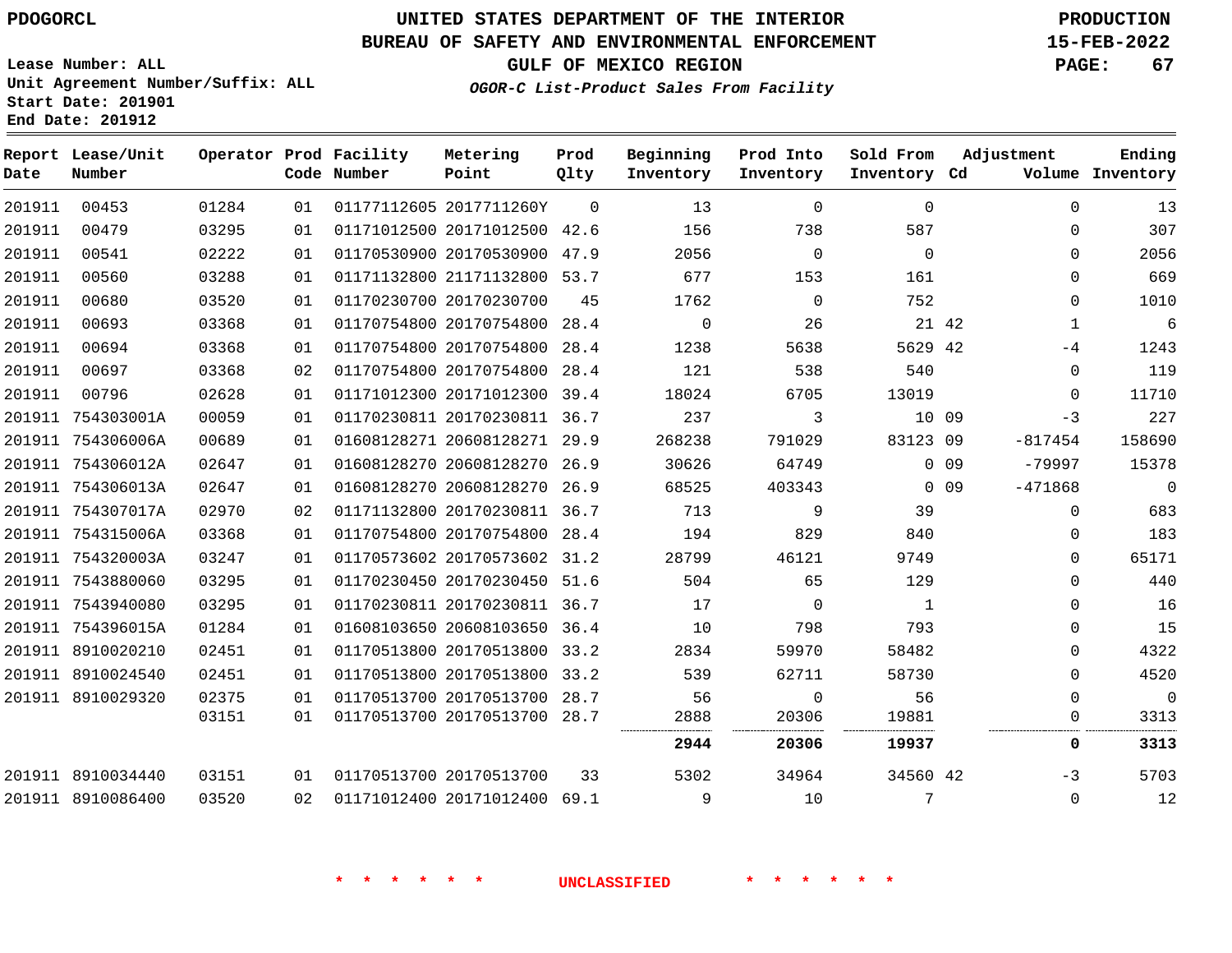**Report Lease/Unit**

**Number**

### **UNITED STATES DEPARTMENT OF THE INTERIOR PDOGORCL PRODUCTION**

**Prod Qlty**

#### **BUREAU OF SAFETY AND ENVIRONMENTAL ENFORCEMENT 15-FEB-2022**

**Lease Number: ALL Unit Agreement Number/Suffix: ALL Start Date: 201901 End Date: 201912**

**Operator Prod Facility**

**Code Number**

**OGOR-C List-Product Sales From Facility**

**Beginning Inventory**

**GULF OF MEXICO REGION PAGE: 68**

 

**Ending**

 $2c$ 

| 9         | 0        | 69.1 |                         | 01171012400 20171012400 | 01             | 02628 | 8910088130 | 201911 |
|-----------|----------|------|-------------------------|-------------------------|----------------|-------|------------|--------|
| 164       | 342      | 53.7 | 01171132800 21171132800 |                         | 01             |       |            |        |
| .<br>173  | <br>342  |      |                         |                         |                |       |            |        |
| 2091      | 451      | 20.4 | 01170513700 20170513700 |                         | 01             | 03151 | 8910089160 | 201911 |
| 86        | 63       | 49.3 |                         | 01170230400 20170230400 | 01             | 03151 | 891008927Y | 201911 |
| 1972      | 321      | 24   |                         | 01170513700 20170513700 | 01             | 03151 | 8910116580 | 201911 |
| 15504     | 1681     | 23.6 |                         | 01170513700 20170513700 | 01             | 03151 | 8910116740 | 201911 |
| 2831      | 281      | 24   |                         | 01170513700 20170513700 | 01             | 03151 | 8910116770 | 201911 |
| 3050      | 960      | 20.6 |                         | 01170513700 20170513700 | 01             | 03151 | 8910116790 | 201911 |
| 3663      | 362      | 24   |                         | 01170513700 20170513700 | 02             | 03151 | 8910116800 | 201911 |
| 26019     | 3766     | 22.9 |                         | 01170513700 20170513700 | 0 <sub>1</sub> |       |            |        |
| <br>29682 | <br>4128 |      |                         |                         |                |       |            |        |

**Metering Point**

42 42 . . . . . . 20170754800 28.4 28.4 28.4 28.4 

| 201911 891011687A | 03368 | 01   |  |                                                    | 34                                                                                                                                                                                                                                                                                                                                                                                                                           | 161   |       |                                                             | 36   |
|-------------------|-------|------|--|----------------------------------------------------|------------------------------------------------------------------------------------------------------------------------------------------------------------------------------------------------------------------------------------------------------------------------------------------------------------------------------------------------------------------------------------------------------------------------------|-------|-------|-------------------------------------------------------------|------|
| 201911 891011687C | 03368 | 01   |  |                                                    | 354                                                                                                                                                                                                                                                                                                                                                                                                                          | 1574  | 1581  | $\mathbf 0$                                                 | 347  |
| 201911 891011687D | 03368 | 01   |  |                                                    | 15                                                                                                                                                                                                                                                                                                                                                                                                                           | 136   |       | $-1$                                                        | 30   |
| 201911 891011687E | 03368 | 01   |  |                                                    | $\Omega$                                                                                                                                                                                                                                                                                                                                                                                                                     | 102   |       |                                                             | 23   |
| 201911 8910117330 | 03368 | 01   |  |                                                    | 49                                                                                                                                                                                                                                                                                                                                                                                                                           | 176   | 186   | $\mathbf 0$                                                 | 39   |
| 201911 8910123270 | 03295 | 01   |  |                                                    | 44                                                                                                                                                                                                                                                                                                                                                                                                                           | 4251  | 4242  | 0                                                           | 53   |
| 201911 8910123320 | 03295 | 01   |  |                                                    | 57                                                                                                                                                                                                                                                                                                                                                                                                                           | 5322  | 5312  | 0                                                           | 67   |
| 201911 8910123330 | 03295 | 01 D |  |                                                    | 143                                                                                                                                                                                                                                                                                                                                                                                                                          | 12695 | 12679 | $\Omega$                                                    | 159  |
| 201911 G00985     | 02375 | 01   |  |                                                    | 377                                                                                                                                                                                                                                                                                                                                                                                                                          | 5103  | 5103  | $\mathbf 0$                                                 | 377  |
| 201911 G01036     | 03209 | 0.2  |  |                                                    | 2339                                                                                                                                                                                                                                                                                                                                                                                                                         | 578   | 2102  | $\Omega$                                                    | 815  |
| 201911 G01083     | 03151 | 01   |  |                                                    | 2577                                                                                                                                                                                                                                                                                                                                                                                                                         | 22744 |       | 2                                                           | 3711 |
| 201911 G01084     | 03151 | 01   |  |                                                    | 258                                                                                                                                                                                                                                                                                                                                                                                                                          | 1170  |       | $-1$                                                        | 190  |
| 201911 G01090     | 03151 | 01   |  | 24                                                 | 596                                                                                                                                                                                                                                                                                                                                                                                                                          | 4304  | 4198  | $\Omega$                                                    | 702  |
| 201911 G01091     | 03151 | 01   |  |                                                    | 1283                                                                                                                                                                                                                                                                                                                                                                                                                         | 10968 | 10462 | $\Omega$                                                    | 1789 |
| 201911 G01092     | 03151 | 01   |  | 24                                                 | 543                                                                                                                                                                                                                                                                                                                                                                                                                          | 3153  |       | $-1$                                                        | 514  |
|                   |       |      |  | 01170513700 20170513700<br>01170513700 20170513700 | 01170754800 20170754800 28.4<br>01170754800 20170754800 28.4<br>01170754800 20170754800 28.4<br>01170754800 20170754800 28.4<br>01170754800 20170754800 28.4<br>01177215100 20177215102 31.7<br>01177215100 20177215102 31.7<br>01177215100 20177215102 31.7<br>0117709260A 2017709260A 32.7<br>01171092651 20171092650 51.6<br>01170513700 20170513700 23.6<br>01170513700 20170513700 20.4<br>01170513700 20170513700 23.4 |       |       | 160 42<br>120 42<br>80 42<br>21612 42<br>1237 42<br>3181 42 |      |

**\* \* \* \* \* \* UNCLASSIFIED \* \* \* \* \* \***

**Inventory Cd Volume**

**Adjustment**

  $\overline{0}$ 

 $\overline{1}$ 

**-3**

42

. . . . . .

 

 

**Sold From Inventory**

**Prod Into Inventory**

> 42 42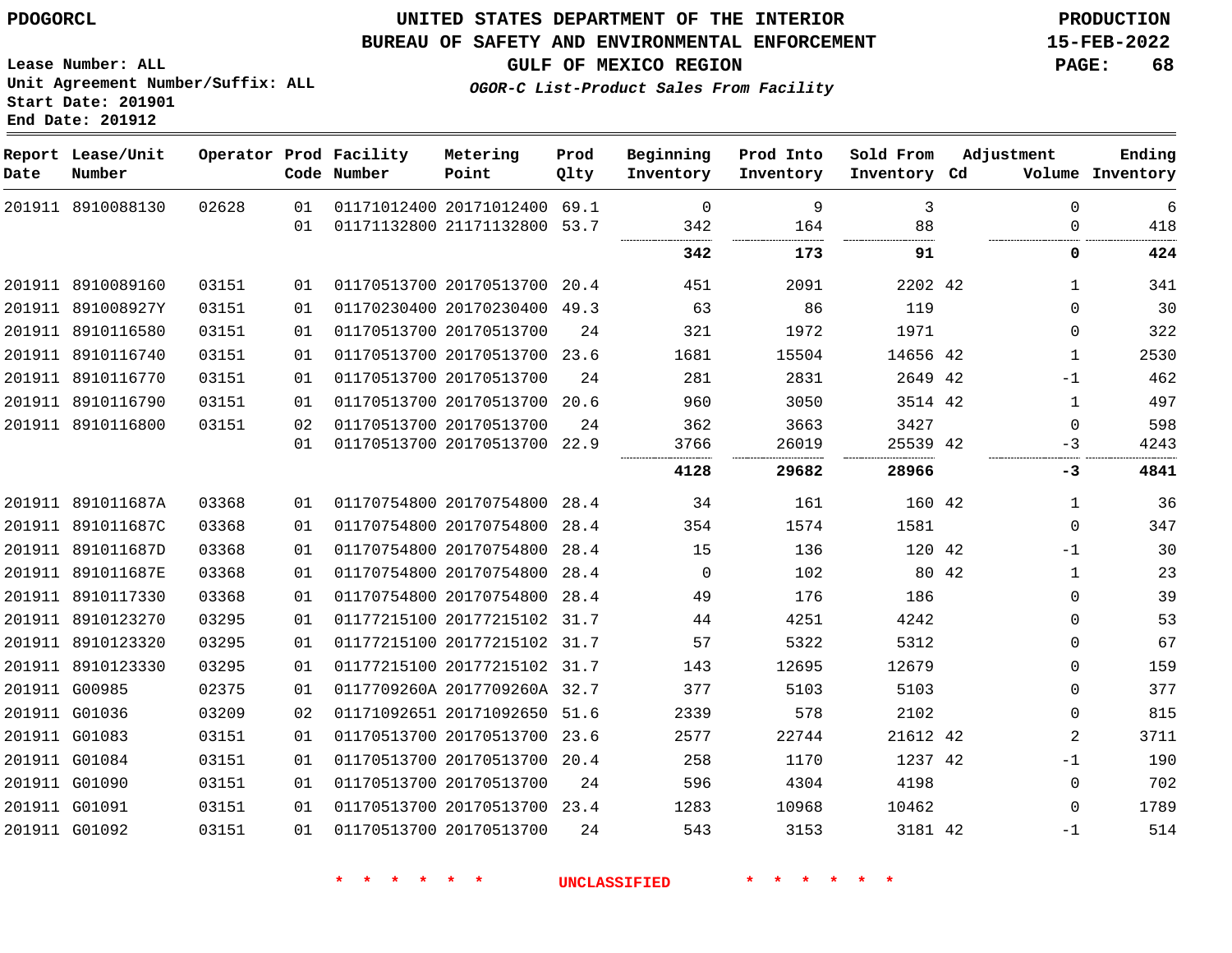**Report Lease/Unit**

**Number**

### **UNITED STATES DEPARTMENT OF THE INTERIOR PDOGORCL PRODUCTION**

#### **BUREAU OF SAFETY AND ENVIRONMENTAL ENFORCEMENT 15-FEB-2022**

**Lease Number: ALL Unit Agreement Number/Suffix: ALL Start Date: 201901 End Date: 201912**

**Operator Prod Facility**

**Code Number**

**Metering Point**

**Prod Qlty**

**GULF OF MEXICO REGION PAGE: 69**

**Inventory Cd Volume**

**Adjustment**

**Ending**

**OGOR-C List-Product Sales From Facility**

**Beginning Inventory**

**Prod Into Inventory**

**Sold From Inventory**

| 201911 G01220 | 03295 | 01 | 01177092600 20177092600 45.4 |          | 45       | 1372     | 1371        | $\Omega$ | 46          |
|---------------|-------|----|------------------------------|----------|----------|----------|-------------|----------|-------------|
| 201911 G01351 | 03151 | 01 | 01170230400 20170230400 49.3 |          | 21       | 29       | 40          | $\Omega$ | 10          |
| 201911 G01447 | 03151 | 02 | 01170513700 20170513700      | 20       | 30       | 134      | 141 42      | $-1$     | 22          |
| 201911 G01497 | 02451 | 01 | 01170513800 20170513800 33.2 |          | 197      | 29368    | 27448       | $\Omega$ | 2117        |
| 201911 G01498 | 02451 | 01 | 01170513800 20170513800 33.2 |          | 27       | 4155     | 3883        | $\Omega$ | 299         |
| 201911 G01610 | 03295 | 01 | 01177215100 20177215102 31.7 |          | 7        | 1120     | 1113        | $\Omega$ | 14          |
| 201911 G01619 | 03151 | 01 | 01170513700 20170513700      | 20.1     | 709      | 6474     | 6127        | $\Omega$ | 1056        |
| 201911 G01620 | 03151 | 01 | 01170513700 20170513700 20.1 |          | 305      | 2343     | 2266        | $\Omega$ | 382         |
| 201911 G01757 | 03295 | 01 | 01423210051 20423210050 61.8 |          | 99       | 549      | 568         | $\Omega$ | 80          |
| 201911 G01848 | 01284 | 02 | 01423210051 20170230500 42.7 |          | 78       | 79       | 26          | $\Omega$ | 131         |
|               | 01978 | 02 | 01170230500 20170230500 42.7 |          | 1985<br> | 373      | 659         | $\Omega$ | 1699        |
|               |       |    |                              |          | 2063     | 452      | 685         | 0        | 1830        |
| 201911 G01860 | 03295 | 01 | 01170231110 20170231110      | $\Omega$ | 2599     | 3594     | $\mathbf 0$ | 0        | 6193        |
| 201911 G01865 | 03151 | 01 | 01171012500 20171012500 42.6 |          | 400      | 1609     | 1340 42     | 2        | 671         |
| 201911 G01901 | 03295 | 01 | 01177215100 20177215102 31.7 |          | 2        | 330      | 328         | $\Omega$ | 4           |
| 201911 G01966 | 03295 | 01 | 01177215100 20177215102 31.7 |          | 47       | 2882     | 2893        | $\Omega$ | 36          |
| 201911 G01967 | 03295 | 01 | 01177215100 20177215102      | 31.7     | 211      | 14261    | 14294       | $\Omega$ | 178         |
| 201911 G02111 | 02628 | 01 | 01171132000 20171132000 40.9 |          | 2684     | 13527    | 13178       | $\Omega$ | 3033        |
| 201911 G02429 | 03151 | 02 | 01170230811 20170230810      | 42       | 31       | 0        | 31          | 0        | $\Omega$    |
| 201911 G02433 | 03151 | 02 | 01170230811 20170230810      | 42       | 36       | $\Omega$ | 36          | $\Omega$ | $\mathbf 0$ |
| 201911 G02601 | 02628 | 01 | 01171092651 20171092650 46.7 |          | $\Omega$ | 0        | $\Omega$    | $\Omega$ | $\mathbf 0$ |
| 201911 G02665 | 02451 | 01 | 01423210051 20423210050 61.8 |          | 634      | 1071     | 1550        | $\Omega$ | 155         |
| 201911 G02825 | 03295 | 01 | 01170230812 20170230810      | 42       | 440      | 178      | 350         | $\Omega$ | 268         |
| 201911 G02826 | 03295 | 01 | 01170231110 20170231110      | $\Omega$ | 1359     | 242      | $\Omega$    | $\Omega$ | 1601        |
|               |       | 01 | 01170230812 20170230810      | 42       | 4126     | 1127     | 3283        | 0        | 1970        |
|               |       |    |                              |          | 5485     | 1369     | 3283        | 0        | 3571        |
| 201911 G02895 | 02628 | 01 | 01171092651 20171092650 46.7 |          | 0        | $\Omega$ | $\Omega$    | $\Omega$ | 0           |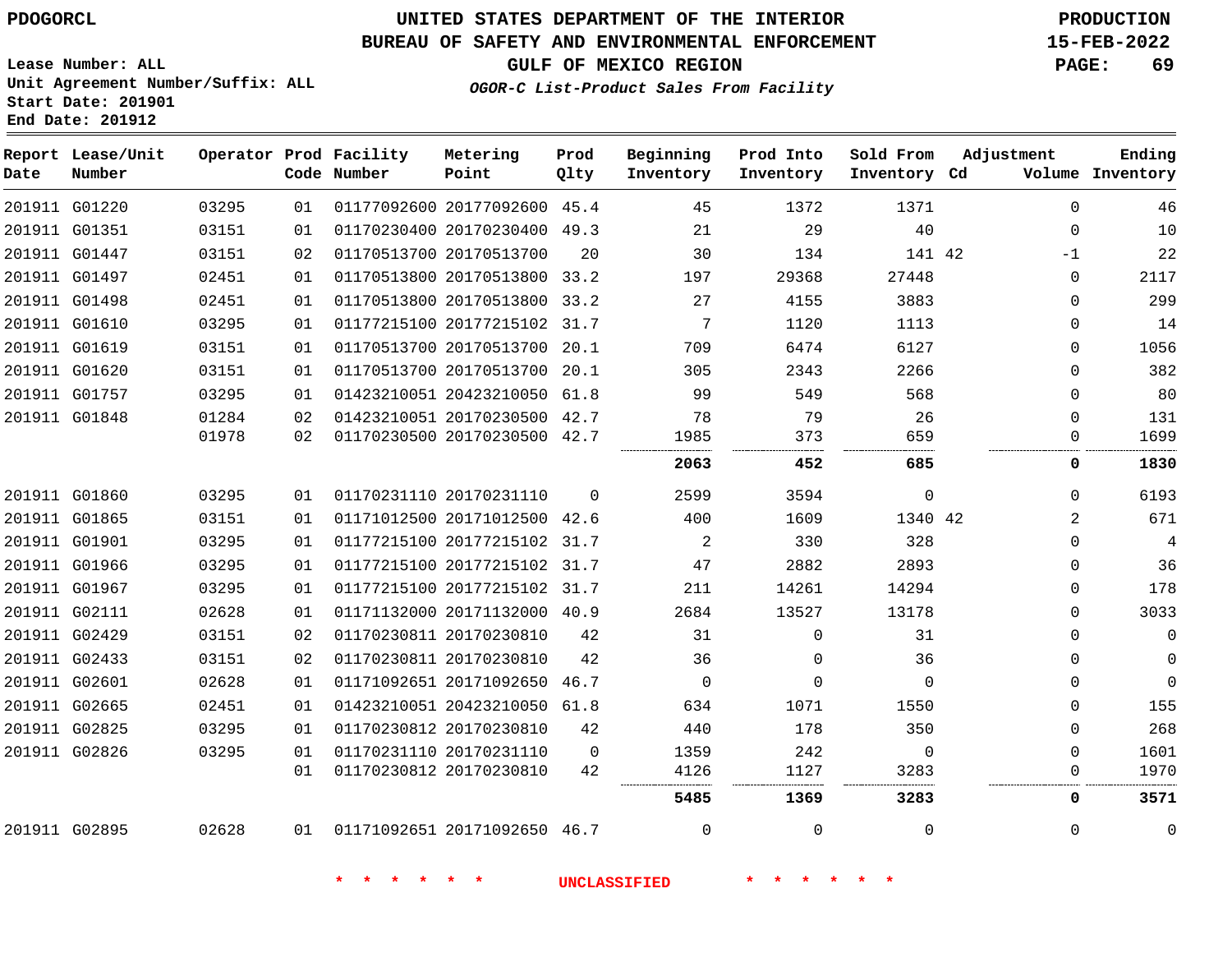#### **BUREAU OF SAFETY AND ENVIRONMENTAL ENFORCEMENT 15-FEB-2022**

**Lease Number: ALL Unit Agreement Number/Suffix: ALL Start Date: 201901**

**End Date: 201912**

**GULF OF MEXICO REGION PAGE: 70**

**OGOR-C List-Product Sales From Facility**

| Date | Report Lease/Unit<br>Number |       |    | Operator Prod Facility<br>Code Number | Metering<br>Point            | Prod<br>Qlty | Beginning<br>Inventory | Prod Into<br>Inventory | Sold From<br>Inventory Cd | Adjustment   | Ending<br>Volume Inventory |
|------|-----------------------------|-------|----|---------------------------------------|------------------------------|--------------|------------------------|------------------------|---------------------------|--------------|----------------------------|
|      | 201911 G03061               | 03026 | 02 |                                       | 01423210051 20423210050 61.9 |              | 273                    | 822                    | 976                       | $\Omega$     | 119                        |
|      | 201911 G03152               | 03295 | 01 |                                       | 01177092600 20177092600 45.4 |              | 196                    | 5680                   | 5685                      | $\Omega$     | 191                        |
|      | 201911 G03331               | 02628 | 01 |                                       | 01171132000 20171132000      | $\Omega$     | $\mathbf 0$            | $\Omega$               | $\Omega$                  | $\Omega$     | $\overline{0}$             |
|      | 201911 G04081               | 03295 | 01 |                                       | 01170230812 20170230810      | 42           | 3371                   | 2225                   | 1783                      | 0            | 3813                       |
|      | 201911 G04232               | 00730 | 01 |                                       | 01171012500 20171012500 42.6 |              | 1520                   | 6902                   | 5548                      | 0            | 2874                       |
|      | 201911 G04421               | 03295 | 01 |                                       | 01171131600 20171131600 41.6 |              | 1110                   | 11910                  | 11685                     | $\Omega$     | 1335                       |
|      | 201911 G04800               | 02970 | 02 |                                       | 01177062608 2017706260A 37.2 |              | $\mathbf 0$            | $\Omega$               | $\mathbf 0$               | $\mathbf 0$  | $\mathbf 0$                |
|      | 201911 G04818               | 03295 | 01 |                                       | 01170230500 20170230500 42.7 |              | $\Omega$               | $\Omega$               | $\Omega$                  | 0            | $\mathbf 0$                |
|      | 201911 G05006               | 01284 | 02 |                                       | 01423210051 20170230510      | 45           | 168                    | 0                      | $\Omega$                  | 0            | 168                        |
|      | 201911 G05431               | 02970 | 02 |                                       | 01177062608 2017706260A 37.2 |              | 39                     | 2720                   | 2718                      | $\Omega$     | 41                         |
|      | 201911 G05504               | 00730 | 01 |                                       | 01171132800 21171132800 53.7 |              | 5459                   | 1052                   | 1265                      | 0            | 5246                       |
|      |                             | 02970 | 02 |                                       | 01171132800 21171132800 53.7 |              | 6635                   | 1129                   | 1508                      | 0            | 6256                       |
|      |                             | 03295 | 01 |                                       | 01171132800 21171132800 53.7 |              | 4164                   | 625                    | 930                       | 0            | 3859                       |
|      |                             |       |    |                                       |                              |              | 16258                  | 2806                   | 3703                      | 0            | 15361                      |
|      | 201911 G05505               | 02628 | 01 |                                       | 01171132800 21171132800 53.7 |              | 764                    | 191                    | 196                       | $\Omega$     | 759                        |
|      |                             |       | 01 |                                       | 01171012400 20171012400 69.1 |              | 0                      | 11                     | 4                         | $\mathbf{0}$ | 7                          |
|      |                             |       |    |                                       |                              |              | 764                    | 202                    | 200                       | 0            | 766                        |
|      | 201911 G05602               | 03247 | 01 |                                       | 01171012500 20171012500 42.6 |              | 52                     | 235                    | 188 42                    | $-1$         | 98                         |
|      | 201911 G05612               | 03295 | 01 |                                       | 01171012500 20171012500 42.6 |              | 1035                   | 4186                   | 3478                      | $\Omega$     | 1743                       |
|      | 201911 G06069               | 03295 | 01 |                                       | 01423210051 20423210050 61.9 |              | 24                     | $\mathbf 0$            | 24                        | $\Omega$     | $\mathsf{O}$               |
|      | 201911 G07760               | 01284 | 01 |                                       | 01177122950 20177122950 29.6 |              | 169                    | 29721                  | 29724                     | $\Omega$     | 166                        |
|      | 201911 G09631               | 01284 | 01 |                                       | 01177122950 20177122950 29.6 |              | 1                      | 646                    | 645                       | 0            | 2                          |
|      | 201911 G10910               | 03026 | 01 |                                       | 01177245110 2017724511G 46.3 |              | $\Omega$               | 4803                   | 4803                      | $\Omega$     | $\mathbf 0$                |
|      | 201911 G11870               | 03151 | 01 |                                       | 01171132000 20171132000 40.9 |              | 85                     | 423                    | 414                       | 0            | 94                         |
|      | 201911 G12802               | 02628 | 01 |                                       | 01170230811 20170230811 36.7 |              | 19                     | $\mathbf 0$            | 1                         | 0            | 18                         |
|      | 201911 G13081               | 01284 | 01 |                                       | 01608103650 20608103650 36.4 |              | 78                     | 8695                   | 8634                      | 0            | 139                        |
|      | 201911 G13938               | 01284 | 01 |                                       | 01171012500 20171012500 42.6 |              | 523                    | 3633                   | 2645                      | 0            | 1511                       |
|      | 201911 G14342               | 02628 | 01 |                                       | 01170230811 20170230811 36.7 |              | 8550                   | $\Omega$               | 471 42                    | 105          | 8184                       |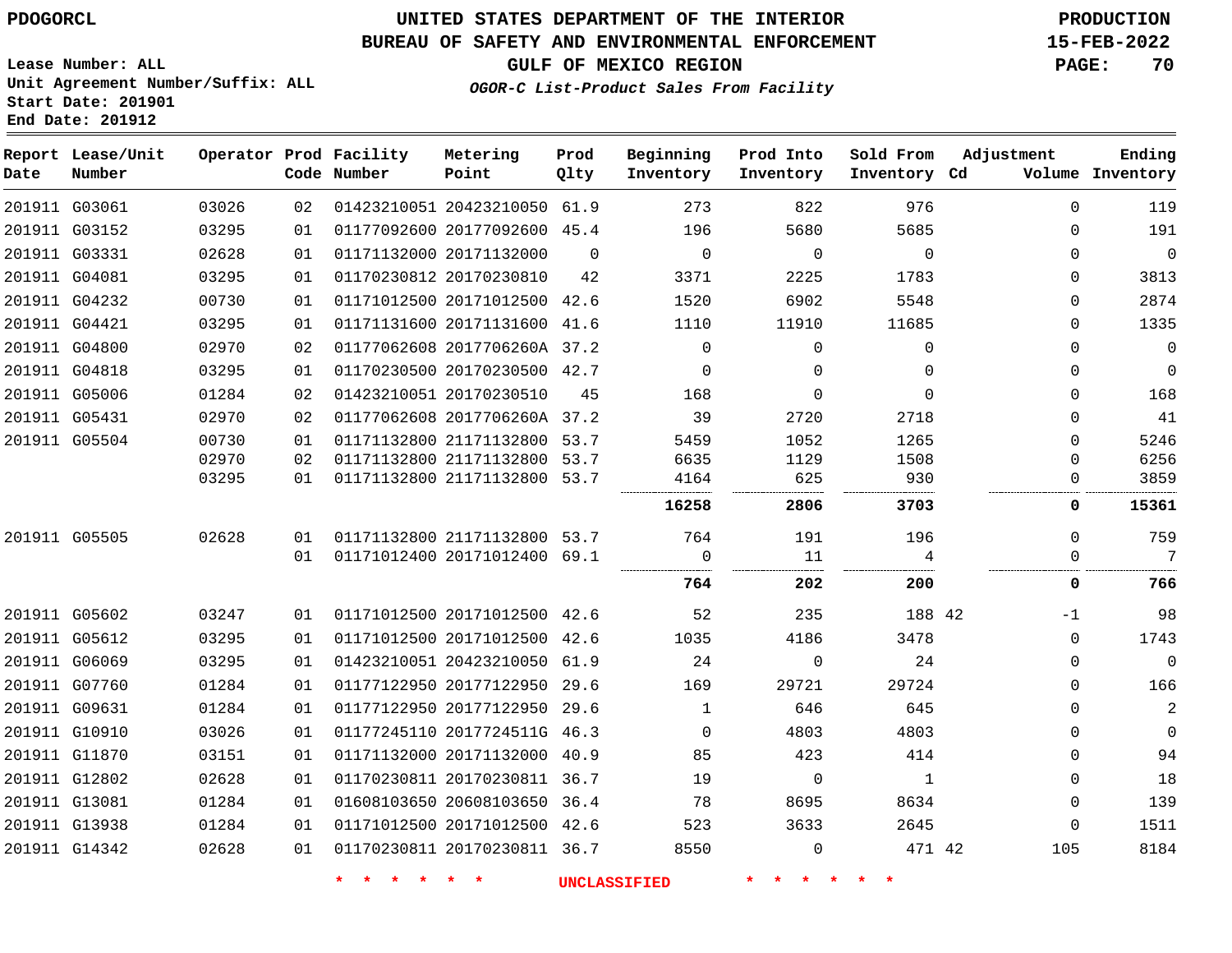**Report Lease/Unit**

**Number**

### **UNITED STATES DEPARTMENT OF THE INTERIOR PDOGORCL PRODUCTION**

**Prod Qlty**

**Metering Point**

#### **BUREAU OF SAFETY AND ENVIRONMENTAL ENFORCEMENT 15-FEB-2022**

**Lease Number: ALL Unit Agreement Number/Suffix: ALL Start Date: 201901 End Date: 201912**

**Operator Prod Facility**

**GULF OF MEXICO REGION PAGE: 71**

**Ending**

**OGOR-C List-Product Sales From Facility**

**Beginning Inventory**

**Prod Into Inventory**

**Sold From Inventory**

**Adjustment**

| 32468 | 7833 |  |
|-------|------|--|
|       |      |  |
|       |      |  |

| k | $\star$ | $\ast$ | $\ast$ | $\ast$ |
|---|---------|--------|--------|--------|
|   |         |        |        |        |

| Date | Number        |       |    | Code Number | Point                        | Qlty     | Inventory    | Inventory   | Inventory Cd |       |             | Volume Inventory |
|------|---------------|-------|----|-------------|------------------------------|----------|--------------|-------------|--------------|-------|-------------|------------------|
|      | 201911 G15050 | 03295 | 01 |             | 01170231110 20170231110      | $\Omega$ | 5795         | 3648        | $\mathbf 0$  |       | $\Omega$    | 9443             |
|      | 201911 G15239 | 02375 | 02 |             | 01171012500 20171012500 42.6 |          | 22           | 83          |              | 70 42 | $-1$        | 34               |
|      | 201911 G15277 | 03295 | 01 |             | 01171012400 20171012400 69.1 |          | $\mathbf 0$  | 2394        | 884          |       | $\Omega$    | 1510             |
|      | 201911 G15312 | 03295 | 01 |             | 01171092651 20171092650      | 51.6     | 8425         | 2122        | 7554         |       | 0           | 2993             |
|      | 201911 G16515 | 03026 | 01 |             | 01177245110 2017724511G 46.3 |          | $\mathbf 0$  | 7541        | 7541         |       | $\Omega$    | $\overline{0}$   |
|      | 201911 G17858 | 03295 | 01 |             | 01170530900 20170530900      | $\Omega$ | 449          | $\mathbf 0$ | $\mathbf 0$  |       | $\Omega$    | 449              |
|      | 201911 G17912 | 02970 | 02 |             | 01177062608 2017706260A 37.2 |          | 54           | 3575        | 3576         |       | $\Omega$    | 53               |
|      | 201911 G17921 | 03026 | 01 |             | 01171012500 20177062959 25.2 |          | $\mathbf 0$  | 22022       | 22022        |       | $\Omega$    | - 0              |
|      | 201911 G20660 | 03295 | 01 |             | 01170230450 20170230450 51.7 |          | 481          | 69          | 125          |       | 0           | 425              |
|      | 201911 G21532 | 03520 | 01 |             | 01170230811 20170230811 36.7 |          | 5            | $\mathbf 0$ | $\mathbf 0$  |       | 0           | -5               |
|      | 201911 G21592 | 02628 | 02 |             | 01171132000 20171132000 40.9 |          | 52           | 189         | 199          |       | 0           | 42               |
|      | 201911 G21655 | 03247 | 02 |             | 01171132800 21171132800 53.8 |          | 1956         | 741         | 524          |       | $\Omega$    | 2173             |
|      | 201911 G22501 | 03151 | 01 |             | 01170230400 20170230400 49.3 |          | 1143         | 1339        | 2016         |       | $\Omega$    | 466              |
|      | 201911 G22505 | 02375 | 02 |             | 01170230811 20170230811      | $\Omega$ | 0            | $\mathbf 0$ | 0            |       | $\Omega$    | $\overline{0}$   |
|      | 201911 G22513 | 02579 | 02 |             | 01170230500 20170230500 44.9 |          | 3            | $\mathbf 0$ | $\mathbf 0$  |       | $\Omega$    | 3                |
|      | 201911 G23730 | 03520 | 01 |             | 01170230810 20170230811 46.7 |          | $\mathbf{1}$ | $\mathbf 0$ | $\mathbf 0$  |       | 0           | 1                |
|      | 201911 G23735 | 03295 | 01 |             | 01170230812 20170230810      | 42       | 635          | 285         | 432          |       | $\mathbf 0$ | 488              |
|      | 201911 G23736 | 00730 | 01 |             | 01170230810 20170230810 41.9 |          | 574          | 198         | 433          |       | $\Omega$    | 339              |
|      | 201911 G23851 | 02503 | 02 |             | 01171012300 20171012300      | 54       | 7107         | 4423        | 4184         |       | $\Omega$    | 7346             |
|      | 201911 G24730 | 03295 | 01 |             | 01170230500 20170230500 42.6 |          | 311          | 35          | 103          |       | $\Omega$    | 243              |
|      | 201911 G24870 | 02970 | 02 |             | 01177062608 2017706260A 37.2 |          | $\mathbf{1}$ | 61          | 61           |       | 0           | 1                |
|      | 201911 G24883 | 02628 | 02 |             | 01171092651 20171092650 51.6 |          | 52           | 37          | 36           |       | $\Omega$    | 53               |
|      | 201911 G24924 | 03247 | 01 |             | 01171132800 21171132800 53.7 |          | 532          | 10          | 134          |       | 0           | 408              |
|      | 201911 G24990 | 01284 | 01 |             | 01608103650 20608103650 36.4 |          | 75           | 6696        | 6663         |       | $\Omega$    | 108              |
|      | 201911 G25524 | 03295 | 01 |             | 01170230450 20170230450 51.7 |          | 1021         | 224         | 283          |       | $\Omega$    | 962              |
|      | 201911 G25937 | 03520 | 02 |             | 01170230810 20170230810      | 42       | 556          | 290         | 348 42       |       | $-1$        | 497              |
|      | 201911 G26074 | 01284 | 01 |             | 01177122950 20177122950 29.6 |          | 3            | 715         | 713          |       | $\mathbf 0$ | 5                |
|      | 201911 G27070 | 03295 | 01 |             | 01171132800 21171132800 53.7 |          | 32468        | 7833        | 7829         |       | $\Omega$    | 32472            |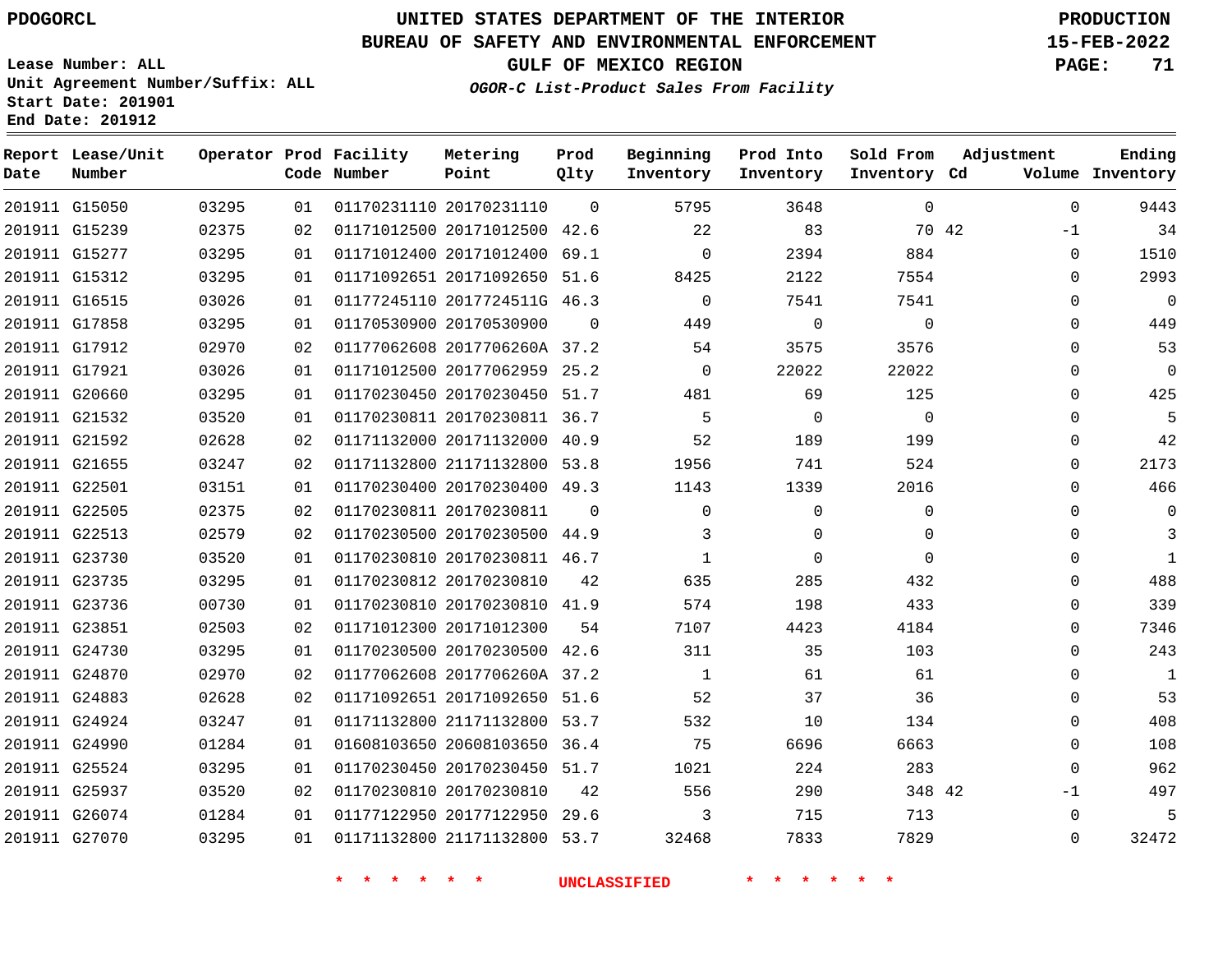G27083

**Date**

**Report Lease/Unit**

**Number**

### **UNITED STATES DEPARTMENT OF THE INTERIOR PDOGORCL PRODUCTION**

**Prod Qlty**

**Metering Point**

### **BUREAU OF SAFETY AND ENVIRONMENTAL ENFORCEMENT 15-FEB-2022**

**Lease Number: ALL Unit Agreement Number/Suffix: ALL Start Date: 201901 End Date: 201912**

**Operator Prod Facility**

**OGOR-C List-Product Sales From Facility**

**Beginning Inventory** **Prod Into Inventory**

**GULF OF MEXICO REGION PAGE: 72**

**Inventory Cd Volume**

**Adjustment**

**Sold From Inventory**

**Ending**

|    | Code Number                     | Point | Olty | Inventory Inventory |      | Invent |
|----|---------------------------------|-------|------|---------------------|------|--------|
|    |                                 |       |      | 396                 | 89   |        |
| 01 | 01171012500 20171012500 42.6    |       |      | 153                 | 1092 |        |
|    | 02 01170230450 20170230450 51.7 |       |      | 5966                | 927  |        |
|    |                                 |       |      |                     |      |        |
|    |                                 |       |      |                     |      |        |

| 201911 G27169 | 01284 | 01 |          | 153                                                                                                                                                                                                                                                                                                                                                                                                                                                                                                                                                                                                                                                                                                                                                                                                               | 1092         | 790         | $\Omega$ | 455                                    |
|---------------|-------|----|----------|-------------------------------------------------------------------------------------------------------------------------------------------------------------------------------------------------------------------------------------------------------------------------------------------------------------------------------------------------------------------------------------------------------------------------------------------------------------------------------------------------------------------------------------------------------------------------------------------------------------------------------------------------------------------------------------------------------------------------------------------------------------------------------------------------------------------|--------------|-------------|----------|----------------------------------------|
| 201911 G27509 | 02970 | 02 | 51.7     | 5966                                                                                                                                                                                                                                                                                                                                                                                                                                                                                                                                                                                                                                                                                                                                                                                                              | 927          | 1567        | $\Omega$ | 5326                                   |
| 201911 G27851 | 02628 | 02 | 40.9     | $\mathbf 0$                                                                                                                                                                                                                                                                                                                                                                                                                                                                                                                                                                                                                                                                                                                                                                                                       | $\mathsf{O}$ | $\mathbf 0$ | 0        | $\overline{0}$                         |
| 201911 G27988 | 00730 | 01 | 36.4     | 91                                                                                                                                                                                                                                                                                                                                                                                                                                                                                                                                                                                                                                                                                                                                                                                                                | 10655        |             | 1        | 171                                    |
| 201911 G31369 | 02628 | 01 |          | 3776                                                                                                                                                                                                                                                                                                                                                                                                                                                                                                                                                                                                                                                                                                                                                                                                              | 2461         | 2727        | $\Omega$ | 3510                                   |
| 201911 G32113 | 03026 | 01 |          | 458                                                                                                                                                                                                                                                                                                                                                                                                                                                                                                                                                                                                                                                                                                                                                                                                               | $\mathbf 0$  |             | 5        | 438                                    |
| 201911 G32231 | 01284 | 01 | 42.6     | 68                                                                                                                                                                                                                                                                                                                                                                                                                                                                                                                                                                                                                                                                                                                                                                                                                | 383          | 292         | $\Omega$ | 159                                    |
| 201911 G32268 | 03295 | 01 | 44.5     | 69                                                                                                                                                                                                                                                                                                                                                                                                                                                                                                                                                                                                                                                                                                                                                                                                                | 26           | 26          | $\Omega$ | 69                                     |
| 201911 G32744 | 01284 | 02 | 45       | 92                                                                                                                                                                                                                                                                                                                                                                                                                                                                                                                                                                                                                                                                                                                                                                                                                | $\Omega$     | $\mathbf 0$ | $\Omega$ | 92                                     |
| 201911 G33088 | 03026 | 01 |          | 0                                                                                                                                                                                                                                                                                                                                                                                                                                                                                                                                                                                                                                                                                                                                                                                                                 | 15           | 15          | $\Omega$ | $\overline{0}$                         |
| 201911 G33112 | 02970 | 02 | $\Omega$ | $\Omega$                                                                                                                                                                                                                                                                                                                                                                                                                                                                                                                                                                                                                                                                                                                                                                                                          | $\mathbf 0$  | 0           | $\Omega$ | $\mathbf{0}$                           |
| 201911 G33596 | 03472 | 02 | $\Omega$ | $\Omega$                                                                                                                                                                                                                                                                                                                                                                                                                                                                                                                                                                                                                                                                                                                                                                                                          | $\Omega$     | $\Omega$    | $\Omega$ | $\Omega$                               |
| 201911 G33636 | 02628 | 01 |          | 2313                                                                                                                                                                                                                                                                                                                                                                                                                                                                                                                                                                                                                                                                                                                                                                                                              | 9624         | 9779        | $\Omega$ | 2158                                   |
| 201911 G34033 | 02628 | 01 |          | 680                                                                                                                                                                                                                                                                                                                                                                                                                                                                                                                                                                                                                                                                                                                                                                                                               | 0            |             | 9        | 651                                    |
| 00016         | 03151 | 01 | 21.6     | 1777                                                                                                                                                                                                                                                                                                                                                                                                                                                                                                                                                                                                                                                                                                                                                                                                              | 11160        | 11148       | $\Omega$ | 1789                                   |
| 00026         | 03151 | 01 | 21.6     | 3436                                                                                                                                                                                                                                                                                                                                                                                                                                                                                                                                                                                                                                                                                                                                                                                                              | 20963        |             | $-1$     | 3359                                   |
| 00032         | 03151 | 01 |          | $\Omega$                                                                                                                                                                                                                                                                                                                                                                                                                                                                                                                                                                                                                                                                                                                                                                                                          | 124          | 104         | $\Omega$ | 20                                     |
| 00049         | 03295 | 01 |          | 4370                                                                                                                                                                                                                                                                                                                                                                                                                                                                                                                                                                                                                                                                                                                                                                                                              | 58           | 3154        | $\Omega$ | 1274                                   |
| 00050         | 03295 | 01 |          | 4370                                                                                                                                                                                                                                                                                                                                                                                                                                                                                                                                                                                                                                                                                                                                                                                                              | 2074         | 3154        | $\Omega$ | 3290                                   |
| 00052         | 03295 | 01 | 39.3     | 19453                                                                                                                                                                                                                                                                                                                                                                                                                                                                                                                                                                                                                                                                                                                                                                                                             | 13181        | 14039       | $\Omega$ | 18595                                  |
| 00081         | 03295 | 01 | 50.4     | 350                                                                                                                                                                                                                                                                                                                                                                                                                                                                                                                                                                                                                                                                                                                                                                                                               | $\mathbf 0$  | 10          | 0        | 340                                    |
| 00196         | 03151 | 01 |          | 14618                                                                                                                                                                                                                                                                                                                                                                                                                                                                                                                                                                                                                                                                                                                                                                                                             | 8962         | 10026       | $\Omega$ | 13554                                  |
| 00244         | 03295 | 01 | $\Omega$ | 11                                                                                                                                                                                                                                                                                                                                                                                                                                                                                                                                                                                                                                                                                                                                                                                                                | $\mathbf 0$  | 0           | $\Omega$ | 11                                     |
| 00247         | 03295 | 01 | $\Omega$ | 11                                                                                                                                                                                                                                                                                                                                                                                                                                                                                                                                                                                                                                                                                                                                                                                                                | $\Omega$     | $\Omega$    | $\Omega$ | 11                                     |
| 00353         | 03368 | 01 |          | 119                                                                                                                                                                                                                                                                                                                                                                                                                                                                                                                                                                                                                                                                                                                                                                                                               | 554          | 551         | $\Omega$ | 122                                    |
| 00367         | 03151 | 01 |          | 435                                                                                                                                                                                                                                                                                                                                                                                                                                                                                                                                                                                                                                                                                                                                                                                                               | 1991         | 2107        | $\Omega$ | 319                                    |
| 00434         | 01284 | 01 | $\Omega$ | 50                                                                                                                                                                                                                                                                                                                                                                                                                                                                                                                                                                                                                                                                                                                                                                                                                | $\mathbf 0$  | $\mathbf 0$ | 0        | 50                                     |
|               |       |    |          | 01171012500 20171012500 42.6<br>01170230450 20170230450<br>01171132000 20171132000<br>01608103650 20608103650<br>01171012300 20171012300 39.4<br>01170230811 20170230811 36.7<br>01171012500 20171012500<br>01177295110 01177295110<br>01423210051 20170230510<br>01171012500 20177062959 25.2<br>01171092651 20171092650<br>01171132000 20171132000<br>01171132000 20171132000 40.9<br>01170230811 20170230811 36.7<br>01170513700 20170513700<br>01170513700 20170513700<br>01170513700 20170513700 28.4<br>01171012300 20171012300 39.3<br>01171012300 20171012300 39.3<br>01171012300 20171012300<br>01170230450 20170230450<br>01171012300 20171012300 39.3<br>01170231290 01170231290<br>01170231290 01170231290<br>01170754800 20170754800 30.1<br>01170513700 20170513700 21.6<br>01177112605 2017711260Y |              |             |          | 10576 42<br>25 42<br>38 42<br>21039 42 |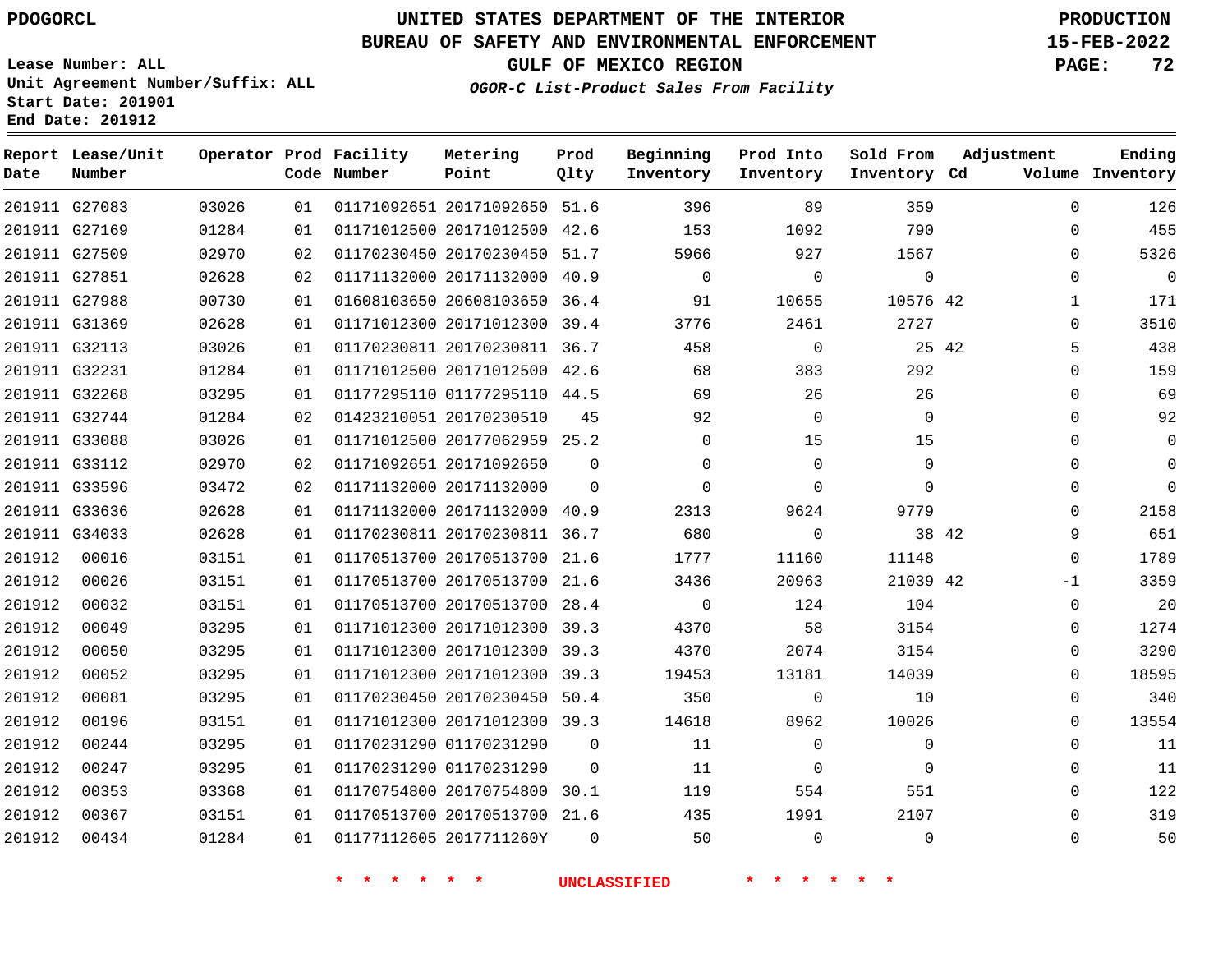**Date**

**Report Lease/Unit**

**Number**

# **UNITED STATES DEPARTMENT OF THE INTERIOR PDOGORCL PRODUCTION**

**Prod Qlty**

#### **BUREAU OF SAFETY AND ENVIRONMENTAL ENFORCEMENT 15-FEB-2022**

**Lease Number: ALL Unit Agreement Number/Suffix: ALL Start Date: 201901 End Date: 201912**

**Operator Prod Facility**

**Code Number**

**OGOR-C List-Product Sales From Facility**

**Beginning Inventory** **Prod Into Inventory** **Sold From Inventory**

**GULF OF MEXICO REGION PAGE: 73**

**Inventory Cd Volume**

**Adjustment**

**Ending**

 

| 201912 | 00453             | 01284 | 01 | 01177112605 2017711260Y      | $\Omega$ | 13             | $\Omega$                 | $\Omega$ |                 | 0            | 13          |
|--------|-------------------|-------|----|------------------------------|----------|----------------|--------------------------|----------|-----------------|--------------|-------------|
| 201912 | 00479             | 03295 | 01 | 01171012500 20171012500      | 43       | 307            | 953                      | 970      |                 | 0            | 290         |
| 201912 | 00541             | 02222 | 01 | 01170530900 20170530900 47.9 |          | 2056           | $\overline{\phantom{0}}$ | 52       |                 | 0            | 2004        |
| 201912 | 00560             | 03288 | 01 | 01171132800 21171132800 49.4 |          | 669            | 139                      | 512 42   |                 | $\mathbf 1$  | 297         |
| 201912 | 00680             | 03520 | 01 | 01170230700 20170230700      | 45       | 1010           | $\mathbf{0}$             | $\Omega$ |                 | $\Omega$     | 1010        |
| 201912 | 00693             | 03368 | 01 | 01170754800 20170754800 30.1 |          | 6              | 85                       | 72       |                 | $\Omega$     | 19          |
| 201912 | 00694             | 03368 | 01 | 01170754800 20170754800 30.1 |          | 1243           | 5479                     | 5515     |                 | $\mathbf 0$  | 1207        |
| 201912 | 00697             | 03368 | 02 | 01170754800 20170754800 30.1 |          | 119            | 538                      | 538 42   |                 | $-1$         | 118         |
| 201912 | 00796             | 02628 | 01 | 01171012300 20171012300 39.3 |          | 11710          | 6870                     | 8097     |                 | 0            | 10483       |
|        | 201912 754303001A | 00059 | 01 | 01170230811 20170230811 37.1 |          | 227            | $\mathbf{0}$             |          | 8 0 9           | $-2$         | 217         |
|        | 201912 754306006A | 00689 | 01 | 01608128271 20608128271      | 31       | 158690         | 988173                   | 83005 09 |                 | $-816291$    | 247567      |
|        | 201912 754306012A | 02647 | 01 | 01608128270 20608128270 26.9 |          | 15378          | 69302                    |          | 0 <sub>09</sub> | $-52476$     | 32204       |
|        | 201912 754306013A | 02647 | 01 | 01608128270 20608128270 26.9 |          | $\overline{0}$ | 626048                   |          | $0\quad09$      | $-497258$    | 128790      |
|        | 201912 754307017A | 02970 | 02 | 01171132800 20170230811 37.1 |          | 683            | $\mathbf 0$              | 29       |                 | $\mathbf 0$  | 654         |
|        | 201912 754315006A | 03368 | 01 | 01170754800 20170754800 30.1 |          | 183            | 839                      | 837      |                 | $\Omega$     | 185         |
|        | 201912 754320003A | 03247 | 01 | 01170573602 20170573602 31.4 |          | 65171          | 62291                    | 82392 42 |                 | $\mathbf{1}$ | 45071       |
|        | 201912 7543880060 | 03295 | 01 | 01170230450 20170230450 50.4 |          | 440            | $\Omega$                 | 13       |                 | $\Omega$     | 427         |
|        | 201912 7543940080 | 03295 | 01 | 01170230811 20170230811 37.1 |          | 16             | 0                        | 1        |                 | $\Omega$     | 15          |
|        | 201912 754396015A | 01284 | 01 | 01608103650 20608103650 36.2 |          | 15             | 1491                     | 1493     |                 | $\Omega$     | 13          |
|        | 201912 8910020210 | 02451 | 01 | 01170513800 20170513800 33.8 |          | 4322           | 67423                    | 69601    |                 | $\Omega$     | 2144        |
|        | 201912 8910024540 | 02451 | 01 | 01170513800 20170513800 33.8 |          | 4520           | 65855                    | 68281    |                 | $\Omega$     | 2094        |
|        | 201912 8910029320 | 02375 | 01 | 01170513700 20170513700 28.4 |          | $\overline{0}$ | 134                      | 113 42   |                 | 1            | 22          |
|        |                   | 03151 | 01 | 01170513700 20170513700 28.4 |          | 3313<br>       | 14707<br>                | 15662 42 |                 | -1           | 2357<br>.   |
|        |                   |       |    |                              |          | 3313           | 14841                    | 15775    |                 | 0            | 2379        |
|        | 201912 8910034440 | 03151 | 01 | 01170513700 20170513700      | 33       | 5704           | 38045                    | 37651    |                 | $\Omega$     | 6098        |
|        | 201912 8910086400 | 03520 | 02 | 01171012400 20171012400 65.2 |          | 12             | $\mathbf{1}$             | 12       |                 | $\mathbf{0}$ | $\mathbf 1$ |
|        |                   |       |    |                              |          |                |                          |          |                 |              |             |
|        |                   |       |    |                              |          |                |                          |          |                 |              |             |

**Metering Point**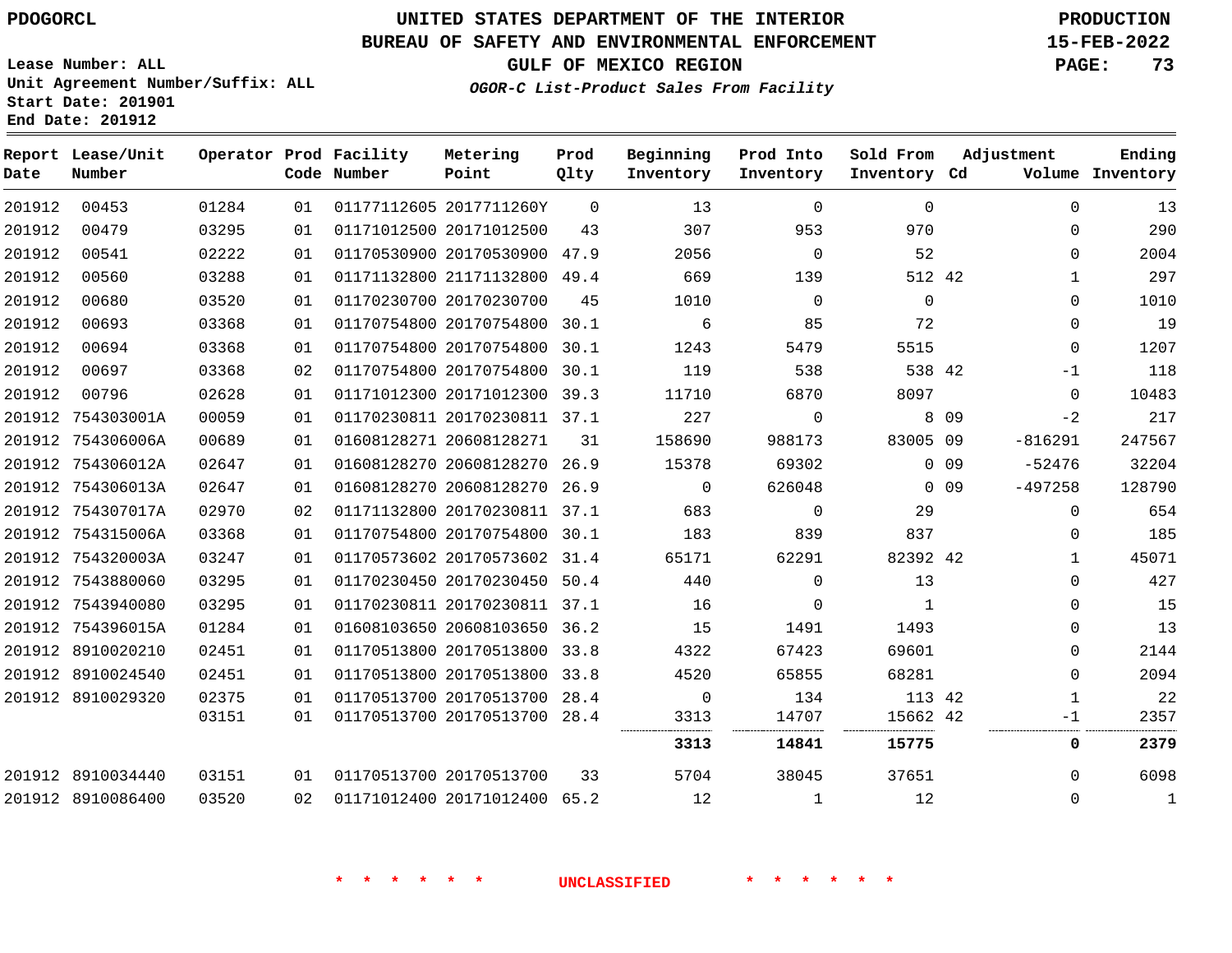**Report Lease/Unit**

## **UNITED STATES DEPARTMENT OF THE INTERIOR PDOGORCL PRODUCTION**

**Prod**

**Metering**

#### **BUREAU OF SAFETY AND ENVIRONMENTAL ENFORCEMENT 15-FEB-2022**

**Lease Number: ALL Unit Agreement Number/Suffix: ALL Start Date: 201901 End Date: 201912**

**Operator Prod Facility**

**GULF OF MEXICO REGION PAGE: 74**

**Ending**

**OGOR-C List-Product Sales From Facility**

**Beginning Prod Into**

**Sold From**

**Adjustment**

| Date   | Number            |       |          | Code Number | Point                        | Qlty | Inventory   | Inventory    | Inventory Cd |               | Volume Inventory |
|--------|-------------------|-------|----------|-------------|------------------------------|------|-------------|--------------|--------------|---------------|------------------|
|        | 201912 8910088130 | 02628 | 01<br>01 |             | 01171012400 20171012400 65.2 |      | 6           | $\mathbf 0$  | 6<br>343     | $\Omega$<br>0 | 0                |
|        |                   |       |          |             | 01171132800 21171132800 49.4 |      | 418<br>     | 165<br><br>. |              |               | 240              |
|        |                   |       |          |             |                              |      | 424         | 165          | 349          | 0             | 240              |
| 201912 | 8910089160        | 03151 | 01       |             | 01170513700 20170513700      | 26   | 341         | 4580         | 4187         | 0             | 734              |
|        | 201912 891008927Y | 03151 | 01       |             | 01170230400 20170230400 50.5 |      | 30          | 74           | 70           | $\Omega$      | 34               |
|        | 201912 8910116580 | 03151 | 01       |             | 01170513700 20170513700      | 26   | 322         | 2210         | 2177 42      | -1            | 354              |
|        | 201912 8910116740 | 03151 | 01       |             | 01170513700 20170513700      | 26   | 2530        | 15468        | 15520 42     | 1             | 2479             |
|        | 201912 8910116770 | 03151 | 01       |             | 01170513700 20170513700      | 26   | 462         | 2327         | 2416         | $\mathbf 0$   | 373              |
|        | 201912 8910116790 | 03151 | 01       |             | 01170513700 20170513700      | 26   | 498         | 6040         | 5569 42      | $-1$          | 968              |
|        | 201912 8910116800 | 03151 | 01       |             | 01170513700 20170513700      | 26   | 4842        | 37101        | 35997 42     | 2             | 5948             |
|        | 201912 891011687A | 03368 | 01       |             | 01170754800 20170754800      | 30.1 | 36          | 242          | 224 42       | -1            | 53               |
|        | 201912 891011687C | 03368 | 01       |             | 01170754800 20170754800      | 30.1 | 347         | 1747         | 1710         | 0             | 384              |
|        | 201912 891011687D | 03368 | 01       |             | 01170754800 20170754800      | 30.1 | 30          | 40           | 61           | $\Omega$      | 9                |
|        | 201912 891011687E | 03368 | 01       |             | 01170754800 20170754800      | 30.1 | 23          | 18           | 37           | $\mathbf 0$   | 4                |
|        | 201912 8910117330 | 03368 | 01       |             | 01170754800 20170754800 30.1 |      | 39          | 101          | 117 42       | $-1$          | 22               |
|        | 201912 8910123270 | 03295 | 01       |             | 01177215100 20177215102      | 31   | 53          | 3836         | 3843         | $\Omega$      | 46               |
|        | 201912 8910123320 | 03295 | 01       |             | 01177215100 20177215102      | 31   | 67          | 5370         | 5372         | 0             | 65               |
|        | 201912 8910123330 | 03295 | 01       |             | 01177215100 20177215102      | 31   | 159         | 12608        | 12615        | $\Omega$      | 152              |
|        | 201912 G00981     | 02628 | 01       |             | 01171132800 20171132000 42.8 |      | $\mathbf 0$ | 1            | 1            | $\mathbf 0$   | 0                |
|        | 201912 G00983     | 02628 | 01       |             | 01171132800 20171132000 42.8 |      | 0           | 11           | 10           | $\mathbf 0$   | 1                |
|        | 201912 G00985     | 02375 | 01       |             | 0117709260A 2017709260A 32.6 |      | 377         | 6219         | 6219 45      | $-377$        | $\mathbf 0$      |
|        | 201912 G00989     | 02628 | 01       |             | 01171132800 20171132000 42.8 |      | $\mathbf 0$ | 36           | 33           | $\mathbf 0$   | 3                |
|        | 201912 G01036     | 03209 | 02       |             | 01171092651 20171092650 52.9 |      | 815         | 1464         | 1159         | $\mathbf 0$   | 1120             |
|        | 201912 G01083     | 03151 | 01       |             | 01170513700 20170513700      | 26   | 3711        | 23141        | 23142 42     | $-1$          | 3709             |
|        | 201912 G01084     | 03151 | 01       |             | 01170513700 20170513700      | 26   | 190         | 2623         | 2393 42      | $\mathbf{1}$  | 421              |
|        | 201912 G01090     | 03151 | 01       |             | 01170513700 20170513700      | 26   | 702         | 4387         | 4386 42      | -1            | 702              |
|        | 201912 G01091     | 03151 | 01       |             | 01170513700 20170513700      | 26   | 1789        | 11631        | 11557 42     | $\mathbf{1}$  | 1864             |
|        | 201912 G01092     | 03151 | 01       |             | 01170513700 20170513700      | 26   | 514         | 2454         | 2575         | $\mathbf 0$   | 393              |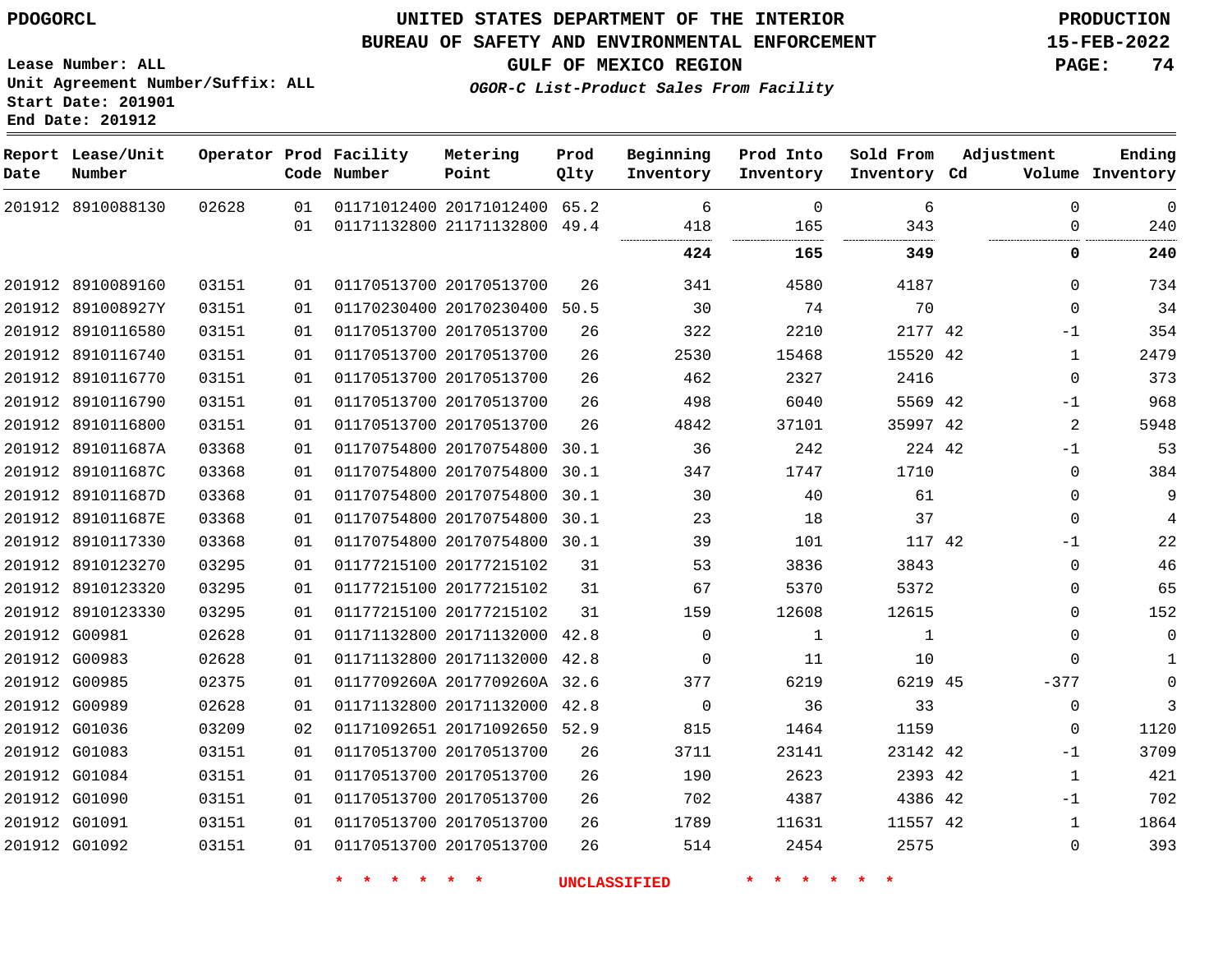## **UNITED STATES DEPARTMENT OF THE INTERIOR PDOGORCL PRODUCTION**

#### **BUREAU OF SAFETY AND ENVIRONMENTAL ENFORCEMENT 15-FEB-2022**

**Lease Number: ALL Unit Agreement Number/Suffix: ALL Start Date: 201901 End Date: 201912**

**GULF OF MEXICO REGION PAGE: 75**

OGOR-C List-Product Sal

|  | les From Facility |  |  |
|--|-------------------|--|--|
|  |                   |  |  |

| Date          | Report Lease/Unit<br>Number |       |    | Operator Prod Facility<br>Code Number | Metering<br>Point            | Prod<br>Qlty | Beginning<br>Inventory | Prod Into<br>Inventory | Sold From<br>Inventory Cd | Adjustment  | Ending<br>Volume Inventory |
|---------------|-----------------------------|-------|----|---------------------------------------|------------------------------|--------------|------------------------|------------------------|---------------------------|-------------|----------------------------|
|               | 201912 G01220               | 03295 | 01 |                                       | 01177092600 20177092600 45.5 |              | 46                     | 580                    | 603                       | $\Omega$    | 23                         |
|               | 201912 G01351               | 03151 | 01 |                                       | 01170230400 20170230400 50.5 |              | 10                     | 90                     | 58                        | $\Omega$    | 42                         |
|               | 201912 G01447               | 03151 | 02 |                                       | 01170513700 20170513700 21.6 |              | 22                     | 221                    | 208                       | $\Omega$    | 35                         |
|               | 201912 G01497               | 02451 | 01 |                                       | 01170513800 20170513800 33.8 |              | 2117                   | 30115                  | 31274                     | $\Omega$    | 958                        |
|               | 201912 G01498               | 02451 | 01 |                                       | 01170513800 20170513800 33.8 |              | 300                    | 4469                   | 4627                      | $\Omega$    | 142                        |
|               | 201912 G01610               | 03295 | 01 |                                       | 01177215100 20177215102      | 31           | 14                     | 45                     | 58                        | $\Omega$    | $\mathbf{1}$               |
|               | 201912 G01619               | 03151 | 01 |                                       | 01170513700 20170513700 19.4 |              | 1056                   | 6206                   | 6268 42                   | 1           | 995                        |
|               | 201912 G01620               | 03151 | 01 |                                       | 01170513700 20170513700 19.4 |              | 382                    | 2698                   | 2648                      | $\Omega$    | 432                        |
|               | 201912 G01757               | 03295 | 01 |                                       | 01423210051 20423210050      | 57           | 80                     | 2                      | 56                        | $\mathbf 0$ | 26                         |
|               | 201912 G01848               | 01284 | 02 |                                       | 01423210051 20170230500 42.7 |              | 131                    | 156                    | 76                        | $\Omega$    | 211                        |
|               |                             | 01978 | 02 |                                       | 01170230500 20170230500 42.7 |              | 1699                   | 187                    | 981                       | 0           | 905                        |
|               |                             |       |    |                                       |                              |              | 1830                   | 343                    | 1057                      | 0           | 1116                       |
|               | 201912 G01860               | 03295 | 01 |                                       | 01170231110 20170231110 41.7 |              | 6193                   | 3779                   | 6077                      | $\Omega$    | 3895                       |
|               | 201912 G01865               | 03151 | 01 |                                       | 01171012500 20171012500      | 43           | 671                    | 2569                   | 2458 42                   | $-1$        | 781                        |
| 201912 G01901 |                             | 03295 | 01 |                                       | 01177215100 20177215102      | 31           | 4                      | 226                    | 227                       | $\mathbf 0$ | 3                          |
|               | 201912 G01966               | 03295 | 01 |                                       | 01177215100 20177215102      | 31           | 36                     | 4835                   | 4813                      | $\Omega$    | 58                         |
|               | 201912 G01967               | 03295 | 01 |                                       | 01177215100 20177215102      | 31           | 178                    | 15331                  | 15324                     | $\mathbf 0$ | 185                        |
|               | 201912 G02111               | 02628 | 01 |                                       | 01171132000 20171132000 42.8 |              | 3033                   | 41871                  | 41653                     | $\mathbf 0$ | 3251                       |
|               | 201912 G02665               | 02451 | 01 |                                       | 01423210051 20423210050      | 57           | 155                    | 4                      | 113                       | $\mathbf 0$ | 46                         |
| 201912 G02825 |                             | 03295 | 01 |                                       | 01170230812 20170230810      | $\mathbf 0$  | 268                    | 34                     | $\mathbf 0$               | $\mathbf 0$ | 302                        |
|               | 201912 G02826               | 03295 | 01 |                                       | 01170230812 20170230810      | $\Omega$     | 1970                   | 219                    | $\Omega$                  | $\mathbf 0$ | 2189                       |
|               |                             |       | 01 |                                       | 01170231110 20170231110 41.7 |              | 1601                   | 212                    | 1571                      | $\mathbf 0$ | 242                        |
|               |                             |       |    |                                       |                              |              | 3571                   | 431                    | 1571                      | 0           | 2431                       |
|               | 201912 G03061               | 03026 | 02 |                                       | 01423210051 20423210050 57.1 |              | 119                    | 4                      | 86                        | $\mathbf 0$ | 37                         |
|               | 201912 G03152               | 03295 | 01 |                                       | 01177092600 20177092600 45.5 |              | 191                    | 4750                   | 4751                      | $\Omega$    | 190                        |
| 201912 G03331 |                             | 02628 | 01 |                                       | 01171132000 20171132000 42.8 |              | $\mathbf 0$            | 72                     | 66                        | $\mathbf 0$ | $\sqrt{6}$                 |
| 201912 G04081 |                             | 03295 | 01 |                                       | 01170230812 20170230810      | $\Omega$     | 3813                   | 690                    | $\Omega$                  | $\Omega$    | 4503                       |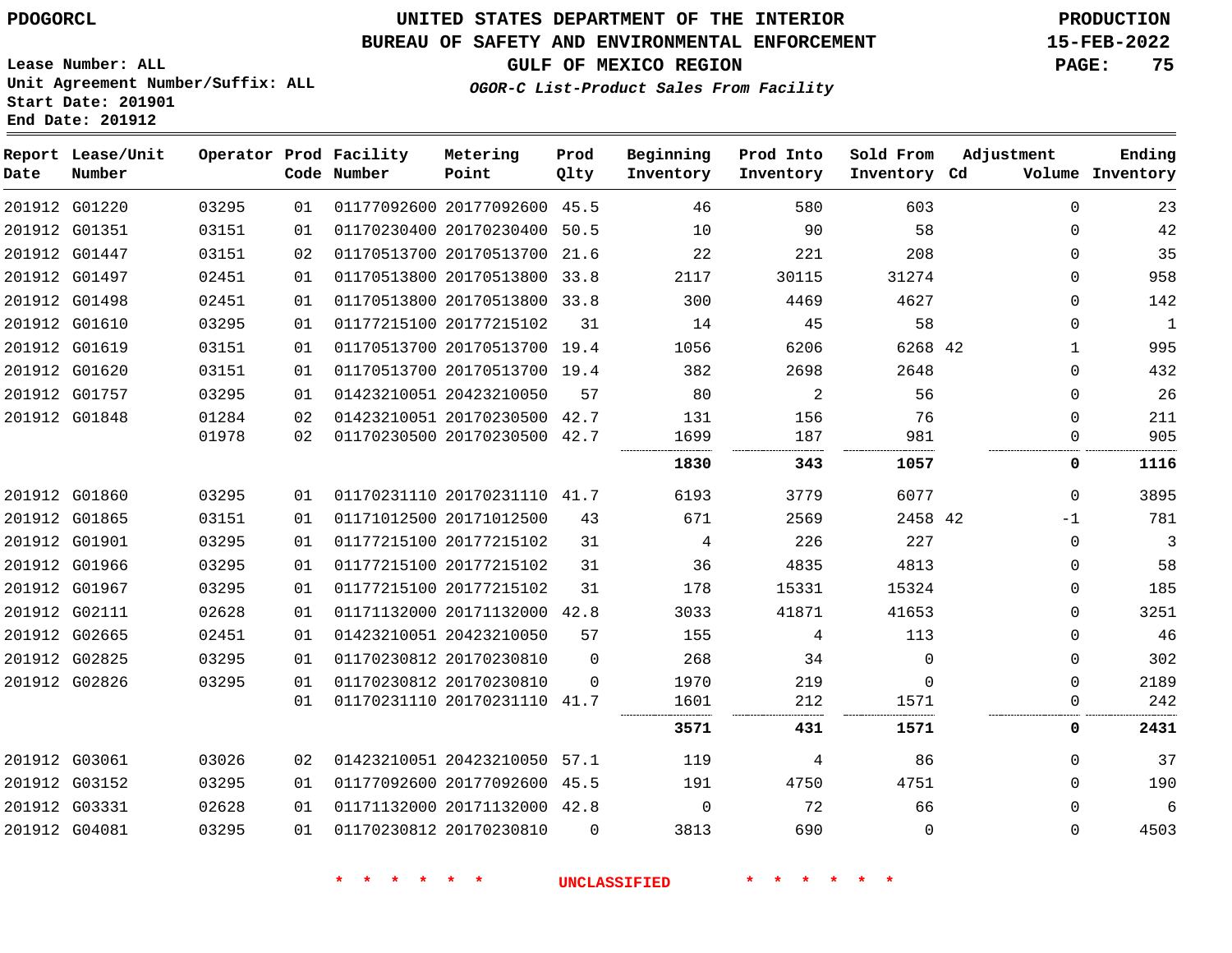## **UNITED STATES DEPARTMENT OF THE INTERIOR PDOGORCL PRODUCTION**

#### **BUREAU OF SAFETY AND ENVIRONMENTAL ENFORCEMENT 15-FEB-2022**

**Lease Number: ALL Unit Agreement Number/Suffix: ALL Start Date: 201901 End Date: 201912**

**GULF OF MEXICO REGION PAGE: 76**

**OGOR-C List-Product Sales From Facility**

| Date          | Report Lease/Unit<br>Number |       |    | Operator Prod Facility<br>Code Number | Metering<br>Point            | Prod<br>Qlty | Beginning<br>Inventory | Prod Into<br>Inventory | Sold From<br>Inventory Cd | Adjustment  | Ending<br>Volume Inventory |
|---------------|-----------------------------|-------|----|---------------------------------------|------------------------------|--------------|------------------------|------------------------|---------------------------|-------------|----------------------------|
|               | 201912 G04232               | 00730 | 01 |                                       | 01171012500 20171012500      | 43           | 2874                   | 9207                   | 9280                      | $\Omega$    | 2801                       |
|               | 201912 G04421               | 03295 | 01 |                                       | 01171131600 20171131600      | 41.8         | 1335                   | 15000                  | 15193                     | $\Omega$    | 1142                       |
|               | 201912 G04800               | 02970 | 02 |                                       | 01177062608 2017706260A 33.9 |              | $\mathbf{0}$           | $\mathbf 0$            | $\mathbf 0$               | $\Omega$    | $\mathbf 0$                |
|               | 201912 G04818               | 03295 | 01 |                                       | 01170230500 20170230500 42.7 |              | $\Omega$               | $\Omega$               | $\Omega$                  | $\Omega$    | $\Omega$                   |
|               | 201912 G05006               | 01284 | 02 |                                       | 01423210051 20170230510      | 45           | 168                    | $\mathbf 0$            | $\mathbf 0$               | $\mathbf 0$ | 168                        |
|               | 201912 G05431               | 02970 | 02 |                                       | 01177062608 2017706260A 33.9 |              | 41                     | 7966                   | 7971                      | $\Omega$    | 36                         |
|               | 201912 G05504               | 00730 | 01 |                                       | 01171132800 21171132800 49.4 |              | 5246                   | 689                    | 3758                      | $\Omega$    | 2177                       |
|               |                             | 02970 | 02 |                                       | 01171132800 21171132800 49.4 |              | 6256                   | 1095                   | 4654                      | $\Omega$    | 2697                       |
|               |                             | 03295 | 01 |                                       | 01171132800 21171132800      | 49.4         | 3859                   | 413                    | 2705                      | $\Omega$    | 1567                       |
|               |                             |       |    |                                       |                              |              | 15361                  | 2197                   | 11117                     | 0           | 6441                       |
|               | 201912 G05505               | 02628 | 01 |                                       | 01171012400 20171012400 65.2 |              | $\overline{7}$         | $\mathbf 0$            | $7\phantom{.0}$           | $\mathbf 0$ | $\overline{0}$             |
|               |                             |       | 01 |                                       | 01171132800 21171132800 49.4 |              | 759                    | 183                    | 623                       | $\Omega$    | 319                        |
|               |                             |       |    |                                       |                              |              | 766                    | 183                    | 630                       | 0           | 319                        |
|               | 201912 G05602               | 03247 | 01 |                                       | 01171012500 20171012500 42.6 |              | 98                     | 330                    | 327 42                    | $-1$        | 100                        |
|               | 201912 G05612               | 03295 | 01 |                                       | 01171012500 20171012500      | 43           | 1743                   | 6813                   | 6483                      | $\Omega$    | 2073                       |
|               | 201912 G07760               | 01284 | 01 |                                       | 01177122950 20177122950      | 29.6         | 166                    | 28338                  | 28338                     | $\Omega$    | 166                        |
|               | 201912 G09631               | 01284 | 01 |                                       | 01177122950 20177122950 29.6 |              | $\overline{c}$         | 649                    | 649                       | $\Omega$    | $\overline{2}$             |
| 201912 G10741 |                             | 02628 | 01 |                                       | 01171132800 20171132000 42.8 |              | $\Omega$               | 1                      | $\mathbf{1}$              | $\Omega$    | $\overline{0}$             |
|               | 201912 G10910               | 03026 | 01 |                                       | 01177245110 2017724511G 44.4 |              | $\mathbf{0}$           | 4923                   | 4923                      | $\mathbf 0$ | $\mathbf 0$                |
|               | 201912 G11870               | 03151 | 01 |                                       | 01171132000 20171132000 42.8 |              | 94                     | 1305                   | 1299 42                   | 2           | 102                        |
|               | 201912 G12802               | 02628 | 01 |                                       | 01170230811 20170230811 37.1 |              | 19                     | $\Omega$               | $\mathbf{1}$              | $\Omega$    | 18                         |
| 201912 G13081 |                             | 01284 | 01 |                                       | 01608103650 20608103650 36.2 |              | 139                    | 14656                  | 14676                     | $\Omega$    | 119                        |
|               | 201912 G13938               | 01284 | 01 |                                       | 01171012500 20171012500      | 43           | 1511                   | 4600                   | 4713                      | $\Omega$    | 1398                       |
|               | 201912 G14342               | 02628 | 01 |                                       | 01170230811 20170230811 37.1 |              | 8184                   | 10                     | 347                       | $\Omega$    | 7847                       |
|               | 201912 G15050               | 03295 | 01 |                                       | 01170231110 20170231110 41.7 |              | 9443                   | 2897                   | 9267                      | 0           | 3073                       |
|               | 201912 G15239               | 02375 | 02 |                                       | 01171012500 20171012500      | 43           | 34                     | 92                     | 98                        | $\mathbf 0$ | 28                         |
|               | 201912 G15277               | 03295 | 01 |                                       | 01171012400 20171012400 65.2 |              | 1510                   | 5544                   | 671                       | $\Omega$    | 6383                       |
|               | 201912 G15312               | 03295 | 01 |                                       | 01171092651 20171092650 52.9 |              | 2993                   | $\mathbf 0$            | 2993                      | $\mathbf 0$ | $\overline{0}$             |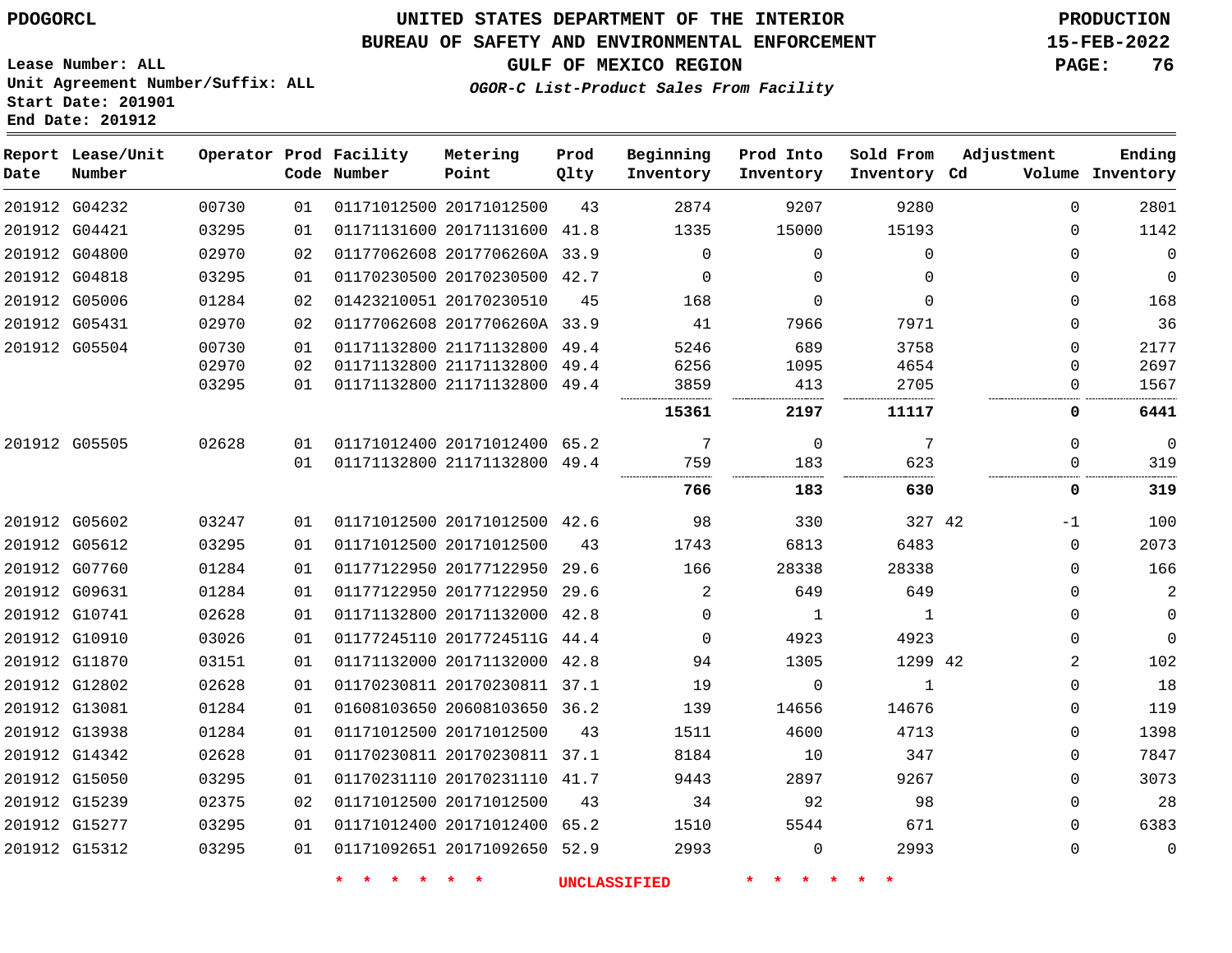G16515 G17858 G17912 G17921 G20660 G21532 G21592 G21655 G22501 G23730 G23735 G23736 G23851 G24730 G24870 G24883 G24924 G24990 G25524 G25937 G26074 G27070 G27083 G27169 G27509 G27988 G31369 G32113

**Date**

**Report Lease/Unit**

**Number**

# **UNITED STATES DEPARTMENT OF THE INTERIOR PDOGORCL PRODUCTION**

**Prod Qlty**

#### **BUREAU OF SAFETY AND ENVIRONMENTAL ENFORCEMENT 15-FEB-2022**

**Lease Number: ALL Unit Agreement Number/Suffix: ALL Start Date: 201901 End Date: 201912**

**Operator Prod Facility**

**Code Number**

**OGOR-C List-Product Sales From Facility**

**Beginning Inventory** **Prod Into Inventory** **Sold From Inventory**

**GULF OF MEXICO REGION PAGE: 77**

**Inventory Cd Volume**

**Adjustment**

  $\Omega$  $\Omega$   $\Omega$ -1  $\Omega$  -1  $\Omega$  $\Omega$  $\Omega$  $\overline{0}$   $\Omega$  $\overline{0}$   $\Omega$  $\Omega$  $\Omega$   $\Omega$  $\Omega$  -1  $\Omega$ 

**Ending**

|     | 7666         | 7666        | $\Omega$     |      | 01177245110 2017724511G 44.4 | 01 | 03026 |
|-----|--------------|-------------|--------------|------|------------------------------|----|-------|
|     | 11           | $\mathbf 0$ | 449          |      | 01170530900 20170530900 49.2 | 01 | 03295 |
|     | 13260        | 13265       | 53           |      | 01177062608 2017706260A 33.9 | 02 | 02970 |
|     | 22870        | 22870       | $\mathbf 0$  | 26.1 | 01171012500 20177062959      | 01 | 03026 |
|     | 13           | 0           | 425          | 50.5 | 01170230450 20170230450      | 01 | 03295 |
| 042 |              | 1           | 5            |      | 01170230811 20170230811 37.1 | 01 | 03520 |
|     | 825          | 849         | 42           | 42.8 | 01171132000 20171132000      | 02 | 02628 |
|     | 1743         | 580         | 2173         |      | 01171132800 21171132800 49.4 | 02 | 03247 |
|     | 1163 42      | 1302        | 466          | 50.5 | 01170230400 20170230400      | 01 | 03151 |
|     | $\mathbf 0$  | $\Omega$    | $\mathbf{1}$ |      | 01170230810 20170230811 37.1 | 01 | 03520 |
|     | $\mathbf 0$  | 77          | 488          | 0    | 01170230812 20170230810      | 01 | 03295 |
|     | $\mathbf 0$  | 57          | 339          | 0    | 01170230810 20170230810      | 01 | 00730 |
|     | 5097         | 4389        | 7346         |      | 01171012300 20171012300 53.4 | 02 | 02503 |
|     | 140          | 127         | 243          |      | 01170230500 20170230500 42.7 | 01 | 03295 |
|     | 143          | 143         | $\mathbf{1}$ |      | 01177062608 2017706260A 33.9 | 02 | 02970 |
|     | 53           | $\Omega$    | 53           | 52.9 | 01171092651 20171092650      | 02 | 02628 |
|     | 557 42       | 0           | 408          |      | 01171132800 21171132800 49.4 | 01 | 03247 |
|     | 12982        | 12981       | 108          | 36.2 | 01608103650 20608103650      | 01 | 01284 |
|     | 29           | $\mathbf 0$ | 962          |      | 01170230450 20170230450 50.5 | 01 | 03295 |
|     | $\mathbf{0}$ | 0           | 497          | 42   | 01170230810 20170230810      | 02 | 03520 |
|     | 717          | 717         | 5            | 29.6 | 01177122950 20177122950      | 01 | 01284 |
|     | 23659        | 4894        | 32472        | 49.4 | 01171132800 21171132800      | 01 | 03295 |
|     | 242          | 495         | 126          |      | 01171092651 20171092650 52.9 | 01 | 03026 |
|     | 1519         | 1529        | 455          | 43   | 01171012500 20171012500      | 01 | 01284 |
|     | 163          | 6           | 5326         | 50.5 | 01170230450 20170230450      | 02 | 02970 |
|     | 17241 42     | 17211       | 171          |      | 01608103650 20608103650 36.2 | 01 | 00730 |
|     |              |             |              |      |                              |    |       |

**\* \* \* \* \* \* UNCLASSIFIED \* \* \* \* \* \***

 20171012300 39.3 20170230811 37.1

**Metering Point**